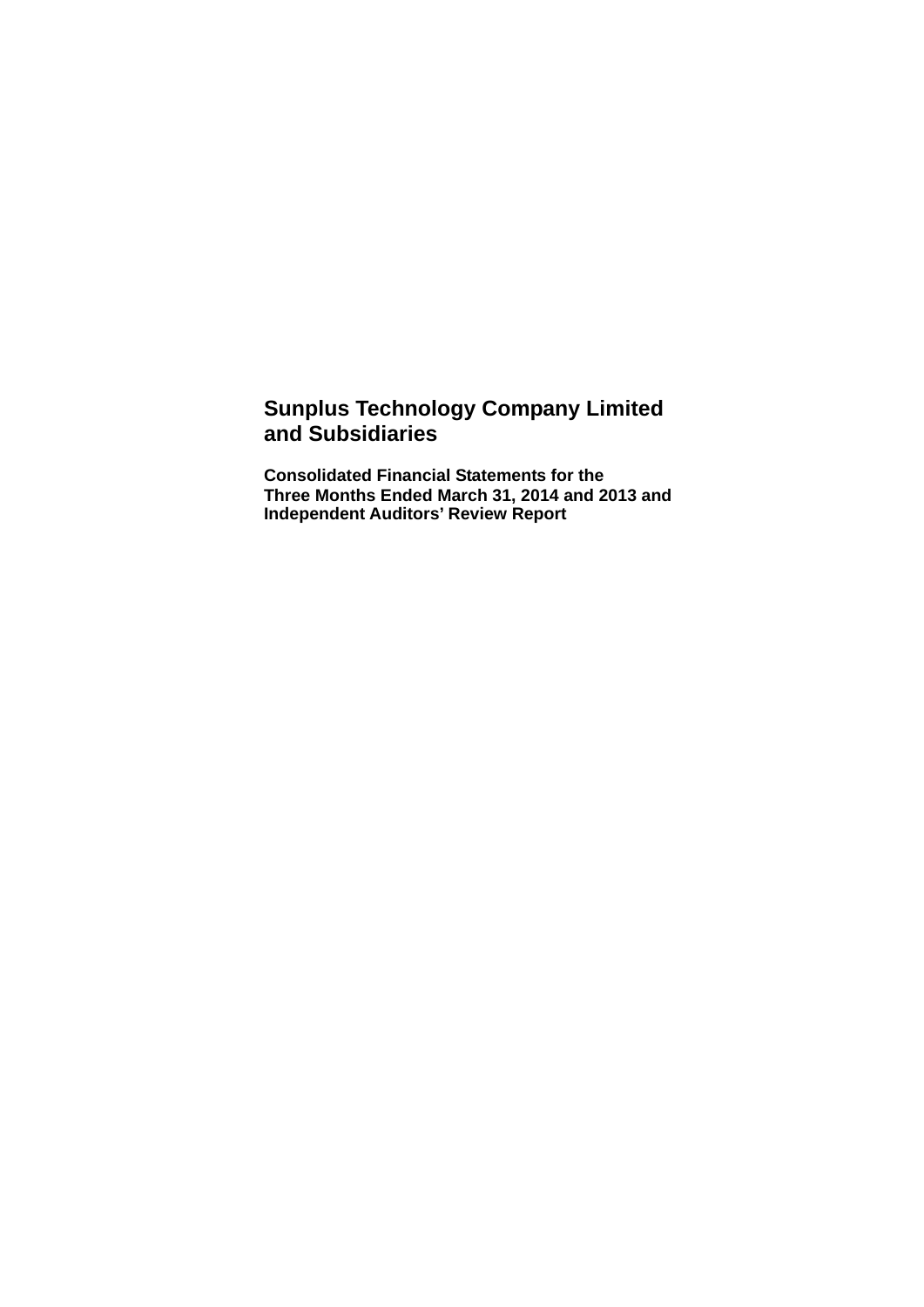#### **INDEPENDENT ACCOUNTANTS' REVIEW REPORT**

The Board of Directors and Shareholders Sunplus Technology Company Limited

We have reviewed the accompanying consolidated balance sheets of Sunplus Technology Company Limited (the "Company") and its subsidiaries (collectively referred to as the "Group") as of March 31, 2014 and 2013 and the related consolidated statements of comprehensive income, changes in equity and cash flows for the three months then ended. These consolidated financial statements are the responsibility of the Company's management. Our responsibility is to issue a report on these financial statements based on our reviews.

Except as stated in the following paragraph, we conducted our reviews in accordance with Statement of Auditing Standards No. 36 "Engagements to Review Financial Statements" issued by the Auditing Standards Committee of the Accounting Research and Development Foundation of the Republic of China. A review consists principally of applying analytical procedures to financial data and of making inquiries of persons responsible for financial and accounting matters. It is substantially less in scope than an audit conducted in accordance with auditing standards generally accepted in the Republic of China, the objective of which is the expression of an opinion regarding the consolidated financial statements taken as a whole. Accordingly, we do not express such an opinion.

As disclosed in Note 4(4), the financial statements of some immaterial subsidiaries included in the consolidated financial statements were based on the investees' unreviewed financial statements. The total assets of these subsidiaries as of March 31, 2014 and 2013 were NT\$6,686,655 thousand and NT\$5,886,281 thousand, respectively accounting for 46% and 41%, respectively, of the total consolidated assets, and the total liabilities were NT\$1,651,799 thousand and NT\$1,666,075 thousand, respectively, accounting for 43% and 40%, respectively, of the total consolidated liabilities. For the three months ended March 31, 2014 and 2013, the total comprehensive losses were NT\$160,611 thousand and NT\$46,264 thousand, respectively, were 66% and 253%, respectively, of the total consolidated comprehensive income. In addition, as disclosed in Note 13 to the consolidated financial statements, the carrying values of some associates as of March 31, 2014 and 2013 were NT\$124,493 thousand and NT\$1,808,788 thousand, respectively. For the three months ended March 31, 2014 and 2013, the related investment results were net losses of NT\$12,511 thousand and NT\$26,954 thousand, respectively. These investment amounts and other associates' information disclosed in Note 37 to the financial statements were based on these associates' unreviewed financial statements for the same reporting periods as those of the Company.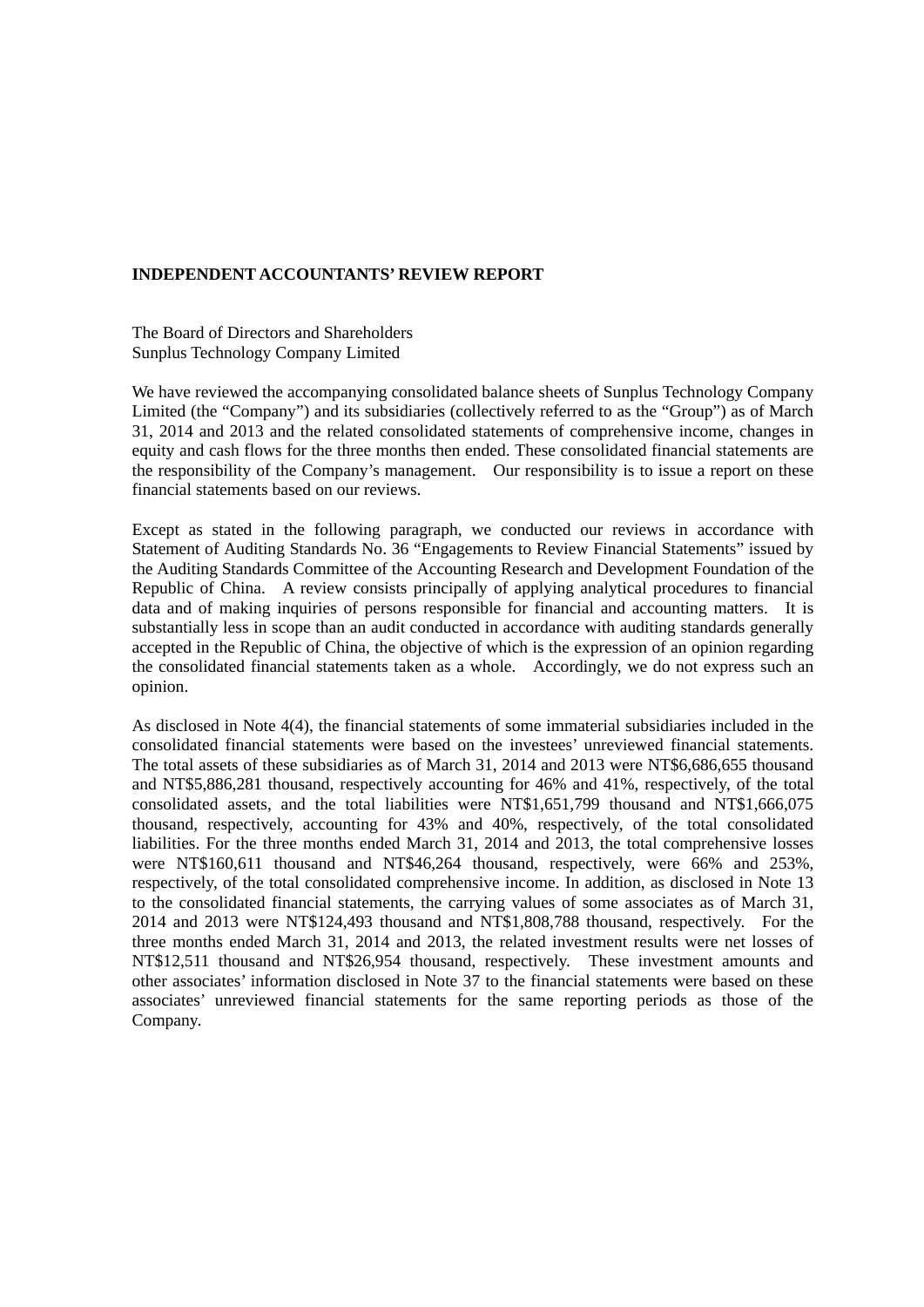Based on our reviews, except for the effects of adjustments that might have been determined to be necessary had the equity-method investees' financial statements mentioned in the preceding paragraph been reviewed, we are not aware of any material modifications that should be made to the consolidated financial statements as of and for the three months ended March 31, 2014 and 2013 of Sunplus Technology Company Limited and its subsidiaries referred to the first paragraph for them to be in conformity with the Regulations Governing the Preparation of Financial Reports by Securities Issuers, and the International Financial Reporting Standard 1 "First-time Adoption of International Financial Reporting Standards" and International Accounting Standard 34 "Interim Financial Reporting" endorsed by the Financial Supervisory Commission of the Republic of China.

May 14, 2014

#### *Notice to Readers*

*The accompanying consolidated financial statements are intended only to present the consolidated financial position, financial performance and cash flows in accordance with accounting principles and practices generally accepted in the Republic of China and not those of any other jurisdictions. The standards, procedures and practices to review such consolidated financial statements are those generally applied in the Republic of China.* 

*For the convenience of readers, the independent auditors' review report and the accompanying consolidated financial statements have been translated into English from the original Chinese version prepared and used in the Republic of China. If there is any conflict between the English version and the original Chinese version or any difference in the interpretation of the two versions, the Chinese-language independent auditors' review report and consolidated financial statements shall prevail.*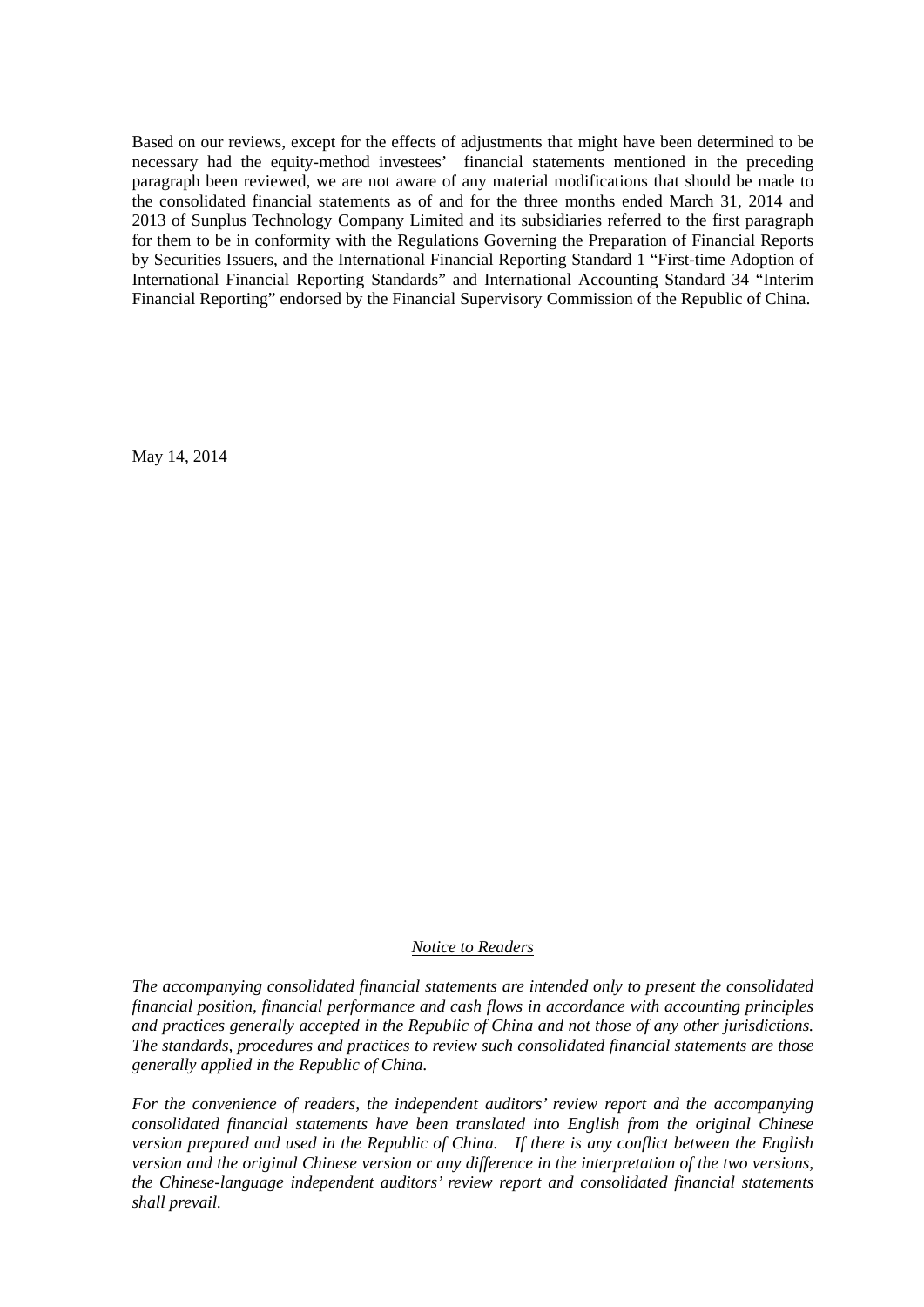#### **CONSOLIDATED BALANCE SHEETS (In Thousands of New Taiwan Dollars)**

|                                                           | <b>March 31, 2014</b><br>(Reviewed) |                    | December 31, 2013<br>(Audited) |                | March 31, 2013<br>(Reviewed) |                            |                                                          | <b>March 31, 2014</b><br>(Reviewed) |                 | December 31, 2013<br>(Audited) |                          | March 31, 2013<br>(Reviewed) |                |
|-----------------------------------------------------------|-------------------------------------|--------------------|--------------------------------|----------------|------------------------------|----------------------------|----------------------------------------------------------|-------------------------------------|-----------------|--------------------------------|--------------------------|------------------------------|----------------|
| <b>ASSETS</b>                                             | Amount                              | $\frac{0}{\alpha}$ | Amount                         | $\frac{0}{2}$  | Amount                       | $\frac{0}{0}$              | <b>LIABILITIES AND EQUITY</b>                            | Amount                              | $\frac{0}{2}$   | Amount                         | $\%$                     | Amount                       | $\frac{6}{9}$  |
| <b>CURRENT ASSETS</b>                                     |                                     |                    |                                |                |                              |                            | <b>CURRENT LIABILITIES</b>                               |                                     |                 |                                |                          |                              |                |
| Cash and cash equivalents (Notes 4 and 6)                 | 3.402.456<br>S.                     | 23                 | 4.331.395<br>-8                | 30             | 4,363,141<br>-8              | 30                         | Short-term bank borrowings (Notes 4 and 18)              | 164,513                             |                 | 165,151<br>- \$                |                          | 328,443<br>- \$              |                |
| Financial assets at fair value through profit or loss -   |                                     |                    |                                |                |                              |                            | Trade payables (Note 19)                                 | 1,015,873                           | $7\overline{ }$ | 823,034                        | 6                        | 813,864                      | 6              |
| current (Notes 4 and 7)                                   | 8,027                               |                    | 7,994                          |                | 14,403                       |                            | Current tax liabilities (Notes 4 and 26)                 | 48,571                              | $\sim$          | 51.781                         | $\sim$                   | 133,493                      |                |
| Available-for-sale financial assets - current (Notes 4    |                                     |                    |                                |                |                              |                            | Provisions - current (Notes 4 and 20)                    | 25,299                              |                 | 23.915                         |                          | 16,407                       | $\sim$         |
| and $8$ )                                                 | 1,166,560                           | 8                  | 1,150,505                      | 8              | 1,062,416                    | $\overline{7}$             | Current portion of long-term bank loans (Notes 4, 18 and |                                     |                 |                                |                          |                              |                |
| Debt investments with no active market - current (Notes 4 |                                     |                    |                                |                |                              |                            | 35)                                                      | 861,716                             | -6              | 938,447                        |                          | 741,198                      |                |
| and $9$ )                                                 | 14,903                              |                    |                                |                | 14.520                       |                            | Deferred revenue - current (Notes 4, 21, 29 and 34)      | 3.307                               |                 | 3,314                          |                          | 1,522                        |                |
| Notes and trade receivables, net (Notes 4, 5, 11 and 34)  | 1,355,492                           | $\overline{9}$     | 1,536,101                      | 11             | 1,150,989                    | 8                          | Other current liabilities (Notes 17, 21 and 34)          | 516,927                             |                 | 704,035                        |                          | 590,290                      |                |
| Other receivables (Note 34)                               | 161,873                             |                    | 94,128                         |                | 85,730                       |                            |                                                          |                                     |                 |                                |                          |                              |                |
| Inventories (Notes 4, 5 and 12)                           | 1,241,031                           | $\mathbf Q$        | 922,217                        | 6              | 1,542,917                    | 11                         | Total current liabilities                                | 2,636,206                           | 18              | 2,709,677                      | -19                      | 2.625,217                    | 18             |
| Other current assets (Notes 17 and 35)                    | 244,429                             | 2                  | 232,700                        |                | 247,799                      | $\overline{\phantom{0}}^2$ |                                                          |                                     |                 |                                |                          |                              |                |
|                                                           |                                     |                    |                                |                |                              |                            | NONCURRENT LIABILITIES                                   |                                     |                 |                                |                          |                              |                |
| Total current assets                                      | 7,594,771                           | 52                 | 8,275,040                      | 58             | 8,481,915                    | $-59$                      | Long-term bank loans (Notes 4, 18 and 35)                | 831,569                             | -6              | 704,616                        | $\overline{\phantom{0}}$ | 1,172,307                    |                |
|                                                           |                                     |                    |                                |                |                              |                            | Accrued pension liabilities (Notes 4 and 22)             | 116,054                             |                 | 116,289                        |                          | 163,742                      | $\mathbf{1}$   |
| NONCURRENT ASSETS                                         |                                     |                    |                                |                |                              |                            | Guarantee deposits(Note 31)                              | 210,979                             |                 | 223,573                        | $\mathcal{D}$            | 201,593                      |                |
| Available-for-sale financial assets - noncurrent (Notes 4 |                                     |                    |                                |                |                              |                            | Deferred revenue - noncurrent (Notes 4, 21 and 34)       | 80,162                              |                 | 81,056                         |                          | 4,466                        |                |
| and $8$ )                                                 | 1,181,764                           | 8                  | 1,018,727                      |                | 633,937                      | $\overline{4}$             | Other noncurrent liabilities (Notes 4 and 21)            | 1,299                               |                 | 889                            |                          | 1.079                        |                |
| Financial assets carried at cost (Notes 4 and 10)         | 308,432                             | 2                  | 311,448                        | $\overline{2}$ | 223,893                      |                            |                                                          |                                     |                 |                                |                          |                              |                |
| Investments accounted for using the equity method (Notes  |                                     |                    |                                |                |                              |                            | Total noncurrent liabilities                             | 1,240,063                           |                 | 1,126,423                      |                          | 1.543.187                    | 11             |
| 4, 13 and 35)                                             | 1.203.367                           | 8                  | 1,161,455                      | 8              | 1,808,788                    | 13                         |                                                          |                                     |                 |                                |                          |                              |                |
| Property, plant and equipment (Notes 4, 5, 14 and 35)     | 2,123,072                           | 15                 | 2,154,641                      | 15             | 2.150.640                    | 15                         | <b>Total liabilities</b>                                 | 3,876,269                           | 27              | 3,836,100                      | 27                       | 4,168,404                    | $-29$          |
| Investment properties (Notes 4, 5 and 15)                 | 287,253                             | 2                  | 293,069                        | $\overline{2}$ | 247,273                      | $\overline{2}$             |                                                          |                                     |                 |                                |                          |                              |                |
| Intangible assets (Notes 4, 5 and 16)                     | 358,435                             | $\overline{3}$     | 335,098                        | $\mathbf{R}$   | 408,201                      | 3                          | EQUITY ATTRIBUTABLE TO OWNERS OF THE COMPANY             |                                     |                 |                                |                          |                              |                |
| Deferred tax assets (Notes 4, 5 and 26)                   | 49,080                              | $\sim$             | 54,625                         |                | 92,834                       |                            | Share capital (Notes 23)                                 |                                     |                 |                                |                          |                              |                |
| Other noncurrent assets (Notes 17, 31 and 35)             | .365.029                            | 10                 | 597,509                        |                | 241,728                      | $-2$                       | Common shares                                            | 5,919,949                           | 41              | 5,969,099                      | 42                       | 5,969,099                    | 42             |
|                                                           |                                     |                    |                                |                |                              |                            | Capital surplus(Notes 4, 23 and 28)                      | 912,528                             | - 6             | 950,179                        | $\overline{7}$           | 937,764                      | 6              |
| Total noncurrent assets                                   | 6.876.432                           | 48                 | 5,926,572                      | 42             | 5,807,294                    | -41                        | Retained earnings (Notes 23)                             |                                     |                 |                                |                          |                              |                |
|                                                           |                                     |                    |                                |                |                              |                            | Legal reserve                                            | 1,909,685                           | 13              | 1.909.685                      | 14                       | 2,426,181                    | 17             |
|                                                           |                                     |                    |                                |                |                              |                            | Special reserve                                          | 30,755                              | $\overline{1}$  | 30,755                         | $\sim$                   | 191,229                      | $\overline{1}$ |
|                                                           |                                     |                    |                                |                |                              |                            | Accumulated deficit                                      | (118, 803)                          | (1)             | (127, 263)                     | (1)                      | (947, 340)                   | (6)            |
|                                                           |                                     |                    |                                |                |                              |                            | Other equity (Note 23)                                   | 430,555                             | -3              | 199,670                        |                          | 165,498                      |                |
|                                                           |                                     |                    |                                |                |                              |                            | Treasury shares (Notes 4, 23 and 36)                     | (63, 401)                           | (1)             | (155, 236)                     | (1)                      | (155, 236)                   | (1)            |
|                                                           |                                     |                    |                                |                |                              |                            | Total equity attributable to owners of the Company       | 9,021,268                           | 62              | 8,776,889                      | 62                       | 8,587,195                    | 60             |
|                                                           |                                     |                    |                                |                |                              |                            |                                                          |                                     |                 |                                |                          |                              |                |
|                                                           |                                     |                    |                                |                |                              |                            | NONCONTROLLING INTERESTS (Notes 4 and 23)                | 1,573,666                           | - 11            | 1.588.623                      |                          | 1.533.610                    | $_{11}$        |
|                                                           |                                     |                    |                                |                |                              |                            | Total equity                                             | 10,594,934                          | 73              | 10,365,512                     | 73                       | 10,120,805                   | 71             |
| <b>TOTAL</b>                                              | \$14,471,203                        | 100                | \$14,201,612                   | 100            | \$14,289,209                 | 100                        | <b>TOTAL</b>                                             | \$14,471,203                        | 100             | \$14,201,612                   | 100                      | \$14,289,209                 | 100            |

|                                                                          | March 31, 2014<br>(Reviewed) |                          | December 31, 2013<br>(Audited) |                          | March 31, 2013<br>(Reviewed) |                |  |
|--------------------------------------------------------------------------|------------------------------|--------------------------|--------------------------------|--------------------------|------------------------------|----------------|--|
| <b>LIABILITIES AND EQUITY</b>                                            | Amount                       | $\frac{0}{0}$            | Amount                         | $\frac{0}{0}$            | Amount                       | $\%$           |  |
| <b>CURRENT LIABILITIES</b>                                               |                              |                          |                                |                          |                              |                |  |
| Short-term bank borrowings (Notes 4 and 18)                              | \$<br>164,513                | 1                        | \$<br>165,151                  | 1                        | \$<br>328,443                | 2              |  |
| Trade payables (Note 19)                                                 | 1,015,873                    | $\overline{7}$           | 823,034                        | 6                        | 813,864                      | 6              |  |
| Current tax liabilities (Notes 4 and 26)                                 | 48,571                       | $\sim$                   | 51.781                         | ä,                       | 133,493                      | $\mathbf{1}$   |  |
| Provisions - current (Notes 4 and 20)                                    | 25,299                       | $\bar{a}$                | 23,915                         | ÷.                       | 16,407                       | ×.             |  |
| Current portion of long-term bank loans (Notes 4, 18 and                 |                              |                          |                                |                          |                              |                |  |
| 35)                                                                      | 861,716                      | 6                        | 938,447                        | $\overline{7}$           | 741,198                      | 5              |  |
| Deferred revenue - current (Notes 4, 21, 29 and 34)                      | 3,307                        | ä,                       | 3,314                          | ä,                       | 1,522                        |                |  |
| Other current liabilities (Notes 17, 21 and 34)                          | 516,927                      | $\sqrt{4}$               | 704,035                        | 5                        | 590,290                      | $\overline{4}$ |  |
| Total current liabilities                                                | 2,636,206                    | 18                       | 2,709,677                      | 19                       | 2,625,217                    | -18            |  |
| NONCURRENT LIABILITIES                                                   |                              |                          |                                |                          |                              |                |  |
| Long-term bank loans (Notes 4, 18 and 35)                                | 831,569                      | 6                        | 704.616                        | 5                        | 1,172,307                    | 8              |  |
| Accrued pension liabilities (Notes 4 and 22)                             | 116,054                      | $\mathbf{1}$             | 116,289                        | 1                        | 163,742                      | 1              |  |
| Guarantee deposits(Note 31)                                              | 210,979                      | $\mathbf{1}$             | 223,573                        | $\overline{c}$           | 201,593                      | 2              |  |
| Deferred revenue - noncurrent (Notes 4, 21 and 34)                       | 80,162                       | 1                        | 81,056                         | $\sim$                   | 4,466                        |                |  |
| Other noncurrent liabilities (Notes 4 and 21)                            | 1,299                        | $\overline{\phantom{a}}$ | 889                            | $\overline{\phantom{a}}$ | 1,079                        | $\equiv$       |  |
| Total noncurrent liabilities                                             | 1,240,063                    | 9                        | 1,126,423                      | $_{8}$                   | 1,543,187                    | - 11           |  |
| <b>Total liabilities</b>                                                 | 3,876,269                    | $-27$                    | 3,836,100                      | $-27$                    | 4,168,404                    | $-29$          |  |
| EQUITY ATTRIBUTABLE TO OWNERS OF THE COMPANY<br>Share capital (Notes 23) |                              |                          |                                |                          |                              |                |  |
| Common shares                                                            | 5,919,949                    | 41                       | 5,969,099                      | 42                       | 5,969,099                    | 42             |  |
| Capital surplus(Notes 4, 23 and 28)                                      | 912,528                      | 6                        | 950,179                        | 7                        | 937,764                      | 6              |  |
| Retained earnings (Notes 23)                                             |                              |                          |                                |                          |                              |                |  |
| Legal reserve                                                            | 1,909,685                    | 13                       | 1.909.685                      | 14                       | 2,426,181                    | 17             |  |
| Special reserve                                                          | 30,755                       | $\mathbf{1}$             | 30,755                         | $\sim$                   | 191,229                      | 1              |  |
| Accumulated deficit                                                      | (118, 803)                   | (1)                      | (127, 263)                     | (1)                      | (947, 340)                   | (6)            |  |
| Other equity (Note 23)                                                   | 430,555                      | 3                        | 199,670                        | $\mathbf{1}$             | 165,498                      | 1              |  |
| Treasury shares (Notes 4, 23 and 36)                                     | (63, 401)                    | (1)                      | (155, 236)                     | (1)                      | (155, 236)                   | (1)            |  |
| Total equity attributable to owners of the Company                       | 9,021,268                    | 62                       | 8,776,889                      | 62                       | 8,587,195                    | 60             |  |
| NONCONTROLLING INTERESTS (Notes 4 and 23)                                | 1,573,666                    | 11                       | 1,588,623                      | 11                       | 1,533,610                    | $_{11}$        |  |
| Total equity                                                             | 10,594,934                   | 73                       | 10,365,512                     | 73                       | 10,120,805                   | 71             |  |
| <b>TOTAL</b>                                                             | \$14.471.203                 | 100                      | 14,201,612<br>\$               | 100                      | 14.289.209<br>\$             | 100            |  |

The accompanying notes are an integral part of the consolidated financial statements.

(With Deloitte & Touche review report dated May 14, 2014)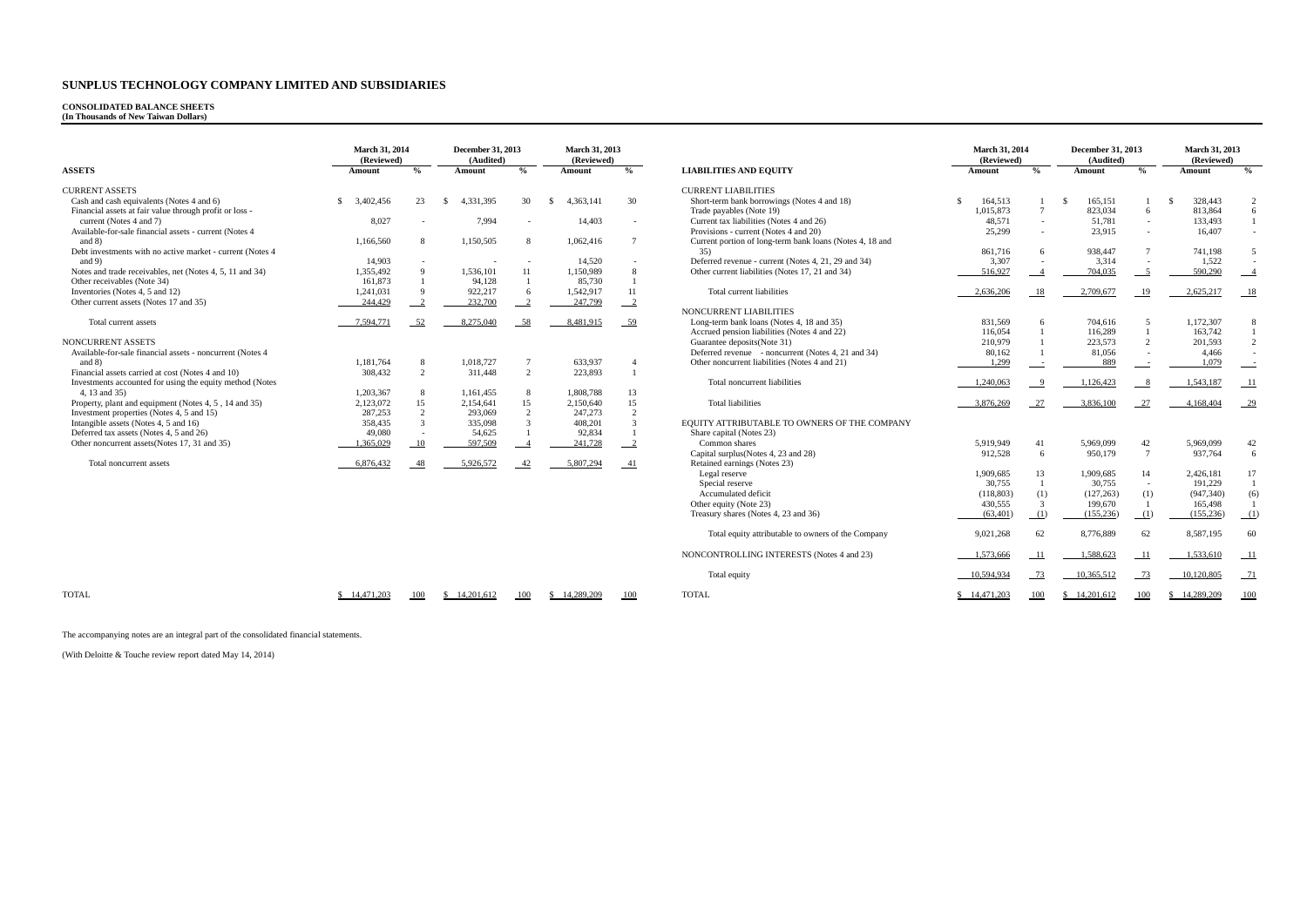#### **CONSOLIDATED STATEMENTS OF COMPREHENSIVE INCOME (In Thousands of New Taiwan Dollars, Except Earnings Per Share) (Reviewed, Not Audited)**

|                                                                                                                                                                                        |                                       | <b>Three Months Ended March 31</b> |                                         |                                   |  |
|----------------------------------------------------------------------------------------------------------------------------------------------------------------------------------------|---------------------------------------|------------------------------------|-----------------------------------------|-----------------------------------|--|
|                                                                                                                                                                                        | 2014                                  |                                    | 2013                                    |                                   |  |
|                                                                                                                                                                                        | <b>Amount</b>                         | $\frac{0}{0}$                      | <b>Amount</b>                           | $\frac{6}{6}$                     |  |
| NET SALES (Notes 4, 24 and 34)                                                                                                                                                         | 1,706,542<br>\$                       | 100                                | \$1,751,874                             | 100                               |  |
| COSTS OF SALES (Notes 12,22 and 25)                                                                                                                                                    | 1,038,971                             | <u>61</u>                          | 1,057,417                               | 60                                |  |
| <b>GROSS PROFIT</b>                                                                                                                                                                    | 667,571                               | 39                                 | 694,457                                 | 40                                |  |
| OPERATING EXPENSES (Notes 22, 25 and 34)<br>Selling and marketing<br>General and administrative<br>Research and development                                                            | 95,705<br>128,879<br>542,991          | 6<br>7<br>32                       | 96,589<br>129,721<br>561,196            | 6<br>7<br>32                      |  |
| Total operating expenses                                                                                                                                                               | 767,575                               | 45                                 | 787,506                                 | 45                                |  |
| OTHER REVENUE AND EXPENSES(Note 4)                                                                                                                                                     | (5)                                   |                                    | 6,520                                   |                                   |  |
| <b>LOSS FROM OPERATIONS</b>                                                                                                                                                            | (100,009)                             | (6)                                | (86,529)                                | (5)                               |  |
| NONOPERATING INCOME (Notes 25, 30 and 34)<br>Other income<br>Other gains<br>Financial costs<br>Share of profit or loss of associates and joint<br>ventures                             | 16,384<br>58,927<br>(7,500)<br>37,998 | 1<br>3<br>$\overline{2}$           | 27,705<br>55,798<br>(9,857)<br>(26,954) | $\overline{c}$<br>3<br>(1)<br>(1) |  |
| Total nonoperating income                                                                                                                                                              | 105,809                               | 6                                  | 46,692                                  | $\overline{3}$                    |  |
| INCOME (LOSS) BEFORE INCOME TAX                                                                                                                                                        | 5,800                                 |                                    | (39, 837)                               | (2)                               |  |
| INCOME TAX EXPENSE (Notes 4 and 26)                                                                                                                                                    | 5,410                                 |                                    | 6,871                                   | 1                                 |  |
| NET PROFIT (LOSS) FOR THE PERIOD                                                                                                                                                       | 390                                   |                                    | (46,708)                                | (3)                               |  |
| OTHER COMPREHENSIVE INCOME<br>Exchange differences on translating foreign<br>operations (Notes 4 and 23)<br>Unrealized gain on available-for-sale financial assets<br>(Notes 4 and 23) | (16, 374)<br>246,736                  | (1)<br>15                          | 52,097<br>12,907                        | 3                                 |  |
| Other comprehensive income for the period, net<br>of income tax                                                                                                                        | 230,362                               | <u>14</u>                          | 65,004                                  |                                   |  |

(Continued)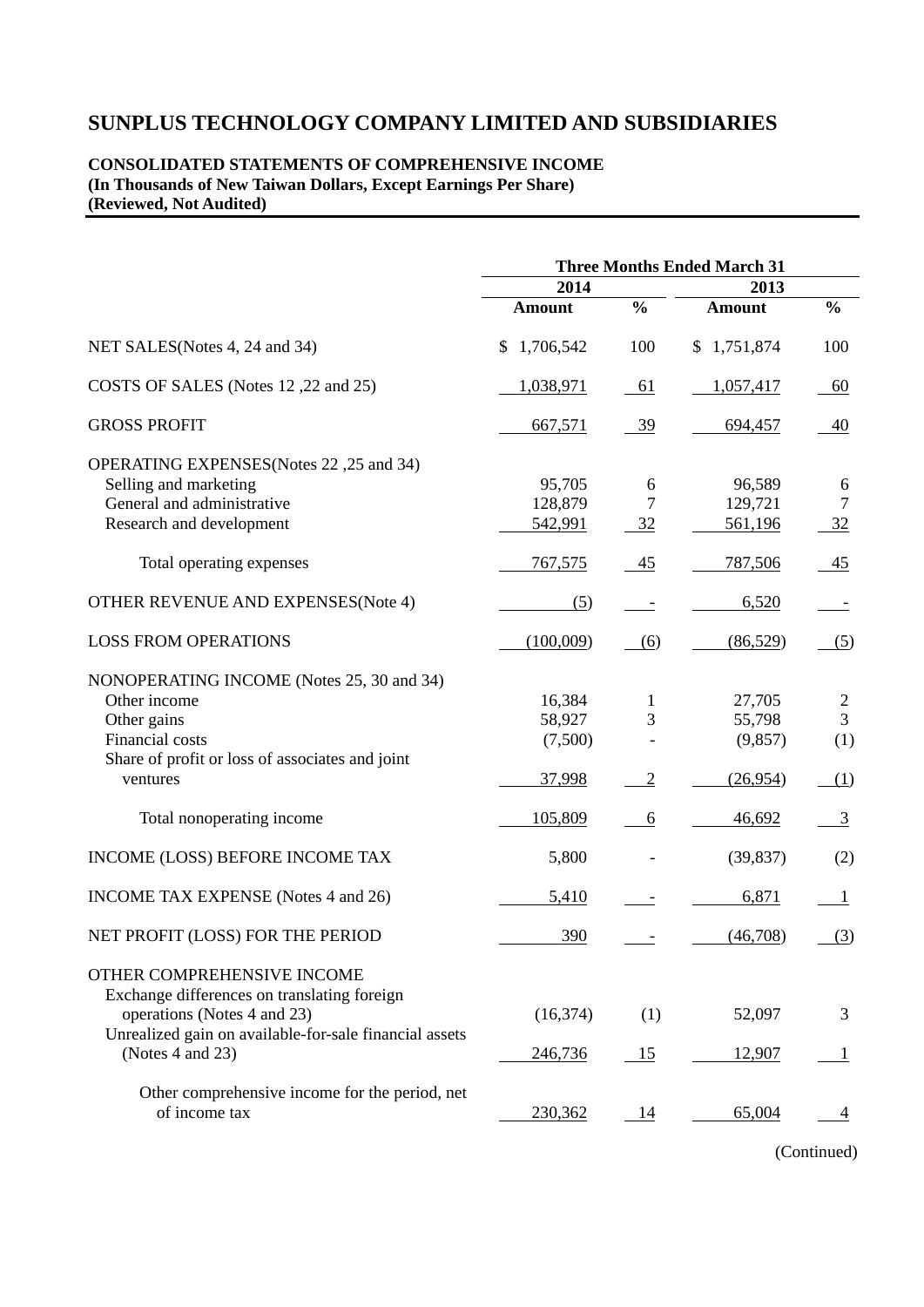### **CONSOLIDATED STATEMENTS OF COMPREHENSIVE INCOME (In Thousands of New Taiwan Dollars, Except Earnings Per Share) (Reviewed, Not Audited)**

|                                                                                                                  | <b>Three Months Ended March 31</b>                  |               |                                                |               |  |  |  |
|------------------------------------------------------------------------------------------------------------------|-----------------------------------------------------|---------------|------------------------------------------------|---------------|--|--|--|
|                                                                                                                  | 2014                                                |               | 2013                                           |               |  |  |  |
|                                                                                                                  | <b>Amount</b>                                       | $\frac{0}{0}$ | <b>Amount</b>                                  | $\frac{6}{6}$ |  |  |  |
| TOTAL OTHER COMPREHENSIVE INCOME FOR<br>THE PERIOD                                                               | 230,752<br>\$                                       | <u>14</u>     | 18,296<br>\$                                   |               |  |  |  |
| NET PROFIT (LOSS) ATTRIBUTABLE TO:<br>Owner of the Company<br>Noncontrolling interests                           | \$<br>8,460<br>(8,070)                              |               | $\mathcal{S}$<br>(43,950)<br>(2,758)           | (3)           |  |  |  |
|                                                                                                                  | \$<br>390                                           |               | (46,708)<br>S                                  | (3)           |  |  |  |
| <b>TOTAL COMPREHENSIVE INCOME</b><br><b>ATTRIBUTABLE TO:</b><br>Owner of the Company<br>Noncontrolling interests | $\mathbb{S}$<br>239,345<br>(8,593)<br>\$<br>230,752 | 14<br>14      | $\mathcal{S}$<br>17,900<br>396<br>\$<br>18,296 | -1            |  |  |  |
| EARNINGS (LOSS) PER SHARE(New Taiwan<br>dollars; Note 27)<br><b>Basic</b><br>Diluted                             | \$<br>0.01<br>\$<br>0.01                            |               | (0.07)<br>(0.07)                               |               |  |  |  |

The accompanying notes are an integral part of the consolidated financial statements.

(With Deloitte & Touche review report dated May 14, 2014) (Concluded)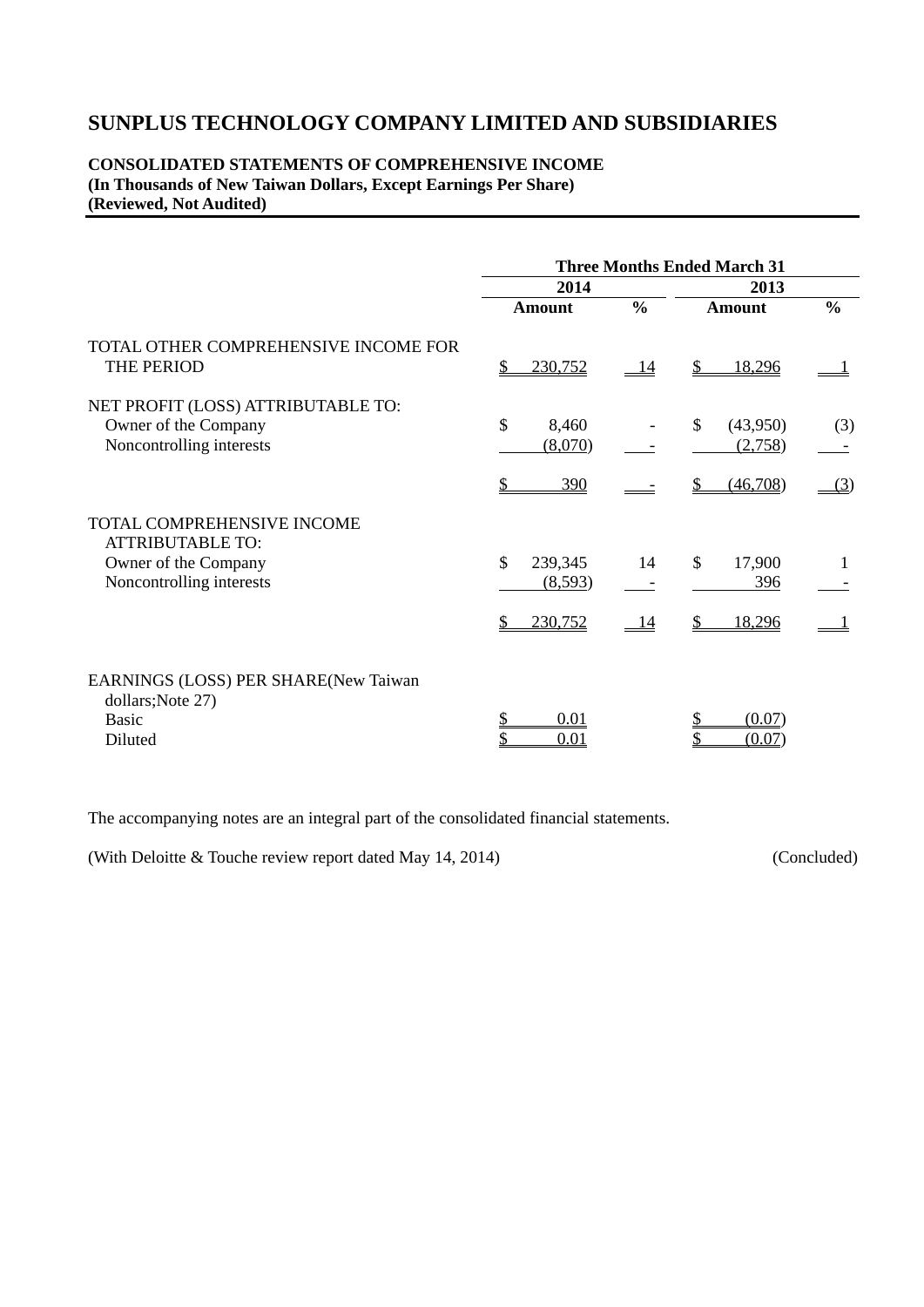# **CONSOLIDATED STATEMENTS OF CHANGES IN SHAREHOLDERS' EQUITY (In Thousands of New Taiwan Dollars, Unless Stated Otherwise) (Reviewed, Not Audited)**

|                                                                                                                    | <b>Equity Attributable to Owners of the Company</b>             |              |                                                       |                      |                                             |                                                   |                                      |                                             |                                               |                 |                                      |                     |
|--------------------------------------------------------------------------------------------------------------------|-----------------------------------------------------------------|--------------|-------------------------------------------------------|----------------------|---------------------------------------------|---------------------------------------------------|--------------------------------------|---------------------------------------------|-----------------------------------------------|-----------------|--------------------------------------|---------------------|
|                                                                                                                    | <b>Capital Stock Issued and</b><br><b>Outstanding (Note 23)</b> |              | <b>Retained Earnings (Note 23)</b><br><b>Exchange</b> |                      | Other Equity (Notes 4 and 23)<br>Unrealized |                                                   |                                      |                                             |                                               |                 |                                      |                     |
|                                                                                                                    |                                                                 |              | <b>Capital Surplus</b>                                |                      |                                             | Unappropriated<br><b>Earnings</b><br>(Accumulated | Differences on<br><b>Translating</b> | Gain (Loss) on<br><b>Available for sale</b> | <b>Treasury</b><br><b>Shares</b><br>(Notes 4, |                 | Noncotrolling                        |                     |
|                                                                                                                    | <b>Share</b><br>(Thousand)                                      | Amount       | (Notes 4,<br>23 and 28)                               | <b>Legal Reserve</b> | <b>Special Reserve</b>                      |                                                   | Foreign<br><b>Operations</b>         | <b>Financial</b><br>Assets                  |                                               | <b>Total</b>    | <b>Interests</b><br>(Notes 4 and 23) | <b>Total Equity</b> |
| BALANCE, JANUARY 1, 2013                                                                                           | 596,910                                                         | \$ 5,969,099 | 939,124<br><sup>\$</sup>                              | \$2,426,181          | 191,229<br>\$.                              | (903, 390)<br>$\mathbf{s}$                        | (84, 462)<br>\$.                     | 188,110                                     | \$(155,236)                                   | 8,570,655<br>-S | \$1,557,162                          | \$10,127,817        |
| Changes in capital surplus from investments in associates and<br>joint ventures accounted for by the equity method |                                                                 |              | (1,360)                                               |                      |                                             |                                                   |                                      |                                             |                                               | (1,360)         |                                      | (1,360)             |
| Net loss for the three months ended March 31, 2013                                                                 |                                                                 |              |                                                       |                      |                                             | (43,950)                                          |                                      |                                             |                                               | (43,950)        | (2,758)                              | (46,708)            |
| Other comprehensive income for the three months ended March<br>31, 2013, net of income tax                         |                                                                 |              |                                                       |                      |                                             |                                                   | 49,258                               | 12,592                                      |                                               | 61,850          | 3,154                                | 65,004              |
| Total comprehensive income for the three months ended March<br>31, 2013                                            |                                                                 |              |                                                       |                      |                                             | (43,950)                                          | 49,258                               | 12,592                                      |                                               | 17,900          | 396                                  | 18,296              |
| Decrease in noncontrolling interests                                                                               |                                                                 |              |                                                       |                      |                                             |                                                   |                                      |                                             |                                               |                 | (23,948)                             | (23,948)            |
| BALANCE, MARCH 31, 2013                                                                                            | 596,910                                                         | \$5,969,099  | 937,764                                               | \$2,426,181          | 191,229                                     | (947,340)                                         | (35,204)<br>S.                       | 200,702                                     | \$ (155,236)                                  | \$ 8,587,195    | \$1,533,610                          | \$10,120,805        |
| BALANCE, JANUARY 1, 2014                                                                                           | 596,910                                                         | \$ 5,969,099 | 950,179<br>\$.                                        | \$1.909,685          | 30,755<br>\$.                               | (127,263)                                         | 27.108<br>\$.                        | 172,562                                     | \$(155, 236)                                  | 8,776,889<br>S. | \$1.588,623                          | \$10,365,512        |
| Change in capital surplus from investment in associates and joint<br>ventures accounted for by the equity method   |                                                                 |              | 5,034                                                 |                      |                                             |                                                   |                                      |                                             |                                               | 5,034           |                                      | 5,034               |
| Net profit for the three months ended March 31, 2014                                                               |                                                                 |              |                                                       |                      |                                             | 8.460                                             |                                      |                                             |                                               | 8,460           | (8,070)                              | 390                 |
| Other comprehensive income for the three months ended March<br>31, 2014, net of income tax                         |                                                                 |              |                                                       |                      |                                             |                                                   | (15,571)                             | 246,456                                     |                                               | 230,885         | (523)                                | 230,362             |
| Total comprehensive income for the three months ended March<br>31, 2014                                            |                                                                 |              |                                                       |                      |                                             | 8,460                                             | (15,571)                             | 246,456                                     |                                               | 239,345         | (8,593)                              | 230,752             |
| Disposal of treasury shares                                                                                        | (4,915)                                                         | (49, 150)    | (42, 685)                                             |                      |                                             |                                                   |                                      |                                             | 91,835                                        |                 |                                      |                     |
| Decrease in noncontrolling interests                                                                               |                                                                 |              |                                                       |                      |                                             |                                                   |                                      |                                             |                                               |                 | (6,364)                              | (6, 364)            |
| BALANCE, MARCH 31, 2014                                                                                            | 591,995                                                         | \$ 5,919,949 | 912,528                                               | \$1,909,685          | 30,755                                      | (118,803)<br>S.                                   | 11,537                               | 419,018                                     | (63, 401)                                     | \$9,021,268     | \$1,573,666                          | \$10,594,934        |

The accompanying notes are an integral part of the consolidated financial statements.

(With Deloitte & Touche review report dated May 14, 2014)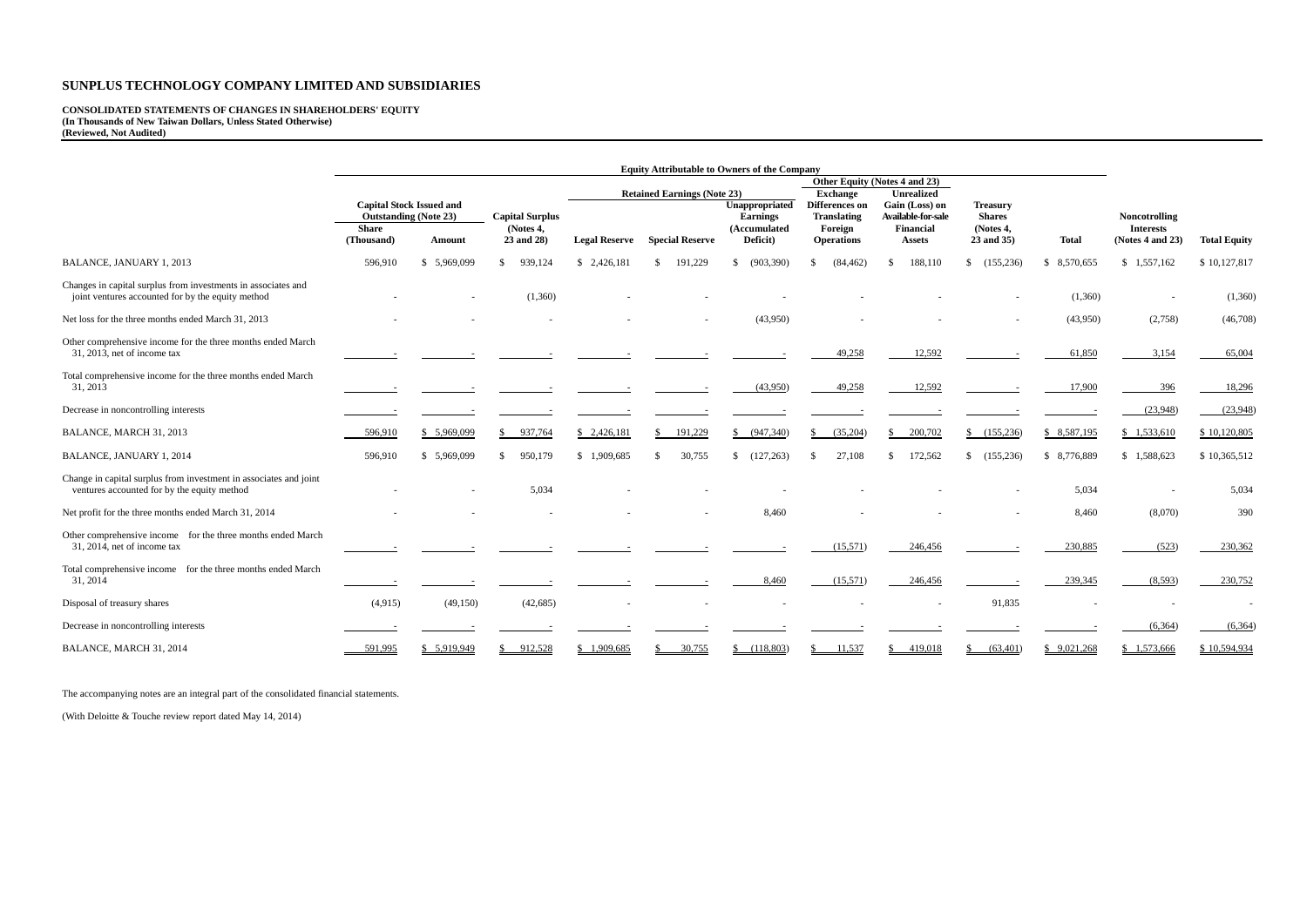### **CONSOLIDATED STATEMENTS OF CASH FLOWS (In Thousands of New Taiwan Dollars) (Reviewed, Not Audited)**

|                                                                          | <b>Three Months Ended March 31</b> |            |    |             |
|--------------------------------------------------------------------------|------------------------------------|------------|----|-------------|
|                                                                          |                                    | 2014       |    | 2013        |
| CASH FLOWS FROM OPERATING ACTIVITIES                                     |                                    |            |    |             |
| Income (loss) before income tax                                          | \$                                 | 5,800      | \$ | (39, 837)   |
| Adjustments for:                                                         |                                    |            |    |             |
| Depreciation expenses                                                    |                                    | 69,743     |    | 52,400      |
| Amortization expenses                                                    |                                    | 44,395     |    | 53,522      |
| Net gain on fair value change of financial assets designated as at fair  |                                    |            |    |             |
| value through profit                                                     |                                    | (33)       |    | (354)       |
| <b>Financial</b> costs                                                   |                                    | 7,500      |    | 9,857       |
| Interest income                                                          |                                    | (8,934)    |    | (9,114)     |
| Share of (profit) loss of associates and joint ventures                  |                                    | (37,998)   |    | 26,954      |
| Loss (gain) on disposal of property, plant and equipment                 |                                    | 5          |    | (6,499)     |
| Gain on disposal of intangible assets                                    |                                    |            |    | (21)        |
| Gain on disposal of investments                                          |                                    | (52, 341)  |    | (5,371)     |
| Gain on disposal of subsidiaries                                         |                                    |            |    | (22, 752)   |
| Impairment loss recognized on financial assets                           |                                    |            |    | 1,633       |
| Gain on reversal of impairment loss on financial assets                  |                                    |            |    | (3,737)     |
| Unrealized gain on the transactions with associates and joint            |                                    |            |    |             |
| ventures                                                                 |                                    |            |    | 1,476       |
| Realized gain on the transactions with associates and joint ventures     |                                    | (191)      |    | (150)       |
| Net gain on foreign currency exchange                                    |                                    | (3,109)    |    | (1,950)     |
| Amortization of prepaid lease payments                                   |                                    | 767        |    | 179         |
| Changes in operating assets and liabilities:                             |                                    |            |    |             |
| Increase in financial assets held for trading                            |                                    |            |    | (14,049)    |
| Decrease in trade receivables                                            |                                    | 176,159    |    | 233,878     |
| (Increase) decrease in other receivables                                 |                                    | (45,362)   |    | 8,626       |
| (Increase) decrease in inventories                                       |                                    | (318, 814) |    | 179,131     |
| (Increase) decrease in other current assets                              |                                    | (9,973)    |    | 2,047       |
| Increase in trade payables                                               |                                    | 195,344    |    | 60,346      |
| Increase (decrease) in provisions                                        |                                    | 1,384      |    | (6,621)     |
| Decrease in other current liabilities                                    |                                    | (135,560)  |    | (175, 181)  |
| Decrease in pension liabilities                                          |                                    | (235)      |    | (298)       |
| Cash (used in) generated from operations                                 |                                    | (111, 453) |    | 344,115     |
| Interest received                                                        |                                    | 8,509      |    | 9,808       |
| Interest paid                                                            |                                    | (10, 556)  |    | (11, 422)   |
| Income tax paid                                                          |                                    | (452)      |    | (665)       |
| Net cash (used in) generated from operating activities                   |                                    | (113,952)  |    | 341,836     |
| CASH FLOWS FROM INVESTING ACTIVITIES                                     |                                    |            |    |             |
| Purchase of financial assets at fair value through profit or loss        |                                    | (3,000)    |    |             |
| Proceeds of the sale of financial assets at fair value through profit or |                                    |            |    |             |
| loss                                                                     |                                    | 3,060      |    |             |
| Purchase of available-for-sale financial assets                          |                                    | (117, 447) |    | (239, 175)  |
|                                                                          |                                    |            |    | (Continued) |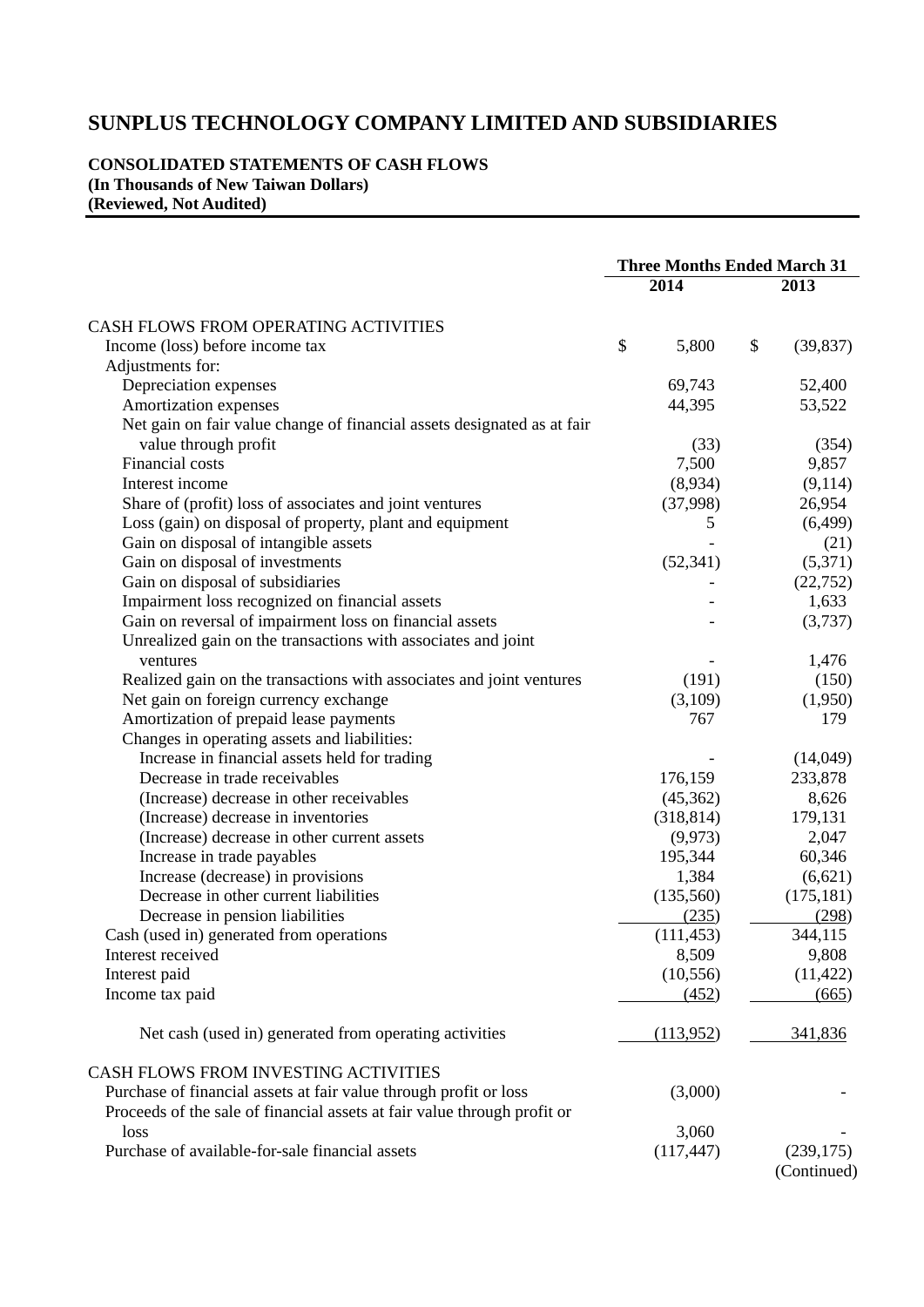### **CONSOLIDATED STATEMENTS OF CASH FLOWS (In Thousands of New Taiwan Dollars) (Reviewed, Not Audited)**

|                                                                    | <b>Three Months Ended March 31</b> |                            |
|--------------------------------------------------------------------|------------------------------------|----------------------------|
|                                                                    | 2014                               | 2013                       |
| Proceeds of the sale of available-for-sale financial assets        | 215,153                            | 280,010                    |
| Purchase of debt investments with no active market                 | (14,903)                           |                            |
| Proceeds of the sale of financial assets measured at cost          | 4,357                              | 1,398                      |
| Acquisition of associates/joint ventures                           |                                    | (195, 899)                 |
| Net cash inflow on disposal of subsidiaries                        |                                    | 13,653                     |
| Payments for property, plant and equipment                         | (35, 434)                          | (191, 629)                 |
| Proceeds of the disposal of property, plant and equipment          | 4                                  | 7,577                      |
| Decrease in refundable deposits                                    | 8                                  | 625                        |
| Payments for intangible assets                                     | (68, 974)                          | (20, 596)                  |
| Proceeds of the disposal of intangible assets                      |                                    | 291                        |
| Increase in other assets                                           |                                    | (40)                       |
| Decrease in other assets                                           | 48,725                             |                            |
| Increase in prepayments for lease                                  | (64, 671)                          |                            |
| Increase in prepayments for equipment                              | (803, 289)                         | (101)                      |
| Net cash used in investing activities                              | (836, 411)                         | (343, 886)                 |
| <b>CASH FLOWS FROM FINANCING ACTIVITIES</b>                        |                                    |                            |
| Repayments of short-term borrowings                                | (638)                              | (158,060)                  |
| Proceeds of long-term borrowings                                   | 266,331                            | 150,641                    |
| Repayments of long-term borrowings                                 | (213, 675)                         | (107,778)                  |
| Proceeds of guarantee deposits received                            |                                    | 3,080                      |
| Refund of guarantee deposits received                              | (13, 403)                          |                            |
| Decrease in noncontrolling interests                               | (5,196)                            | (23,948)                   |
| Net cash generated from (used in) investing activities             | 33,419                             | (136,065)                  |
| EFFECT OF EXCHANGE RATE CHANGES ON THE BALANCE OF                  |                                    |                            |
| CASH HELD IN FOREIGN CURRENCIES                                    | (11,995)                           | 8,360                      |
| NET DECREASE IN CASH AND CASH EQUIVALENTS                          | (928, 939)                         | (129, 755)                 |
| CASH AND CASH EQUIVALENTS AT THE BEGINNING OF THE<br><b>PERIOD</b> | 4,331,395                          | 4,492,896                  |
|                                                                    |                                    |                            |
| CASH AND CASH EQUIVALENTS AT THE END OF THE PERIOD                 | 3,402,456<br>\$                    | 4,363,141<br>$\frac{1}{2}$ |

The accompanying notes are an integral part of the consolidated financial statements.

(With Deloitte & Touche review report dated May 14, 2014) (Concluded)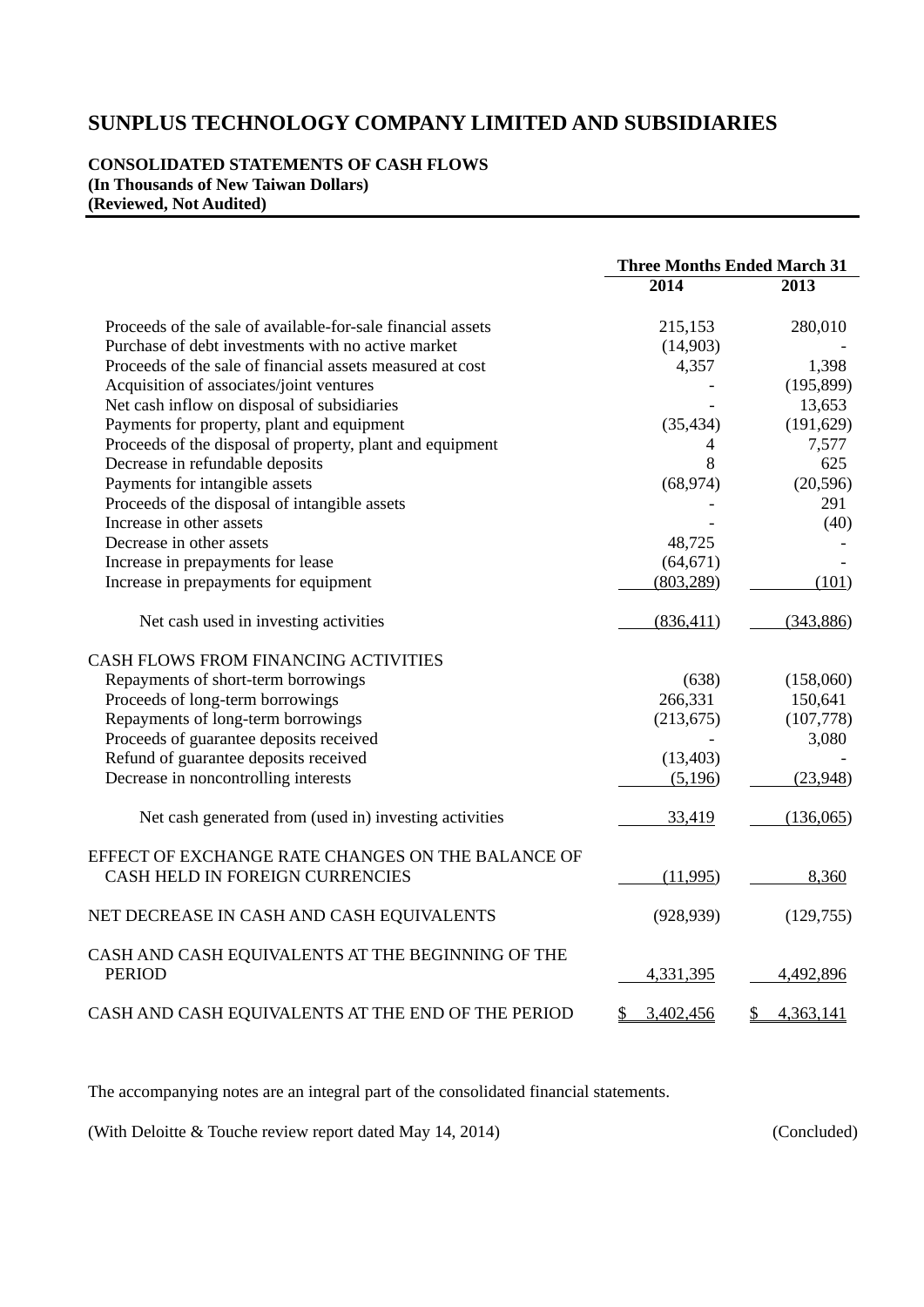#### **NOTES TO CONSOLIDATED FINANCIAL STATEMENTS THREE MONTHS ENDED MARCH 31, 2014 AND 2013 (In Thousands of New Taiwan Dollars, Unless Stated Otherwise) (Reviewed, Not Audited)**

#### **1. GENERAL INFORMATION**

Sunplus Technology Company Limited (the "Company") was established in August 1990. It researches, develops, designs, tests and sells high quality, high value-added consumer integrated circuits (ICs). Its products are based on core technologies in such areas as multimedia audio/video, single-chip microcontrollers and digital signal processors. These technologies are used to develop hundreds of products including various ICs: liquid crystal display, microcontroller, multimedia, voice/music, and application-specific. Sunplus' shares have been listed on the Taiwan Stock Exchange since January 2000. Some of its shares have been issued in the form of global depositary receipts (GDRs), which have been listed on the London Stock Exchange since March 2001 (refer to Note 23).

Following is a diagram of the relationship and ownership percentages between Sunplus and its subsidiaries (collectively, the "Group") as of March 31, 2014:

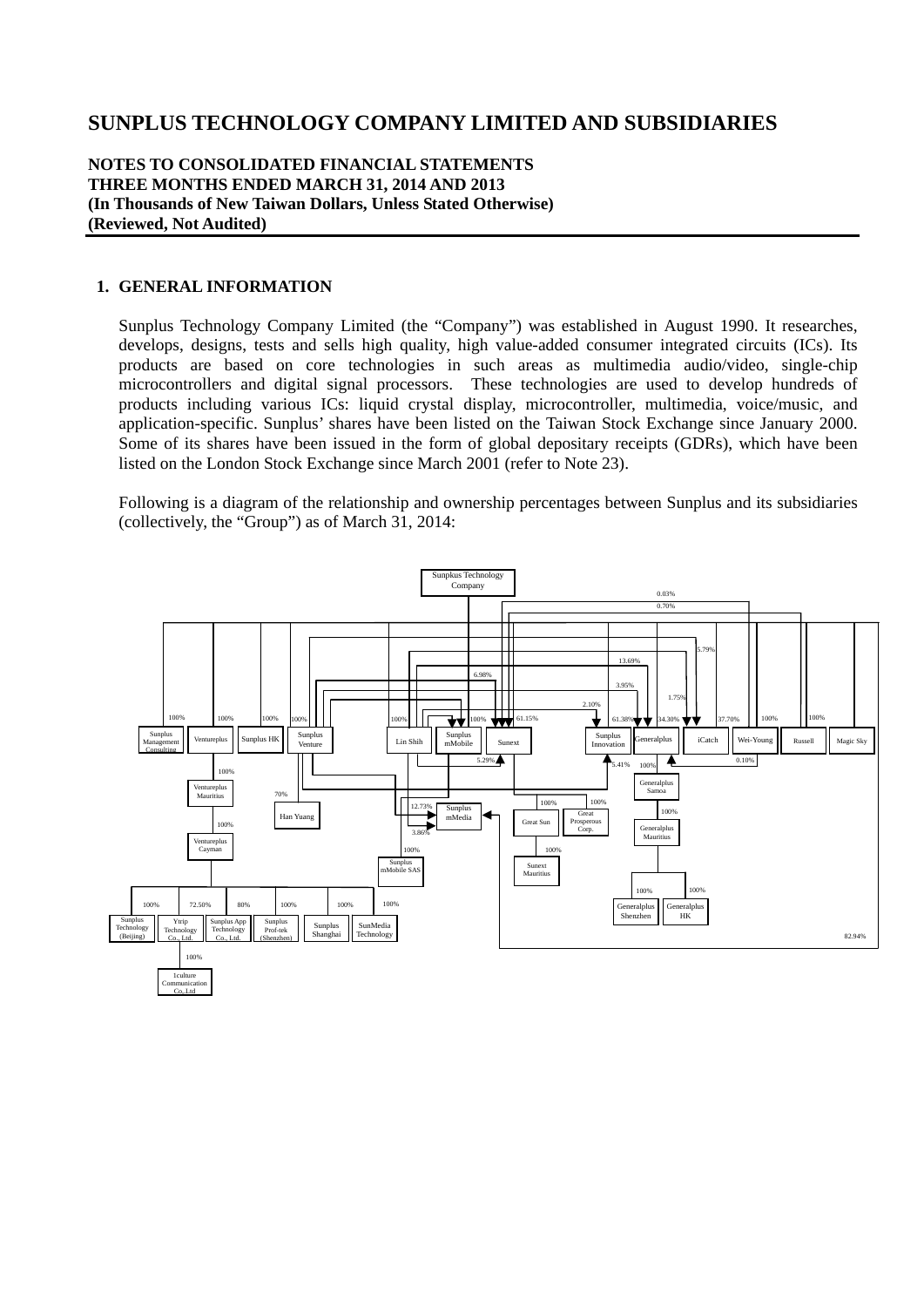Sunplus mMobile, iCatch, Sunplus mMedia, Sunplus Innovation and Sunplus mMobile SAS research, develop, design, manufacture and sell all kinds of IC modules, application software and silicon intellectual property (SIP). Sunplus Technology (Shanghai) manufactures and sells ICs and building rental. Sunplus Prof-tek (Shenzhen) and SunMedia Technology researches and sells computer software and provides system integration services. Sunplus App Technology Co., Ltd. manufacture and sell ICs. Ytrip Technology mainly does system services and manages web business. 1culture Communication Co,. Ltd mainly do web business develop. Sunplus Technology (Beijing) develops Software and technology serves. Han Young mainly do information supply services, researches and sells ICs. Sunext mainly develops, and sells optical electronic and SOC (system on chip) ICs. Generalplus researches, develops, designs, manufactures, and sells custom-made ICs. Generalplus Shenzhen and Generalplus HK do market research surveys. Sunplus HK engages in international trade. All other subsidiaries are engaged in investing activities.

The consolidated financial statements are presented in the Company's functional currency, the New Taiwan dollar.

#### **2. APPROVAL OF FINANCIAL STATEMENTS**

The consolidated financial statements were approved by the board of directors and authorized for issue on May 14, 2014.

#### **3. APPLICATION OF NEW, AMENDED AND REVISED STANDARDS AND INTERPRETATIONS**

a. The 2013 version of the International Financial Reporting Standards (IFRS), International Accounting Standards (IAS), Interpretations of IFRS (IFRIC), and Interpretations of IAS (SIC) in issue but not yet effective

Rule No. 1030010325 issued by the FSC on April 3, 2014, stipulated that the Group should apply the 2013 version of IFRS, IAS, IFRIC and SIC (collectively, the "IFRSs") endorsed by the FSC starting January 1, 2015.

| <b>New, Amended and Revised</b><br>Standards and Interpretations (the "New IFRSs")                     | <b>Effective Date</b><br><b>Announced by IASB (Note)</b>           |
|--------------------------------------------------------------------------------------------------------|--------------------------------------------------------------------|
|                                                                                                        |                                                                    |
| Improvements to IFRSs (2009) - amendment to IAS 39                                                     | January 1, 2009 and January 1,<br>2010, as appropriate             |
| Amendment to IAS 39 "Embedded Derivatives"                                                             | Effective for annual periods<br>ended on or after June 30,<br>2009 |
| Improvements to IFRSs (2010)                                                                           | July 1, 2010 and January 1,<br>2011, as appropriate                |
| Annual Improvements to IFRSs 2009-2011 Cycle                                                           | January 1, 2013                                                    |
| Amendment to IFRS 1 "Limited Exemption from Comparative IFRS 7<br>Disclosures for First-time Adopters" | July 1, 2010                                                       |
| Amendment to IFRS 1 "Severe Hyperinflation and Removal of Fixed<br>Dates for First-time Adopters"      | July 1, 2011                                                       |
| Amendment to IFRS 1 "Government Loans"                                                                 | January 1, 2013                                                    |
| Amendment to IFRS 7 "Disclosure - Offsetting Financial Assets and<br>Financial Liabilities"            | January 1, 2013                                                    |
| Amendment to IFRS 7 "Disclosure - Transfer of Financial Assets"                                        | July 1, 2011                                                       |
| <b>IFRS 10 "Consolidated Financial Statements"</b>                                                     | January 1, 2013                                                    |
| IFRS 11 "Joint Arrangements"                                                                           | January 1, 2013                                                    |
| IFRS 12 "Disclosure of Interests in Other Entities"                                                    | <b>January 1, 2013</b>                                             |
|                                                                                                        | (Continued)                                                        |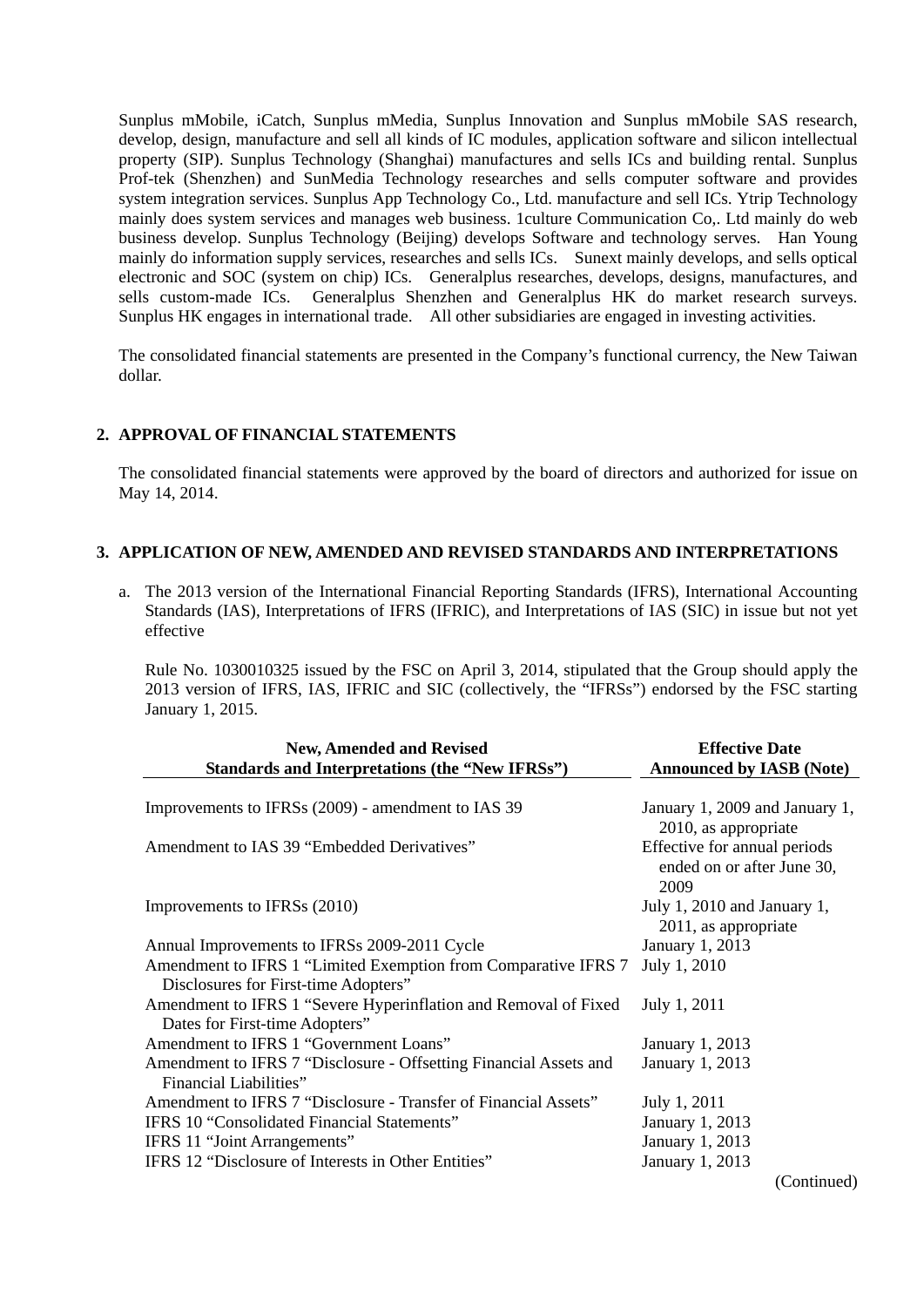| <b>New, Amended and Revised</b>                                                                                             | <b>Effective Date</b>           |             |  |  |  |
|-----------------------------------------------------------------------------------------------------------------------------|---------------------------------|-------------|--|--|--|
| Standards and Interpretations (the "New IFRSs")                                                                             | <b>Announced by IASB (Note)</b> |             |  |  |  |
| Amendments to IFRS 10, IFRS 11 and IFRS 12 "Consolidated<br>Financial Statements, Joint Arrangements and Disclosure of      | January 1, 2013                 |             |  |  |  |
| Interests in Other Entities: Transition Guidance"<br>Amendments to IFRS 10 and IFRS 12 and IAS 27 "Investment"<br>Entities" | January 1, 2014                 |             |  |  |  |
| IFRS 13 "Fair Value Measurement"                                                                                            | January 1, 2013                 |             |  |  |  |
| Amendment to IAS 1 "Presentation of Other Comprehensive Income"                                                             | July 1, 2012                    |             |  |  |  |
| Amendment to IAS 12 "Deferred Tax: Recovery of Underlying<br>Assets"                                                        | January 1, 2012                 |             |  |  |  |
| IAS 19 (Revised 2011) "Employee Benefits"                                                                                   | January 1, 2013                 |             |  |  |  |
| IAS 27 (Revised 2011) "Separate Financial Statements"                                                                       | January 1, 2013                 |             |  |  |  |
| IAS 28 (Revised 2011) "Investments in Associates and Joint Ventures"                                                        | January 1, 2013                 |             |  |  |  |
| Amendment to IAS 32 "Offsetting Financial Assets and Financial<br>Liabilities"                                              | January 1, 2014                 |             |  |  |  |
| IFRIC 20 "Stripping Costs in Production Phase of a Surface Mine"                                                            | January 1, 2013                 |             |  |  |  |
|                                                                                                                             |                                 | (Concluded) |  |  |  |

Note: Unless stated otherwise, the above New IFRSs are effective for annual periods beginning on or after the respective effective dates.

Except for the following, the initial application of the above 2013 IFRSs version has not had any material impact on the Group's accounting policies:

1) IFRS 10 "Consolidated Financial Statements"

IFRS 10 replaces IAS 27 "Consolidated and Separate Financial Statements" and SIC 12 "Consolidation - Special Purpose Entities". The Group considers whether it has control over other entities for consolidation. The Group has control over an investee if and only if it has i) power over the investee; ii) exposure, or rights, to variable returns from its involvement with the investee and iii) the ability to use its power over the investee to affect the amount of its returns. Additional guidance has been included in IFRS 10 to explain when an investor has control over an investee.

2) IFRS 11 "Joint Arrangements"

IFRS 11 replaces IAS 31 "Interests in Joint Ventures" and SIC 13 "Jointly Controlled Entities - Non-monetary Contributions by Ventures". Joint arrangements are classified as joint operations or joint ventures, depending on the rights and obligations of the parties to the arrangements. Joint ventures are accounted for using the equity method. Under IAS 31, Joint arrangements are classified as jointly controlled entities, jointly controlled assets, and jointly controlled operations, and the Group accounts for its jointly controlled entities using the proportionate consolidation method.

3) IFRS 12 "Disclosure of Interests in Other Entities"

IFRS 12 is a new disclosure standard and is applicable to entities that have interests in subsidiaries, joint arrangements, associates and/or unconsolidated structured entities. In general, the disclosure requirements in IFRS 12 are more extensive than in the current standards.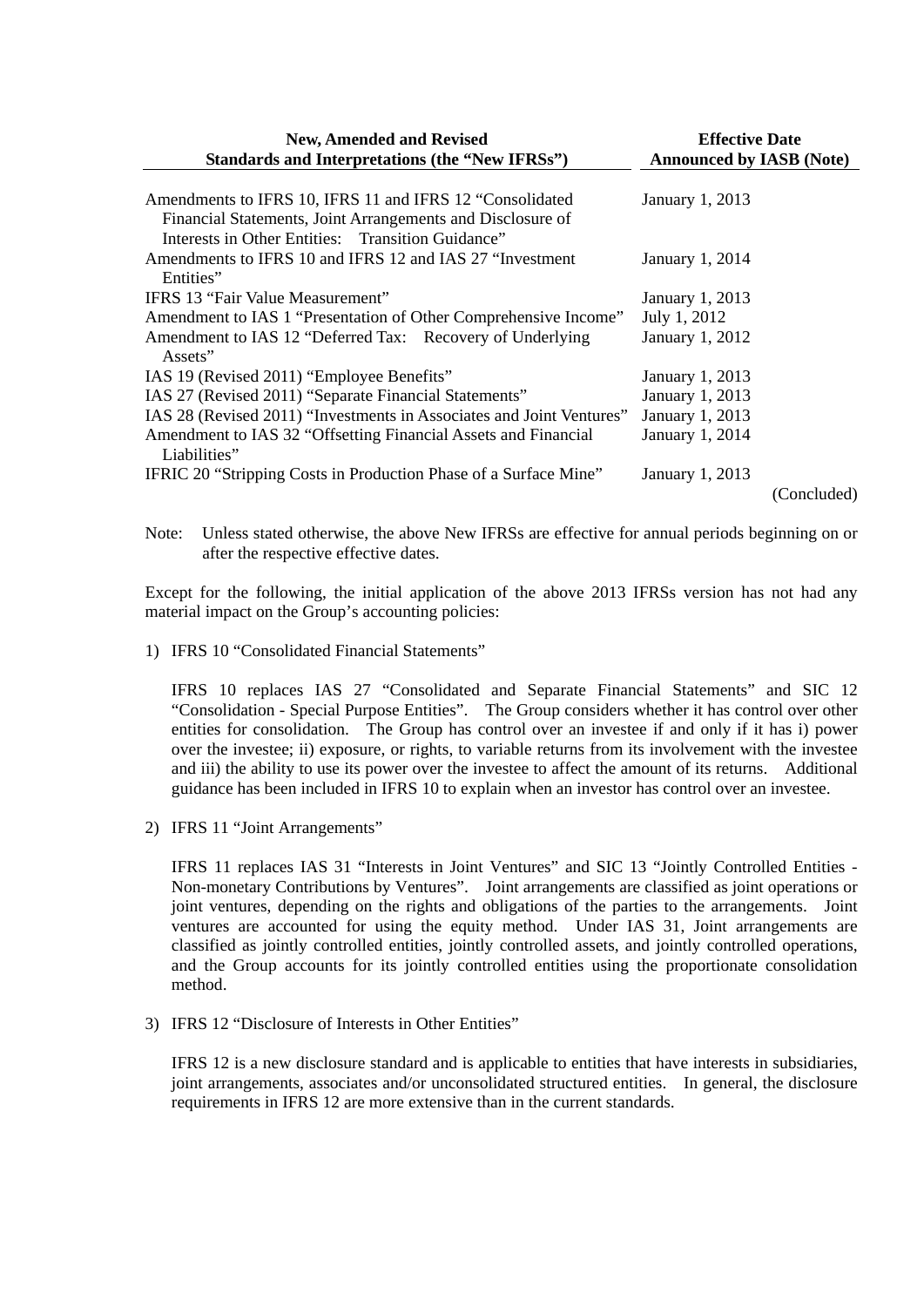4) Revision to IAS 28 "Investments in Associates and Joint Ventures"

Revised IAS 28 requires when a portion of an investment in an associate meets the criteria to be classified as held for sale, that portion is classified as held for sale. Any retained portion that has not been classified as held for sale is accounted for using the equity method. Under current IAS 28, when a portion of an investment in associates meets the criteria to be classified as held for sale, the entire investment is classified as held for sale and ceases to apply the equity method.

Under revised IAS 28, when an investment in a joint venture becomes an investment in an associate, the Group continues to apply the equity method and does not remeasure the retained interest. Under current IAS 28, on the loss of joint control, the Group measures at fair value any investment the Group retains in the former jointly controlled entity. The Group recognizes in profit or loss any difference between the aggregate amounts of fair value of retained investment and proceeds from disposing of the part interest in the jointly controlled entity, and the carrying amount of the investment at the date when joint control is lost.

5) IFRS 13 "Fair Value Measurement"

IFRS 13 establishes a single source of guidance for fair value measurements. It defines fair value, establishes a framework for measuring fair value, and requires disclosures about fair value measurements. The disclosure requirements in IFRS 13 are more extensive than those required in the current standards. For example, quantitative and qualitative disclosures based on the three-level fair value hierarchy currently required for financial instruments only will be extended by IFRS 13 to cover all assets and liabilities within its scope.

The fair value measurements under IFRS 13 will be applied prospectively from January 1, 2015.

6) Amendment to IAS 1 "Presentation of Items of Other Comprehensive Income"

The amendment to IAS 1 requires items of other comprehensive income to be grouped into those items that (1) will not be reclassified subsequently to profit or loss; and (2) may be reclassified subsequently to profit or loss. Income taxes on related items of other comprehensive income are grouped on the same basis. Under current IAS 1, there were no such requirements.

The Group will apply the above amendments in presenting the consolidated statement of comprehensive income, starting from the year 2015. Items not expected to be reclassified to profit or loss are the actuarial gain (loss) arising from defined benefit plans and share of the actuarial gains (loss) arising from defined benefit plans of [associates/joint ventures] accounted for using the equity method. Items expected to be reclassified to profit or loss are the exchange differences on translating foreign operations, unrealized gains (loss) on available-for-sale financial assets, cash flow hedges, and share of the other comprehensive income (except the share of the actuarial gains (loss) arising from defined benefit plans) of [associates/joint ventures] accounted for using the equity method.

7) Revision to IAS 19 "Employee Benefits"

Revised IAS 19 requires the recognition of changes in defined benefit obligations and in the fair value of plan assets when they occur, and hence eliminate the "corridor approach" permitted under current IAS 19 and accelerate the recognition of past service costs. The revision requires all actuarial gains and losses to be recognized immediately through other comprehensive income in order for the net pension asset or liability to reflect the full value of the plan deficit or surplus. Furthermore, the interest cost and expected return on plan assets used in current IAS 19 are replaced with a "net interest" amount, which is calculated by applying the discount rate to the net defined benefit liability or asset.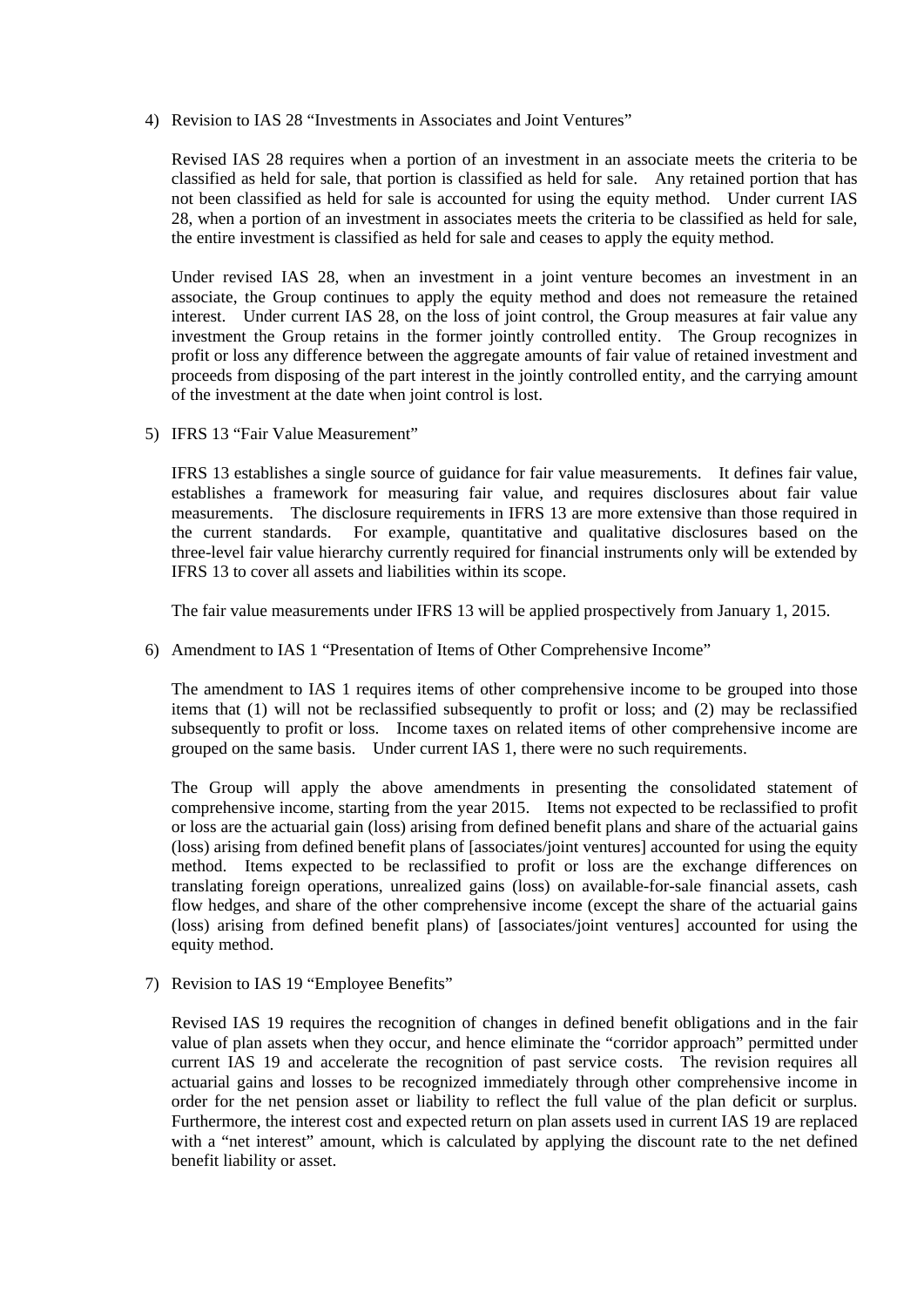Except for the above impacts, as of the date the consolidated financial statements were authorized for issue, the Group was continuingly to assess other possible impacts that the application of the 2013 IFRSs version will have on the Group's financial position and financial performance and will disclose these other impacts when the assessment is completed.

b. New IFRSs in issue but not yet endorsed by FSC

The Group has not applied the following New IFRSs issued by the IASB but not yet endorsed by the FSC. As of the date the consolidated financial statements were authorized for issue, the FSC has not announced their effective dates.

|                                                                   | <b>Effective Date</b>             |
|-------------------------------------------------------------------|-----------------------------------|
| <b>New IFRSs</b>                                                  | <b>Announced by IASB (Note 1)</b> |
|                                                                   |                                   |
| Annual Improvements to IFRSs 2010-2012 Cycle                      | July 1, 2014 (Note 2)             |
| Annual Improvements to IFRSs 2011-2013 Cycle                      | July 1, 2014                      |
| <b>IFRS 9 "Financial Instruments"</b>                             | Note 3                            |
| Amendments to IFRS 9 and IFRS 7 "Mandatory Effective Date of      | Note 3                            |
| <b>IFRS 9 and Transition Disclosures</b> "                        |                                   |
| Amendment to IFRS 11 "Accounting for Acquisitions of Interests in | January 1, 2016                   |
| Joint Operations"                                                 |                                   |
| IFRS 14 "Regulatory Deferral Accounts"                            | January 1, 2016                   |
| Amendments to IAS 16 and IAS 38 "Clarification of Acceptable      | January 1, 2016                   |
| Methods of Depreciation and Amortization"                         |                                   |
| Amendment to IAS 19 "Defined Benefit Plans:<br>Employee           | July 1, 2014                      |
| Contributions"                                                    |                                   |
| Amendment to IAS 36 "Impairment of Assets: Recoverable Amount     | January 1, 2014                   |
| Disclosures for Non-financial Assets"                             |                                   |
| Amendment to IAS 39 "Novation of Derivatives and Continuation of  | January 1, 2014                   |
| Hedge Accounting"                                                 |                                   |
| IFRIC 21 "Levies"                                                 | January 1, 2014                   |

- Note 1: Unless stated otherwise, the above New IFRSs are effective for annual periods beginning on or after their respective effective dates.
- Note 2: The amendment to IFRS 2 applies to share-based payment transactions with grant date on or after July 1, 2014; the amendment to IFRS 3 applies to business combinations with acquisition date on or after July 1, 2014; the amendment to IFRS 13 is effective immediately; the remaining amendments are effective for annual periods beginning on or after July 1, 2014.
- Note 3: IASB tentatively decided that an entity should apply IFRS 9 for annual periods beginning on or after January 1, 2018.

The initial application of the above New IFRSs has not had any material impact on the Group's accounting policies, except for the following:

1) IFRS 9 "Financial Instruments"

#### Recognition and measurement of financial assets

With regards to financial assets, all recognized financial assets that are within the scope of IAS 39 "Financial Instruments: Recognition and Measurement" are subsequently measured at amortized cost or fair value. Specifically, financial assets that are held within a business model whose objective is to collect the contractual cash flows, and that have contractual cash flows that are solely payments of principal and interest on the principal outstanding are generally measured at amortized cost at the end of subsequent accounting periods. All other financial assets are measured at their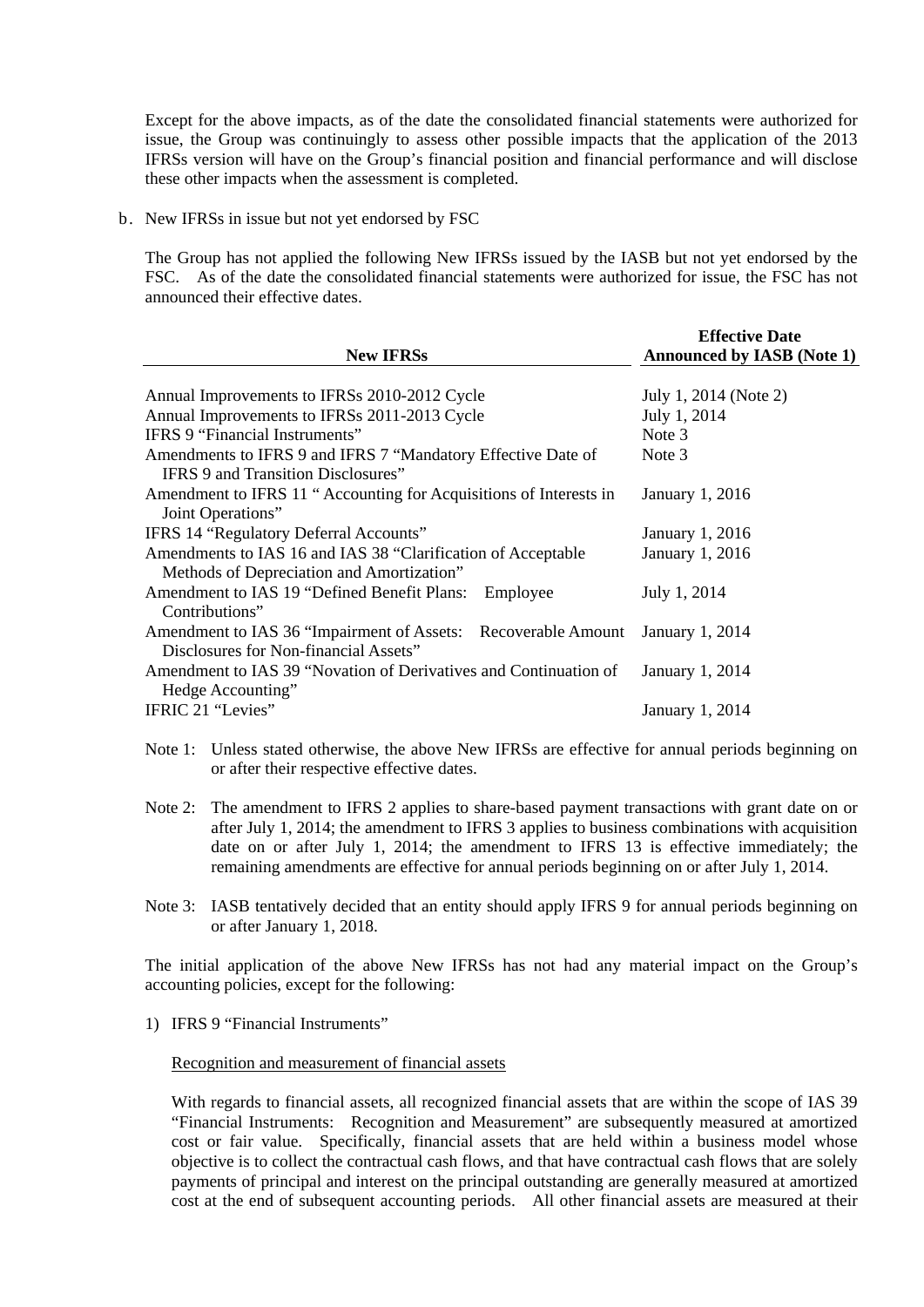fair values at the end of reporting period. However, the Group may make an irrevocable election to present subsequent changes in the fair value of an equity investment (that is not held for trading) in other comprehensive income, with only dividend income generally recognized in profit or loss.

#### Recognition and measurement of financial liabilities

As for financial liabilities, the main changes in the classification and measurement relate to the subsequent measurement of financial liabilities designated as at fair value through profit or loss. The amount of change in the fair value of such financial liability attributable to changes in the credit risk of that liability is presented in other comprehensive income and the remaining amount of change in the fair value of that liability is presented in profit or loss, unless the recognition of the effects of changes in the liability's credit risk in other comprehensive income would create or enlarge an accounting mismatch in profit or loss. Changes in fair value attributable to a financial liability's credit risk are not subsequently reclassified to profit or loss. If the above accounting treatment would create or enlarge an accounting mismatch in profit or loss, the Group presents all gains or losses on that liability in profit or loss.

2) Amendment to IAS 36 "Recoverable Amount Disclosures for Non-financial Assets"

In issuing IFRS 13 "Fair Value Measurement", the IASB made consequential amendment to the disclosure requirements in IAS 36 "Impairment of Assets", introducing a requirement to disclose in every reporting period the recoverable amount of an asset or each cash-generating unit. The amendment clarifies that such disclosure of recoverable amounts is required only when an impairment loss has been recognized or reversed during the period. Furthermore, the Group is required to disclose the discount rate used in measurements of the recoverable amount based on fair value less costs of disposal measured using a present value technique.

3) Annual Improvements to IFRSs: 2010-2012 Cycle

Several standards including IFRS 2 "Share-based Payment", IFRS 3 "Business Combinations" and IFRS 8 "Operating Segments" were amended in this annual improvement.

The amended IFRS 2 changes the definitions of "vesting condition" and "market condition" and adds definitions for "performance condition" and "service condition". The amendment clarifies that a performance target can be based on the operations (i.e. a non-market condition) of the Group or another entity in the same group or the market price of the equity instruments of the Group or another entity in the same group (i.e. a market condition); that a performance target can relate either to the performance of the Group as a whole or to some part of it (e.g. a division); and that the period for achieving a performance condition must not extend beyond the end of the related service period. In addition, a share market index target is not a performance condition because it not only reflects the performance of the Group, but also of other entities outside the Group.

IFRS 3 was amended to clarify that contingent consideration should be measured at fair value, irrespective of whether the contingent consideration is a financial instrument within the scope of IFRS 9 or IAS 39. Changes in fair value should be recognized in profit or loss.

The amended IFRS 8 requires an entity to disclose the judgments made by management in applying the aggregation criteria to operating segments, including a description of the operating segments aggregated and the economic indicators assessed in determining whether the operating segments have "similar economic characteristics". The amendment also clarifies that a reconciliation of the total of the reportable segments' assets to the entity's assets should only be provided if the segments' assets are regularly provided to the chief operating decision-maker.

IFRS 13 was amended to clarify that the issuance of IFRS 13 did not remove the ability to measure short-term receivables and payables with no stated interest rate at their invoice amounts without discounting, if the effect of not discounting is immaterial.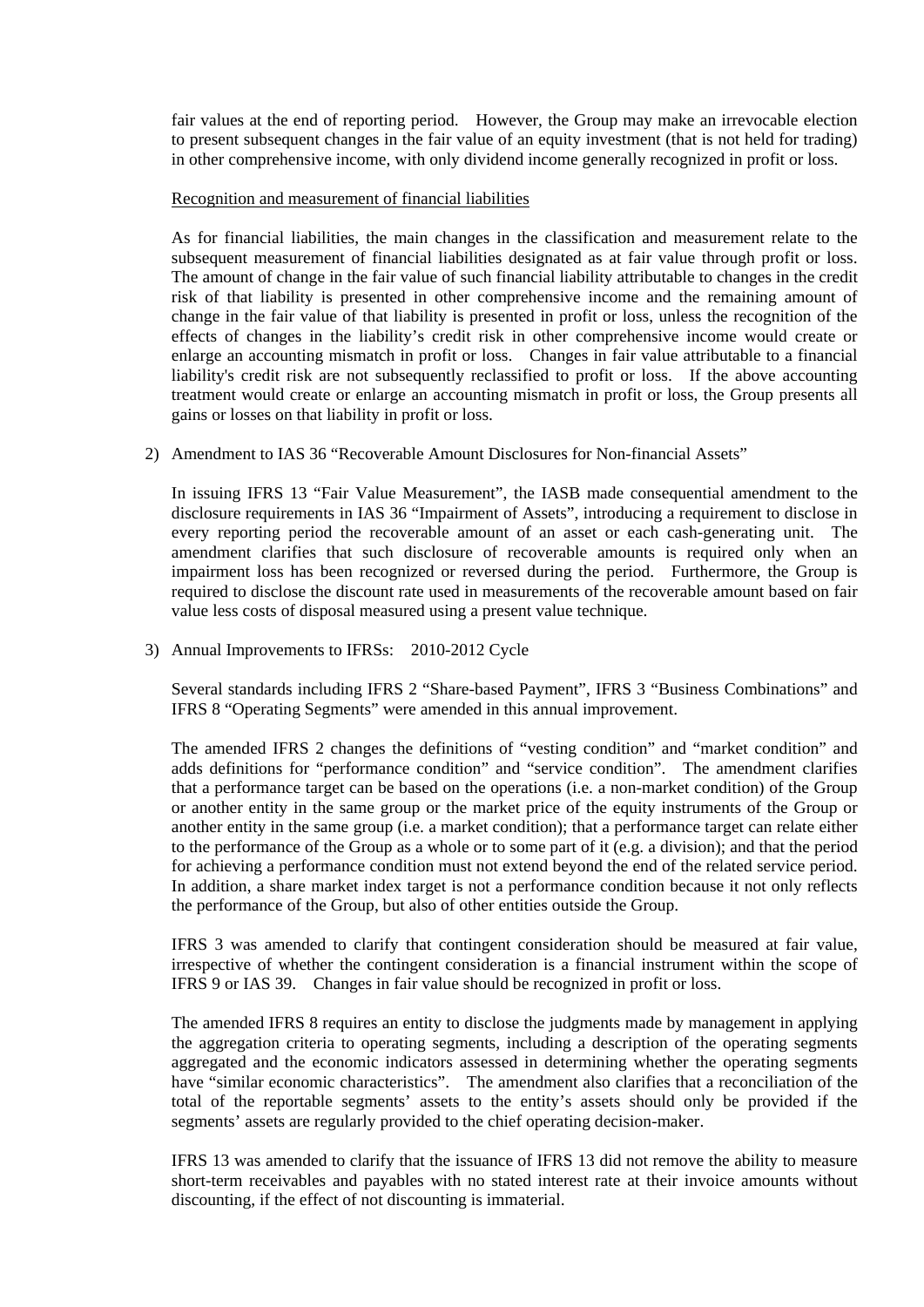IAS 24 was amended to clarify that a management entity providing key management personnel services to the Group is a related party of the Group. Consequently, the Group is required to disclose as related party transactions the amounts incurred for the service paid or payable to the management entity for the provision of key management personnel services. However, disclosure of the components of such compensation is not required.

4) Annual Improvements to IFRSs: 2011-2013 Cycle

Several standards including IFRS 3, IFRS 13 and IAS 40 "Investment Property" were amended in this annual improvement.

IFRS 3 was amended to clarify that IFRS 3 does not apply to the accounting for the formation of all types of joint arrangements in the financial statements of the joint arrangement itself.

The scope in IFRS 13 of the portfolio exception for measuring the fair value of a group of financial assets and financial liabilities on a net basis was amended to clarify that it includes all contracts that are within the scope of, and accounted for in accordance with, IAS 39 or IFRS 9, even if those contracts do not meet the definitions of financial assets or financial liabilities within IAS 32.

IAS 40 was amended to clarify that IAS 40 and IFRS 3 are not mutually exclusive and application of both standards may be required to determine whether the investment property acquired is acquisition of an asset or a business combination.

5) Amendments to IFRS 11 "Accounting for Acquisitions of Interests in Joint Operations "

The amendments require that the acquirer of an interest in a joint operation in which the activity constitutes a business, as defined in IFRS 3, is required to apply all of the principles on business combinations accounting in IFRS 3 and other IFRSs with the exception of those principles that conflict with the guidance in IFRS 11. Accordingly, a joint operator that is an acquirer of such an interest has to:

- measure most identifiable assets and liabilities at fair value;
- expense acquisition-related costs (other than debt or equity issuance costs);
- recognize deferred taxes;
- recognizing any goodwill or bargain purchase gain;
- perform impairment tests for the cash generating units to which goodwill has been allocated;
- disclose information required relevant for business combinations.

The amendments also apply to the formation of a joint operation if, and only if, an existing business is contributed to the joint operation on its formation by one of the parties that participate in the joint operation.

The amendments do not apply on the acquisition of an interest in a joint operation when the parties sharing control are under common control before and after the acquisition.

6) Amendments to IAS 16 and IAS 38 "Clarification of Acceptable Methods of Depreciation and Amortization"

The entity should use appropriate depreciation and amortization method to reflect the pattern in which the future economic benefits of the property, plant and equipment and intangible asset are expected to be consumed by the entity.

The amended IAS 16 "Property, Plant and Equipment" requires that a depreciation method that is based on revenue that is generated by an activity that includes the use of an asset is not appropriate. The amended standard does not provide any exception from this requirement.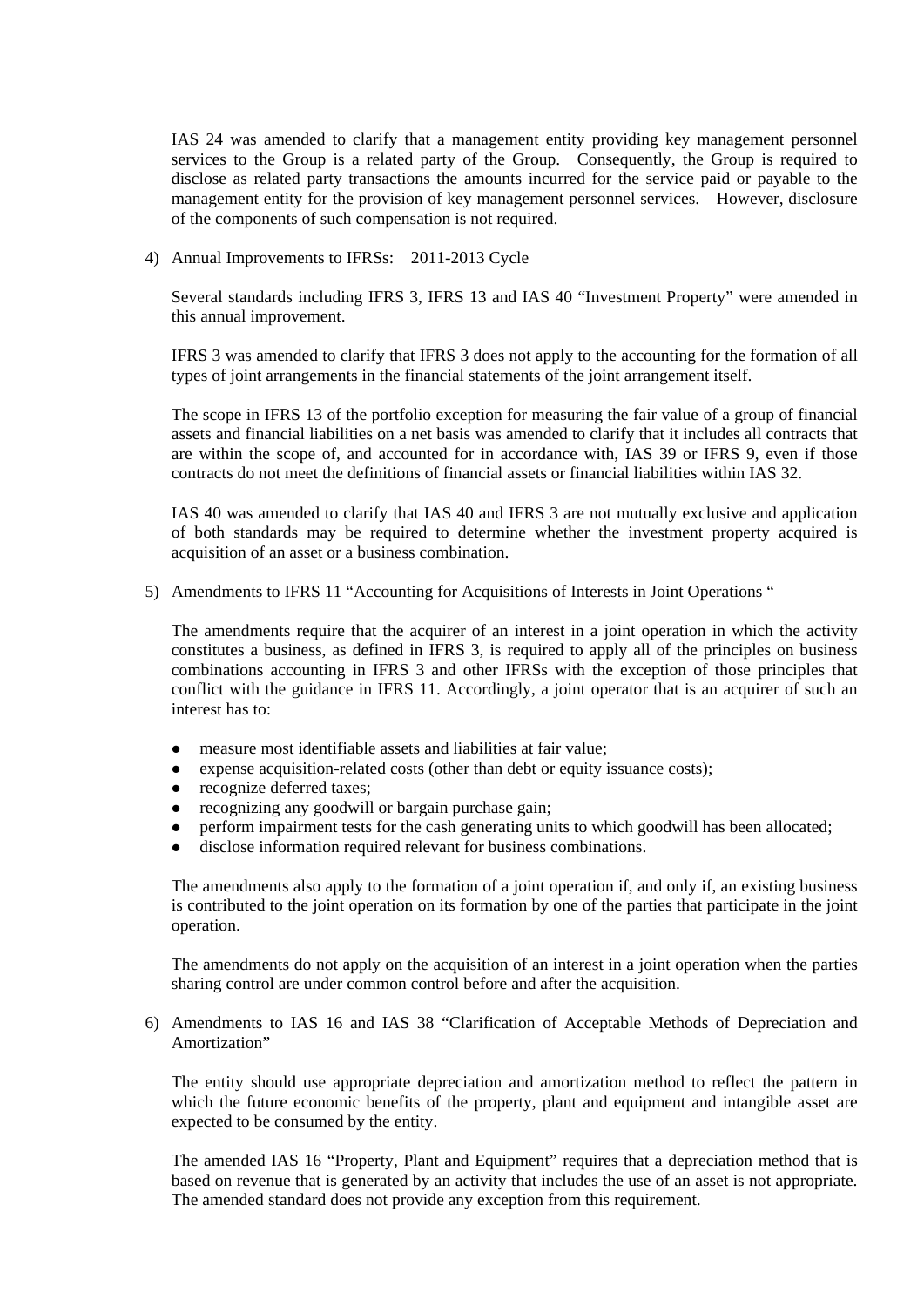The amended IAS 38 "Intangible Assets" requires that there is a rebuttable presumption that an amortization method that is based on revenue that is generated by an activity that includes the use of an intangible asset is not appropriate. This presumption can be overcome only in the following limited circumstances:

- a) in which the intangible asset is expressed as a measure of revenue (for example, the contract that specifies the entity's use of the intangible asset will expire upon achievement of a revenue threshold); or
- b) when it can be demonstrated that revenue and the consumption of the economic benefits of the intangible asset are highly correlated.

An entity should apply the aforementioned amendments prospectively for annual periods beginning on or after the effective date.

Except for the above impact, as of the date the consolidated financial statements were authorized for issue, the Group is continuingly assessing the possible impact that the application of other standards and interpretations will have on the Group's financial position and financial performance, and will disclose the relevant impact when the assessment is complete.

### **4. SUMMARY OF SIGNIFICANT ACCOUNTING POLICIES**

a. Statement of compliance

The consolidated financial statements have been prepared in accordance with the Requlations Governing the Preparation of Financial Reports by Securities Issuers and IAS 34, "Interim Financial Reporting" as endorsed by the FSC. Disclosure information in the consolidated financial statements is less than those required in complete set of annual financial statements.

b. Basis of Preparation

The consolidated financial statements have been prepared on the historical cost basis except for financial instruments that are measured at fair values. Historical cost is generally based on the fair value of the consideration given in exchange for assets.

c. Classification of current and noncurrent assets and liabilities

Current assets include cash and cash equivalents and those assets held primarily for trading purposes or to be realized within twelve months after the reporting period, unless the asset is to be used for an exchange or to settle a liability, or otherwise remains restricted, at more than twelve months after the reporting period. Current liabilities are obligations incurred for trading purposes or to be settled within twelve months after the reporting period and liabilities that do not have an unconditional right to defer settlement for at least twelve months after the reporting period. Liabilities that are not classified as current are classified as noncurrent.

- d. Basis of Consolidation
	- 1) Principles for preparing consolidated financial statements

The consolidated financial statements incorporate the financial statements of the Company and the entities controlled by the Company (i.e. its subsidiaries).

All intra-group transactions, balances, income and expenses are eliminated in full upon consolidation.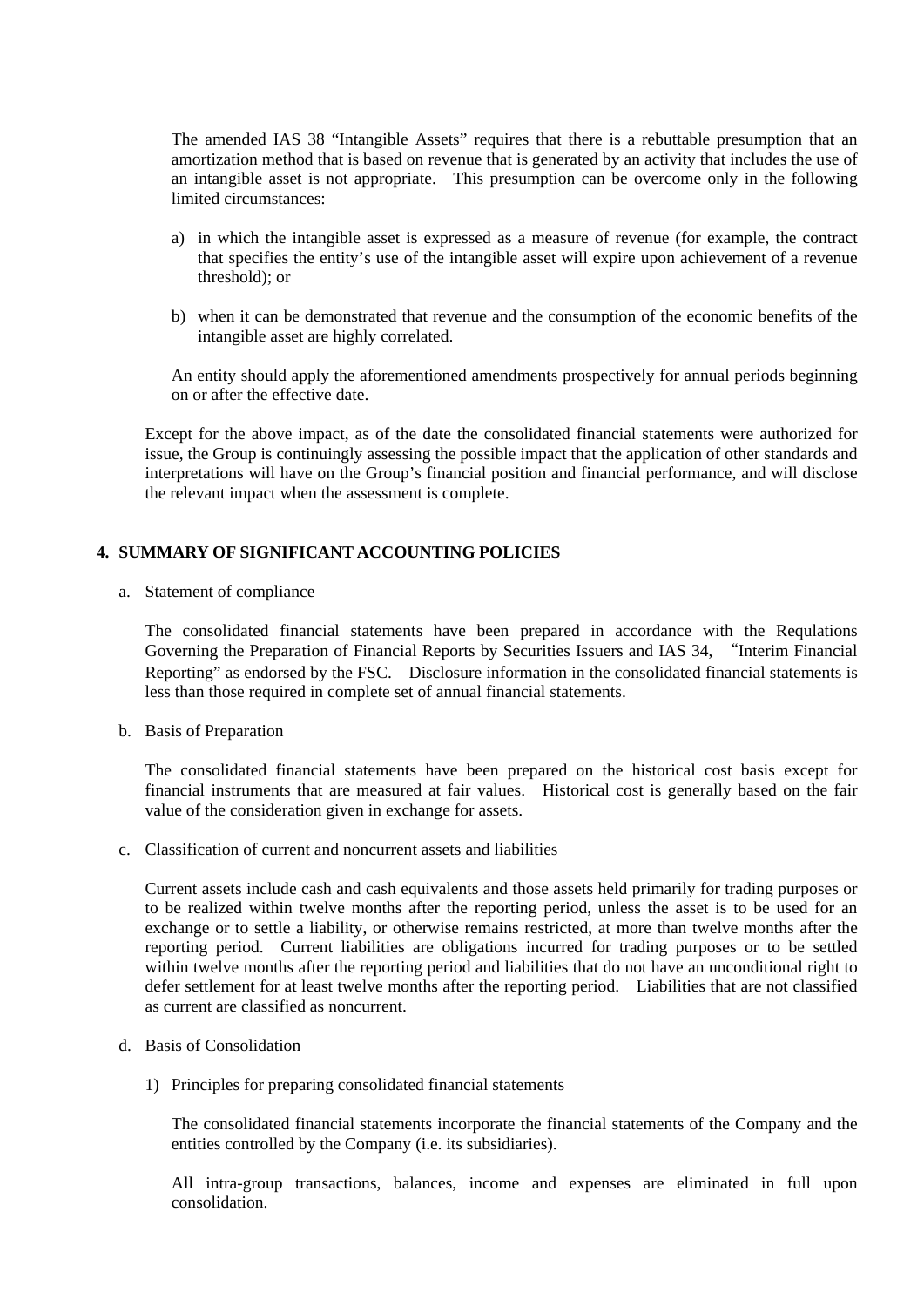#### Attribution of total comprehensive income to noncontrolling interests

Total comprehensive income of subsidiaries is attributed to the owners of the Company and to the noncontrolling interests even if this results in the noncontrolling interests having a deficit balance.

#### Changes in the Group's ownership interests in existing subsidiaries

Changes in the Group's ownership interests in subsidiaries that do not result in the Group losing control over the subsidiaries are accounted for as equity transactions. The carrying amounts of the Group's interests and the noncontrolling interests are adjusted to reflect the changes in their relative interests in the subsidiaries. Any difference between the amount by which the noncontrolling interests are adjusted and the fair value of the consideration paid or received is recognized directly in equity and attributed to the owners of the Company.

When the Group loses control of a subsidiary, a gain or loss is recognized in profit or loss and is calculated as the difference between (i) the aggregate of the fair value of the consideration received and any investment retained in the former subsidiary at its fair value at the date when control is lost and (ii) the assets (including any goodwill) and liabilities and any noncontrolling interests of the former subsidiary at their carrying amounts at the date when control is lost. The Group accounts for all amounts recognized in other comprehensive income in relation to that subsidiary on the same basis as would be required if the Group had directly disposed of the related assets or liabilities.

The subsidiaries in the consolidated financial statements

|                          |                                                         |                                                                                                                                |                          | <b>Percentage of Ownership</b> |                   |                                                                                                                                                                                                                                                     |
|--------------------------|---------------------------------------------------------|--------------------------------------------------------------------------------------------------------------------------------|--------------------------|--------------------------------|-------------------|-----------------------------------------------------------------------------------------------------------------------------------------------------------------------------------------------------------------------------------------------------|
| <b>Name of Investor</b>  | <b>Name of Investee</b>                                 | <b>Main Businesses and Products</b>                                                                                            | March 31,<br>2014        | December 31,<br>2013           | March 31,<br>2013 | <b>Note</b>                                                                                                                                                                                                                                         |
|                          |                                                         |                                                                                                                                |                          |                                |                   |                                                                                                                                                                                                                                                     |
| Sunplus                  | <b>Sunplus Management Consulting</b><br>Global Techplus | Management<br>Investment                                                                                                       | 100.00<br>$\overline{a}$ | 100.00                         | 100.00<br>100.00  | The investee completed<br>liquidation in September<br>2013; thus it was excluded<br>from the consolidated<br>financial statement.                                                                                                                   |
|                          | Ventureplus                                             | Investment                                                                                                                     | 100.00                   | 100.00                         | 100.00            |                                                                                                                                                                                                                                                     |
|                          | Sunplus Technology (H.K.)                               | International trade                                                                                                            | 100.00                   | 100.00                         | 100.00            |                                                                                                                                                                                                                                                     |
|                          | Sunplus Venture                                         | Investment                                                                                                                     | 100.00                   | 100.00                         | 100.00            |                                                                                                                                                                                                                                                     |
|                          | Lin Shih Investment                                     | Investment                                                                                                                     | 100.00                   | 100.00                         | 100.00            |                                                                                                                                                                                                                                                     |
|                          | Sunplus mMobile.                                        | Design of integrated circuits<br>(ICs)                                                                                         | 100.00                   | 100.00                         | 99.99             |                                                                                                                                                                                                                                                     |
|                          | <b>Sunext Technology</b>                                | Design and sale of ICs                                                                                                         | 61.15                    | 61.15                          | 61.15             |                                                                                                                                                                                                                                                     |
|                          | Sunplus Innovation Technology                           | Design of ICs                                                                                                                  | 61.38                    | 61.32                          | 62.91             |                                                                                                                                                                                                                                                     |
|                          | Generalplus Technology<br>("Generalplus")               | Design of ICs                                                                                                                  | 34.30                    | 34.30                          | 34.32             | Sunplus and its subsidiaries<br>had 52.04% equity in<br>Generalplus.                                                                                                                                                                                |
|                          | iCatch                                                  | Design of ICs                                                                                                                  | 37.70                    | 37.70                          | 37.70             | Sunplus and its subsidiaries<br>had 45.33% equity in<br>iCatch Technology, Inc.<br>and the Group had<br>controlling interest over<br>iCatch Technology, Inc.;<br>thus, the investee was<br>included in the<br>consolidated financial<br>statements. |
|                          | Wei-Young Investment Inc.                               | Investment                                                                                                                     | 100.00                   | 100.00                         | 100.00            |                                                                                                                                                                                                                                                     |
|                          | <b>Russell Holdings Limited</b>                         | Investment                                                                                                                     | 100.00                   | 100.00                         | 100.00            |                                                                                                                                                                                                                                                     |
|                          | Magic Sky Limited                                       | Investment                                                                                                                     | 100.00                   | 100.00                         | 100.00            |                                                                                                                                                                                                                                                     |
|                          | Sunplus mMedia Inc.                                     | Design of ICs                                                                                                                  | 82.94                    | 82.94                          | 82.94             |                                                                                                                                                                                                                                                     |
| Ventureplus              | Ventureplus Mauritius                                   | Investment                                                                                                                     | 100.00                   | 100.00                         | 100.00            | ٠                                                                                                                                                                                                                                                   |
| Ventureplus<br>Mauritius | Ventureplus Cayman                                      | Investment                                                                                                                     | 100.00                   | 100.00                         | 100.00            |                                                                                                                                                                                                                                                     |
| Ventrueplus Cayman       | Ytrip Technology                                        | Web research and development                                                                                                   | 72.50                    | 72.50                          | 72.50             |                                                                                                                                                                                                                                                     |
|                          | Sunplus App Technology                                  | Manufacturing and sale of<br>computer software; system<br>integration services and<br>information management and<br>education. | 80.00                    | 80.00                          | 80.00             |                                                                                                                                                                                                                                                     |
|                          | Sunplus Prof-tek Technology<br>(Shenzhen)               | Development and sale of<br>computer software and system<br>integration services                                                | 100.00                   | 100.00                         | 100.00            |                                                                                                                                                                                                                                                     |
|                          | Sunplus Technology Technology<br>(Shanghai)             | Manufacturing and sale of<br>consumer and rental                                                                               | 100.00                   | 98.84                          | 98.84             |                                                                                                                                                                                                                                                     |
|                          |                                                         |                                                                                                                                |                          |                                |                   | $\Gamma$ ontinued                                                                                                                                                                                                                                   |

2) The information of the subsidiaries at the end of reporting period was as follows:

(Continued)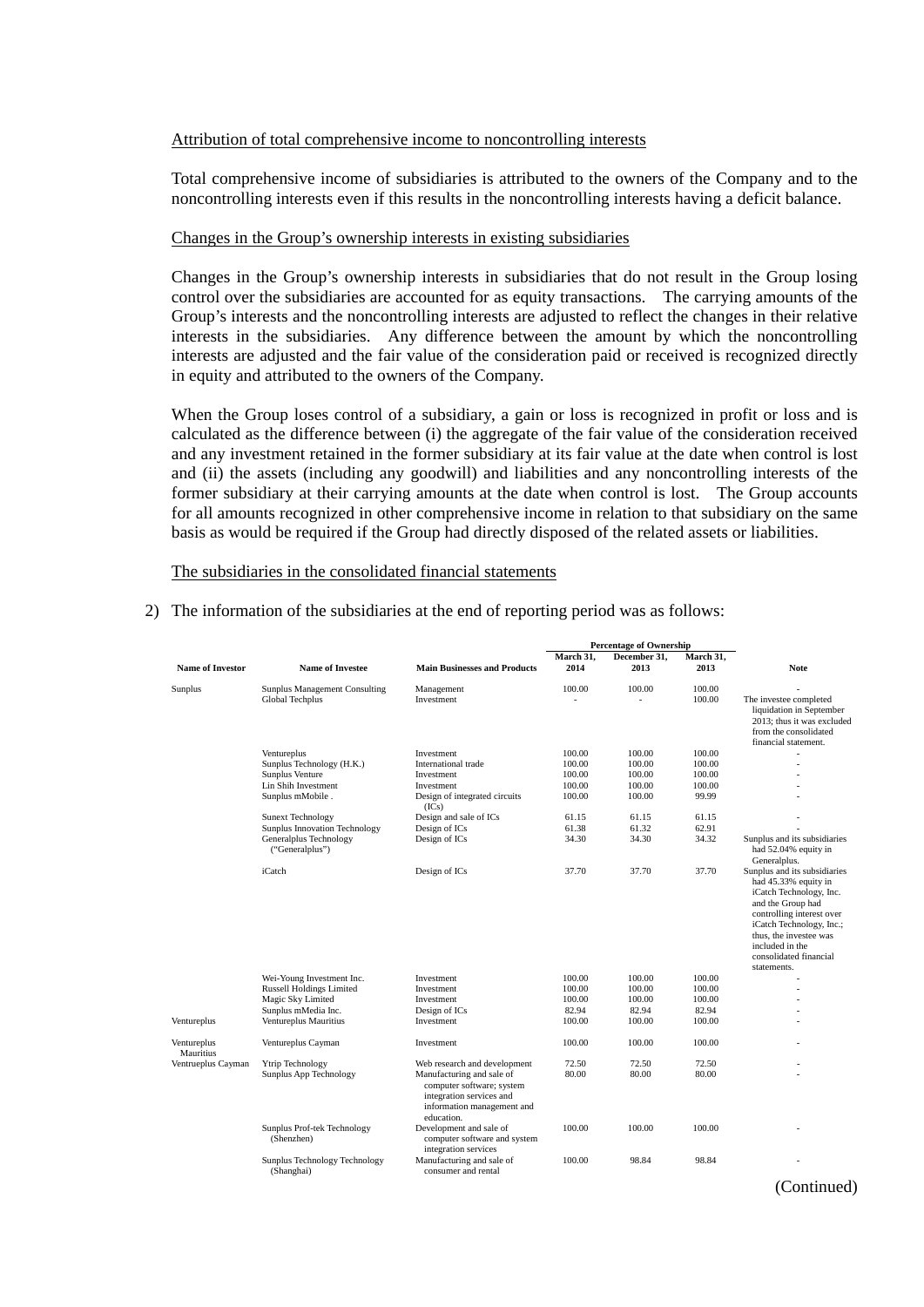|                                                              |                                                                    |                                                           |                            | <b>Percentage of Ownership</b> |                            |                                                                                                                                                                                                                                                                           |
|--------------------------------------------------------------|--------------------------------------------------------------------|-----------------------------------------------------------|----------------------------|--------------------------------|----------------------------|---------------------------------------------------------------------------------------------------------------------------------------------------------------------------------------------------------------------------------------------------------------------------|
| <b>Name of Investor</b>                                      | <b>Name of Investee</b>                                            | <b>Main Businesses and Products</b>                       | March 31,<br>2014          | December 31,<br>2013           | March 31,<br>2013          | <b>Note</b>                                                                                                                                                                                                                                                               |
| Ventrueplus Cayman                                           | SunMedia Technology                                                | Manufacturing and sale of<br>computer software and system | 100.00                     | 100.00                         | 100.00                     |                                                                                                                                                                                                                                                                           |
|                                                              | Sunplus Ehue                                                       | integration services<br>Development of software and       | 100.00                     |                                | $\overline{a}$             | The investee was established                                                                                                                                                                                                                                              |
| Sunplus Technology<br>(Shanghai)                             | ShenZhen Suntop Technology                                         | technology serve<br>Design of software and<br>hardware    |                            |                                | 100.00                     | in January, 2014<br>The investee completed<br>liquidation in December,<br>2013; thus it was excluded<br>from the consolidated<br>financial statement                                                                                                                      |
| Ytrip Technology                                             | 1culture Communication                                             | Development and sale                                      | 100.00                     | 100.00                         | $\overline{a}$             |                                                                                                                                                                                                                                                                           |
| Sunplus Venture                                              | Han Young Technology<br>Sunext Technology Co., Ltd.<br>("Sunext")  | Design of ICs<br>Design and sale of ICs                   | 70.00<br>6.98              | 70.00<br>6.98                  | 70.00<br>6.98              | Sunplus and its subsidiaries<br>had 74.15% equity in<br>Sunext.                                                                                                                                                                                                           |
|                                                              | Generalplus Technology Inc.                                        | Design of ICs                                             | 3.95                       | 3.95                           | 3.95                       | Sunplus and its subsidiaries<br>had 52.04% equity in<br>Generalplus.                                                                                                                                                                                                      |
|                                                              | Sunplus mMobile Inc.                                               | Design of ICs                                             |                            |                                | $\overline{a}$             | Sunplus and its subsidiaries<br>had 100% equity in<br>Sunplus mMobile                                                                                                                                                                                                     |
|                                                              | Sunplus mMedia                                                     | Design of ICs                                             | 12.73                      | 12.73                          | 12.73                      | Sunplus and its subsidiaries<br>had 99.53% equity in<br>Sunplus mMedia.                                                                                                                                                                                                   |
|                                                              | Sunplus Innovation                                                 | Design of ICs                                             | 5.65                       | 5.63                           | 5.50                       | Sunplus and its subsidiaries<br>had 69.13% equity in                                                                                                                                                                                                                      |
|                                                              | iCatch Technology, Inc.                                            | Design of ICs                                             | 5.88                       | 5.88                           | 5.79                       | Sunplus Innovation<br>Sunplus and its subsidiaries<br>had 45.33% equity in                                                                                                                                                                                                |
| Lin Shih                                                     | Generalplus Technology                                             | Design of ICs                                             | 13.69                      | 13.69                          | 13.69                      | iCatch Technology, Inc.<br>Sunplus and its subsidiaries<br>had 52.04% equity in                                                                                                                                                                                           |
|                                                              | <b>Sunext Technology</b>                                           | Design and sale of ICs                                    | 5.29                       | 5.29                           | 5.29                       | Generalplus.<br>Sunplus and the subsidiaries<br>had 74.15% equity in                                                                                                                                                                                                      |
|                                                              | Sunplus mMedia                                                     | Design of ICs                                             | 3.86                       | 3.86                           | 3.86                       | Sunext.<br>Sunplus and its subsidiaries<br>had 99.53% equity in                                                                                                                                                                                                           |
|                                                              | Sunplus mMobile                                                    | Design of ICs                                             | $\overline{\phantom{a}}$   | $\overline{\phantom{a}}$       | $\overline{a}$             | Sunplus mMedia.<br>Sunplus and its subsidiaries<br>had 100% equity in                                                                                                                                                                                                     |
|                                                              | Sunplus Innovation                                                 | Design of ICs                                             | 2.10                       | 2.10                           | 2.15                       | Sunplus mMobile.<br>Sunplus and its subsidiaries<br>had 69.13% equity in                                                                                                                                                                                                  |
|                                                              | iCatch Technology,                                                 | Design of ICs                                             | 1.75                       | 1.75                           | 1.75                       | Sunplus Innovation<br>Sunplus and its subsidiaries<br>had 45.33% equity in<br>iCatch Technology, Inc.<br>and the Group had<br>controlling interest over<br>iCatch Technology, Inc.;<br>thus, the investee was<br>included in the<br>consolidated financial<br>statements. |
| Sunplus mMobile                                              | Sunplus mMobile SAS<br><b>Great Sun</b>                            | Design of ICs                                             | 100.00                     | 100.00<br>100.00               | 100.00<br>100.00           | The investee completed                                                                                                                                                                                                                                                    |
| <b>Sunext Technology</b>                                     |                                                                    | Investment                                                |                            |                                |                            | liquidation in March,<br>2013.                                                                                                                                                                                                                                            |
|                                                              | Great Prosperous Corp.                                             | Investment                                                |                            | 100.00                         | 100.00                     | The investee completed<br>liquidation in October,<br>2013.                                                                                                                                                                                                                |
| Great Sun                                                    | <b>Sunext Mauritius</b>                                            | Investment                                                |                            | 100.00                         | 100.00                     | The investee completed<br>liquidation in October,<br>2013.                                                                                                                                                                                                                |
| Generalplus<br>Generalplus Samoa<br>Generalplus<br>Mauritius | Generalplus Samoa<br>Generalplus Mauritius<br>Generalplus Shenzhen | Investment<br>Investment<br>After-sales service           | 100.00<br>100.00<br>100.00 | 100.00<br>100.00<br>100.00     | 100.00<br>100.00<br>100.00 |                                                                                                                                                                                                                                                                           |
| Wei-Young                                                    | Generalplus HK<br>Generalplus                                      | Sales<br>Design of Ics                                    | 100.00<br>0.10             | 100.00<br>0.10                 | 100.00<br>0.10             | Sunplus and its subsidiaries<br>had 52.04% equity in<br>Generalplus                                                                                                                                                                                                       |
|                                                              | <b>Sunext Technology</b>                                           | Design and sale of Ics                                    | 0.03                       | 0.03                           | 0.03                       | Sunplus and its subsidiaries<br>had 74.15% equity in<br>Sunext                                                                                                                                                                                                            |
| Russell                                                      | <b>Sunext Technology</b>                                           | Design and sale of Ics                                    | 0.70                       | 0.70                           | 0.70                       | Sunplus and its subsidiaries<br>had 74.15% equity in<br>Sunext                                                                                                                                                                                                            |
|                                                              |                                                                    |                                                           |                            |                                |                            | (Concluded)                                                                                                                                                                                                                                                               |

All investee above are not important subsidiaries except for Generalplus. The financial statements as of March 31, 2014 and for the year ended March 31, 2014 of that those investees are not reviewed.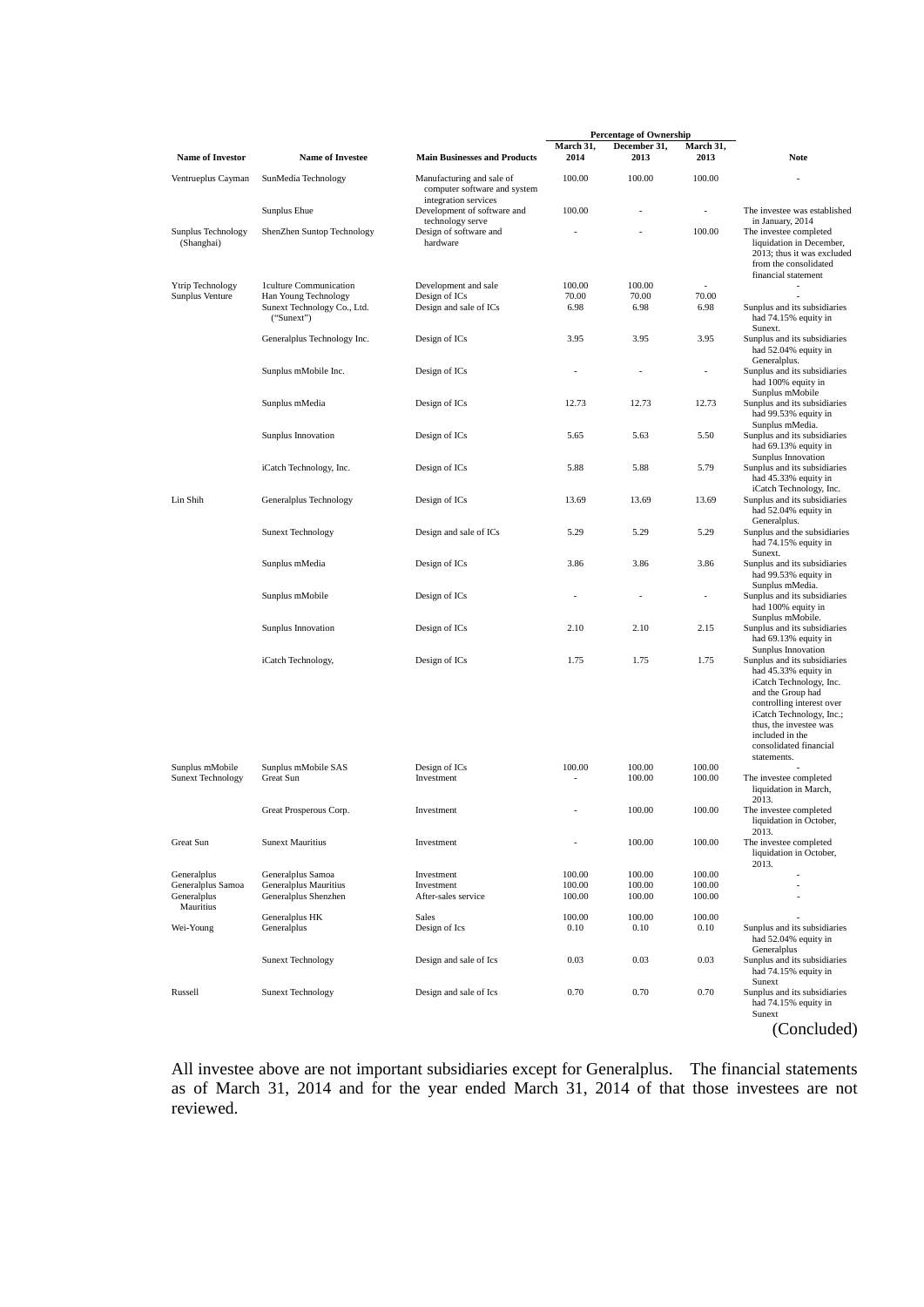#### e. Foreign currencies

In preparing the financial statements of each group entity, transactions in currencies other than the entity's functional currency (foreign currencies) are recognized at the rates of exchange prevailing at the dates of the transactions.

At the end of each reporting period, monetary items denominated in foreign currencies are retranslated at the rates prevailing at that date. Exchange differences on monetary items arising from settlement or translation are recognized in profit or loss in the period.

Nonmonetary items measured at fair value that are denominated in foreign currencies are retranslated at the rates prevailing at the date when the fair value was determined. Exchange differences arising on the retranslation of nonmonetary items are included in profit or loss for the period except for exchange differences arising from the retranslation of nonmonetary items in respect of which gains and losses are recognized directly in other comprehensive income, in which case, the exchange differences are also recognized directly in other comprehensive income.

Nonmonetary items that are measured at historical cost in a foreign currency are not retranslated.

For the purposes of presenting consolidated financial statements, the assets and liabilities of the Group's foreign operations (including of the subsidiaries, associates, joint ventures or branches operations in other countries or currencies used different with the Company) are translated into New Taiwan dollars using exchange rates prevailing at the end of each reporting period. Income and expense items are translated at the average exchange rates for the period. Exchange differences arising are recognized in other comprehensive income (attributed to the owners of the Company and noncontrolling interests as appropriate).

On the disposal of a foreign operation (i.e. a disposal of the Group's entire interest in a foreign operation, or a disposal involving loss of control over a subsidiary that includes a foreign operation, a disposal involving loss of joint control over a jointly controlled entity that includes a foreign operation, or a disposal involving loss of significant influence over an associate that includes a foreign operation), all of the exchange differences accumulated in equity in respect of that operation attributable to the owners of the Group are reclassified to profit or loss.

f. Inventories

Inventory write-downs are made by item, except where it may be appropriate to group similar or related items. Net realizable value is the estimated selling price of inventories less all estimated costs of completion and costs necessary to make the sale. Inventories are recorded at weighted-average cost on the balance sheet date.

#### g. Investments in associates and jointly controlled entities

An associate is an entity over which the Group has significant influence and that is neither a subsidiary nor an interest in a joint venture. Joint venture arrangements that involve the establishment of a separate entity in which venturers have joint control over the economic activity of the entity are referred to as jointly controlled entities.

The results and assets and liabilities of associates and jointly controlled entities are incorporated in these consolidated financial statements using the equity method of accounting. Under the equity method, an investment in an associate and jointly controlled entity is initially recognized at cost and adjusted thereafter to recognize the Group's share of the profit or loss and other comprehensive income of the associate and jointly controlled entity. The Group also recognizes the changes in the Group's share of equity of associates and jointly controlled entity.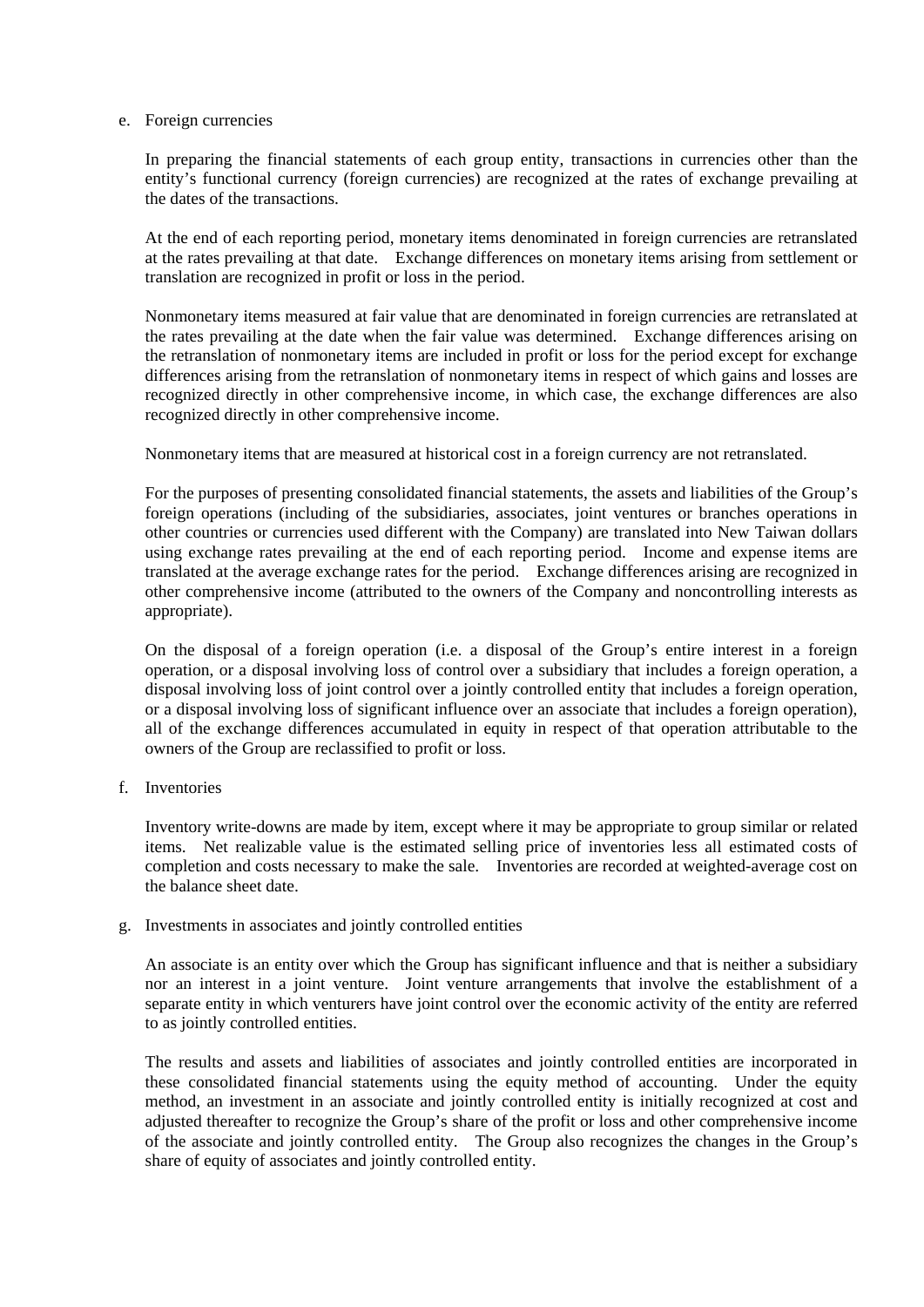When the Group subscribes for additional new shares of the associate and jointly controlled entity at a percentage different from its existing ownership percentage, the resulting carrying amount of the investment differs from the amount of the Group's proportionate interest in the associate and jointly controlled entity. The Group records such a difference as an adjustment to investments with the corresponding amount charged or credited to capital surplus. If the Group's ownership interest is reduced due to the additional subscription of the new shares of associate and jointly controlled entity, the proportionate amount of the gains or losses previously recognized in other comprehensive income in relation to that associate and jointly controlled entity is reclassified to profit or loss on the same basis as would be required if the investee had directly disposed of the related assets or liabilities. When the adjustment should be debited to capital surplus, but the capital surplus recognized from investments accounted for by the equity method is insufficient, the shortage is debited to retained earnings.

When the Group's share of losses of an associate and jointly controlled entity equals or exceeds its interest in that associate and jointly controlled entity (which includes any carrying amount of the investment accounted for by the equity method and long-term interests that, in substance, form part of the Group's net investment in the associate and jointly controlled entity), the Group discontinues recognizing its share of further losses. Additional losses and liabilities are recognized only to the extent that the Group has incurred legal obligations, or constructive obligations, or made payments on behalf of that associate and jointly controlled entity.

Any excess of the cost of acquisition over the Group's share of the net fair value of the identifiable assets and liabilities of an associate and jointly controlled entity recognized at the date of acquisition is recognized as goodwill, which is included within the carrying amount of the investment and is not amortized. Any excess of the Group's share of the net fair value of the identifiable assets and liabilities over the cost of acquisition, after reassessment, is recognized immediately in profit or loss.

The entire carrying amount of the investment (including goodwill) is tested for impairment as a single asset by comparing its recoverable amount with its carrying amount. Any impairment loss recognized forms part of the carrying amount of the investment. Any reversal of that impairment loss is recognized to the extent that the recoverable amount of the investment subsequently increases.

The Group discontinues the use of the equity method from the date on which it ceases to have significant influence and joint control. Any retained investment is measured at fair value at that date and the fair value is regarded as its fair value on initial recognition as a financial asset. The difference between the previous carrying amount of the associate (and the jointly controlled entity attributable to the retained interest and its fair value is included in the determination of the gain or loss on disposal of the associate and the jointly controlled entity. The Group accounts for all amounts previously recognized in other comprehensive income in relation to that associate and the jointly controlled entity on the same basis as would be required if that associate had directly disposed of the related assets or liabilities.

When a group entity transacts with its associate (and jointly controlled entity, profits and losses resulting from the transactions with the associate are recognized in the Group' consolidated financial statements only to the extent of interests in the associate and the jointly controlled entity that are not related to the Group.

h. Property, Plant and Equipment

Property, plant and equipment are tangible items that are held for use in the production or supply of goods or services, for rental to others, or for administrative purposes, and are expected to be used during more than one period. Property, plant and equipment are stated at cost, less subsequent accumulated depreciation and subsequent accumulated impairment loss when it is probable that future economic benefits associated with the item will flow to the Company and the cost of the item can be measured reliably.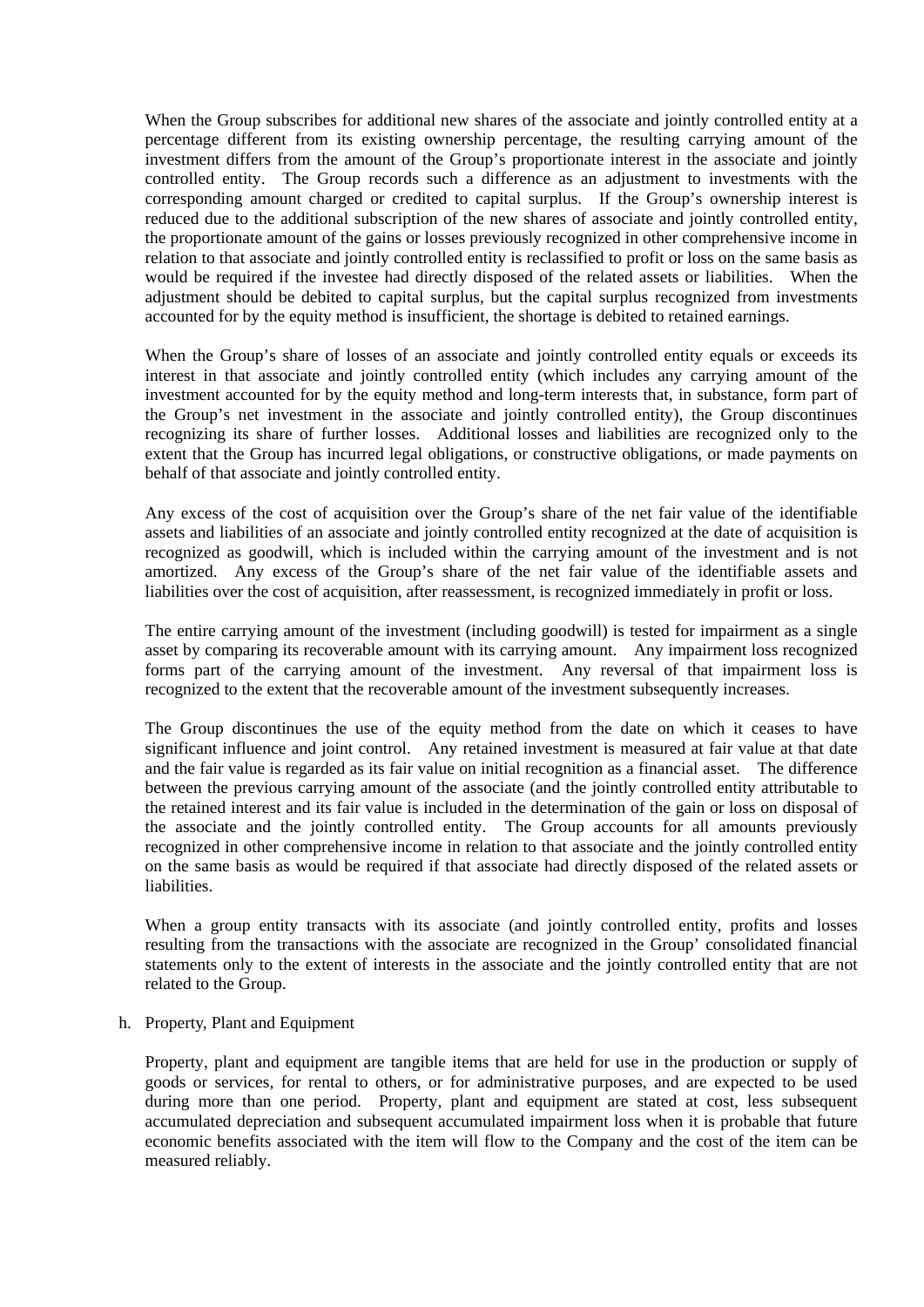Properties in the course of construction for production, supply or administrative purposes are carried at cost, less any recognized impairment loss. Cost includes professional fees and, for qualifying assets, borrowing costs capitalized in accordance with IAS 23 "Borrowing Costs". Such properties are classified to the appropriate categories of property, plant and equipment when completed and ready for intended use. Depreciation of these assets, on the same basis as other property assets, commences when the assets are ready for their intended use.

Depreciation is recognized so as to write off the cost of assets less their residual values over their estimated useful lives, using the straight-line method. The estimated useful lives, residual values and depreciation method are reviewed at the end of each reporting period, with the effect of any changes in estimate accounted for on a prospective basis in accordance with IAS 8 "Accounting Policies, Changes in Accounting Estimates and Errors".

An item of property, plant and equipment is derecognized upon disposal or when no future economic benefits are expected to arise from the continued use of the asset. Any gain or loss arising on the disposal or retirement of an item of property, plant and equipment is determined as the difference between the sales proceeds and the carrying amount of the asset and is recognized in profit or loss.

i. Investment properties

Investment properties are properties held to earn rentals or for capital appreciation.

Investment properties are measured initially at cost, including transaction costs. Subsequent to initial recognition, investment properties are measured at cost less accumulated depreciation and accumulated impairment loss. Depreciation is recognized using the straight-line method.

Any gain or loss arising on derecognition of the property is calculated as the difference between the net disposal proceeds and the carrying amount of the asset and is included in profit or loss in the period in which the property is derecognized.

j. Goodwill

Goodwill arising on an acquisition of a business is carried at cost as established at the date of acquisition of the business less accumulated impairment loss.

#### k. Intangible assets

1) Intangible assets acquired separately

Intangible assets with finite useful lives that are acquired separately are initially measured at cost and subsequently measured at cost less accumulated amortization and accumulated impairment loss. Amortization is recognized on a straight-line basis. The estimated useful life, residual value, and amortization method are reviewed at the end of each reporting period, with the effect of any changes in estimate accounted for on a prospective basis. The residual value of an intangible asset with a finite useful life shall be assumed to be zero unless the Group expects to dispose of the intangible asset before the end of its economic life. Intangible assets with indefinite useful lives that are acquired separately are measured at cost less accumulated impairment loss.

2) Derecognition of intangible assets

Gains or losses arising from derecognition of an intangible asset, measured as the difference between the net disposal proceeds and the carrying amount of the asset, are recognized in profit or loss when the asset is derecognized.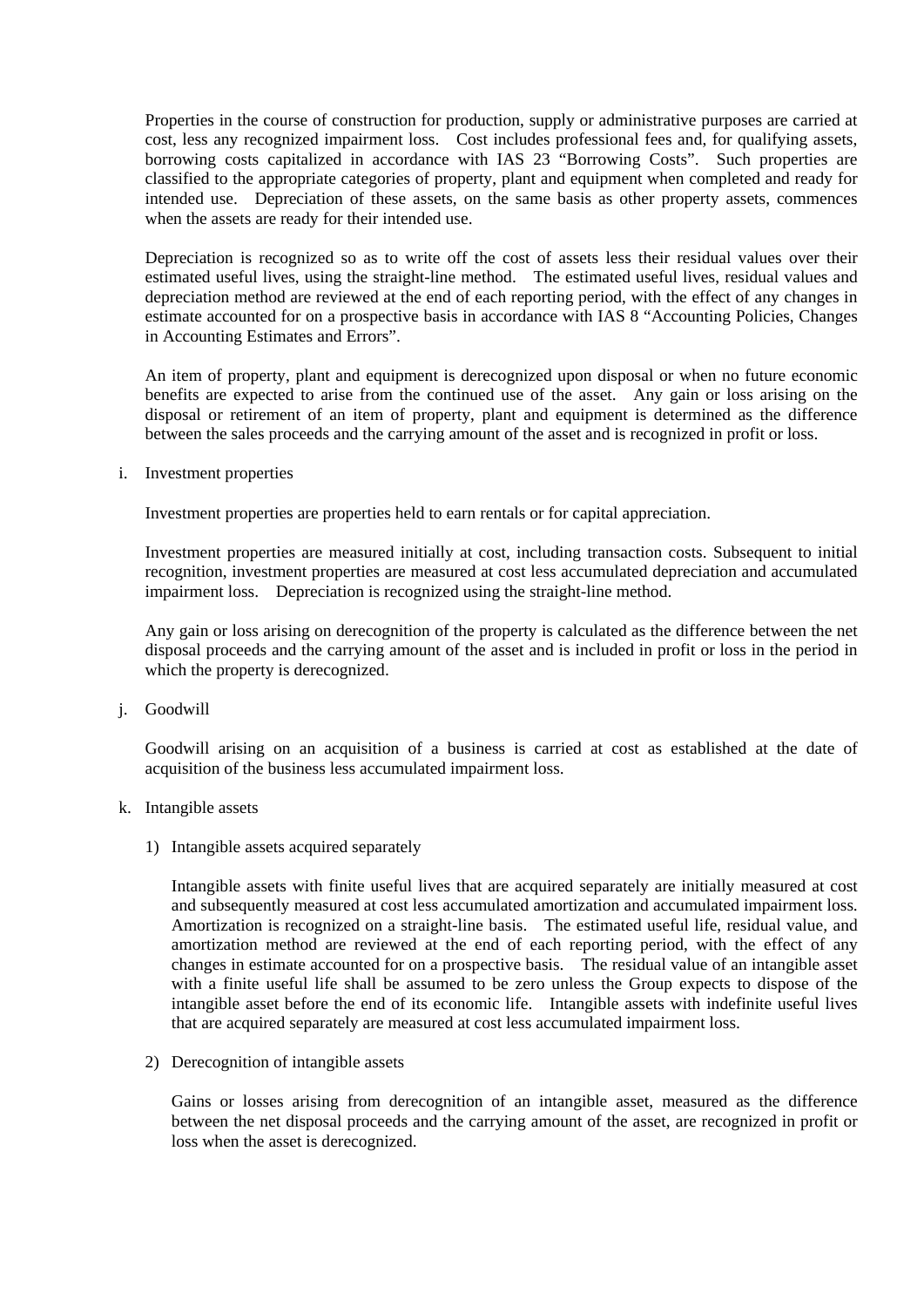l. Impairment of tangible and intangible assets other than goodwill

At the end of each reporting period, the Group reviews the carrying amounts of its tangible and intangible assets, excluding goodwill, to determine whether there is any indication that those assets have suffered an impairment loss. If any such indication exists, the recoverable amount of the asset is estimated in order to determine the extent of the impairment loss. When it is not possible to estimate the recoverable amount of an individual asset, the Company estimates the recoverable amount of the cash-generating unit to which the asset belongs. Corporate assets are allocated to the individual cash-generating units on a reasonable and consistent basis of allocation/Corporate assets are allocated to the smallest group of cash-generating units on a reasonable and consistent allocation basis.

Intangible assets with indefinite useful lives and intangible assets not yet available for use are tested for impairment at least annually, and whenever there is an indication that the asset may be impaired.

Recoverable amount is the higher of fair value less costs to sell and value in use. If the recoverable amount of an asset or cash-generating unit is estimated to be less than its carrying amount, the carrying amount of the asset or cash-generating unit is reduced to its recoverable amount.

When an impairment loss is subsequently reversed, the carrying amount of the asset or cash-generating unit is increased to the revised estimate of its recoverable amount, but only to the extent of the carrying amount that would have been determined had no impairment loss been recognized for the asset or cash-generating unit in prior years. A reversal of an impairment loss is recognized in profit or loss.

m. Financial instruments

Financial assets and financial liabilities are recognized when a group entity becomes a party to the contractual provisions of the instruments.

Financial assets and financial liabilities are initially measured at fair value. Transaction costs that are directly attributable to the acquisition or issue of financial assets and financial liabilities (other than financial assets and financial liabilities at fair value through profit or loss) are added to or deducted from the fair value of the financial assets or financial liabilities, as appropriate, on initial recognition. Transaction costs directly attributable to the acquisition of financial assets or financial liabilities at fair value through profit or loss are recognized immediately in profit or loss.

1) Financial assets

All regular way purchases or sales of financial assets are recognized and derecognized on a trade date basis.

a) Measurement category

Financial assets are classified into the following categories: Financial assets at fair value through profit or loss, available-for-sale financial assets, and loans and receivables.

i Financial assets at fair value through profit or loss

Financial assets are classified as at fair value through profit or loss when the financial asset is either held for trading or it is designated as at fair value through profit or loss.

A financial asset may be designated as at fair value through profit or loss upon initial recognition if:

i) Such designation eliminates or significantly reduces a measurement or recognition inconsistency that would otherwise arise; or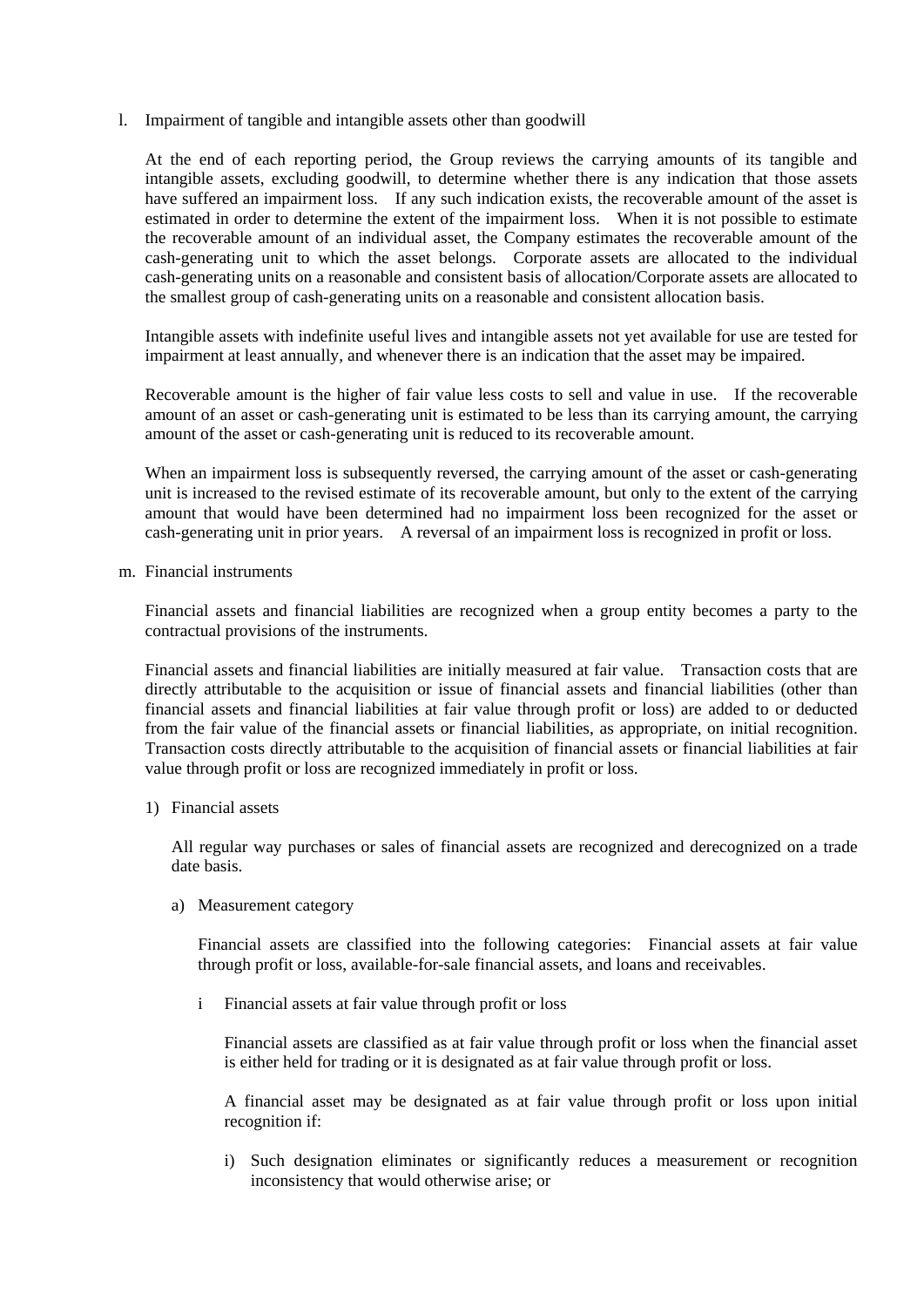- ii) The financial asset forms part of a group of financial assets or financial liabilities or both, which is managed and its performance is evaluated on a fair value basis, in accordance with the Company's documented risk management or investment strategy, and information about the grouping is provided internally on that basis; or
- iii) The contract contains one or more embedded derivatives so that the entire hybrid (combined) contract can be designated as at fair value through profit or loss.

Financial assets at fair value through profit or loss are stated at fair value, with any gains or losses arising on remeasurement recognized in profit or loss. The net gain or loss recognized in profit or loss incorporates any dividend or interest earned on the financial asset.

ii. Available-for-sale financial assets

Available-for-sale financial assets are non-derivatives that are either designated as available-for-sale or are not classified as loans and receivables, held-to-maturity investments or financial assets at fair value through profit or loss.

Available-for-sale financial assets are measured at fair value. Changes in the carrying amount of available-for-sale monetary financial assets relating to changes in foreign currency exchange rates, interest income calculated using the effective interest method and dividends on available-for-sale equity investments are recognized in profit or loss. Other changes in the carrying amount of available-for-sale financial assets are recognized in other comprehensive income and will be reclassified to profit or loss when the investment is disposed of or is determined to be impaired.

Dividends on available-for-sale equity instruments are recognized in profit or loss when the Group's right to receive the dividends is established.

Available-for-sale equity investments that do not have a quoted market price in an active market and whose fair value cannot be reliably measured and derivatives that are linked to and must be settled by delivery of such unquoted equity investments are measured at cost less any identified impairment loss at the end of each reporting period and are presented in a separate line item as financial assets carried at cost. If, in a subsequent period, the fair value of the financial assets can be reliably measured, the financial assets are remeasured at fair value. The difference between carrying amount and fair value is recognized in profit or loss or other comprehensive income on financial assets. Any impairment losses are recognized in profit and loss.

iii. Loans and receivables

Loans and receivables (including notes and trade receivables, other receivables, cash and cash equivalent, debt investments with no active market, and other receivables) are measured at amortized cost using the effective interest method, less any impairment, except for short-term receivables when the effect of discounting is immaterial.

Cash equivalent includes time deposits and bonds with repurchase agreements with original maturities from the date of acquisition, highly liquid, readily convertible to a known amount of cash and be subject to an insignificant risk of changes in value. These cash equivalents are held for the purpose of meeting short-term cash commitments.

b) Impairment of financial assets

Financial assets, other than those at fair value through profit or loss, are assessed for indicators of impairment at the end of each reporting period. Financial assets are considered to be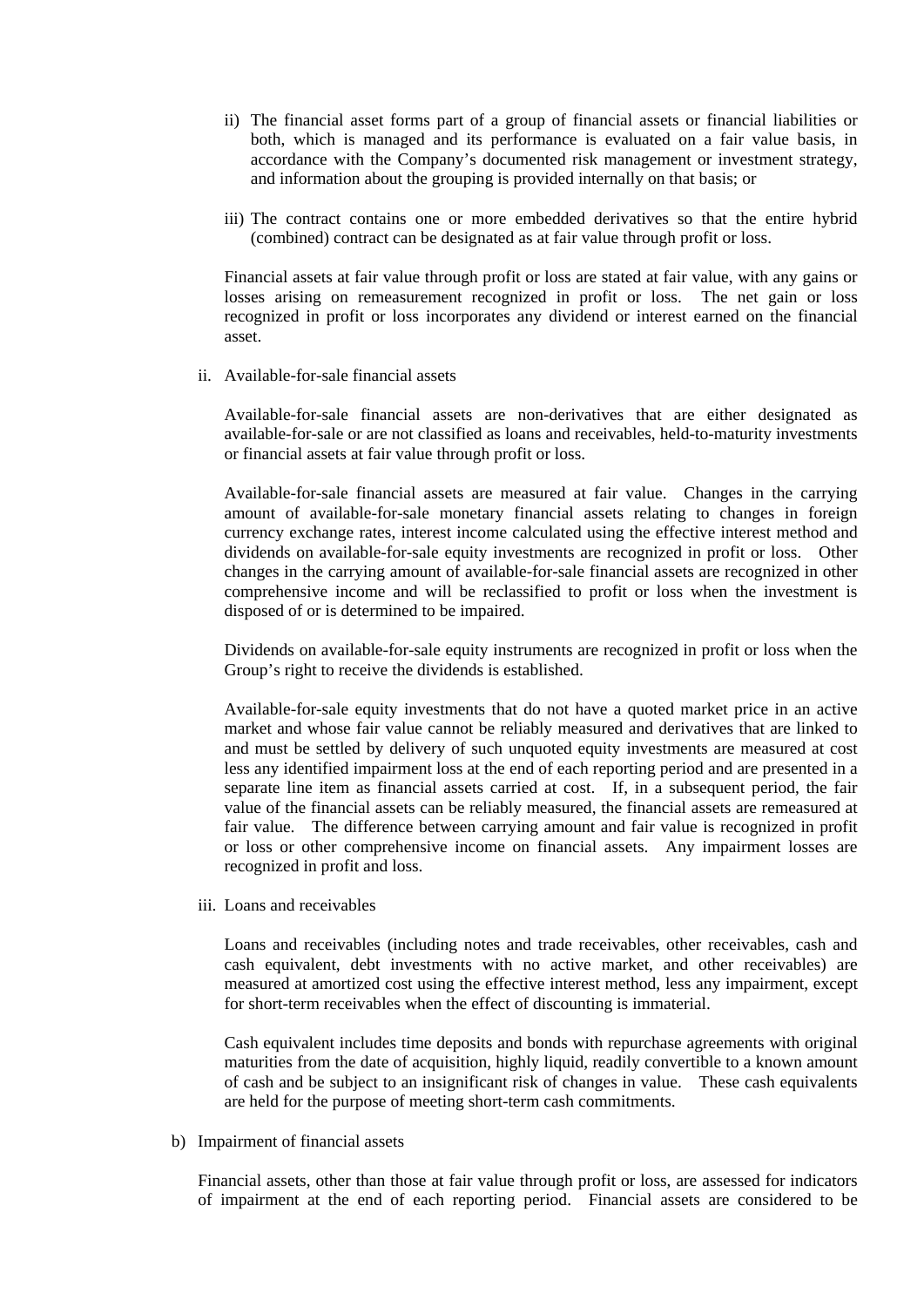impaired when there is objective evidence that, as a result of one or more events that occurred after the initial recognition of the financial asset, the estimated future cash flows of the investment have been affected.

For financial assets carried at amortized cost, such as trade receivables and other receivables, assets are assessed for impairment on a collective basis even if they were assessed not to be impaired individually. Objective evidence of impairment for a portfolio of receivables could include the Group's past experience of collecting payments, an increase in the number of delayed payments in the portfolio past the average credit period, as well as observable changes in national or local economic conditions that correlate with default on receivables.

For financial assets carried at amortized cost, the amount of the impairment loss recognized is the difference between the asset's carrying amount and the present value of estimated future cash flows, discounted at the financial asset's original effective interest rate.

For financial assets measured at amortized cost, if, in a subsequent period, the amount of the impairment loss decreases and the decrease can be related objectively to an event occurring after the impairment was recognized, the previously recognized impairment loss is reversed through profit or loss to the extent that the carrying amount of the investment at the date the impairment is reversed does not exceed what the amortized cost would have been had the impairment not been recognized.

For available-for-sale equity investments, a significant or prolonged decline in the fair value of the security below its cost is considered to be objective evidence of impairment.

For all other financial assets, objective evidence of impairment could include significant financial difficulty of the issuer or counterparty, breach of contract, such as a default or delinquency in interest or principal payments, it becoming probable that the borrower will enter bankruptcy or financial re-organization, or the disappearance of an active market for that financial asset because of financial difficulties.

When an available-for-sale financial asset is considered to be impaired, cumulative gains or losses previously recognized in other comprehensive income are reclassified to profit or loss in the period.

In respect of available-for-sale equity securities, impairment loss previously recognized in profit or loss are not reversed through profit or loss. Any increase in fair value subsequent to an impairment loss is recognized in other comprehensive income. In respect of available-for-sale debt securities, the impairment loss is subsequently reversed through profit or loss if an increase in the fair value of the investment can be objectively related to an event occurring after the recognition of the impairment loss.

For financial assets that are carried at cost, the amount of the impairment loss is measured as the difference between the asset's carrying amount and the present value of the estimated future cash flows discounted at the current market rate of return for a similar financial asset. Such impairment loss will not be reversed in subsequent periods.

The carrying amount of the financial asset is reduced by the impairment loss directly for all financial assets with the exception of trade receivables and other receivables, where the carrying amount is reduced through the use of an allowance account. When a trade receivable and other receivables are considered uncollectible, it is written off against the allowance account. Subsequent recoveries of amounts previously written off are credited against the allowance account. Changes in the carrying amount of the allowance account are recognized in profit or loss except for uncollectible trade receivables that are written off against the allowance account.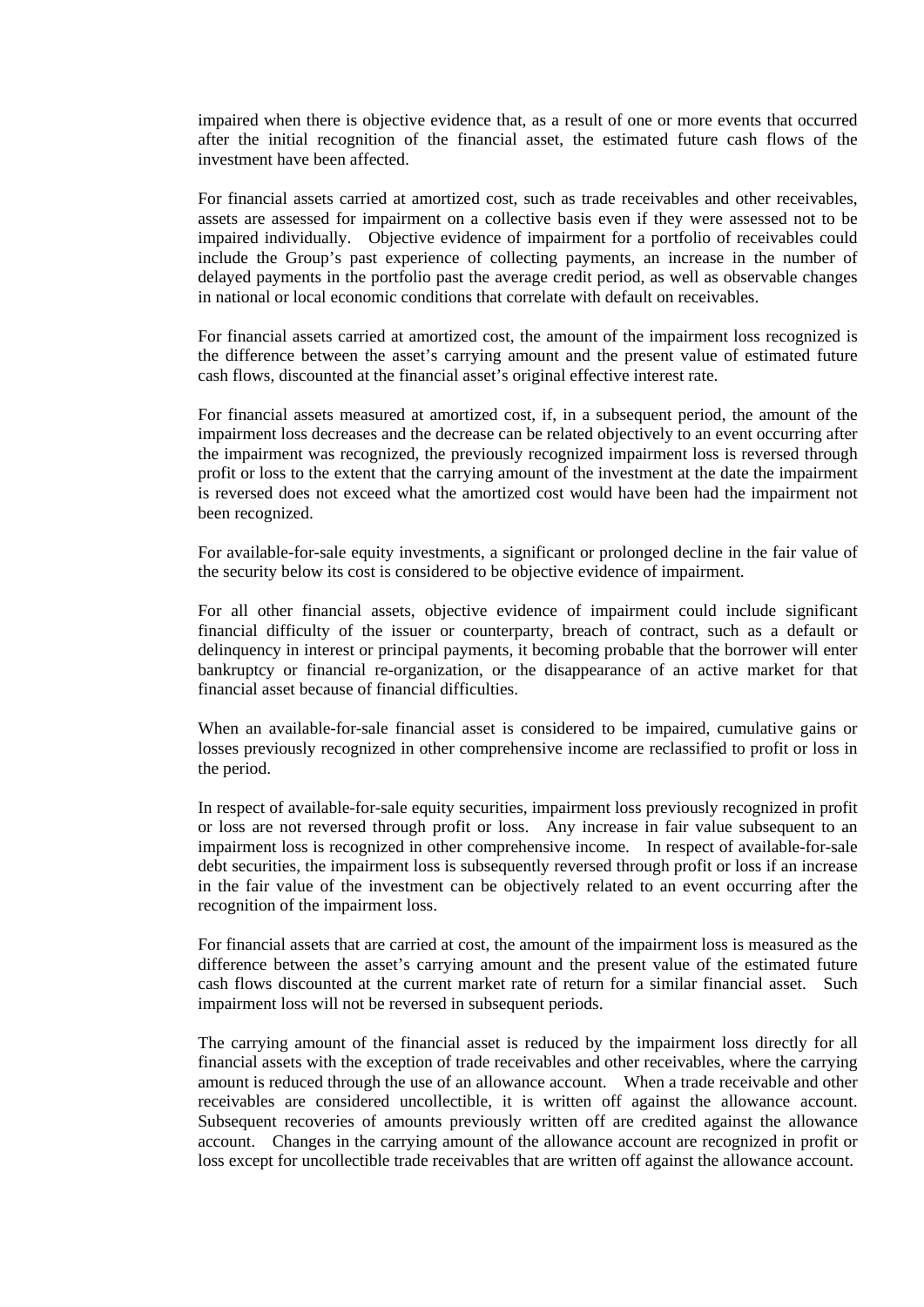c) Derecognition of financial assets

The Group derecognizes a financial asset only when the contractual rights to the cash flows from the asset expire, or when it transfers the financial asset and substantially all the risks and rewards of ownership of the asset to another party.

On derecognition of a financial asset in its entirety, the difference between the asset's carrying amount and the sum of the consideration received and receivable and the cumulative gain or loss that had been recognized in other comprehensive income is recognized in profit or loss.

2) Equity instruments and Financial liabilities

Debt and equity instruments issued by a group entity are classified as either financial liabilities or as equity in accordance with the substance of the contractual arrangements and the definitions of a financial liability and an equity instrument.

a) Equity instruments

Equity instruments issued by a group entity are recognized at the proceeds received, net of direct issue costs.

Repurchase of the Company's own equity instruments is recognized in and deducted directly from equity. No gain or loss is recognized in profit or loss on the purchase, sale, issue or cancellation of the Company's own equity instruments.

- b) Financial liabilities
	- i Subsequent measurement

All the financial liabilities are measured at amortized cost using the effective interest method:

i) Derecognition of financial liabilities

The difference between the carrying amount of the financial liability derecognized and the consideration paid, including any non-cash assets transferred or liabilities assumed, is recognized in profit or loss.

n. Provisions

Provisions, including those arising from the contractual obligation specified in the service concession arrangement to maintain or restore the infrastructure before it is handed over to the grantor, are measured at the best estimate of the consideration required to settle the present obligation at the end of the reporting period, taking into account the risks and uncertainties surrounding the obligation. When a provision is measured using the cash flows estimated to settle the present obligation, its carrying amount is the present value of those cash flows (where the effect of the time value of money is material).

o. Revenue recognition

Revenue is measured at the fair value of the consideration received or receivable. Revenue is reduced for estimated customer returns, rebates and other similar allowances. Sales returns are recognized at the time of sale provided the seller can reliably estimate future returns and recognizes a liability for returns based on previous experience and other relevant factors.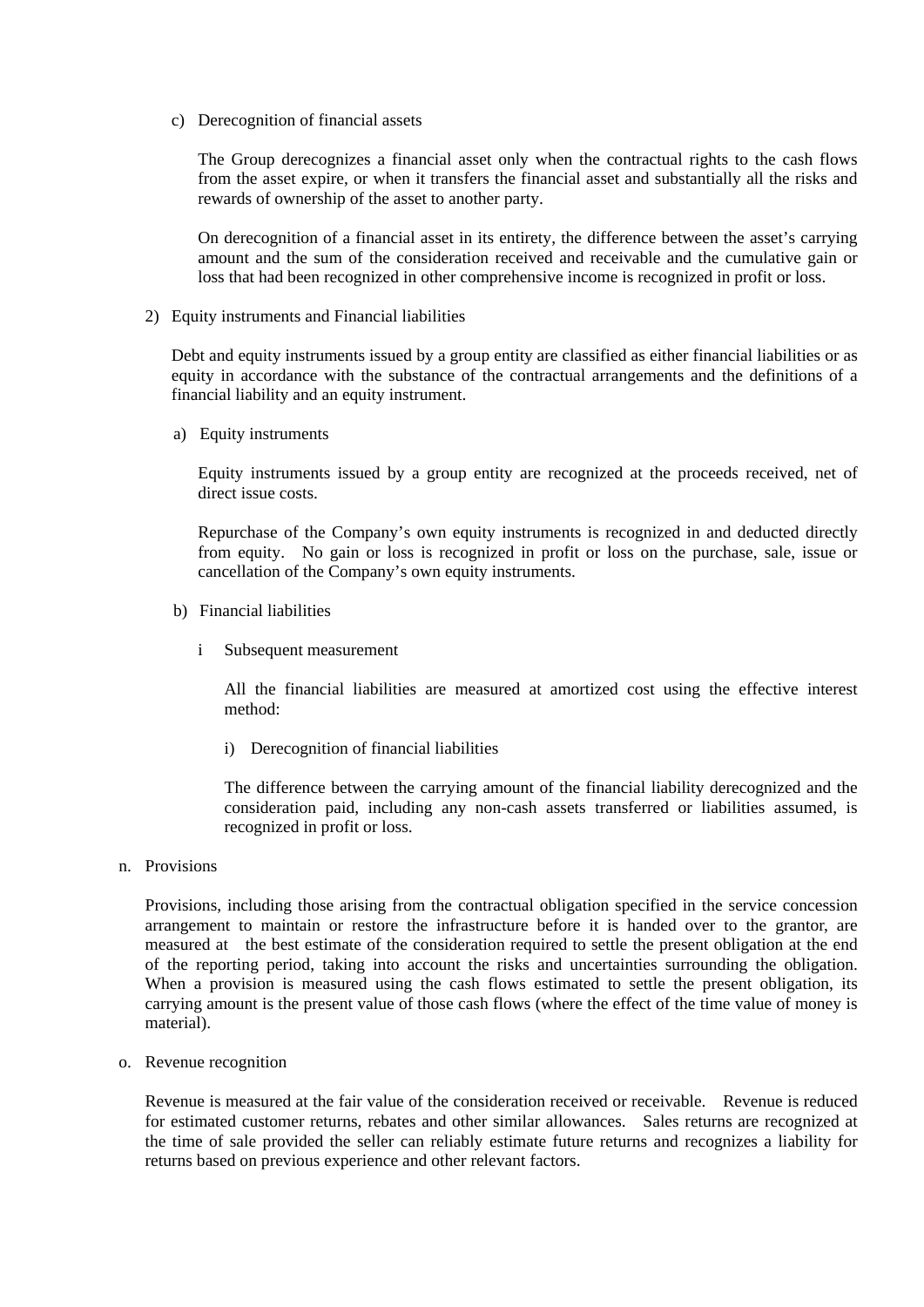#### Sale of goods

Revenue from the sale of goods is recognized when the goods are delivered and titles have passed, at which time all the following conditions are satisfied:

- 1) The Group has transferred to the buyer the significant risks and rewards of ownership of the goods;
- 2) The Group retains neither continuing managerial involvement to the degree usually associated with ownership nor effective control over the goods sold;
- 3) The amount of revenue can be measured reliably;
- 4) It is probable that the economic benefits associated with the transaction will flow to the Group; and
- 5) The costs incurred or to be incurred in respect of the transaction can be measured reliably.

The Group does not recognize sales revenue on materials delivered to subcontractors because this delivery does not involve a transfer of risks and rewards of materials ownership.

#### Dividend and interest income

Dividend income from investments is recognized when the shareholder's right to receive payment has been established provided that it is probable that the economic benefits will flow to the Group and the amount of income can be measured reliably.

Interest income from a financial asset is recognized when it is probable that the economic benefits will flow to the Group and the amount of income can be measured reliably. Interest income is accrued on a time basis, by reference to the principal outstanding and at the effective interest rate applicable.

p. Leasing

Leases are classified as finance leases whenever the terms of the lease transfer substantially all the risks and rewards of ownership to the lessee. All other leases are classified as operating leases.

1) The Group as lessor

Rental income from operating leases is recognized on a straight-line basis over the term of the relevant lease unless.

2) The Group as lessee

Operating lease payments are recognized as an expense on a straight-line basis over the lease term.

q. Borrowing costs

Borrowing costs directly attributable to the acquisition, construction or production of qualifying assets, which are assets that necessarily take a substantial period of time to get ready for their intended use or sale, are added to the cost of those assets, until such time as the assets are substantially ready for their intended use or sale.

Investment income earned on the temporary investment of specific borrowings pending their expenditure on qualifying assets is deducted from the borrowing costs eligible for capitalization.

All other borrowing costs are recognized in profit or loss in the period in which they are incurred other than stated above.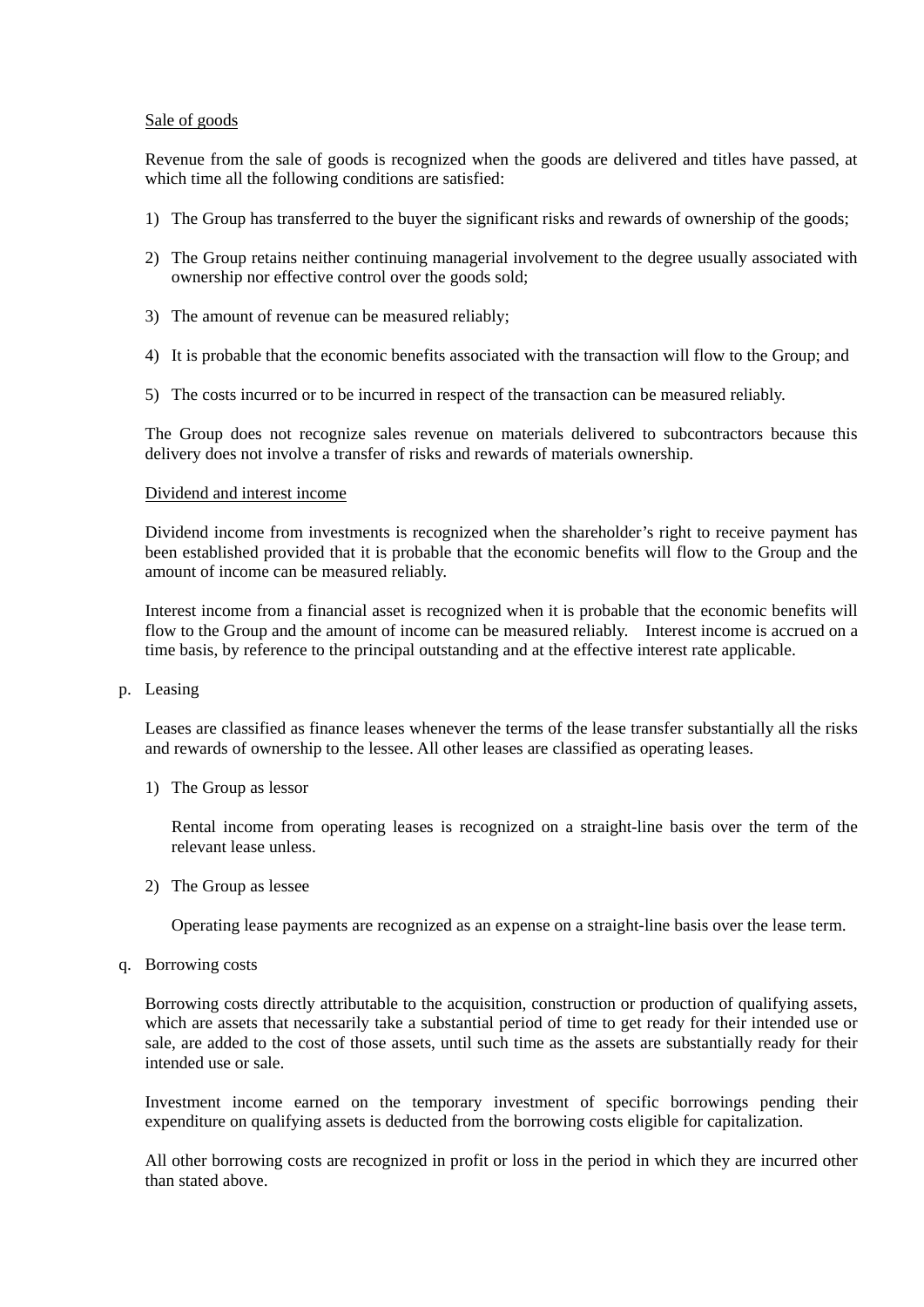#### r. Government grants

Government grants are not recognized until there is reasonable assurance that the Group will comply with the conditions attached to them and that the grants will be received.

Government grants are recognized in profit or loss on a systematic basis over the periods in which the Group recognizes as expenses the related costs for which the grants are intended to compensate. Specifically, government grants whose primary condition is that the Group should purchase, construct or otherwise acquire noncurrent assets are recognized as a deduction from the carrying amount of the relevant asset and recognized in profit or loss over the useful lives of the related assets.

s. Retirement benefit costs

Payments to defined contribution retirement benefit plans are recognized as an expense when employees have rendered service entitling them to the contributions.

For defined benefit retirement benefit plans, the cost of providing benefits is determined using the Projected Unit Credit Method, with actuarial valuations being carried out at the end of each reporting period. Actuarial gains and losses on the defined benefit obligation are recognized immediately in other comprehensive income. Past service cost is recognized immediately to the extent that the benefits are already vested, and otherwise is amortized on a straight-line basis over the average period until the benefits become vested.

The retirement benefit obligation recognized in the consolidated balance sheets represents the present value of the defined benefit obligation as adjusted for unrecognized past service cost, and as reduced by the fair value of plan assets. Any asset resulting from this calculation is limited to the unrecognized past service cost, plus the present value of available refunds and reductions in future contributions to the plan.

Curtailment or settlement gains or losses on the defined benefit plan are recognized when the curtailment or settlement occurs.

The retirement benefit obligation recognized in the consolidated balance sheets represents the present value of the defined benefit obligation as adjusted for unrecognized past service cost, and as reduced by the fair value of plan assets. Any asset resulting from this calculation is limited to the unrecognized past service cost, plus the present value of available refunds and reductions in future contributions to the plan.

Pension cost for an interim period is calculated on a year-to-date basis by using the actuarially determined pension cost rate at the end of the prior financial year, adjusted for significant market fluctuations since that time and for significant curtailments, settlements, or other significant one-time events.

t. Share-based payment arrangements

Equity-settled share-based payments to employees are measured at the fair value of the equity instruments at the grant date.

The fair value determined at the grant date of the employee share options is expensed on a straight-line basis over the vesting period, based on the Group's estimate of employee share options that will eventually vest, with a corresponding increase in capital surplus - employee share options. The fair value determined at the grant date of the employee share options is recognized as an expense in full at the grant date when the share options granted vest immediately.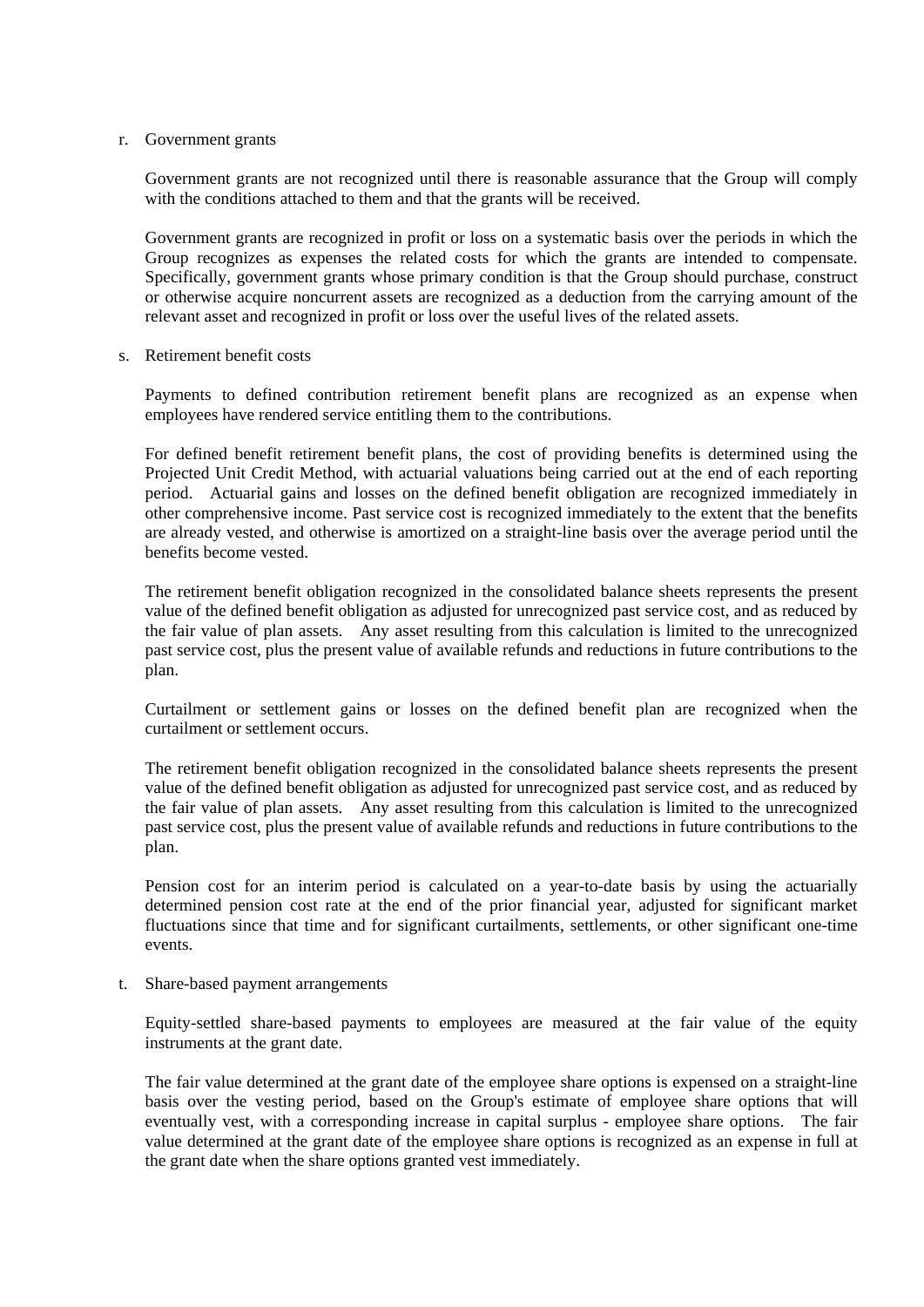At the end of each reporting period, The Group revises its estimate of the number of employee share options expected to vest. The impact of the revision of the original estimates is recognized in profit or loss such that the cumulative expense reflects the revised estimate, with a corresponding adjustment to the capital surplus - employee share options.

u. Income taxes

Income tax expense is the sum of the tax currently payable and deferred tax. Interim period income taxes are assessed on an annual basis and calculated by applying to an interim period's pre-tax income the tax rate that would be applicable to expected total annual earnings.

### **5. CRITICAL ACCOUNTING JUDGMENTS AND KEY SOURCES OF ESTIMATION UNCERTAINTY**

In the application of the Group's accounting policies, management is required to make judgments, estimates and assumptions about the carrying amounts of assets and liabilities that are not readily apparent from other sources. The estimates and associated assumptions are based on historical experience and other factors that are considered relevant. Actual results may differ from these estimates.

The estimates and underlying assumptions are reviewed on an ongoing basis. Revisions to accounting estimates are recognized in the period in which the estimate is revised if the revision affects only that period or in the period of the revision and future periods if the revision affects both current and future periods.

#### **Key sources of estimation uncertainty**

The following are the key assumptions concerning the future, and other key sources of estimation uncertainty at the end of the reporting period, that have a significant risk of causing a material adjustment to the carrying amounts of assets and liabilities within the next financial year.

a. Estimated impairment of tangible assets and intangible assets (excluding goodwill)

The Group relies on subjective judgments and depends on usage patterns and industry characteristics to determine cash flows, asset useful lives, and future revenues and expenses. Any change in the operating environment and corporate strategy may cause significant impairment loss.

For the three months than ended March 31, 2014 and 2013, the Group did not recognize any impairment loss of tangible assets and intangible assets.

b. Estimated impairment of trade receivables

When there is objective evidence of impairment loss, the Group takes into consideration the estimation of future cash flows. The amount of the impairment loss is measured as the difference between the asset's carrying amount and the present value of estimated future cash flows (excluding future credit losses that have not been incurred) discounted at the financial asset's original effective interest rate. Where the actual future cash flows are less than expected, a material impairment loss may arise.

As of March 31, 2014, December 31, 2013 and March 31, 2013, the carrying amount of trade receivables was \$1,355,459 thousand, \$1,535,944 thousand and \$1,150,953 thousand, respectively (after deducting allowance of \$0, \$0 and \$48,443 thousand, respectively).

c. Income taxes

As of March 31, 2014 and 2013 and December 31, 2013, the carrying amount of deferred tax assets in relation to unused tax losses was \$20,898 thousand, 92,480 thousand and \$20,898 thousand, respectively. As of March 31, 2014 and 2013, and December 31, 2013, no deferred tax asset has been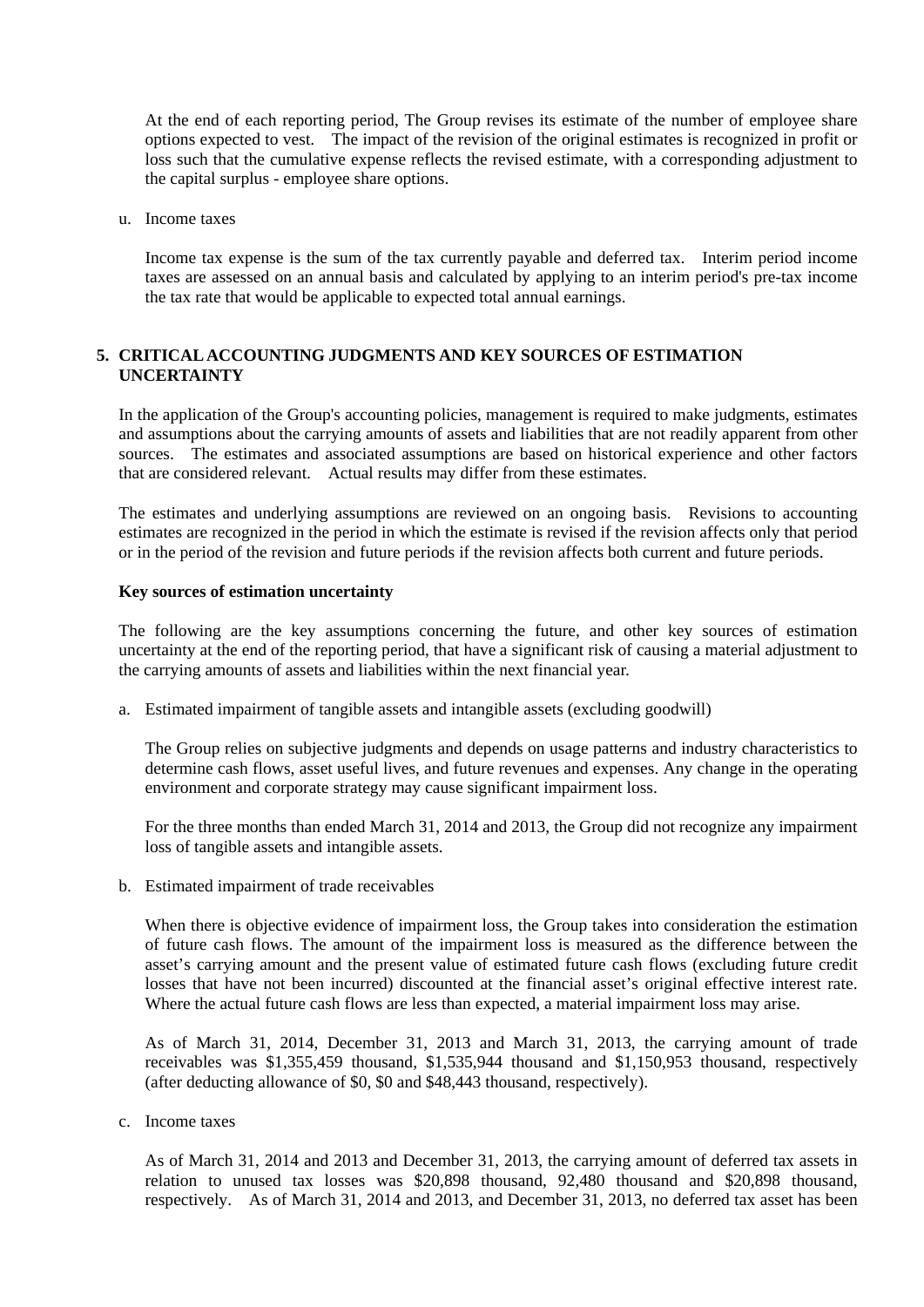recognized on tax losses of \$5,870,787 thousand, \$3,960,552 thousand, and \$5,870,787 thousand thousand, respectively, due to the unpredictability of future profit streams. The realizability of the deferred tax asset mainly depends on whether sufficient future profits or taxable temporary differences will be available. In cases where the actual future profits generated are less than expected, a material reversal of deferred tax assets may arise, which would be recognized in profit or loss for the period in which such a reversal takes place.

d. Write-down of inventory

Net realizable value of inventory is the estimated selling price in the ordinary course of business less the estimated costs of completion and the estimated costs necessary to make the sale. The estimation of net realizable value was based on current market conditions and the historical experience of selling products of a similar nature. Changes in market conditions may have a material impact on the estimation of net realizable value.

e. Impairment of investment in the associate

The Group immediately recognizes impairment loss on its net investment in the associate when there is any indication that the investment may be impaired and the carrying amount may not be recoverable. The Group's management evaluates the impairment based on the estimated future cash flow expected to be generated by the associate, including growth rate of sale and capacity of production facilities estimated by the associate's management. The Group also takes into consideration the market conditions and industry development to evaluate the appropriateness of assumptions.

### **6. CASH AND CASH EQUIVALENTS**

|                                               |   | March 31,<br>2014 | December 31,<br>2013 |   | March 31,<br>2013 |
|-----------------------------------------------|---|-------------------|----------------------|---|-------------------|
| Cash on hand                                  | S | 4.776             | \$<br>4,232          | S | 6,015             |
| Checking accounts and demand deposits         |   | 979,398           | 1,609,918            |   | 1,106,756         |
| Cash equivalent deposits in banks             |   | 2,362,566         | 2,662,716            |   | 3,196,212         |
| Repurchase agreements collateralized by bonds |   | 55,716            | 54.529               |   | 54,158            |
|                                               |   | 3.402.456         | 4,331,395            |   | 4,363,141         |

The market rate intervals of cash in bank and bank overdrafts at the end of the reporting period were as follows:

|                                              | March 31,<br>2014  | December 31,<br>2013 | March 31,<br>2013 |
|----------------------------------------------|--------------------|----------------------|-------------------|
| Bank balance                                 | $0.02\% - 3.455\%$ | $0.02\% - 3.3\%$     | $0.01\% - 3.25\%$ |
| Repurchase agreement collateralized by bonds | $1.0\% - 1.625\%$  | $1.0\% - 1.625\%$    | 1.625%-4.625%     |

#### **7. FINANCIAL ASSETS AND LIABILITIES AT FAIR VALUE THROUGH PROFIT OR LOSS**

|                                                                             | March 31,<br>2014 | December 31,<br>2013 | March 31,<br>2013 |
|-----------------------------------------------------------------------------|-------------------|----------------------|-------------------|
| Financial assets held for trading                                           |                   |                      |                   |
| Nonderivative financial assets<br>Corporate bonds of domestic listed stocks | 8.027             | ' QQ⊿                |                   |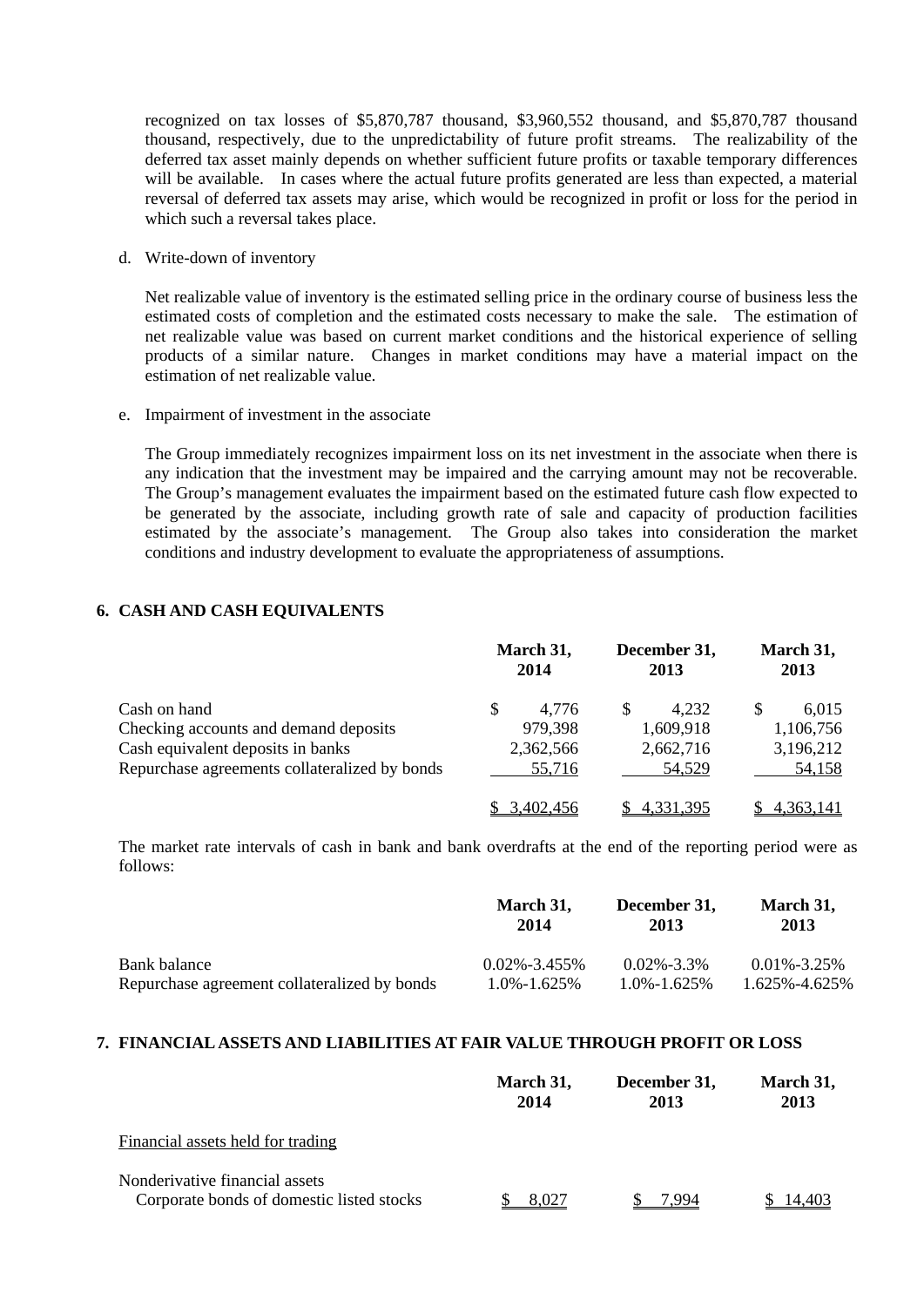#### **8. AVAILABLE-FOR-SALE FINANCIAL ASSETS**

|                                   | March 31,<br>2014            | December 31,<br>2013         | March 31,<br>2013           |
|-----------------------------------|------------------------------|------------------------------|-----------------------------|
| Domestic investments              |                              |                              |                             |
| - Mutual funds<br>- Quoted shares | \$1,130,787<br>1,209,553     | 1,125,889<br>S.<br>1,035,887 | 1,047,624<br>S.<br>648,729  |
| Foreign investments               |                              |                              |                             |
| - Quoted shares                   | 7,984                        | 7,456                        |                             |
|                                   | 2,348,324<br>S.              | 2,169,232<br>SS.             | 1,696,353                   |
| Current<br>Noncurrent             | 1,166,560<br>S.<br>1,181,764 | 1,150,505<br>\$<br>1,018,727 | 1,062,416<br>\$.<br>633,937 |
|                                   | 2,348,324<br>\$              | 2,169,232<br>\$              | 1,696,353                   |

For the three months ended March 31, 2014 and 2013, the Group recognized impairment losses of \$0 and \$1,633 thousand , respectively.

### **9. DEBT INVESTMENTS WITH NO ACTIVE MARKET**

|                   | March 31, |        | December 31, |          | March 31, |        |
|-------------------|-----------|--------|--------------|----------|-----------|--------|
|                   | 2014      |        | 2013         |          | 2013      |        |
| Fixed income fund |           | 14.903 |              | $S \t -$ |           | 14.520 |

In March 2014, and November 2012, the Group bought a fixed-income Germany fund established for meeting certain building needs. The fund price is US\$500 thousand and the effective interest rate of fund is 8%.

#### **10. FINANCIAL ASSETS MEASURED AT COST**

|                                 | March 31,<br>2014 | December 31,<br>2013 | March 31,<br>2013 |
|---------------------------------|-------------------|----------------------|-------------------|
| Domestic unlisted common shares | \$ 308,432        | \$ 311,448           | \$223,893         |
| Classfied as available for sale | \$ 308,432        | 311.448              | 223.893           |

Management believed that the above unlisted equity investments held by the Group, whose fair value cannot be reliably measured due to the range of reasonable fair value estimates was so significant; therefore they were measured at cost less impairment at the end of reporting period.

The Group recognized disposal gain of \$0 thousand and\$1,398 thousand as of March 31, 2014 and 2013, respectively.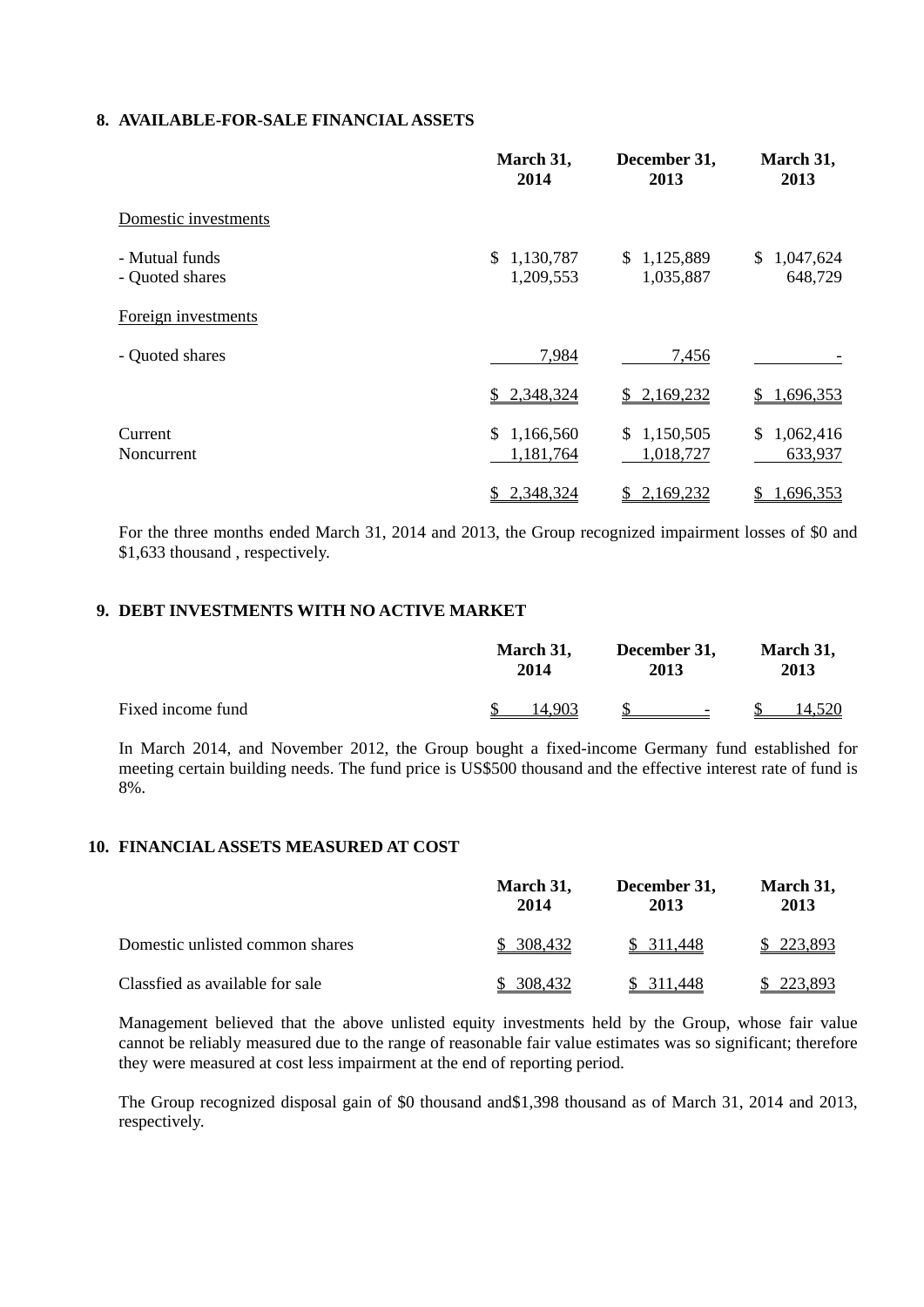#### **11. NOTES AND ACCOUNTS RECEIVABLE, NET**

|                                                                                                    | March 31,<br>2014                | December 31,<br>2013             | March 31,<br>2013                             |  |
|----------------------------------------------------------------------------------------------------|----------------------------------|----------------------------------|-----------------------------------------------|--|
| Notes receivable                                                                                   | 33                               | S<br>157                         | 36                                            |  |
| Accounts receivable<br>Accounts receivable - related parties<br>Allowance for doubtful receivables | 1,333,215<br>22,244<br>1,355,459 | 1,524,862<br>11,082<br>1,535,944 | 1,141,917<br>57,479<br>(48, 443)<br>1,150,953 |  |
|                                                                                                    | 1,355,492                        | 1.536.101                        | 1.150.989                                     |  |

#### Accounts receivable

The average credit period on sales of goods was 30-90 days without interest. In determining the recoverability of a trade receivable, the Group considered any change in the credit quality of the trade receivable since the date credit was initially granted to the end of the reporting period. Allowance for impairment loss were recognized against trade receivables based on estimated irrecoverable amounts determined by reference to past default experience of the counterparties and an analysis of their current financial position.

Of the trade receivables balance (see below for aged analysis) that are past due at the end of the reporting period, the Group had not recognized an allowance for impaired notes receivable and trade receivables for \$145,467 thousand, \$116,716 thousand and \$582 thousand as of March 31, 2014, December 31, 2013 and March 31, 2013, respectively, because there had not been a significant change in credit quality and the amounts were still considered recoverable. The Group did not hold any collateral or other credit enhancements over these balances nor did it have a legal right to offset against any amounts owed by the Group to the counterparty. As of May 14, 2014, the above trade receivables of March 31, 2014 that are past due but not impaired had received 132,316 thousand.

Age of receivables that are past due but not impaired was as follow:

|                                                  | March 31,<br>2014      | December 31,<br>2013                      | March 31,<br>2013                 |
|--------------------------------------------------|------------------------|-------------------------------------------|-----------------------------------|
| Less than 60 days<br>$61-90$ days<br>91-120 days | 52,074<br>\$<br>93,393 | \$<br>116,716<br>$\overline{\phantom{0}}$ | \$<br>511<br>$\overline{4}$<br>67 |
|                                                  | 145.467                | 116.716                                   | 582                               |

Above analysis was based on the past due date.

Movements in the allowance for impairment loss recognized on notes receivable and trade receivables were as follows:

|                                                                                             | <b>Individually</b><br><b>Impaired</b>    | <b>Collectively</b><br><b>Impaired</b> | <b>Total</b> |
|---------------------------------------------------------------------------------------------|-------------------------------------------|----------------------------------------|--------------|
| Balance at January, 2013<br>Less: Amounts written off during the period as<br>uncollectible | 48,411<br>SS.<br>$\overline{\phantom{a}}$ | \$                                     | \$48,411     |
| Foreign exchange translation gains                                                          | 32                                        |                                        | 32           |
| Balance at March 31, 2013                                                                   | -48.443                                   |                                        | 48,443       |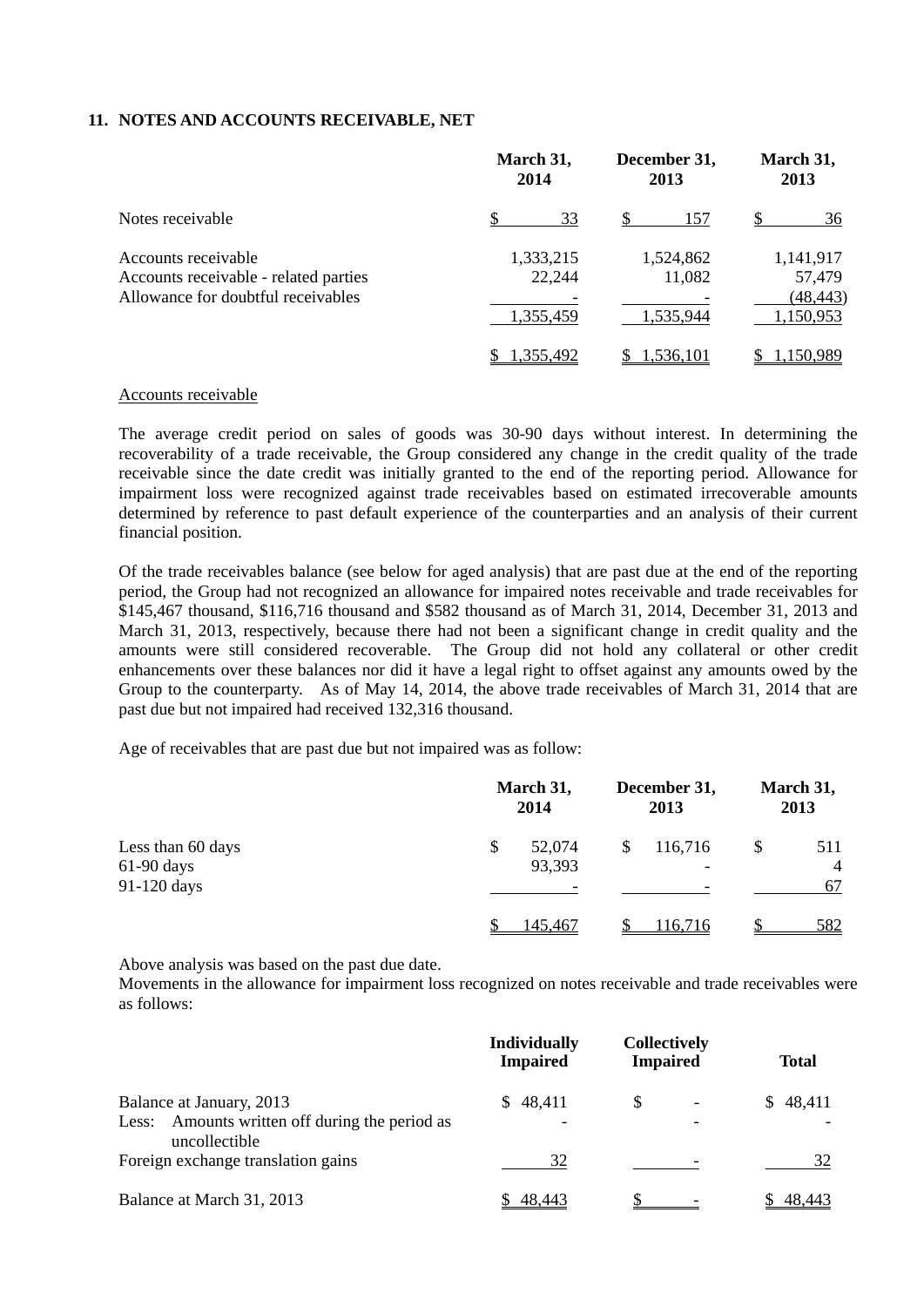#### **12. INVENTORIES**

|                                   | March 31,<br>2014  | December 31,<br>2013    | March 31,<br>2013        |
|-----------------------------------|--------------------|-------------------------|--------------------------|
| Finished goods                    | 513,067<br>522,372 | 382,269<br>S<br>369,696 | 530,966<br>\$<br>824,685 |
| Work in progress<br>Raw materials | 205,592            | 170,252                 | 187,266                  |
|                                   | .241,031           | 922,217                 | 1,542,917                |

The costs of inventories recognized as cost of goods sold in the three months ended March 31, 2014 and 2013 were \$1,033,538 thousand and \$1,051,226 thousand, respectively.

|                                                       | March 31                   | <b>For the Three Months Ended</b> |
|-------------------------------------------------------|----------------------------|-----------------------------------|
|                                                       | 2014                       | 2013                              |
| Write-downs of inventories<br>Income from scrap sales | $\frac{$}{21,762}$<br>(96) | 18,441<br><sup>S</sup><br>(337    |
|                                                       | 21.666                     | 18.104                            |

### **13. INVESTMENTS ACCOUNTED FOR USING THE EQUITY METHOD**

|                                                                                                         | March 31,<br>2014           | December 31,<br>2013        | March 31,<br>2013          |
|---------------------------------------------------------------------------------------------------------|-----------------------------|-----------------------------|----------------------------|
| Investments in associates<br>Investments in jointly controlled entities                                 | 1,078,874<br>\$.<br>124,493 | \$.<br>1,024,451<br>137,004 | 1,620,712<br>\$<br>188,076 |
|                                                                                                         | 1,203,367                   | 1,161,455                   | 1,808,788                  |
| Investments in associates<br>a.                                                                         |                             |                             |                            |
|                                                                                                         | March 31,<br>2014           | December 31,<br>2013        | March 31,<br>2013          |
| Listed companies<br>Orise Technology, Co., Ltd.<br>Giantplus Technology Co., Ltd.<br>Unlisted companies | 1,078,874<br>S.             | 1,024,451<br>S.             | \$<br>938,368<br>682,344   |
| HT mMobile Inc.                                                                                         | 1,078,874                   | 1,024,451                   | 1,620,712                  |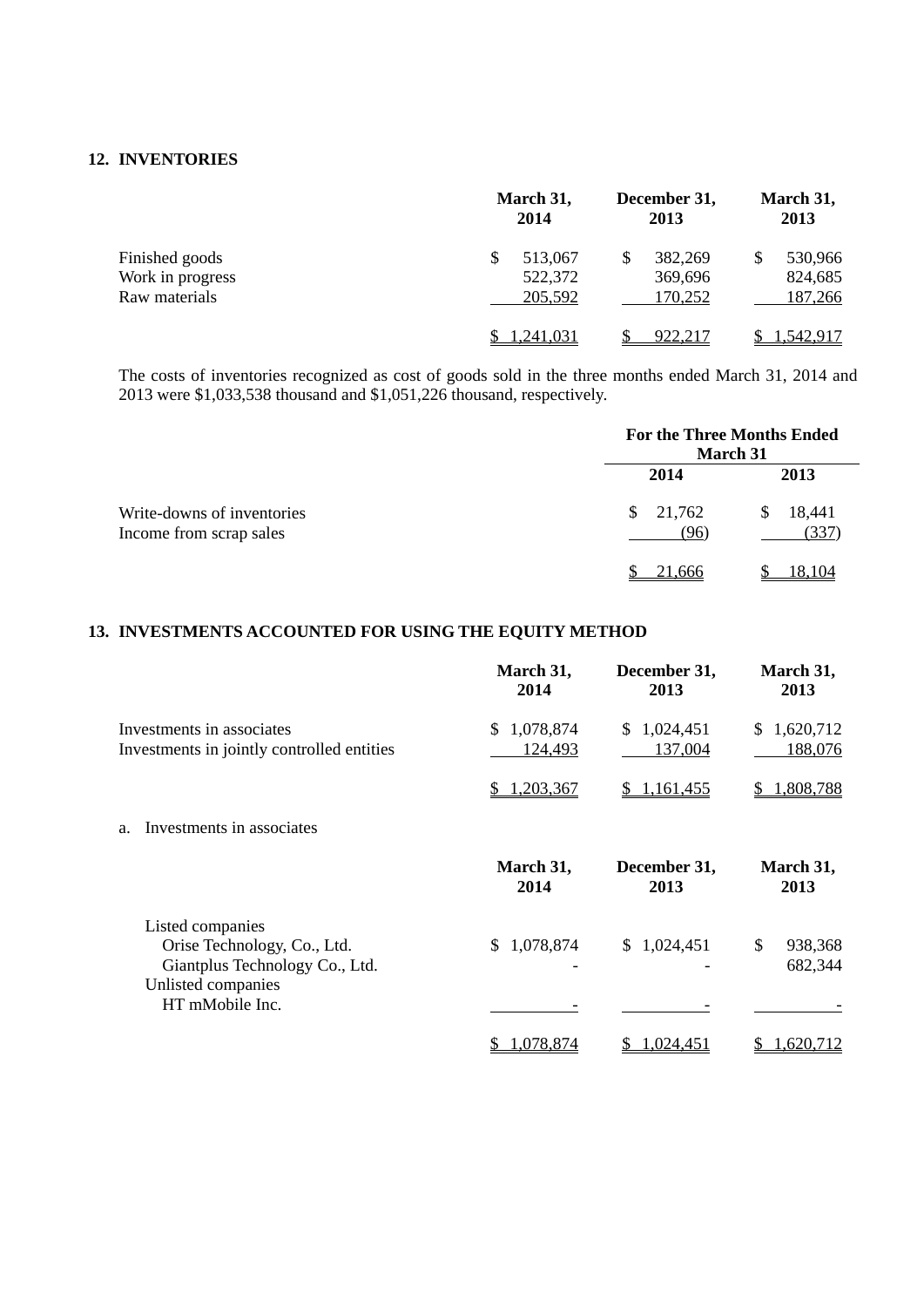As the end of the reporting period, the proportion of ownership and voting rights in associates held by the Group were as follows:

| <b>Associate</b>              | March 31,<br>2014 | December 31,<br>2013 | March 31,<br>2013 |  |
|-------------------------------|-------------------|----------------------|-------------------|--|
| Orise Technology, Co., Ltd.   | 34%               | 34%                  | 35%               |  |
| Giantplus Technology Co., Ltd |                   |                      | 19%               |  |
| HT mMobile Inc.               |                   |                      |                   |  |

The Group started to exercise significant influence over Giantplus Technology Co., Ltd on December 3, 2012, so the Group transferred this investment from available-for-sale financial assets to investments in associates.

On April 7, 2014, the Company's board of the directors approved the merger of Orise Technology ("Orise") and FocalTech-Systems ("FocalTech") Technology, with FocalTech as the survivor entity, and the merger and share transfer will take effect on January 2, 2015. Orise will issue new common shares, and Focal Tech will swap 1 common share for 4.8 common shares of Orise. After the transaction, the Compamy's equity interest in Orise will decrease from 34% to 12%.

On March 15, 2013, the Company's board of the directors resolved to participate in the tender offer made by Chunghwa Picture Tubes Ltd ( "Chunghwa") to acquire shares in Giantplus Technology Co. ("Giantplus"). The Company planned to sell 77,834 thousand shares of Giantplus for cash of NT\$4.03 per share and 0.72 common share of Tatung Co. for every share of Giantplus. As of April 12, 2013, the expiration date of the acquisition, the Company had disposed of 64,020 thousand shares and recognized a gain on disposal of \$42,474 thousand. On April 10, 2013, the Company's board of directors sold 6,818 thousand shares more of Giantplus to Chunghwa for cash of NT\$9.3 per share and recognized a gain on disposal of \$5,648 thousand.

On February 29, 2012, HT mMobile Inc.'s (HT) board of directors approved a downsizing of its operations because of (a) the termination of merger negotiations with another company and (b) the resignation of high-level employees of the research and development (R&D) department, which have hampered product R&D. On the basis of a resolution passed in a meeting of HT's board of directors, the Group recognized an investment loss on HT, as well as the reduction of the carrying value of this investment to zero. The Group also recognized an impairment loss of \$405,612 thousand and \$1,466 thousand on other receivable from HT mMobile Inc for three months ended March 31,2012 and 2013. The Group reversal impairment loss of \$5,203 thousand for three months ended March 31, 2013. HT's third interim board of directors also approved a plan for HT to undergo liquidation, and it has completed liquidation in March 20, 2013.

The fair values of publicly traded investments accounted for using the equity method were based on the closing prices of those investments at the balance sheet date, as follows:

| <b>Name of Associate</b>                                     | March 31,   | December 31, | March 31,                     |
|--------------------------------------------------------------|-------------|--------------|-------------------------------|
|                                                              | 2014        | 2013         | 2013                          |
| Orise Technology, Co., Ltd.<br>Giantplus Technology Co., Ltd | \$2,624,457 | \$2,142,906  | \$2,282,556<br><u>755.941</u> |

The summarized financial information in respect of the Group's associates is set out below:

|                   | March 31,   | December 31, | March 31,    |  |
|-------------------|-------------|--------------|--------------|--|
|                   | 2014        | 2013         | 2013         |  |
| Total assets      | \$6,537,075 | \$6,314,221  | \$18,087,331 |  |
| Total liabilities | \$3,458,316 | 3,392,196    | 8,122,363    |  |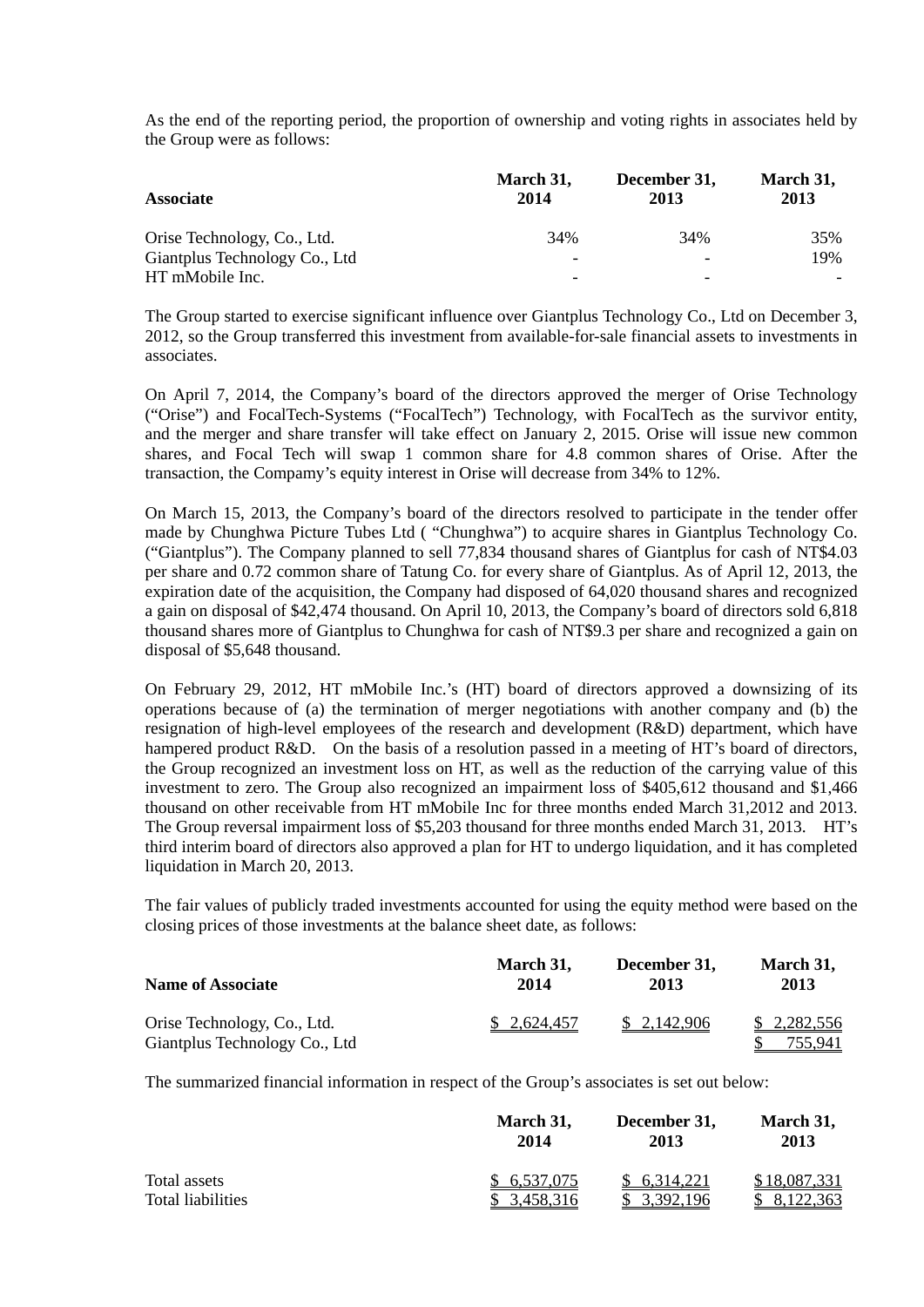|                                        | For the Three months Ended<br><b>March 31</b> |                |  |
|----------------------------------------|-----------------------------------------------|----------------|--|
|                                        | 2014                                          | 2013           |  |
| Revenue                                | 2,611,572                                     | 4,191,600      |  |
| Profit for the period                  | <u>147,032</u>                                | (118,986)      |  |
| Comprehensive income                   | 147,050                                       | <u>70.105 </u> |  |
| Group's share of profits of associates | 50.509                                        | (10, 032)      |  |

The amounts of investments in jointly controlled entities pledged as collateral for bank loans were disclosed in Note 35.

#### b. Investments in jointly controlled entities

The Company signed an investment agreement with Silicon Integrated Systems Corp. on December 19, 2012. Both sides agreed to increase capital in Sunplus Core Inc. (renamed S2-Tek Inc.), which researches, develops, designs, and sells TV integrated circuits (ICs). The investment agreement was registered on January 21, 2013.

The Company had 99.98% equity in Sunplus Core Inc. before the investment agreement, but when the Company later subscribed for Sunplus Core Inc.'s additional new shares at a percentage different from its existing ownership percentage, the Company's equity decreased to 51.25%, and the carrying amount of the Company's investment also declined. When Sunplus Core Inc. changed its name to S2-Tek Inc. on January 21, 2013, a new investment agreement was made, which stated that the Company no longer had control over S2-Tek Inc. The Company continued to recognize this investment by the equity method.

The interests in the jointly controlled entities which were accounted for using the equity method are summarized as follows:

|                        | March 31,<br>2014 | December 31,<br>2013 | March 31,<br>2013 |  |
|------------------------|-------------------|----------------------|-------------------|--|
| Current assets         | 317,323           | 453,707              | 424,590           |  |
| Noncurrent assets      | 18.938            | 22,474               |                   |  |
| Current liabilities    |                   | 208,257              | 59,389            |  |
| Noncurrent liabilities |                   |                      |                   |  |

|                                                                | <b>For the Three Months Ended</b><br><b>March 31</b> |               |  |
|----------------------------------------------------------------|------------------------------------------------------|---------------|--|
|                                                                | 2014                                                 | 2013          |  |
| Sales                                                          | 136,258                                              | <u>34,413</u> |  |
| Costs of sales                                                 | 86,548                                               | 27,712        |  |
| Operating expenses                                             | <u>74,666</u>                                        | 40,147        |  |
| Nonoperating income and expenses                               | 543                                                  | 429           |  |
| Income tax expense                                             |                                                      |               |  |
| Share of profit or loss of associates and joint ventures       | (12.511)                                             | (16.922)      |  |
| Share of comprehensive income of associates and joint ventures | 12,511                                               | (16,922)      |  |

The financial statements used as basis for calculating the Group's share of the associates' profit and other comprehensive income for the three months ended March 31, 2013 had all been unreviewed, except those of Orise Technology, Co., Ltd.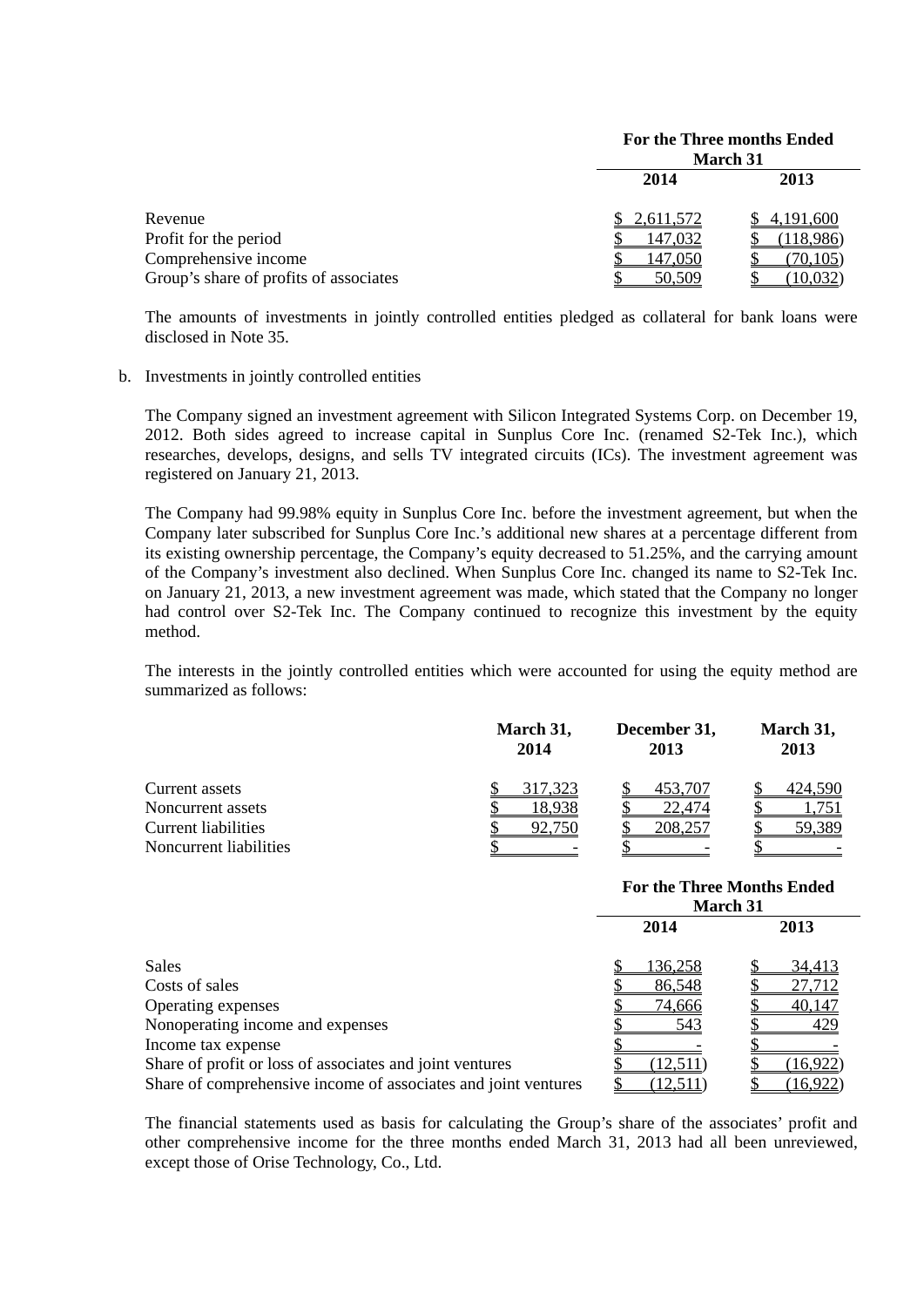### **14. PROPERTY, PLANT AND EQUIPMENT**

|                                                                                                                                                                              | For the Three Months Ended March 31, 2013   |                                                                     |                                                               |                                                              |                                          |                                                                        |                                          |                                                     |                                                    |                                                                     |
|------------------------------------------------------------------------------------------------------------------------------------------------------------------------------|---------------------------------------------|---------------------------------------------------------------------|---------------------------------------------------------------|--------------------------------------------------------------|------------------------------------------|------------------------------------------------------------------------|------------------------------------------|-----------------------------------------------------|----------------------------------------------------|---------------------------------------------------------------------|
|                                                                                                                                                                              | <b>Buildings</b>                            | <b>Auxiliary</b><br>equipment                                       | <b>Machinery</b> and<br>equipment                             | <b>Testing</b><br>equipment                                  | <b>Transportation</b><br>equipment       | <b>Furniture</b> and<br>fixtures                                       | Leasehold<br>improvements                | Other<br>equipment                                  | <b>Construction</b> in<br>progress                 | <b>Total</b>                                                        |
| Cost                                                                                                                                                                         |                                             |                                                                     |                                                               |                                                              |                                          |                                                                        |                                          |                                                     |                                                    |                                                                     |
| Balance, beginning of<br>period<br>Additions<br><b>Disposals</b><br>Reclassified from<br>investment property<br>Effect of exchange rate<br>changes<br>Balance, end of period | \$1,284,209<br>49,403<br>2.221<br>1,335,833 | 173,006<br>s.<br>÷,<br>$\overline{\phantom{a}}$<br>(260)<br>172,746 | 185,924<br>Ś<br>7,659<br>(11,728)<br>÷<br>(27.995)<br>153,860 | S<br>304,407<br>53,574<br>(14,078)<br>Î.<br>3,476<br>347,379 | 10,351<br>S<br>ä,<br>٠<br>390<br>10,741  | s<br>207,571<br>10,833<br>$\overline{\phantom{a}}$<br>3.074<br>221,478 | 20,131<br>\$<br>150<br>(8,507)<br>11,774 | 8,819<br>S<br>299<br>(50)<br>×,<br>10,281<br>19,349 | s<br>586,849<br>118,220<br>×<br>26,555<br>731,624  | \$2,781,267<br>190,735<br>(25, 856)<br>49,403<br>9,235<br>3,004,784 |
| Accumulated depreciation<br>and impairment                                                                                                                                   |                                             |                                                                     |                                                               |                                                              |                                          |                                                                        |                                          |                                                     |                                                    |                                                                     |
| Balance, beginning of<br>period<br><b>Additions</b><br>Disposals<br>Reclassified from<br>investment property<br>Effect of exchange rate                                      | 241,619<br>8,740<br>13,999                  | 61,578<br>3,828<br>$\overline{\phantom{a}}$                         | 156,980<br>7,961<br>(11, 728)<br>×                            | 204,502<br>18,678<br>(13,004)                                | 6,072<br>331<br>٠                        | 148,327<br>6,828                                                       | 12,048<br>1,808                          | 6,355<br>1,086<br>(46)                              | ٠                                                  | 837,481<br>49,260<br>(24, 778)<br>13,999                            |
| changes<br>Balance, end of period                                                                                                                                            | 314<br>264.672                              | 4,045<br>69.451                                                     | (29,920)<br>123.293                                           | 2,589<br>212,765                                             | 263<br>6,666                             | 4,545<br>159,700                                                       | (5, 137)<br>8.719                        | 1,483<br>8.878                                      |                                                    | (21, 818)<br>854,144                                                |
| Net, beginning of period                                                                                                                                                     | \$1,042,590                                 | 111,428                                                             | 28,944                                                        | 99,905                                                       | 4,279                                    | 59,244                                                                 | 8,083                                    | 2.464                                               | 586,849                                            | \$1,943,786                                                         |
| Net, end of period                                                                                                                                                           | \$1.071.161                                 | 103,295                                                             | 30,567                                                        | 134,614                                                      | 4.075                                    | 61,778                                                                 | 3.055                                    | 10.471                                              | 731.624                                            | \$2,150,640                                                         |
|                                                                                                                                                                              |                                             |                                                                     |                                                               |                                                              |                                          |                                                                        |                                          |                                                     |                                                    |                                                                     |
|                                                                                                                                                                              | <b>Buildings</b>                            | <b>Auxiliary</b><br>equipment                                       | <b>Machinery</b> and<br>equipment                             | <b>Testing</b><br>equipment                                  | <b>Transportation</b><br>equipment       | Three Months Ended March 31, 2014<br><b>Furniture</b> and<br>fixtures  | Leasehold<br>improvements                | Other<br>equipment                                  | <b>Construction</b> in<br>progress                 | Total                                                               |
| Cost                                                                                                                                                                         |                                             |                                                                     |                                                               |                                                              |                                          |                                                                        |                                          |                                                     |                                                    |                                                                     |
| Balance, beginning of<br>Period<br>Additions<br>Disposals<br>Effect of exchange rate<br>changes<br>Balance, end of period                                                    | \$1,269,627<br>(656)<br>1,268,971           | s<br>151.411<br>1,367<br>(60)<br>152,718                            | s<br>30,672<br>1,793<br>(28)<br>(2,117)<br>30,320             | s<br>399,339<br>10,662<br>(64)<br>566<br>410,503             | S<br>10,942<br>×,<br>(39)<br>10,903      | S<br>224,542<br>4,315<br>(1,393)<br>(496)<br>226,968                   | \$<br>6,402<br>456<br>(7)<br>6,851       | s<br>19,154<br>27<br>786<br>19,967                  | s<br>872,834<br>18,203<br>×,<br>(3,153)<br>887,884 | \$2,984,923<br>36,823<br>(1,485)<br>(5,176)<br>3,015,085            |
| Accumulated depreciation                                                                                                                                                     |                                             |                                                                     |                                                               |                                                              |                                          |                                                                        |                                          |                                                     |                                                    |                                                                     |
| Balance, beginning of<br>period<br>Additions<br>Disposals<br>Effect of exchange rate<br>changes<br>Balance, end of period                                                    | 273,056<br>7,665<br>(805)<br>279,916        | 60,565<br>5,420<br>(1,382)<br>64,603                                | 26,613<br>4,044<br>(28)<br>(3, 371)<br>27,258                 | 258,438<br>39,809<br>(55)<br>3,952<br>302,144                | 7,995<br>420<br>$\sim$<br>(326)<br>8,089 | 176,581<br>6,271<br>(1, 393)<br>601<br>182,060                         | 4,284<br>1,200<br>(946)<br>4,538         | 11,252<br>280<br>375<br>11,907                      | ٠                                                  | 818,784<br>65,109<br>(1, 476)<br>(1,902)<br>880,515                 |
| <b>Accumulated Impairment</b>                                                                                                                                                |                                             |                                                                     |                                                               |                                                              |                                          |                                                                        |                                          |                                                     |                                                    |                                                                     |
| Balance, beginning of<br>period<br><b>Additions</b><br>Balance, end of period                                                                                                |                                             |                                                                     | ×                                                             | 11,498<br>11,498                                             |                                          |                                                                        |                                          |                                                     |                                                    | 11,498<br>11,498                                                    |
| Net, beginning of period                                                                                                                                                     | 996,571                                     | 90,846                                                              | 4.059                                                         | 129,403<br>s                                                 | 2,947                                    | 47,961                                                                 | 2,118                                    | 7,902                                               | 872,834                                            | \$2,154,641                                                         |
| Net, end of period                                                                                                                                                           | 989.055<br>\$                               | 88.115                                                              | 3.062                                                         | 96.861                                                       | 2.814                                    | 44.908                                                                 | 2.313                                    | 8.060                                               | 887,884                                            | \$2,123,072                                                         |

The above items of property, plant and equipment were depreciated on a straight-line basis at the following rates per annum:

| <b>Buildings</b>         | 11-56 years  |
|--------------------------|--------------|
| Auxiliary equipment      | 4-20 years   |
| Machinery and equipment  | $1-10$ years |
| Testing equipment        | $1-5$ years  |
| Transportation equipment | $4-10$ years |
| Furniture and fixtures   | 2-5 years    |
| Leasehold improvements   | $2-11$ years |
| Other equipment          | $3-10$ years |

Refer to Note 35 for the carrying amount of property, plant and equipment that had been pledged by the Group to secure borrowings granted to the Group.

#### **Xintec**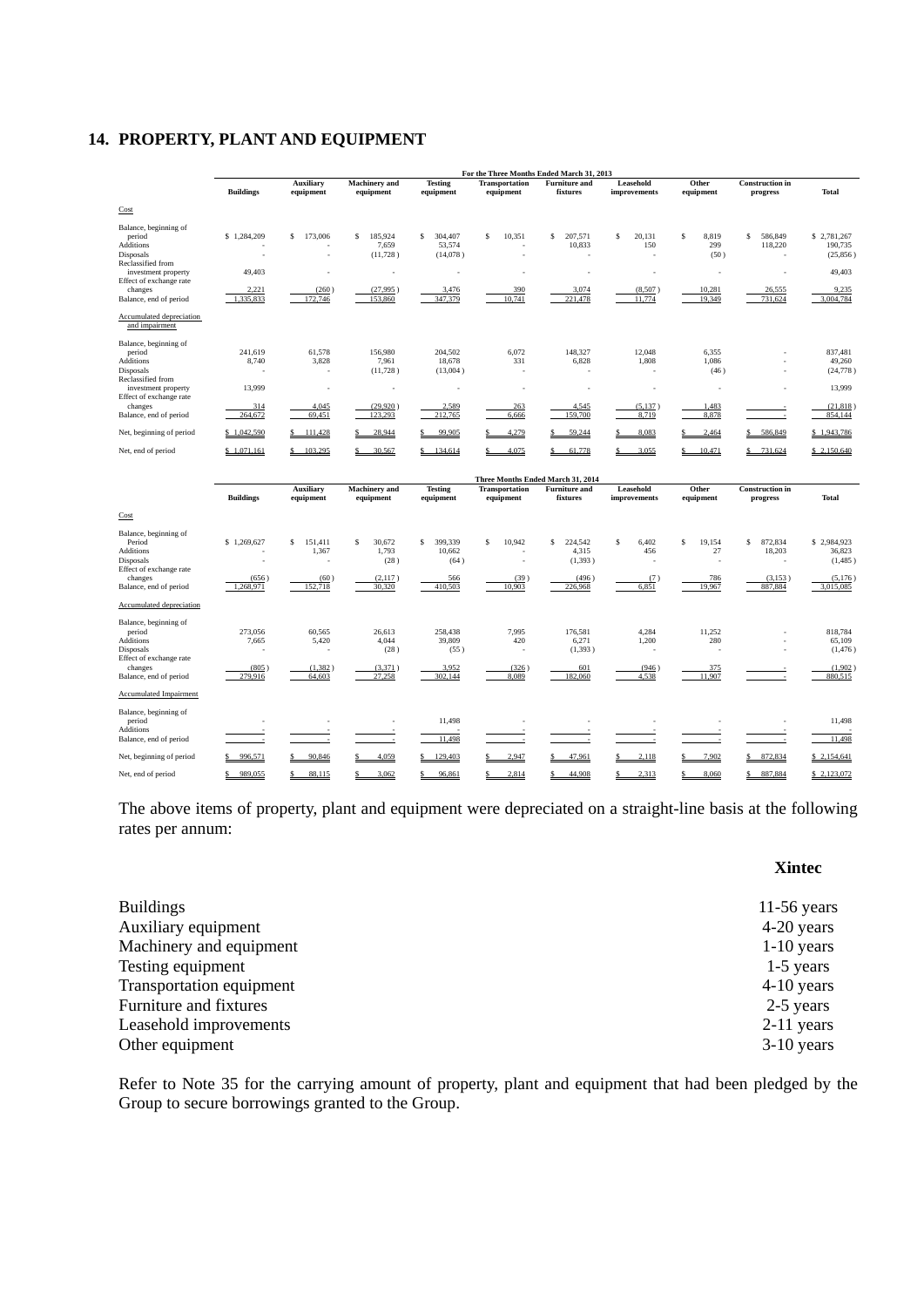## **15. INVESTMENT PROPERTIES**

|                                                                                                                                                                          | <b>For the Three Months Ended</b><br>March 31 |                                                        |  |  |
|--------------------------------------------------------------------------------------------------------------------------------------------------------------------------|-----------------------------------------------|--------------------------------------------------------|--|--|
|                                                                                                                                                                          | 2014                                          | 2013                                                   |  |  |
| Cost                                                                                                                                                                     |                                               |                                                        |  |  |
| Balance at January 1<br>Transfer (for use) to invest during the period<br>Effect of foreign currency exchange differences                                                | \$<br>456,827<br>(1,885)                      | \$<br>398,499<br>(49, 403)<br><u>16,021</u>            |  |  |
| Balance at March 31<br><b>Accumulated depreciation</b>                                                                                                                   | 454,942                                       | 365,117                                                |  |  |
| Balance at January 1<br>Depreciation expense<br>Transfer (for use) to invest during the period<br>Effect of foreign currency exchange differences<br>Balance at March 31 | \$<br>163,758<br>4,634<br>(703)<br>167,689    | \$<br>123,658<br>3,140<br>(13,999)<br>5,045<br>117,844 |  |  |
|                                                                                                                                                                          | 287,253                                       | 247,273                                                |  |  |

The investment properties held by the Group were depreciated over their useful lives of 50 years, using the straight-line method.

The fair value of the investment properties had been determined on the basis of a valuation carried out on March 31, 2013 by the Suzhou Feng-Zheng PingGu Firm, independent qualified professional valuers not connected to the Group.

|               | March 31,<br>2014 | December 31,<br>2013 | March 31,<br>2013 |
|---------------|-------------------|----------------------|-------------------|
| Fair value    | \$ 378,894        | \$ 378,894           | \$365,155         |
| Discount rate | 87.33%            | 87.33%               | 89.33%            |

For the investment properties not valued by independent valuators but valued by the Group, the Group determined that the fair values reported as of December 31, 2013 and January 1, 2013 were still valid as of March 31, 2014 and 2013.

The rental income generated for the three months ended March 31, 2014 and 2013 was \$35,363 thousand and \$31,140 thousand, respectively.

# **16. INTANGIBLE ASSETS**

|                            |                     | For the Three Months Ended March 31,2013 |                          |                          |                          |              |  |
|----------------------------|---------------------|------------------------------------------|--------------------------|--------------------------|--------------------------|--------------|--|
|                            | <b>Technology</b>   |                                          |                          |                          | <b>Technological</b>     |              |  |
|                            | <b>License Fees</b> | <b>Software</b>                          | Goodwill                 | <b>Patents</b>           | <b>Know-how</b>          | <b>Total</b> |  |
| Cost                       |                     |                                          |                          |                          |                          |              |  |
| Balance at January 1       | \$1,010,420         | 403.650<br>\$                            | 30,596<br>\$             | \$<br>97,099             | \$<br>2.402              | \$1,544,167  |  |
| <b>Additions</b>           | 12,653              | 5,895                                    | ٠                        | -                        | $\overline{\phantom{a}}$ | 18,548       |  |
| Decrease                   |                     | (1,353)                                  | $\overline{\phantom{0}}$ | $\overline{\phantom{0}}$ | ۰                        | (1,353)      |  |
| Effect of foreign currency |                     |                                          |                          |                          |                          |              |  |
| exchange differences       | 115                 | 51                                       |                          |                          |                          | 167          |  |
| Balance at March 31        | 1,023,188           | 408,243                                  | 30,596                   | 97,099                   | 2,403                    | 1,561,529    |  |
|                            |                     |                                          |                          |                          |                          | (Continued)  |  |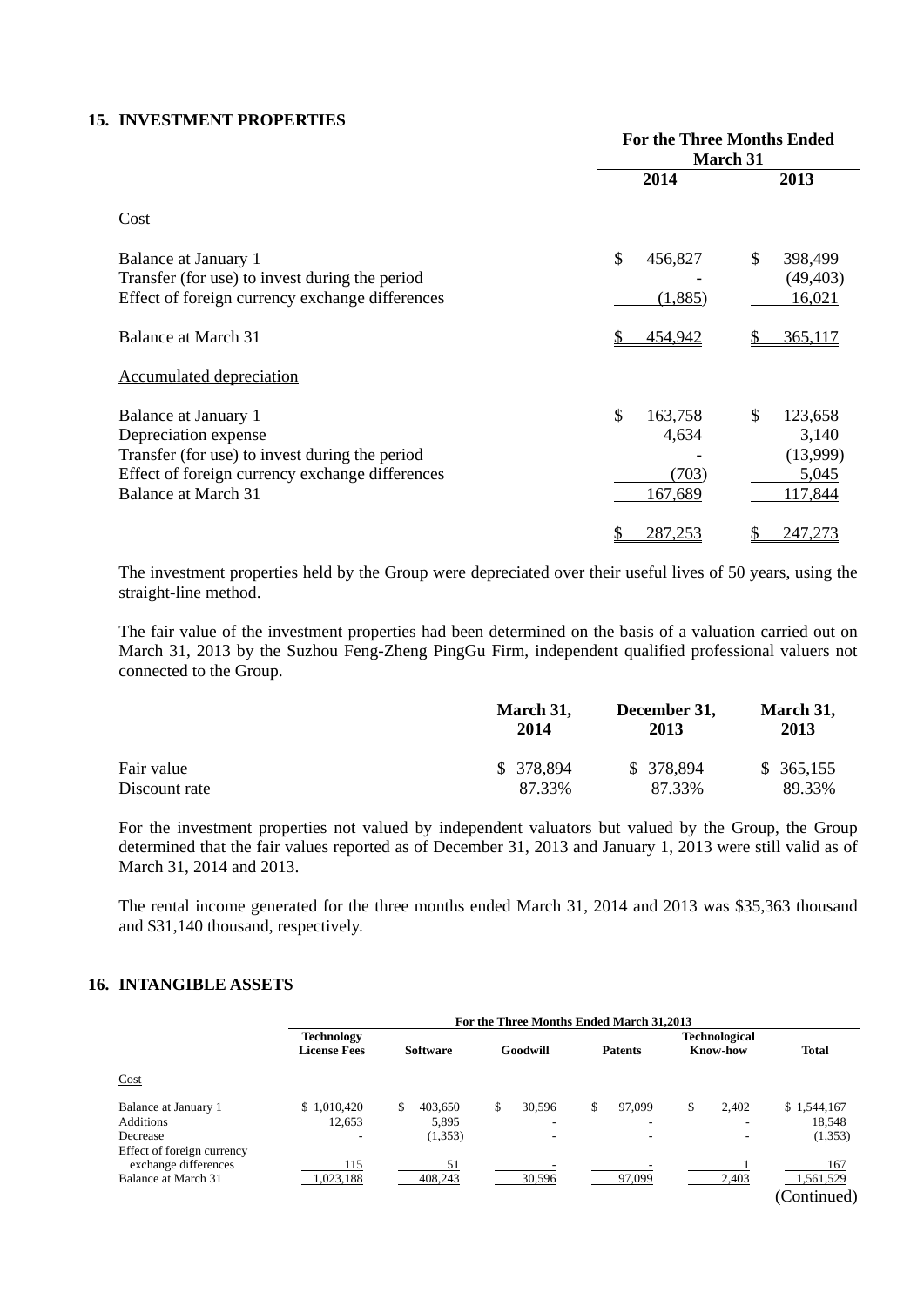|                                                                                        | For the Three Months Ended March 31.2013 |                                    |              |                       |                                         |                                  |
|----------------------------------------------------------------------------------------|------------------------------------------|------------------------------------|--------------|-----------------------|-----------------------------------------|----------------------------------|
|                                                                                        | <b>Technology</b><br><b>License Fees</b> | <b>Software</b>                    | Goodwill     | <b>Patents</b>        | <b>Technological</b><br><b>Know-how</b> | <b>Total</b>                     |
| Accumulated amortization                                                               |                                          |                                    |              |                       |                                         |                                  |
| Balance at January 1<br>Amortization expense<br>Decrease<br>Effect of foreign currency | 732.273<br>S<br>35,681                   | 314,676<br>S.<br>16,374<br>(1,083) | \$           | \$<br>52.594<br>1,350 | \$<br>1.978<br>117                      | \$1,101,521<br>53,522<br>(1,083) |
| exchange differences<br>Balance at March 31                                            | (203)<br>767,751                         | (417)<br>329,550                   |              | 53,944                | (12)<br>2,083                           | (632)<br>1,153,328               |
| Net, beginning of period                                                               | 278,147                                  | 88.974                             | 30.596       | 44.505                | 424                                     | 442,646                          |
| Net, end of period                                                                     | 255,437                                  | 78,693                             | 30,596<br>\$ | 43,155                | 320                                     | 408,201<br>(Concluded)           |

|                                                                           |                                          |                        |              | For the Three Months Ended March 31,2013 |                                         |                       |
|---------------------------------------------------------------------------|------------------------------------------|------------------------|--------------|------------------------------------------|-----------------------------------------|-----------------------|
|                                                                           | <b>Technology</b><br><b>License Fees</b> | <b>Software</b>        | Goodwill     | <b>Patents</b>                           | <b>Technological</b><br><b>Know-how</b> | <b>Total</b>          |
| Cost                                                                      |                                          |                        |              |                                          |                                         |                       |
| Balance at January 1<br><b>Additions</b>                                  | \$1,069,626<br>63,696                    | \$<br>365,709<br>3,793 | \$<br>30,596 | \$<br>113,932<br>297                     | \$<br>2,460                             | \$1,582,323<br>67,786 |
| Effect of foreign currency<br>exchange differences<br>Balance at March 31 | 1,133,322                                | (93)<br>369,409        | 30,596       | 114,229                                  | 2,460                                   | (93)<br>1,650,016     |
| Accumulated amortization                                                  |                                          |                        |              |                                          |                                         |                       |
| Balance at January 1<br>Amortization expense                              | 878,004<br>32,084                        | 307,880<br>10,628      |              | 58,881<br>1,683                          | 2,460                                   | 1,247,225<br>44,395   |
| Effect of foreign currency<br>exchange differences<br>Balance at March 31 | 910,088                                  | (39)<br>318,469        |              | 60,564                                   | 2,460                                   | (39)<br>1,291,581     |
| Net, beginning of period                                                  | 191,622                                  | 57,829<br>\$           | 30,596       | 55,051                                   |                                         | 355,098               |
| Net, end of period                                                        | 223,234                                  | 50,940                 | 30,596       | 53,665                                   |                                         | 358,435               |

Intangible assets consisted of fees paid to Oak Technology ("Oak") for the Group to use Oak's technology on light storage solutions to develop SOC DVD/VCD (system on a chip digital compact disk/video compact disk) players and the fee paid to Royal Philips Electronics ("Philips") for the Group to use Philips's optical disc drive (ODD) semiconductor technology.

The above items of other intangible assets were depreciated on a straight-line basis over the useful lives of the assets, estimated as follows:

| Technology license fees | $1-15$ years |
|-------------------------|--------------|
| Software                | $1-10$ years |
| Patents                 | 8-18 years   |
| Technological know-how  | 5 years      |

**Xintec**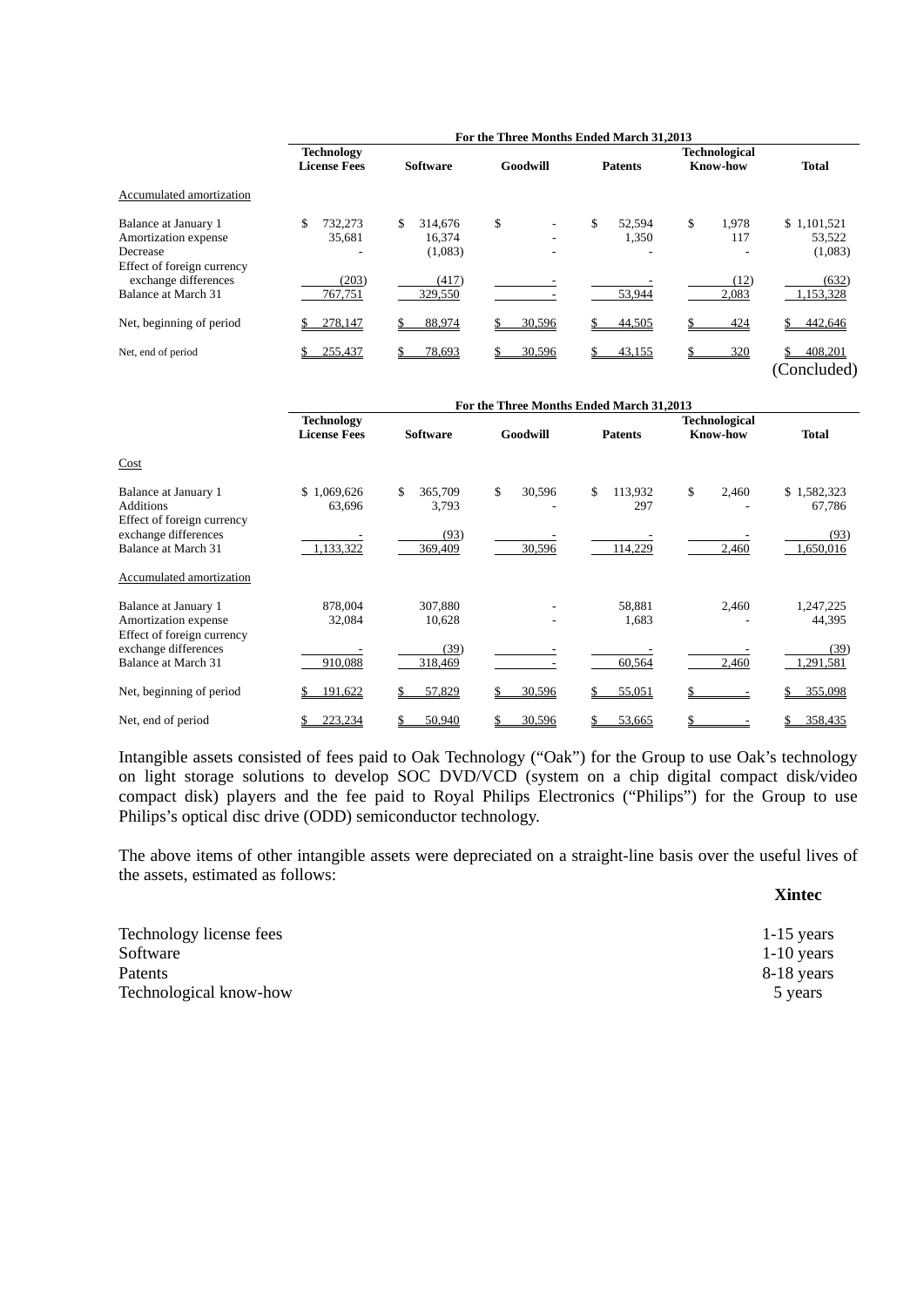# **17. OTHER ASSETS**

|                               | March 31,<br>2014 | December 31,<br>2013 | March 31,<br>2013 |
|-------------------------------|-------------------|----------------------|-------------------|
| Prepaid equipment payables    | 1,100,161<br>S.   | \$<br>345,696        | \$                |
| Finance lease payables        | 193,019           | 130,578              | 130,357           |
| Pledged time deposits         | 91,217            | 91,162               | 89,368            |
| Prepaid long-term investments | 45,705            | 44,707               | 87,126            |
| Refundable deposits (Note 31) | 7,245             | 7,253                | 7,926             |
| Other                         | 172,111           | 210,813              | 174,750           |
|                               | 1,609,458         | 830,209<br>\$.       | 489,527           |
| Current                       | \$<br>244,429     | \$<br>232,700        | \$<br>247,799     |
| Noncurrent                    | 1,365,029         | 597,509              | 241,728           |
|                               | 1,609,458         | \$<br>830,209        | \$<br>489,527     |

The amounts of the Group's finance lease payables for land grant in China as of March 31,2014, December 31 and 2013, March 31,2013 were \$193,019 thousand, \$130,578 thousand and \$130,357 thousand.

# **18. LOANS**

#### Short-term borrowings

|                      | March 31,<br>December 31,<br>2014<br>2013 |         | March 31,<br>2013 |  |
|----------------------|-------------------------------------------|---------|-------------------|--|
| Unsecured borrowings |                                           |         |                   |  |
| - bank loans         | 164,513                                   | 165,151 | <u>328,443</u>    |  |

The weighted average effective interest rate on the bank loans as of March 31, 2014, December 31, 2013 and March 31, 2013 were 2.06%-2.5429%, 1.9225%-2.06% and 2.52%-2.54%.

## Long-term borrowings

The borrowings of the Group were as follows:

|                           | <b>Maturity</b><br>Date | <b>Significant Covenant</b>                | March 31.<br>2014 | December 31.<br>2013 | March 31,<br>2013 |
|---------------------------|-------------------------|--------------------------------------------|-------------------|----------------------|-------------------|
| Floating rate borrowings  |                         |                                            |                   |                      |                   |
| Secured bank borrowing    | 2017.3.16               | Repayable semian mually from<br>March 2012 | \$<br>466,666     | \$<br>544,444        | 622,222<br>S.     |
| Un-secured bank borrowing | 2015.3.30               | Repayable quarterly from<br>March 2012     | 250,000           | 312,500              | 500,000           |
| Un-secured bank borrowing | 2019.2.28               | Repayable quarterly from<br>February 2014  | 200,000           |                      |                   |
| Un-secured bank borrowing | 2015.5.1                | Repayable on January 2016                  | 169,299           | 119.963              |                   |
| Un-secured bank borrowing | 2015.4.14               | Repayable on April 2015                    | 151.160           | 149.953              | 150.642           |
| Un-secured bank borrowing | 2014.6.15               | Repayable on June 2014                     | 151,160           | 149,953              | 150.641           |
| Un-secured bank borrowing | 2015.3.28               | Repayable quarterly from<br>March 2012     | 125,000           | 156,250              | 250,000           |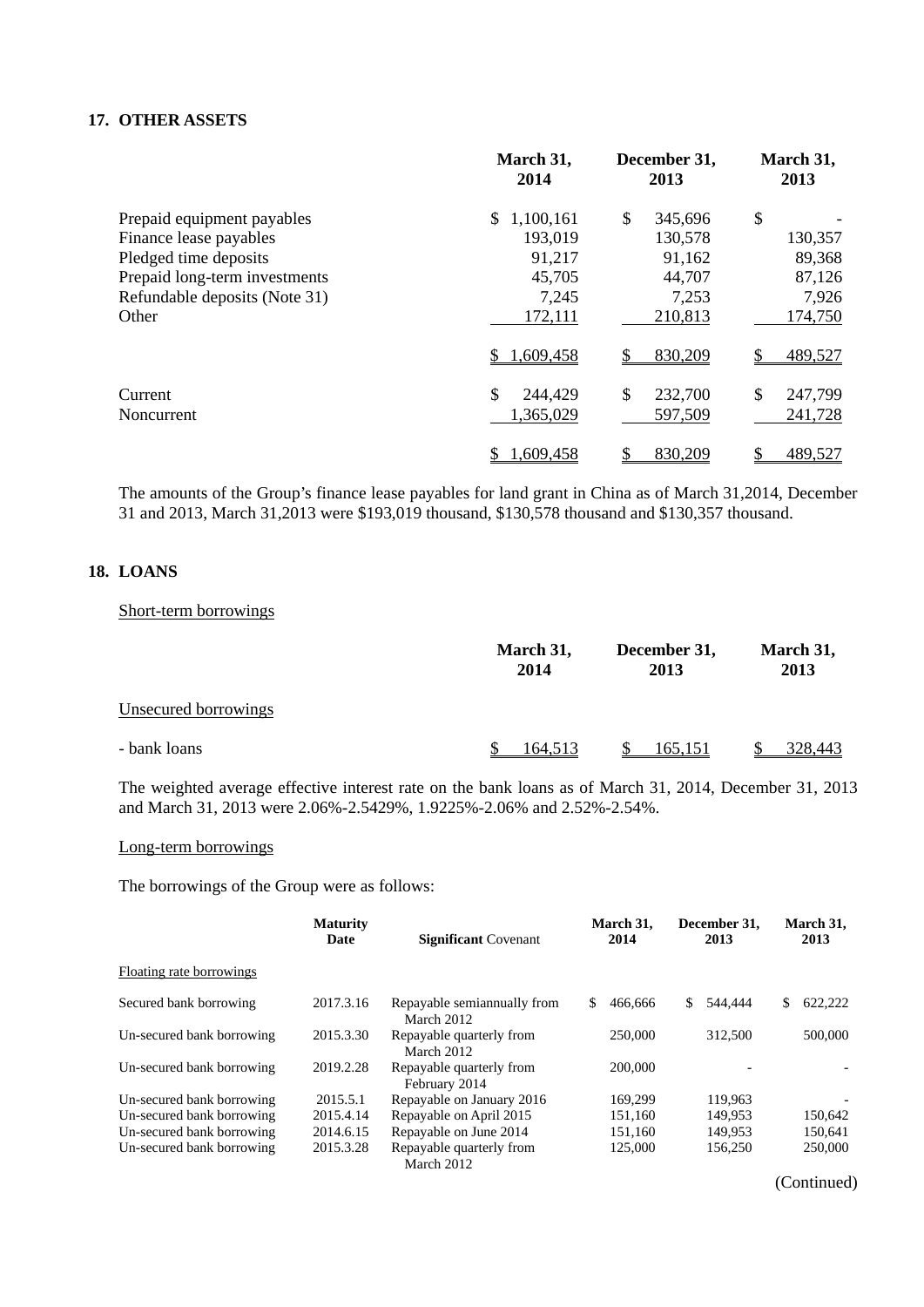|                           | <b>Maturity</b><br>Date | <b>Significant Covenant</b>                   | March 31,<br>2014         | December 31.<br>2013     | March 31,<br>2013          |
|---------------------------|-------------------------|-----------------------------------------------|---------------------------|--------------------------|----------------------------|
| Secured bank borrowing    | 2015.2.28               | Repayable semian mually from<br>February 2012 | \$<br>90,000              | 105,000<br>\$            | S<br>120,000               |
| Un-secured bank borrowing | 2015.2.28               | Repayable semian mually from<br>February 2012 | 90,000                    | 105,000                  | 120,000                    |
|                           |                         |                                               | \$1,693,285               | \$1,643,063              | \$1,913,505                |
| Current<br>Noncurrent     |                         |                                               | \$.<br>861,716<br>831,569 | 938,447<br>\$<br>704,616 | 741.198<br>\$<br>1,172,307 |
|                           |                         |                                               | \$1,693,285               | \$1,643,063              | \$1,913,505<br>(Concluded) |

Under the loan contracts, the Group provided buildings and shares of Giantplus Technology Co., Ltd. and Orise Technology Co., Ltd. as collaterals for the above loans (Note 35).

The effective rate borrowings as of March 31,2014, December 31, 2014 and March 31,2013 were 1.64%-2.558%, 1.64%-2.54% and 1.94%-2.56%.

The loan contracts require the Group to maintain certain financial ratios, such as debt ratio and current ratio as well as a restriction on net tangible assets. However, the Group's not being able to meet would not be deemed to be a violation of the contracts.

# **19. TRADE PAYABLES**

|                     | March 31,   | December 31, | March 31, |  |
|---------------------|-------------|--------------|-----------|--|
|                     | 2014        | 2013         | 2013      |  |
| Payable - operating | \$1,015,873 | 823.034      | 813,864   |  |

The average credit period on purchases of certain goods was 30-60 days. The Group has financial risk management policies in place to ensure that all payables are paid within the pre-agreed credit terms.

#### **20. PROVISIONS**

|                              | March 31, | December 31, | March 31, |
|------------------------------|-----------|--------------|-----------|
|                              | 2014      | 2013         | 2013      |
| Customer returns and rebates | \$25,299  | \$ 23,915    | \$16,407  |

The provision of customer returns and rebates was based on historical experience, management's judgments and other known reasons estimated product returns and rebates may occur in the year. The provision was recognized as a reduction of operating income in the periods of the related goods sold.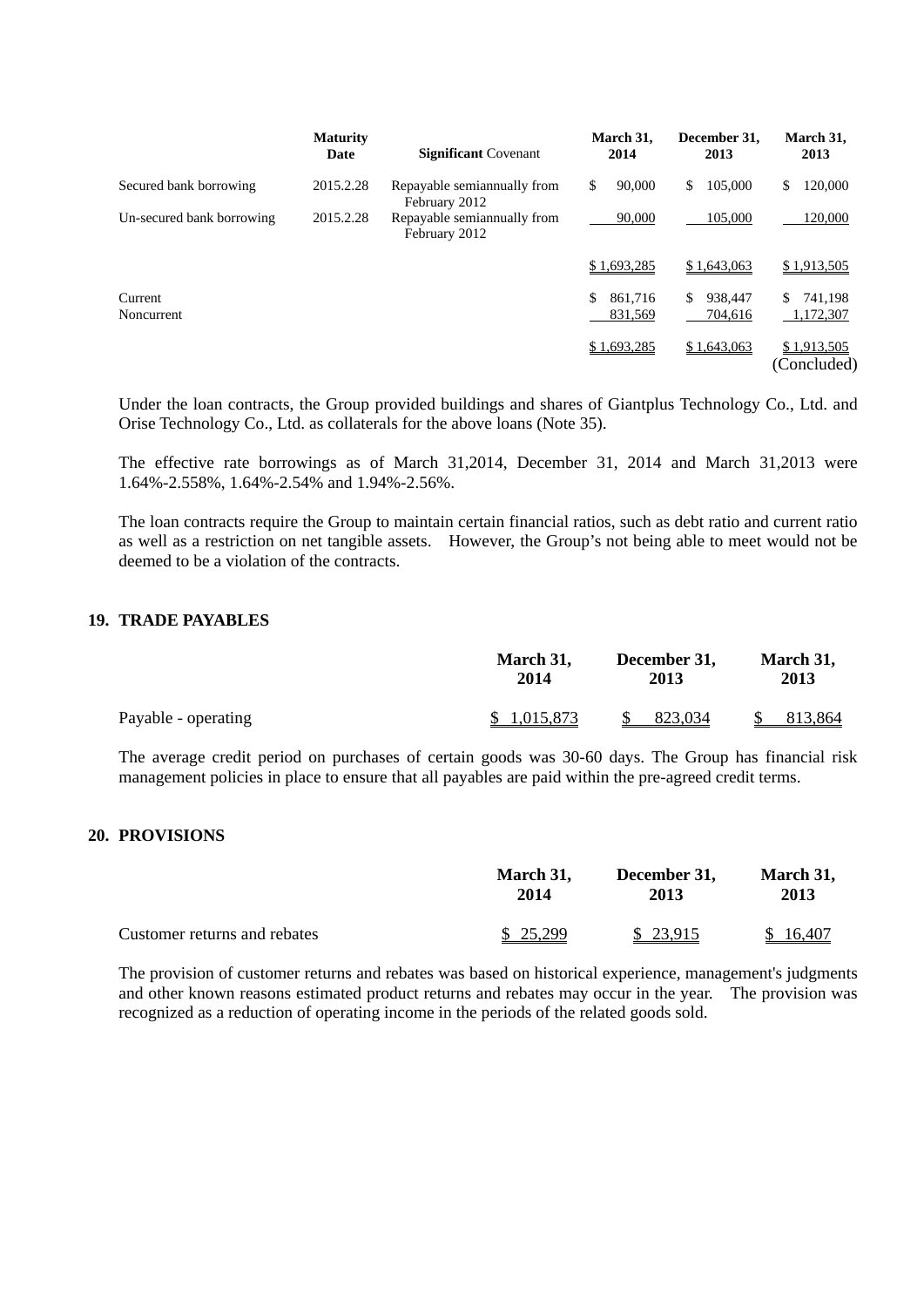# **21. OTHER LIABILITIES**

|                                              | March 31,<br>2014        | December 31,<br>2013 | March 31,<br>2013        |
|----------------------------------------------|--------------------------|----------------------|--------------------------|
| Other payables                               |                          |                      |                          |
| Salaries and bonus                           | $\mathcal{S}$<br>182,253 | \$<br>370,405        | $\mathcal{S}$<br>192,390 |
| Employee bonuses and compensation payable to |                          |                      |                          |
| directors and supervisions                   | 74,495                   | 74,495               | 1,543                    |
| Labor/health insurance                       | 29,817                   | 33,646               | 32,942                   |
| Payable for royalties                        | 15,440                   | 10,639               | 16,234                   |
| Professional service fees                    | 7,534                    | 8,542                | 6,664                    |
| Payable for purchase of equipment            | 5,056                    | 51,249               | 132,262                  |
| Others                                       | 203,631                  | 155,948              | 209,334                  |
|                                              | 518,226<br>\$            | \$<br>704,924        | 591,369<br>\$            |
| Deferred revenue                             |                          |                      |                          |
| Arising from governments grants (Note 29)    | \$<br>78,080             | \$<br>78,831         | \$                       |
| Others                                       | 5,389                    | 5,539                | 5,988                    |
|                                              | 83,469<br>S              | \$<br>84,370         | $\frac{1}{2}$<br>5,988   |
| Current                                      |                          |                      |                          |
| - Other current liability                    | 516,927<br>\$            | \$<br>704,035        | \$<br>590,290            |
| - Deferred revenue                           | 3,307                    | 3,314                | 1,522                    |
|                                              | 520,234                  | \$<br>707,349        | 591,812<br>\$            |
| Noncurrent                                   |                          |                      |                          |
| - Other liability                            | \$<br>1,299              | \$<br>889            | \$<br>1,079              |
| - Deferred revenue                           | 80,162                   | 81,056               | 4,466                    |
|                                              | 81,461<br>\$             | \$<br>81,945         | \$<br>5,545              |

# **22. RETIREMENT BENEFIT PLANS**

Employee benefit expenses in respect of the Group's defined benefit retirement plans were calculated using the actuarially determined pension cost discount rate as of December 31, 2013 and 2012, and recognized in the following line items in their respective periods:

|                                   | <b>For the Three Months Ended</b><br>March 31 |      |  |
|-----------------------------------|-----------------------------------------------|------|--|
|                                   | 2014                                          | 2013 |  |
| Operating cost                    | 152                                           |      |  |
| Marketing expenses                |                                               |      |  |
| Administration expenses           |                                               | 220  |  |
| Research and development expenses |                                               |      |  |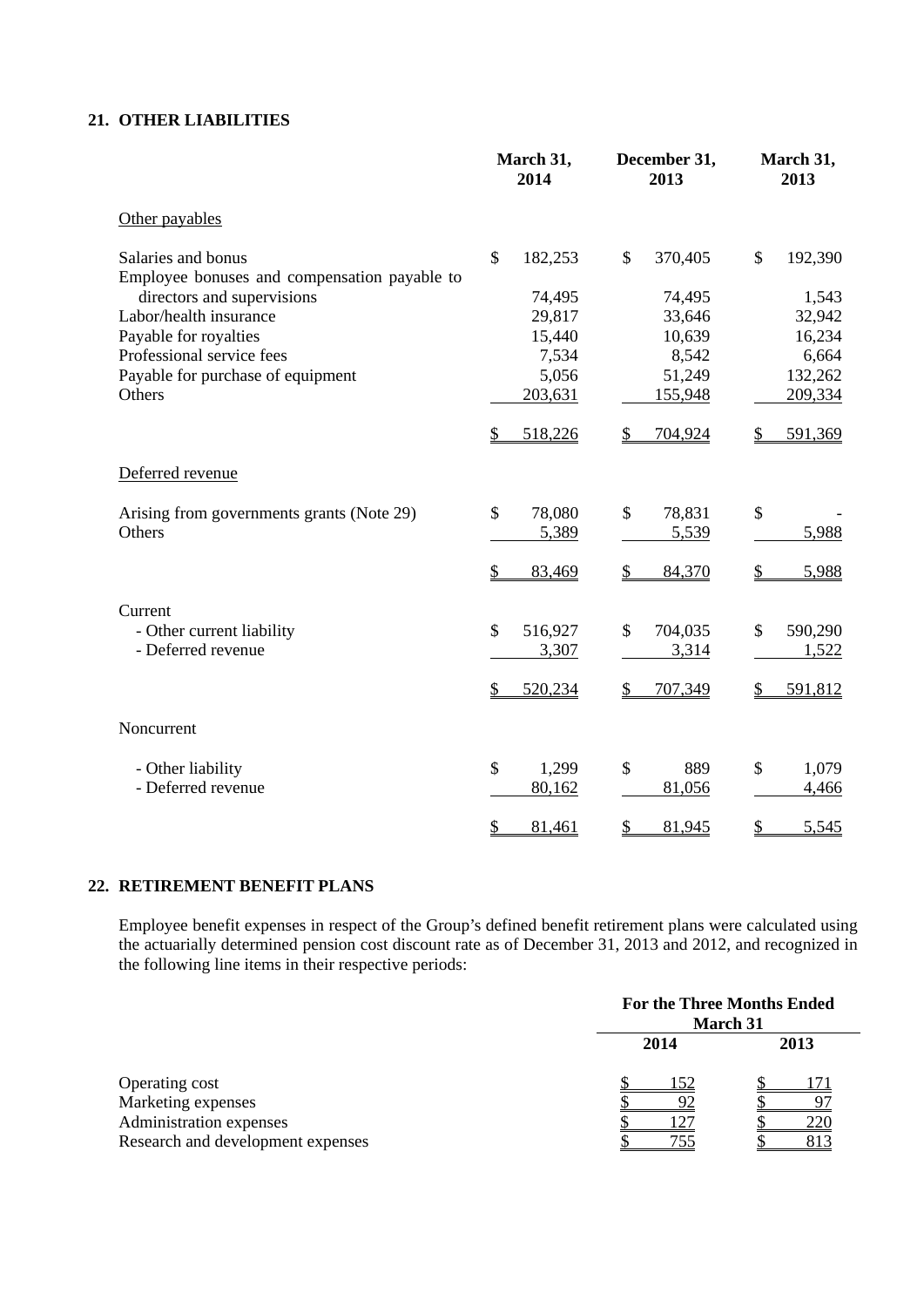# **23. EQUITY**

#### Share capital

#### Common shares:

|                                             | March 31,    | December 31, | March 31,    |
|---------------------------------------------|--------------|--------------|--------------|
|                                             | 2014         | 2013         | 2013         |
| Numbers of shares authorized (in thousands) | 1.200,000    | 1.200.000    | 1.200.000    |
| Shares authorized                           | \$12,000,000 | \$12,000,000 | \$12,000,000 |

Fully paid common ordinary shares, which have a par value of \$10, carry one vote per share and carry a right to dividends.

80,000 thousand shares of the Group's shares authorized were reserved for the issuance of convertible bonds and employee share options.

|                                                          | March 31,<br>2014 | December 31,<br>2013 | March 31,<br>2013 |
|----------------------------------------------------------|-------------------|----------------------|-------------------|
| Number of shares issued and fully paid (in<br>thousands) | 591.995           | 596.910              | 596.910           |
| Shares issued                                            | \$ 5,919,949      | 5,969,099            | 5,969,099         |

# Capital surplus

A reconciliation of the carrying amount at the beginning and at the end of three months ended 2014 and 2013, for each class of capital surplus was as follows:

|                                             | <b>Share</b><br><b>Premium</b> | <b>Treasury</b><br><b>Share</b><br><b>Transactions</b> | <b>Consolidation</b><br><b>Excess and</b><br><b>Other</b> | <b>Total</b>               |
|---------------------------------------------|--------------------------------|--------------------------------------------------------|-----------------------------------------------------------|----------------------------|
| Balance at January 1, 2013<br><b>Others</b> | 709,215<br>S.                  | \$<br>71,228                                           | \$158,681<br>(1,360)                                      | 939,124<br>S.<br>(1,360)   |
| Balance at March 31, 2013                   | \$709,215                      | 71,228                                                 | \$157,321                                                 | 937,764<br>S.              |
| Balance at January 1, 2014<br><b>Others</b> | 709,215<br>SS.<br>(5,839)      | 71,228<br>S<br>(36, 846)                               | 169,736<br>5,034                                          | 950,179<br>S.<br>(37, 651) |
| Balance at March 31, 2014                   | 703,376                        | 34,382                                                 | 174,770                                                   | 912,528                    |

The premium from shares issued in excess of par (share premium from issuance of common shares, conversion of bonds and treasury share transactions) may be used to offset a deficit; in addition, when the Group has no deficit, such capital surplus may be distributed as cash dividends or transferred to capital.

The capital surplus from long-term investments, employee share options and share warrants may not be used for any purpose.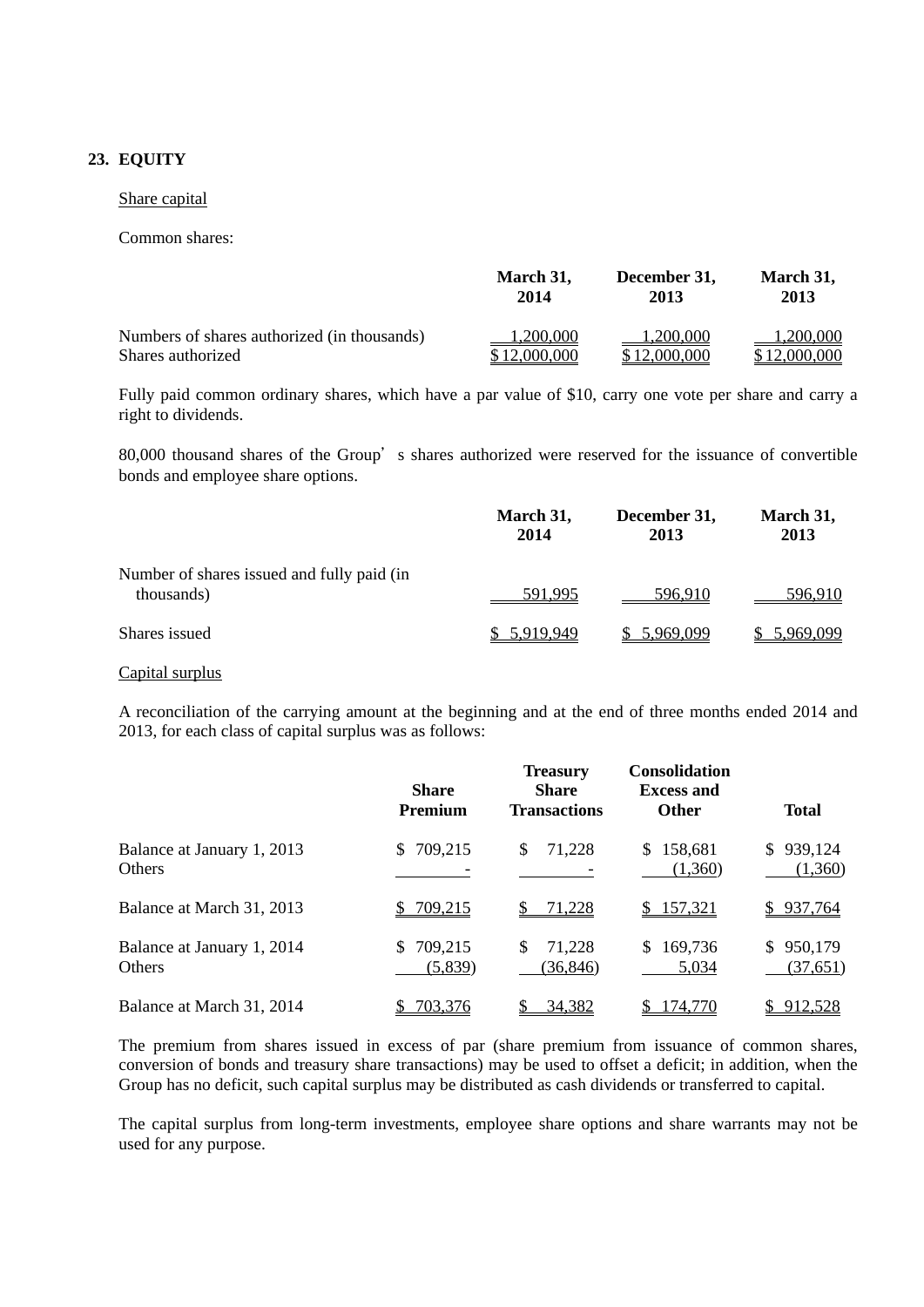Sunplus' Articles of Incorporation provide that the following should be appropriated from annual net income less any accumulated deficit: (a) 10% as legal reserve; and (b) special reserve equivalent to the debit balance of any accounts shown in the shareholders' equity section of the balance sheet, other than deficit. The distribution of any remaining earnings will be as follows:

- (i) up to 6% of paid-in capital as dividends; and
- (ii) 1.5% as remuneration to directors and supervisors and at least 1% as bonus to employees. The employees may include, with the approval of Sunplus' board of directors, those of Sunplus' subsidiaries.
- (iii) Under an approved shareholders' resolution, the current year's net income less all the foregoing appropriations and distributions plus the inappropriate prior years' earnings may be distributed as additional dividends.
- (iv) Sunplus' policy is that cash dividends should be at least 10% of total dividends distributed. However, cash dividends will not be distributed if these dividends are less than NT\$0.5 per share.

Under regulations promulgated by the Securities and Futures Bureau, a special reserve equivalent to the debit balance of any account shown in the shareholders' equity section of the balance sheet (for example, unrealized loss on financial assets and cumulative translation adjustments) should be allocated from inappropriate retained earnings).

Sunplus should estimate the bonus to employees and remuneration to directors and supervisors based on related laws and past experience. However, for working capital retention, the bonus to employees and remuneration to directors and supervisors was zero for the three months ended March 31, 2014 and 2013. Thus, the Group did not accrue any bonus and remuneration expenses. Material differences between earlier estimates of bonuses and remuneration and the amounts subsequently proposed by the Board of Directors are adjusted for in the year of the proposal. If the actual amounts approved by the shareholders differ from the board of directors' proposed amounts, the differences are recorded in the year of shareholders' resolution as a change in accounting estimate.

If bonus shares are resolved to be distributed to employees, the number of shares is determined by dividing the amount of bonus by the closing price (after considering the effect of cash and stock dividends) of the shares of the day preceding the shareholders' meeting.

The Company appropriates or reverses a special reserve in accordance with Rule No. 1010012865 and Rule No. 1010047490 issued by the FSC and the directive entitled "Questions and Answers on Special Reserves Appropriated Following the Adoption of IFRSs". Distributions can be made out of any subsequent reversal of the debit to other equity items.

Appropriation of earnings to legal reserve shall be made until the legal reserve equals Sunplus's paid-in capital. Legal reserve may be used to offset deficit. If Sunplus has no deficit and the legal reserve has exceeded 25% of Sunplus's paid-in capital, the excess may be transferred to capital or distributed in cash.

Except for non-ROC resident shareholders, all shareholders receiving the dividends are allowed a tax credit equal to their proportionate share of the income tax paid by Sunplus.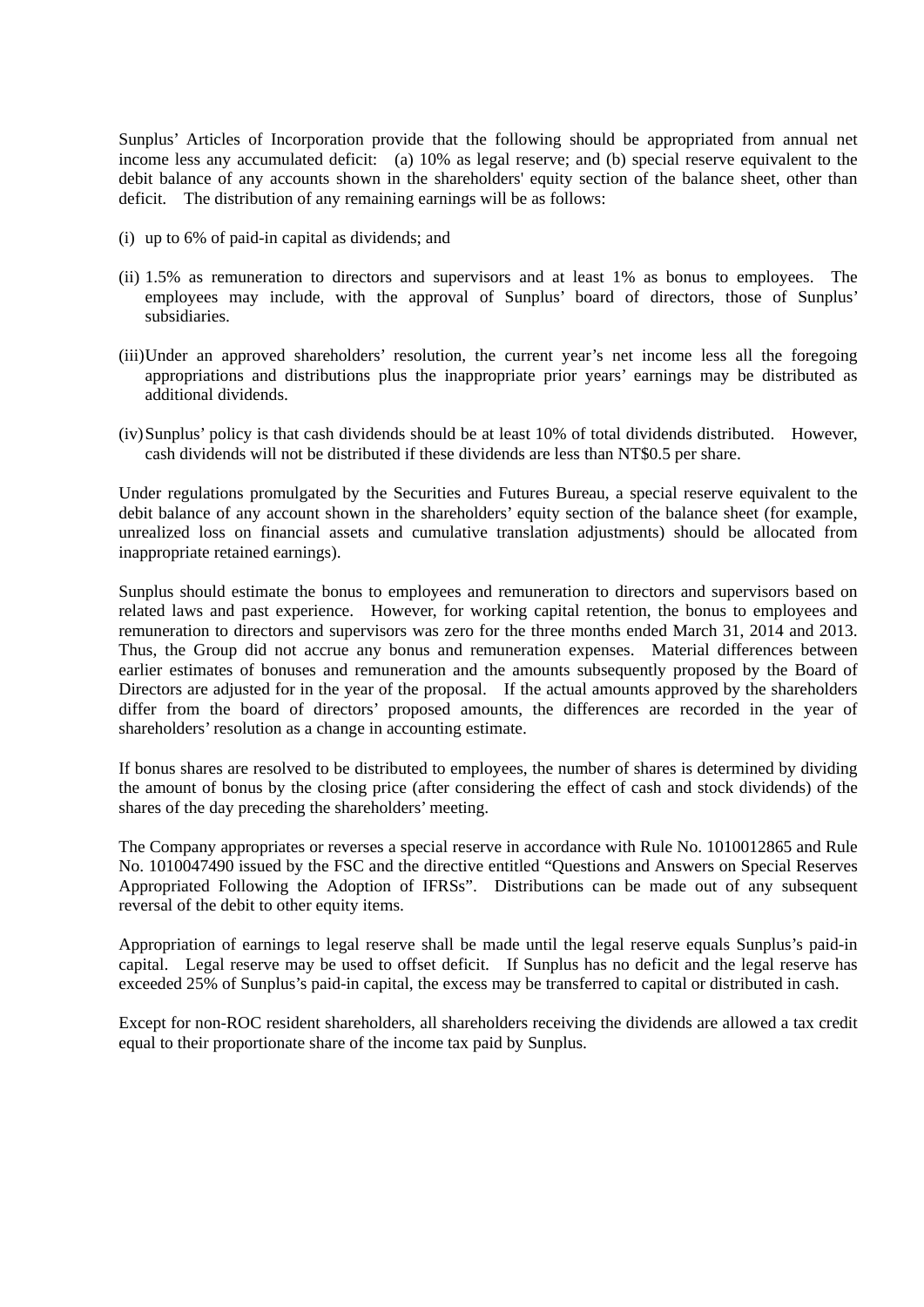The appropriations from the 2013 and 2012 earnings were approved at the shareholders' meetings on March 24, 2014 and June 11, 2013, respectively. The appropriations, including dividends, were as follows:

|                 |             | For Year 2013                                             |                                                   | For Year 2012       |  |
|-----------------|-------------|-----------------------------------------------------------|---------------------------------------------------|---------------------|--|
|                 | of Earnings | <b>Appropriation</b> Dividends Per<br><b>Share (NT\$)</b> | <b>Appropriation</b> Dividends Per<br>of Earnings | <b>Share (NT\$)</b> |  |
| Legal reserve   | 119.147     | $\overline{\phantom{a}}$                                  | \$516,496                                         |                     |  |
| Special reserve | (8,116)     | $\overline{\phantom{a}}$                                  | (160, 473)                                        | -                   |  |

The appropriation of earnings for 2013 to the resolution of the shareholders' meeting will hold on June 10, 2014.

The information on the appropriation of bonuses to employees, directors and supervisors is available on the Market Observation Post System website of the Taiwan Stock Exchange.

Other equity items

Foreign currency translation reserve:

|                                                                                            | <b>For Three Months Ended March 31</b> |                    |  |                     |
|--------------------------------------------------------------------------------------------|----------------------------------------|--------------------|--|---------------------|
|                                                                                            |                                        | 2014               |  | 2013                |
| Balance at January 1<br>Exchange differences arising on translating the foreign operations | <b>S</b>                               | 27.108<br>(15,571) |  | (84, 462)<br>49,258 |
| Balance at March 31                                                                        |                                        | 11.537             |  | (35.204)            |

Exchange differences relating to the translation of the results and net assets of the Group's foreign operations from their functional currencies to the Group's presentation currency (i.e. New Taiwan dollars) were recognized directly in other comprehensive income and accumulated in the foreign currency translation reserve.

Unrealized gain/loss from available-for-sale financial assets:

|                                                                                                             | <b>For Three Months Ended March 31</b> |           |   |         |
|-------------------------------------------------------------------------------------------------------------|----------------------------------------|-----------|---|---------|
|                                                                                                             |                                        | 2014      |   | 2013    |
| Balance at January 1                                                                                        | S.                                     | 172,562   | S | 188,110 |
| Changes in fair value of available-for-sale financial assets                                                |                                        | 298,385   |   | 14,932  |
| Cumulative gain/loss reclassified to profit or loss upon disposal of<br>available-for-sale financial assets |                                        | (51, 929) |   | (3,973) |
| Reclassification adjustments to profit or loss on impairment of<br>available-for-sale financial assets      |                                        |           |   | 858     |
| The proportionate share of other                                                                            |                                        |           |   |         |
| comprehensive income/losses reclassified to profit or loss upon<br>partial disposal of associates           |                                        |           |   | 775     |
| Balance at March 31                                                                                         |                                        | 419.018   |   | 200,702 |

The investments revaluation reserve represents the cumulative gains and losses arising on the revaluation of available-for-sale financial assets that have been recognized in other comprehensive income, net of amounts reclassified to profit or loss when those assets have been disposed of or are determined to be impaired.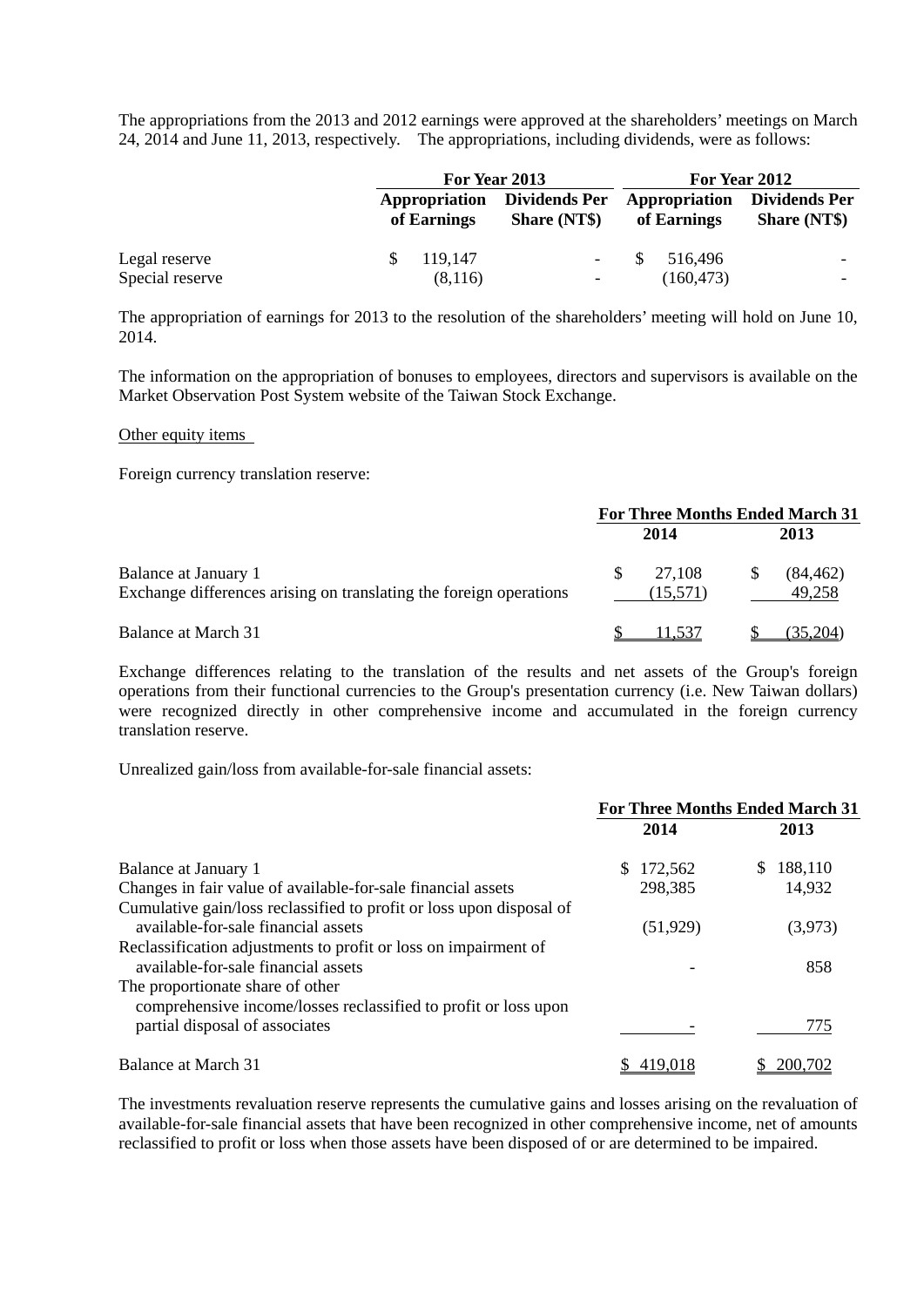# Noncontrolling interests

|                                                                    | <b>For Three Months Ended March 31</b> |             |  |
|--------------------------------------------------------------------|----------------------------------------|-------------|--|
|                                                                    | 2014                                   | 2013        |  |
| Balance at January 1                                               | 1,588,623<br>S.                        | \$1,557,162 |  |
| Attributable to noncontrolling interests:                          |                                        |             |  |
| Share of profit for the year                                       | (8,070)                                | (2,758)     |  |
| Exchange difference arising on translation of foreign entities     | (803)                                  | 2,839       |  |
| Unrealized gains and losses on available-for-sale financial assets | 280                                    | 315         |  |
| Purchase of noncontrolling interests                               | (5,938)                                |             |  |
| Disposal of subsidiary                                             |                                        | (27,706)    |  |
| <b>Others</b>                                                      | (426)                                  | 3,758       |  |
| Balance at March 31                                                | .573.666                               | 1.533.610   |  |

# Treasury shares

| <b>Purpose of Buy-Back</b>                          | <b>Shares</b><br><b>Transferred to</b><br><b>Employees</b> (In<br><b>Thousands of</b><br>Shares) | <b>Shares Held by</b><br><b>Its Subsidiaries</b><br>(In Thousands)<br>of Shares) | <b>Total</b> (In<br><b>Thousands of</b><br>Shares) |
|-----------------------------------------------------|--------------------------------------------------------------------------------------------------|----------------------------------------------------------------------------------|----------------------------------------------------|
| Number of shares at January 1 and March 31,<br>2013 | 4,915                                                                                            | 3.560                                                                            | 8.475                                              |
| Number of shares at January 1, 2014<br>Decrease     | 4,915<br>(4, 915)                                                                                | 3,560                                                                            | 8,475<br>(4, 915)                                  |
| Number of shares at March 31, 2014                  |                                                                                                  | 3.560                                                                            | 3.560                                              |

The Group's shares held by its subsidiaries at the end of the reporting periods were as follows:

| <b>Purpose of Buy-Back</b>   | <b>Shares</b><br><b>Transferred to</b><br><b>Employees</b> (In<br><b>Thousands of</b><br>Shares) | <b>Shares Held by</b><br><b>Its Subsidiaries</b><br>(In Thousands)<br>of Shares) | <b>Total</b> (In<br><b>Thousands of</b><br>Shares) |
|------------------------------|--------------------------------------------------------------------------------------------------|----------------------------------------------------------------------------------|----------------------------------------------------|
| March 31, 2013               |                                                                                                  |                                                                                  |                                                    |
| Lin Shin Investment Co., Ltd | 3,560                                                                                            | 63,401                                                                           | 45.924                                             |
| December 31, 2013            |                                                                                                  |                                                                                  |                                                    |
| Lin Shin Investment Co., Ltd | 3,560                                                                                            | S<br>63,401                                                                      | 40,762                                             |
| March 31, 2013               |                                                                                                  |                                                                                  |                                                    |
| Lin Shin Investment Co., Ltd | 3,560                                                                                            | 63,401                                                                           | 32,681                                             |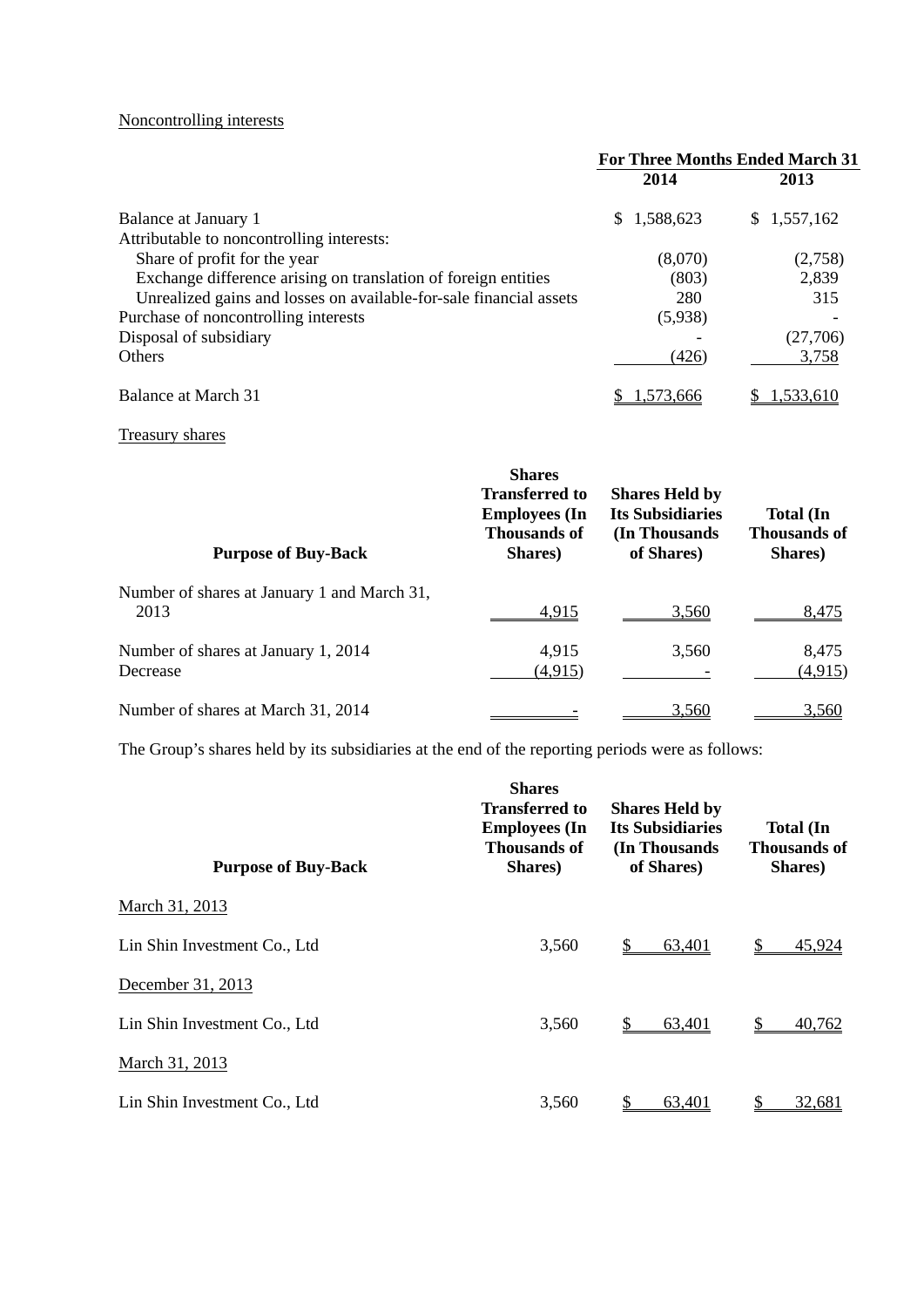Under the Securities and Exchange Act, Sunplus shall neither pledge treasury shares nor exercise shareholders' rights on these shares, such as rights to dividends and to vote. Sunplus's board of directors resolve to write off all of the buyback tresury shares, 4,915 thousand shares. The subsidiaries holding treasury shares, however, retain shareholders' rights, except the rights to participate in any share issuance for cash and to vote.

#### Global depositary receipts

In March 2001, Sunplus issued 20,000 thousand units of global depositary receipts (GDRs), representing 40,000 thousand common shares that consisted of newly issued and originally outstanding shares. The GDRs are listed on the London Stock Exchange (code: SUPD) with an issuance price of US\$9.57 per unit. As of March 31, 2014, the outstanding 176 thousand units of GDRs represented 352 thousand common shares.

#### **24. REVENUE**

|                             | <b>For Three Months Ended March 31</b> |             |  |
|-----------------------------|----------------------------------------|-------------|--|
|                             | 2014                                   | 2013        |  |
| Revenue from IC             | 1,639,737<br>S.                        | \$1,709,379 |  |
| Rental income from property | 35,363                                 | 31,140      |  |
| Other                       | 31,442                                 | 11,355      |  |
|                             | 1,706,542                              | 1,751,874   |  |

#### **25. NET PROFIT**

Net profit (loss) had been arrived at after charging (crediting):

#### Other income

|                                  | <b>For the Three Months Ended</b><br>March 31 |             |  |
|----------------------------------|-----------------------------------------------|-------------|--|
|                                  | 2014                                          | 2013        |  |
| Interest income<br>Bank deposits | 8,934<br>\$                                   | 9,114<br>\$ |  |
| Others                           | 7,450                                         | 18,591      |  |
|                                  | 16,384                                        | 27,705      |  |

#### Other gains and losses

|                                                             | <b>For the Three Months Ended</b><br>March 31 |            |  |
|-------------------------------------------------------------|-----------------------------------------------|------------|--|
|                                                             | 2014                                          | 2013       |  |
| Gain on disposal of investment                              | 52,341<br>\$.                                 | 5,371<br>S |  |
| Net foreign exchange gains                                  | 4,083                                         | 24,193     |  |
| Impairment loss on available-for-sale financial assets      |                                               | (1,633)    |  |
| Net gain arising on financial assets designated as at FVTPL | 33                                            | 354        |  |
| Gain on disposal of subsidiary                              |                                               | 22,752     |  |
| Gain on reversal of impairment loss on financial assets     |                                               | 3,737      |  |
| Other                                                       | 2,470                                         | 1,024      |  |
|                                                             | 58,927                                        | 55,798     |  |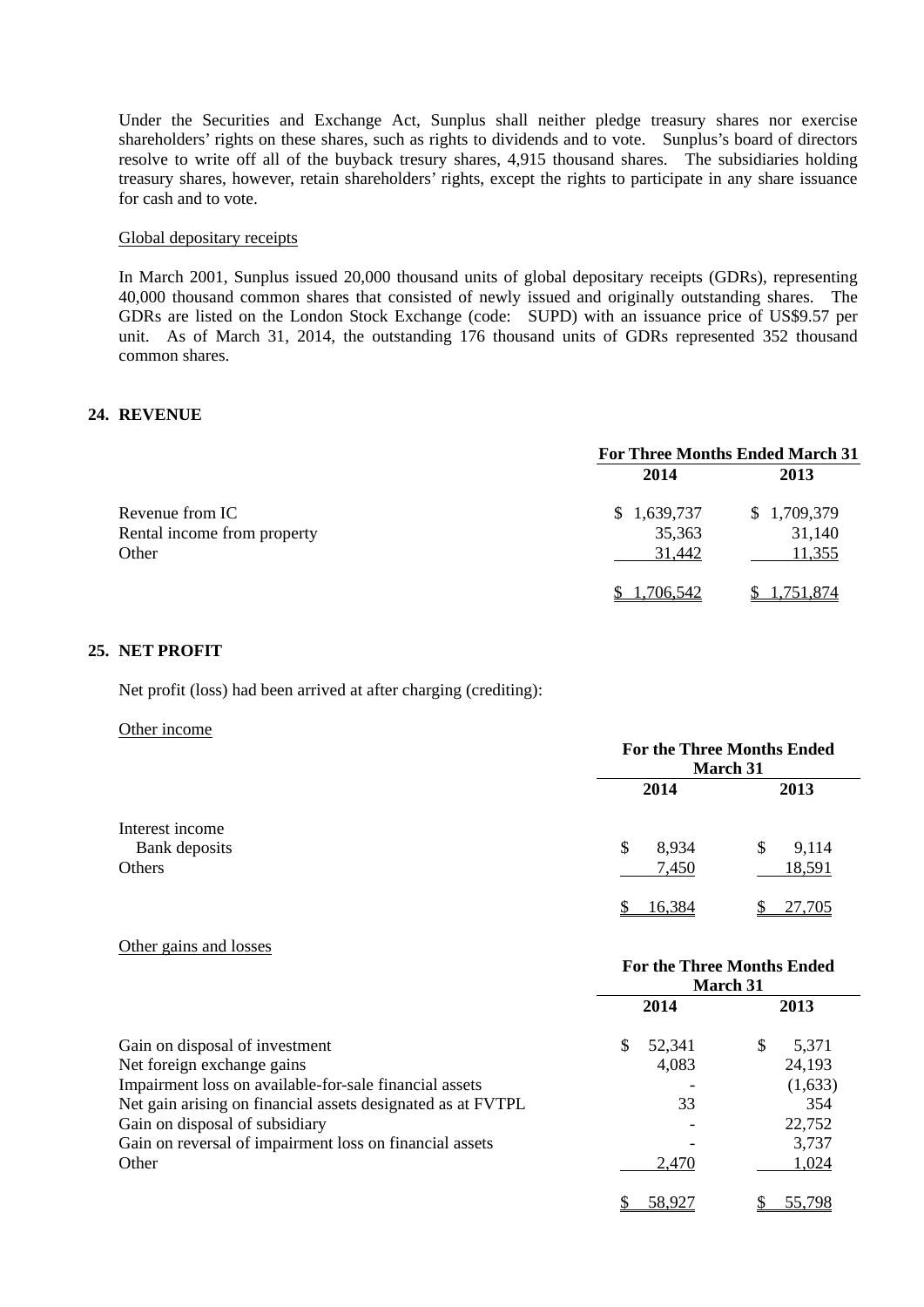# Finance costs

|                        | <b>March 31</b> | <b>For the Three Months Ended</b> |
|------------------------|-----------------|-----------------------------------|
|                        | 2014            | 2013                              |
| Interest on bank loans | -500            | 9.857                             |

Information about capitalized interest was as follows:

|                                             | <b>For the Three Months Ended</b><br><b>March 31</b> |              |  |                |
|---------------------------------------------|------------------------------------------------------|--------------|--|----------------|
|                                             | 2014                                                 |              |  | 2013           |
| Capitalized interest<br>Capitalization rate | S                                                    | 300<br>2.81% |  | 1,747<br>2.55% |

# Depreciation and amortization

|                                                           | <b>For the Three Months Ended</b><br>March 31 |                         |  |
|-----------------------------------------------------------|-----------------------------------------------|-------------------------|--|
|                                                           | 2014                                          | 2013                    |  |
| Property, plant and equipment                             | \$<br>65,109                                  | $\mathcal{S}$<br>49,260 |  |
| Investment property                                       | 4,634                                         | 3,140                   |  |
| Intangible assets                                         | 44,395                                        | 53,522                  |  |
|                                                           | \$114,138                                     | 105,922<br>\$           |  |
| An analysis of deprecation by function<br>Operating costs | $\mathcal{S}$<br>3,134                        | \$<br>9,149             |  |
| Operating expenses                                        | 66,609                                        | 43,251                  |  |
|                                                           | 69,743<br>S                                   | 52,400                  |  |
| An analysis of amortization by function                   |                                               |                         |  |
| Operating costs                                           | $\mathcal{S}$<br>188                          | \$<br>381               |  |
| Selling and marketing expenses                            | 27                                            | 29                      |  |
| General and administrative expenses                       | 2,665                                         | 7,064                   |  |
| Research and development expenses                         | 41,515                                        | 46,048                  |  |
|                                                           | 44,395                                        | 53,522<br>(Concluded)   |  |

# Operating expenses directly related to investment properties

|                                                                                           | For the Three Months Ended<br><b>March 31</b> |        |  |
|-------------------------------------------------------------------------------------------|-----------------------------------------------|--------|--|
|                                                                                           | 2014                                          | 2013   |  |
| Direct operating expenses from investment property that generated<br>rental income        | 5,433<br>æ.                                   | 6,191  |  |
| Direct operating expenses from investment property that did not<br>generate rental income | 31,011                                        | 26,492 |  |
|                                                                                           | 36,444                                        | 32.683 |  |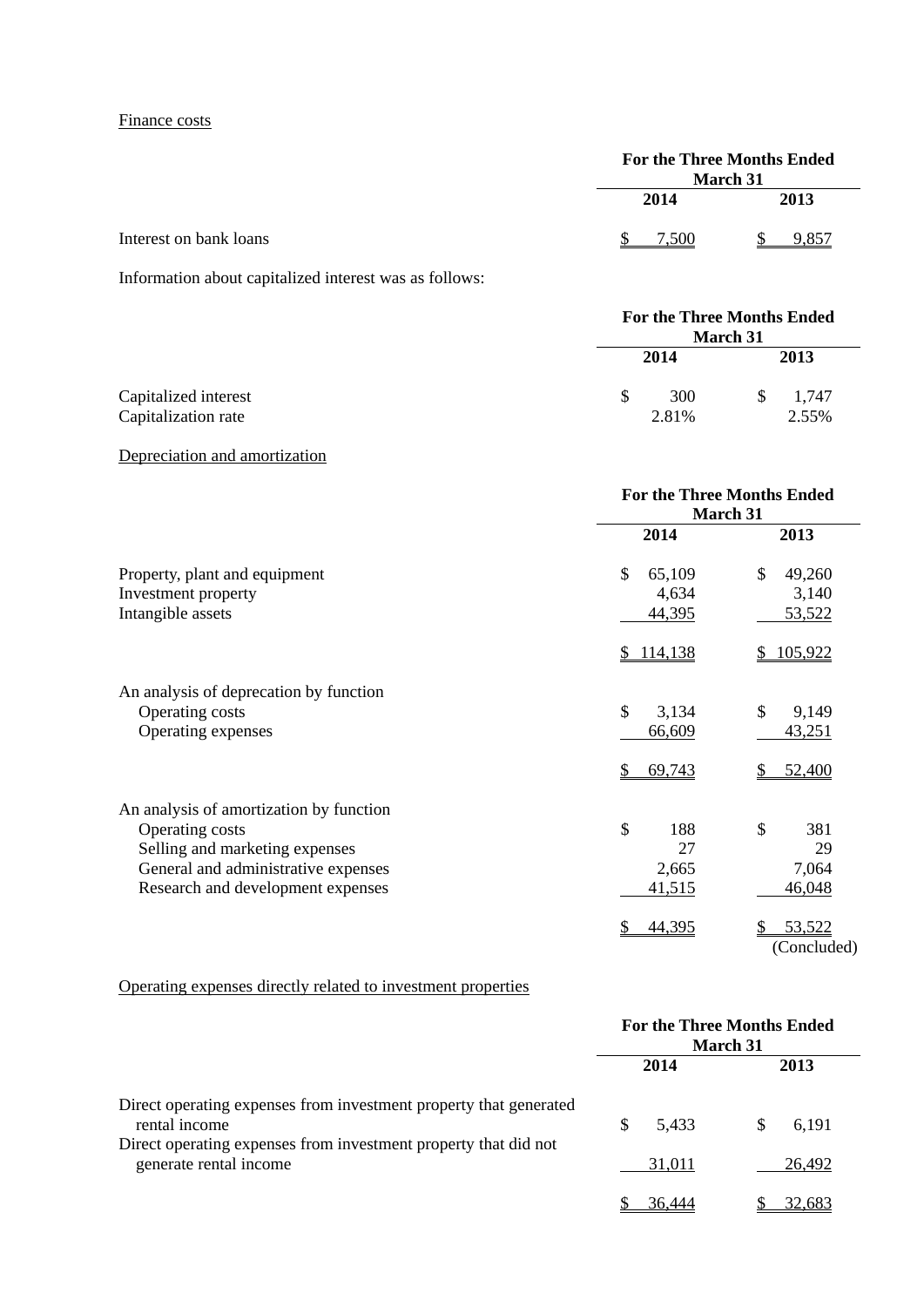#### Employee benefit expense

|                                                     | <b>For the Three Months Ended</b><br>March 31 |               |  |
|-----------------------------------------------------|-----------------------------------------------|---------------|--|
|                                                     | 2014                                          | 2013          |  |
| Post-employment benefit (Note22)                    |                                               |               |  |
| Defined contribution plans                          | \$<br>15,099                                  | \$<br>16,134  |  |
| Defined benefit plans                               | 1,126                                         | 1,301         |  |
| Other employee benefit                              | 503,780                                       | 634,497       |  |
| Total employee benefit expense                      | \$520,005                                     | \$651,932     |  |
| An analysis of employee benefit expense by function |                                               |               |  |
| Operating costs                                     | \$<br>38,940                                  | \$<br>36,491  |  |
| Operating expenses                                  | 481,065                                       | 615,441       |  |
|                                                     | 520,005                                       | 651,932<br>\$ |  |

Gain or loss on foreign currency exchange

|                                                   | <b>For the Three Months Ended</b><br><b>March 31</b> |                     |  |
|---------------------------------------------------|------------------------------------------------------|---------------------|--|
|                                                   | 2014                                                 | 2013                |  |
| Foreign exchange gains<br>Foreign exchange losses | 34,946<br><sup>\$</sup><br>(30, 863)                 | 44,494<br>(20, 301) |  |
|                                                   | 4,083                                                | 24,193              |  |

# **26. INCOME TAXES**

# Integrated income tax

The major components of tax expense (income) were as follows:

|                                                 | <b>Years Ended March 31</b> |         |    |           |
|-------------------------------------------------|-----------------------------|---------|----|-----------|
|                                                 |                             | 2014    |    | 2013      |
| Current tax                                     |                             |         |    |           |
| Current period                                  | \$                          | (1,936) | \$ | 4,731     |
| Prior periods                                   |                             |         |    | (31,203)  |
| Others                                          |                             | 1,801   |    |           |
|                                                 |                             | (135)   |    | (26, 472) |
| Deferred tax                                    |                             |         |    |           |
| Current period                                  |                             | 5,545   |    | 33,141    |
| Others                                          |                             |         |    | 202       |
| Income tax expense recognized in profit or loss |                             | 5,410   |    | 6,871     |

On April 9, 2014, the Ministry of Finance promulgated the amendments to the Assessment Rules Governing Income Tax Returns of Profit-Seeking Enterprises, the Tax Ruling No. 10304540780, and the amendments apply to the filing of income tax returns for 2013 onwards.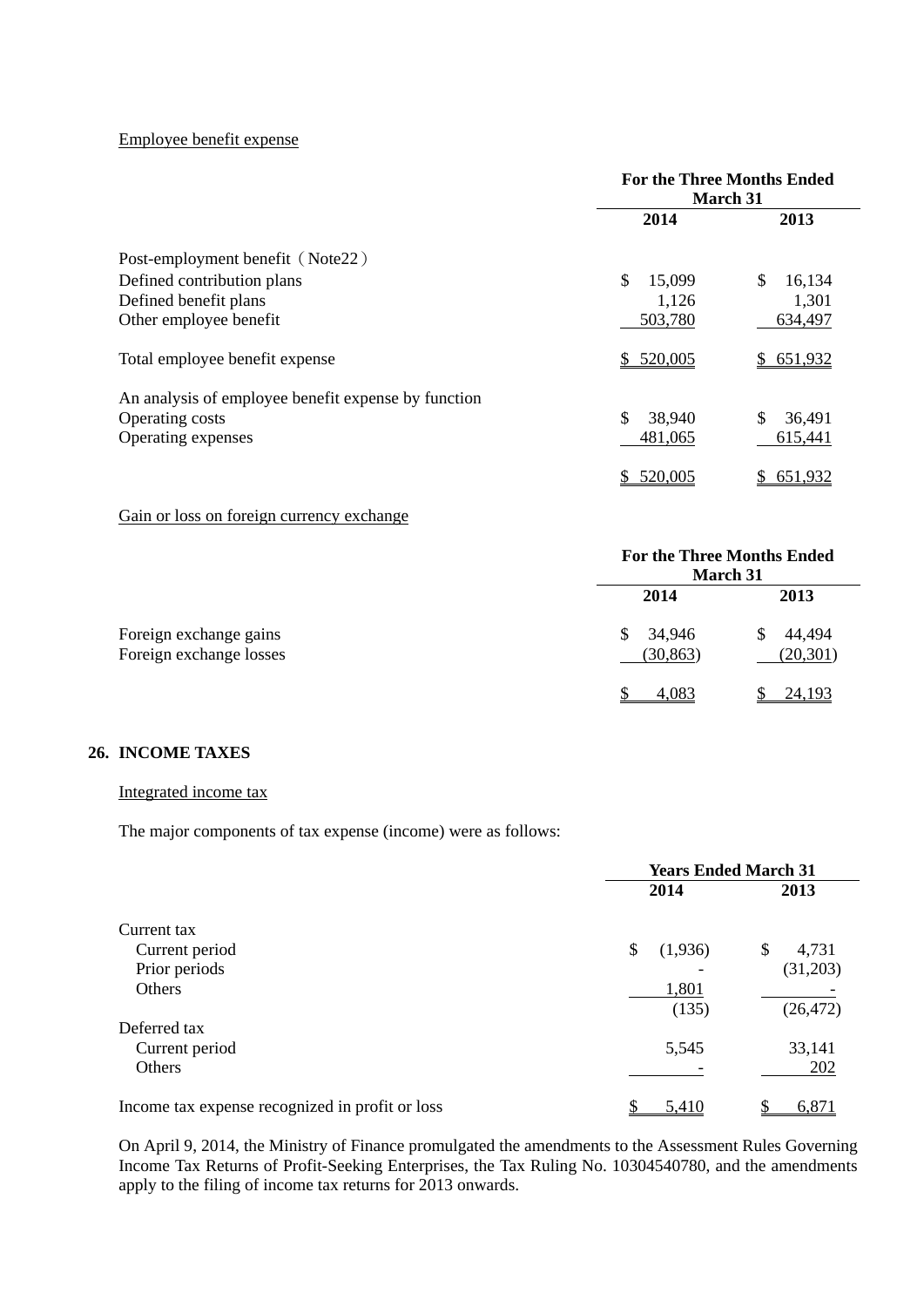|                             | March 31, | December 31,             | March 31, |
|-----------------------------|-----------|--------------------------|-----------|
|                             | 2014      | 2013                     | 2013      |
| Imputation credits accounts | 310,327   | 310,327<br><sup>\$</sup> | 248,248   |

For 2013 and 2012, there was no creditable tax ratio because the Group had a deficit. For the distribution of earnings generated after January 1, 1998, the imputation credit allocable to shareholders of Sunplus is based on the balance of the ICA as of the date of dividend distribution. The expected creditable ratio for the 2010 earnings may be adjusted, depending on the ICA balance on the date of dividend distribution.

The income from the following projects is exempt from income tax. The related tax-exemption periods are as follows:

| Project                   | <b>Tax Exemption Period</b>          |
|---------------------------|--------------------------------------|
| <b>Sunplus</b>            |                                      |
| Eighth expansion          | January 1, 2010 to December 31, 2014 |
| Twelfth expansion         | January 1, 2009 to December 31, 2013 |
| Thirteenth expansion      | January 1, 2010 to December 31, 2017 |
| Forteenth expansion       | January 1, 2015 to December 31, 2019 |
| Fivteenth expansion       | January 1, 2015 to December 31, 2019 |
| Generalplus               |                                      |
| Third expansion           | January 1, 2009 to December 31, 2013 |
| Fourth expansion          | January 1, 2010 to December 31, 2014 |
| Sunext                    |                                      |
| Expansion                 | January 1, 2009 to December 31, 2013 |
| <b>Sunplus Innovation</b> |                                      |
| First expansion           | January 1, 2009 to December 31, 2013 |

Income tax assessments

The income tax returns of Sunplus, Sunplus mMobile and through 2010; the income tax returns of Generaplus, Sunplus Innovation, Sunplus management Consulting, iCatch, Sunext, Wei-Yough, Lin Shih and Sunplus Venture through 2011. The income tax returns of Sunplus mMedia through 2012. Nevertheless, for conservatism purposes, Sunplus and its subsidiaries provided for the income tax assessed by the tax authorities.

#### **27. EARNINGS PER SHARE**

# **Unit: NT\$ Per Share**

|                        | <b>For the Three Months Ended</b><br>March 31 |        |  |
|------------------------|-----------------------------------------------|--------|--|
|                        | 2014                                          | 2013   |  |
| Basic loss per share   | 0.01                                          | (0.07) |  |
| Diluted loss per share | 0.01                                          | (0.07) |  |

The earnings and weighted average number of common shares outstanding in the computation of earnings per share were as follows: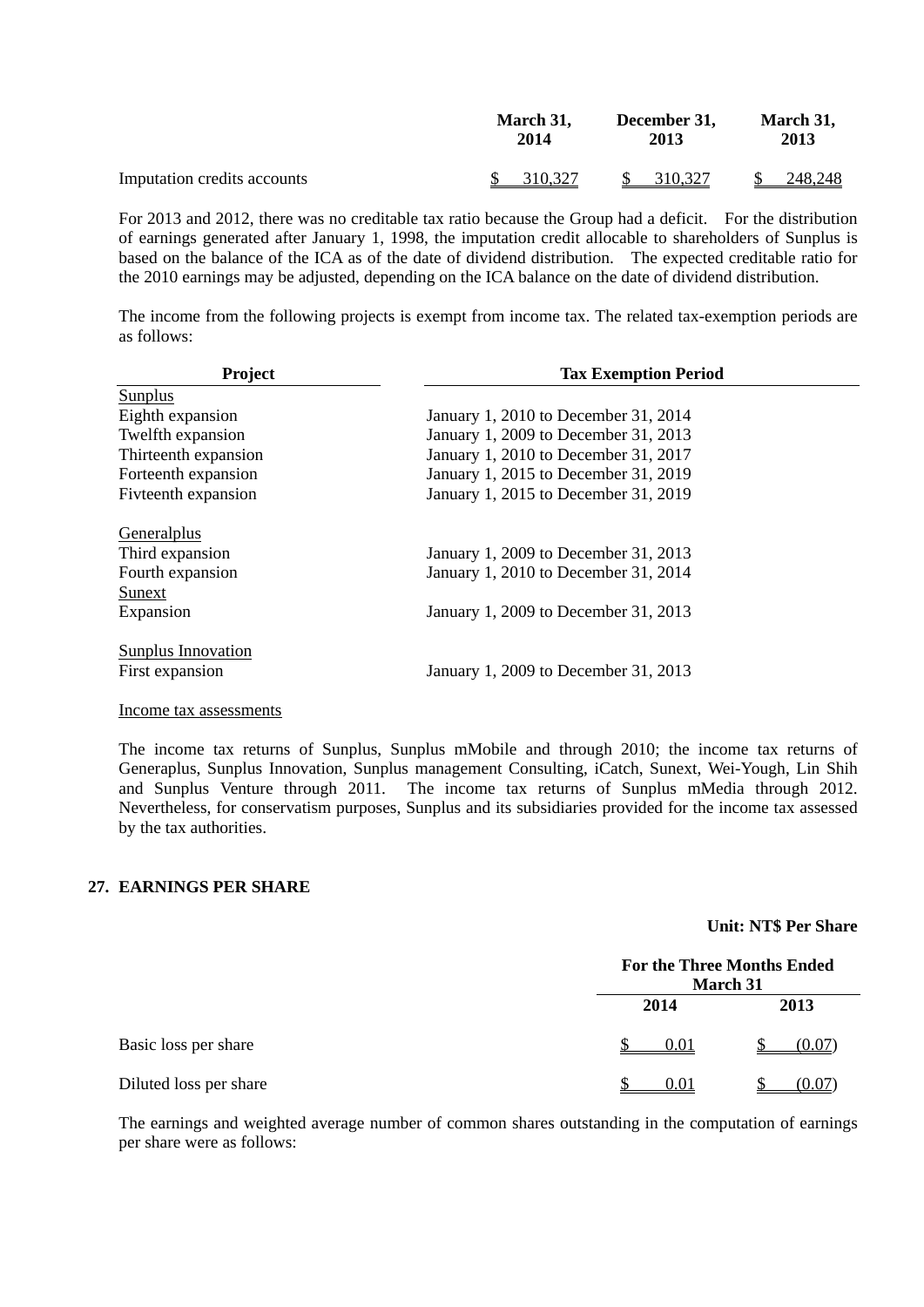## Net Profit for the Period

|                                                                                                          | <b>For the Three Months Ended</b><br>March 31 |                |
|----------------------------------------------------------------------------------------------------------|-----------------------------------------------|----------------|
|                                                                                                          | 2014                                          | 2013           |
| Profit for the period attributable to owners of the Group<br>Effect of dilutive potential common shares: | 8.460                                         | (43,950)<br>S. |
| Employee share option<br>Earnings used in the computation of diluted earnings per share                  | 8.460                                         |                |

Weighted average number of ordinary shares outstanding (in thousand shares):

|                                                                                                          | <b>For the Three Months Ended</b><br><b>March 31</b> |         |
|----------------------------------------------------------------------------------------------------------|------------------------------------------------------|---------|
|                                                                                                          | 2014                                                 | 2013    |
| Profit for the period attributable to owners of the Group<br>Effect of dilutive potential common shares: | 588.435                                              | 588.435 |
| Employee share option<br>Earnings used in the computation of diluted earnings per share                  | 588,435                                              | 588,435 |

# **28. SHARE-BASED PAYMENT ARRANGEMENTS**

#### Employee share option plan

On September 11, 2007 (2007 option plan), the Securities and Futures Bureau approved the Group's adoption of an employee stock option plan. The plan provides for the grant of 280,000 thousand options in 2007 plan, with each unit representing one common share. The option rights are granted to qualified employees of the Group and subsidiaries. A total of 280,000 thousand common shares have been reserved for issuance. The options are valid for six years and exercisable at certain percentages after the second anniversary of the grant date. Stock option rights are granted at an exercise price equal to the closing price of the Group's common shares listed on the Taiwan Stock Exchange on the grant date. If the Group's paid in capital changes, the exercise price is adjusted accordingly. All options had been granted or canceled as of December 31, 2013.

Outstanding option rights were as follows:

|                                                   | <b>For the Three Months Ended</b><br>March 31<br>2013 |                                      |
|---------------------------------------------------|-------------------------------------------------------|--------------------------------------|
|                                                   | Unit (In<br><b>Thousands</b> )                        | Weighted-<br>average<br>Price (NT\$) |
| <b>Employee share option plan</b>                 |                                                       |                                      |
| Beginning outstanding balance<br>Options canceled | 18,880<br>(230)                                       | \$.<br>38.03                         |
|                                                   | 18,650                                                | 38.03                                |
| Ending outstanding balance                        | 18,650                                                |                                      |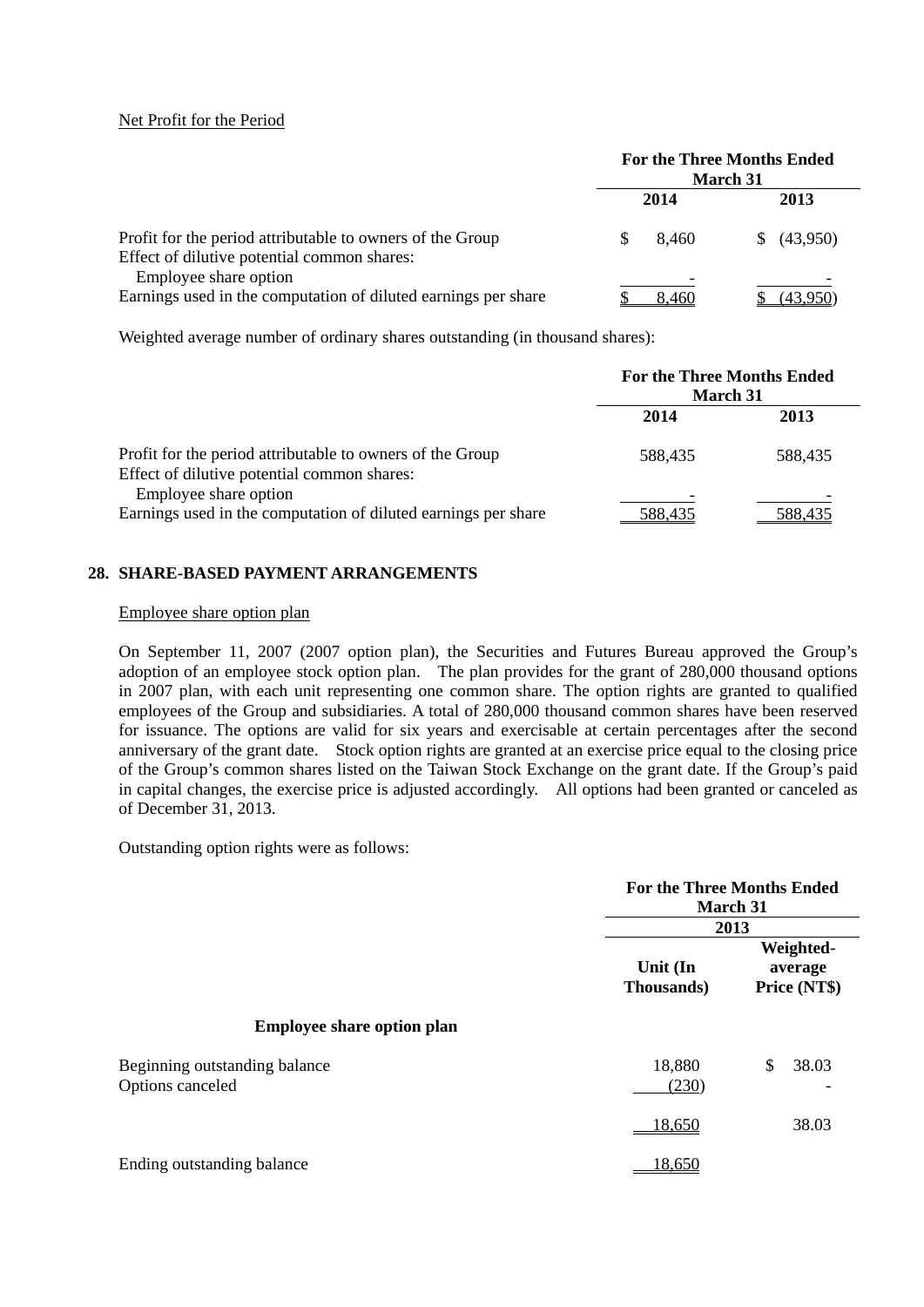The number of shares and exercise prices of outstanding option have been adjusted to reflect the appropriations of dividends, cash dividends and issuance of capital stock specified under the 2007 plans.

As of March 31, 2014, the outstanding and exercisable options were as follows:

| <b>March 31,2013</b>         |                                                                                   |  |
|------------------------------|-----------------------------------------------------------------------------------|--|
| <b>Exercise Price (NT\$)</b> | <b>Weighted-Average</b><br><b>Remaining</b><br><b>Contractual Life</b><br>(Years) |  |
| \$37.9<br>38.3               | 0.62<br>O 74                                                                      |  |

In their meeting on June 18, 2012, the shareholders approved a restricted stock plan for employees with a total amount of NT\$280,000 thousand, consisting of 28,000 thousand shares, and authorize the board of directors to determine the issue prices of the restricted shares when they are issued. As of December 31, 2013, the restricted stock plan for Sunplus's employees had not been approved by the aurhorities, so it become invalid.

As of March 31, 2012, the Group had not yet issued any restricted shares employees.

Sunplus Innovation Technology Inc.

Sunplus Innovation Technology Inc.'s Employee Stock Option Plans were approved on April 18, 2007. The maximum number of options authorized to be granted was 2,200 thousand, with each option eligible to subscribe for one common share. The options of all the plans are valid for six years and exercisable at certain percentages after the second anniversary of the grant date.

Information about the Group's outstanding options for the three months ended March 31, 2013 was as follows:

|                                                   | <b>For the Three Months Ended</b><br>March 31<br>2013 |                                                    |
|---------------------------------------------------|-------------------------------------------------------|----------------------------------------------------|
|                                                   |                                                       |                                                    |
|                                                   | Number of<br><b>Options</b><br>(In Thousands)         | Weightedaverage<br><b>Exercise Price</b><br>(NT\$) |
| Balance, beginning of period<br>Options exercised | 752                                                   | 10.90<br>\$<br>$\overline{\phantom{a}}$            |
| Balance, end of period                            | 752                                                   |                                                    |
| Balance, end of period                            | 752                                                   |                                                    |

Information about the Group's outstanding options was as follows:

| <b>March 31, 2013</b>        |                                             |  |
|------------------------------|---------------------------------------------|--|
|                              | <b>Weighted-Average</b>                     |  |
|                              | <b>Remaining</b><br><b>Contractual Life</b> |  |
| <b>Exercise Price (NT\$)</b> | (Years)                                     |  |
| \$10.9                       | 0.36                                        |  |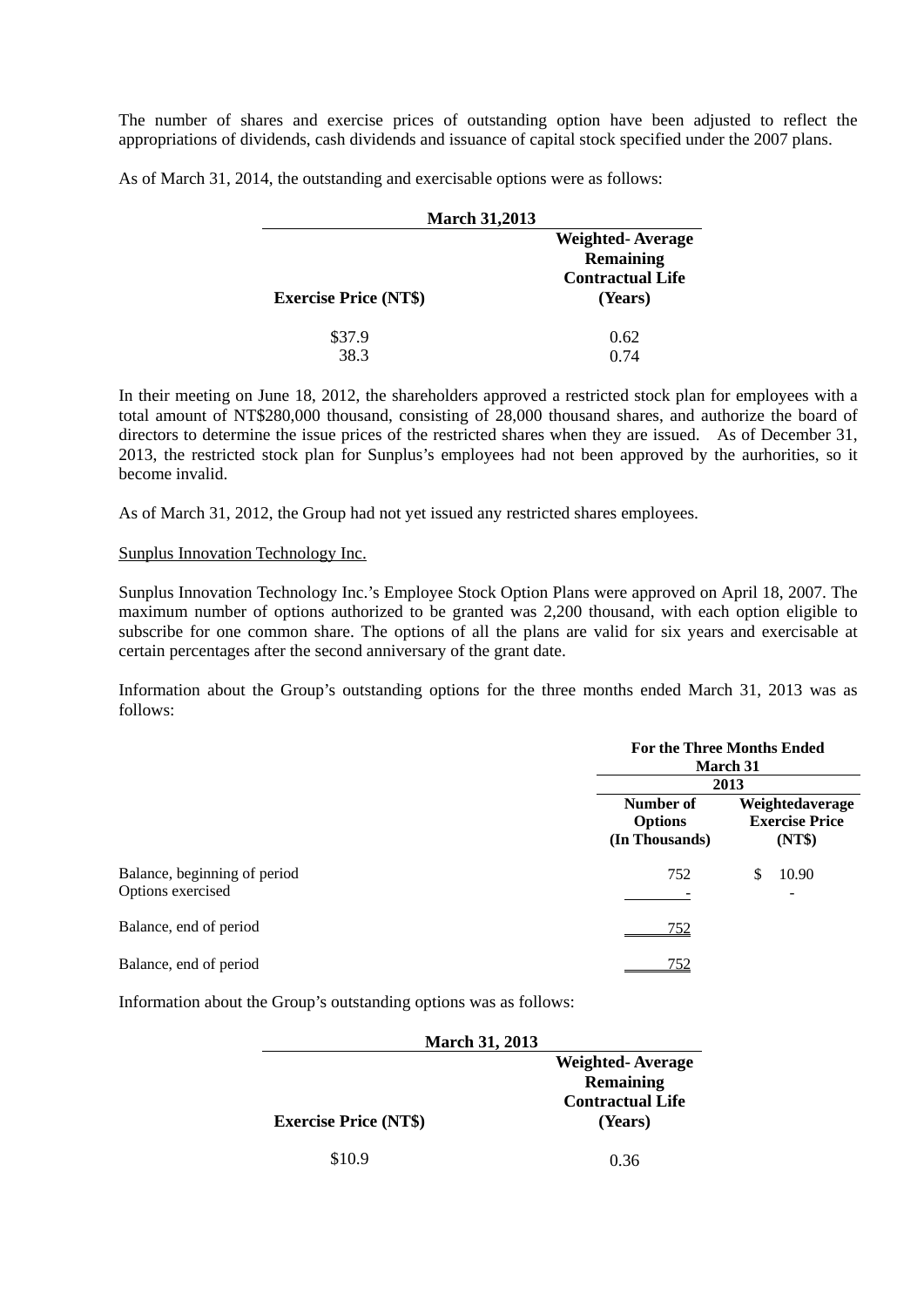# Restricted stock plan

In their meeting on June 28, 2012, the shareholders of Sunplus Innovation Techology Inc. (SITI) approved a plan on a restricted employee stock ownership plan (ESOP), through which employees would receive 2,400 thousand shares amounting to \$24,000 thousand, with no up-front cost and at a par value of \$10.00; the Financial Supervisory Commission approved this plan on June 28, 2012.

On August 7, 2013, under the board of directors' approval, SITI executed the restricted ESOP, through which employees received 1,000 thousand shares at a par value of \$10.00 with no up-front cost

Under the restricted ESOP, employees who are still employed by SITI and pass the annual performance appraisal are eligible for a certain percentage of shareholding, as stated below.

- a. 50% shareholding ratio after the second anniversary from the grant date;
- b. 50% of the shareholding ratio after the third anniversary from the grant date.

The restrictions under the ESOP are as follows:

- a. During the duration of the restricted ESOP,the employee may not vend, discount, transfer, grant, enact, or any other methods.
- b. During the duration of the restricted ESOP, employees will still receive stock and/or cash dividends, and also have rights to join the capital increase by cash plan (if any).
- c. Shares must be handed over to the trustees after the publication of the ESOP , and the company may not request a return of the ESOP before the realization of the vestin condition. If employees fail to meet the vesting condition, SITI has the right to take back and cancel the limited employee stock ownership, but the Company will still grant employees stock and cash dividends generated during the vesting period.

## iCatch Technology Inc.

iCatch Technology Inc. had authorized 5,929 thousand units employee stock options as at September, 2013, each unit could acquired for 1,000 shares. Stock options were given to employees those who stasified specific conditions. The options are valid for six years and exercisable at certain percentages after the second anniversary of the grant date. Exercise price was \$10 per share. If there is any changes of common stocks after granted date, option exercise price will be adjusted.

Information about the iCatch's outstanding options for the year ended March 31, 2014 was as follows:

|                                                   |                                               | Year ended March 31,<br>2014                       |  |
|---------------------------------------------------|-----------------------------------------------|----------------------------------------------------|--|
|                                                   | Number of<br><b>Options</b><br>(In Thousands) | Weightedaverage<br><b>Exercise Price</b><br>(NT\$) |  |
| <b>Share-Based Payment</b>                        |                                               |                                                    |  |
| Balance, beginning of period<br>Options exercised | 5,929                                         | \$<br>10.00                                        |  |
| Balance, end of period                            | 5,929                                         | 10.00                                              |  |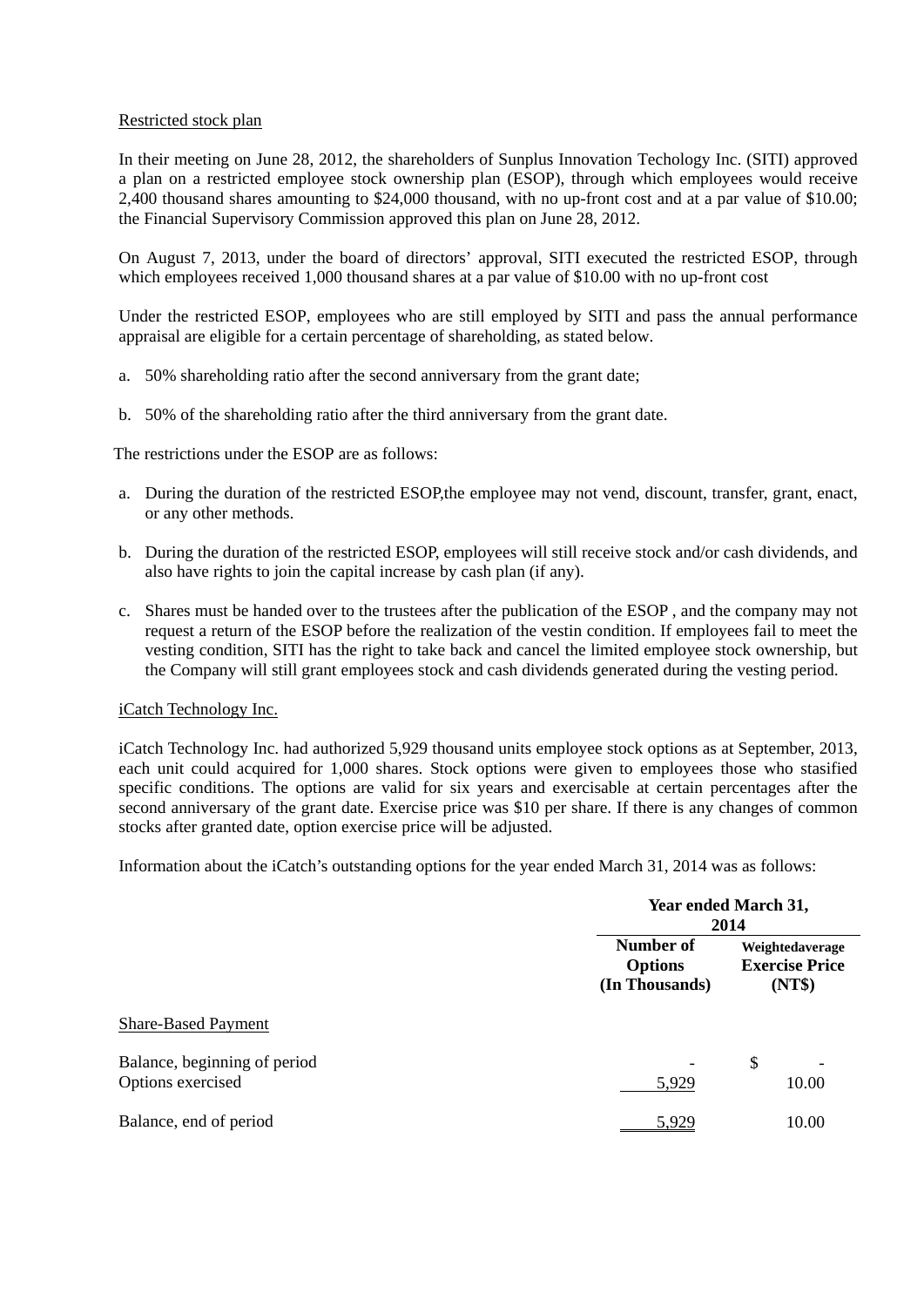| <b>Outstanding Options</b>                                   |                                            |                                                    | <b>Options Exercisable</b>                   |                                                   |                                              |
|--------------------------------------------------------------|--------------------------------------------|----------------------------------------------------|----------------------------------------------|---------------------------------------------------|----------------------------------------------|
| <b>Range of</b><br><b>Exercise</b><br><b>Price</b><br>(NT\$) | <b>Number</b><br>Outstanding<br>(Thousand) | <b>Remaining</b><br>Contractual<br>Life (In Years) | <b>Exercise Price</b><br>(NT\$/Per<br>Share) | <b>Number</b><br><b>Exercisable</b><br>(Thousand) | <b>Exercise Price</b><br>(NT\$/Per<br>Share) |
| \$10.00                                                      | 5.929                                      | 5.45                                               | \$10.00                                      |                                                   | \$<br>$\overline{\phantom{a}}$               |

As of March 31, 2014, information about iCatch's outstanding and exercisable options was as follows:

Options granted were priced using the Black-Scholes pricing model and the inputs to the model were as follows:

| Grant-date share price (NT\$) | 3.25          |
|-------------------------------|---------------|
| Exercise price (NT\$)         | 10.00         |
| Expected volatility           | 31.89%        |
| Expected life (years)         | $4.375$ years |
| Expected dividend yield       |               |
| Risk-free interest rate       | 1.67%         |

# **29. GOVERNMENT GRANTS**

In August 2013, Sun Media Technology Co., Ltd. received a government grant amounting to RMB16,390 thousand (\$79,213 thousand) for the purchase of land on which to build ta plant. This amount, which was recognized as deferred revenue, will be recognized in profit or loss over the useful life of the land.

The total revenue recognized as profit for the years ended March 31, 2014 was 453 thousand.

## **30. DISPOSAL OF SUBSIDIARIES**

As stated in Note 13(2), the Group lost its control over Sunplus Core Technology Co., Ltd. and disposed of another subsidiary.. Related information is as follows:

#### Analysis of assets and liabilities over which control was lost

|                            | January 21,<br>2013 |
|----------------------------|---------------------|
| Current assets             |                     |
| Cash and cash equivalents  | \$1,168             |
| Other receivables          |                     |
| Prepaid expenses           | 7,562               |
| Noncurrent assets          |                     |
| Refundable deposits        | 360                 |
| <b>Current liabilities</b> |                     |
| Payables                   | (20)                |
| Net assets disposed of     | \$9,071             |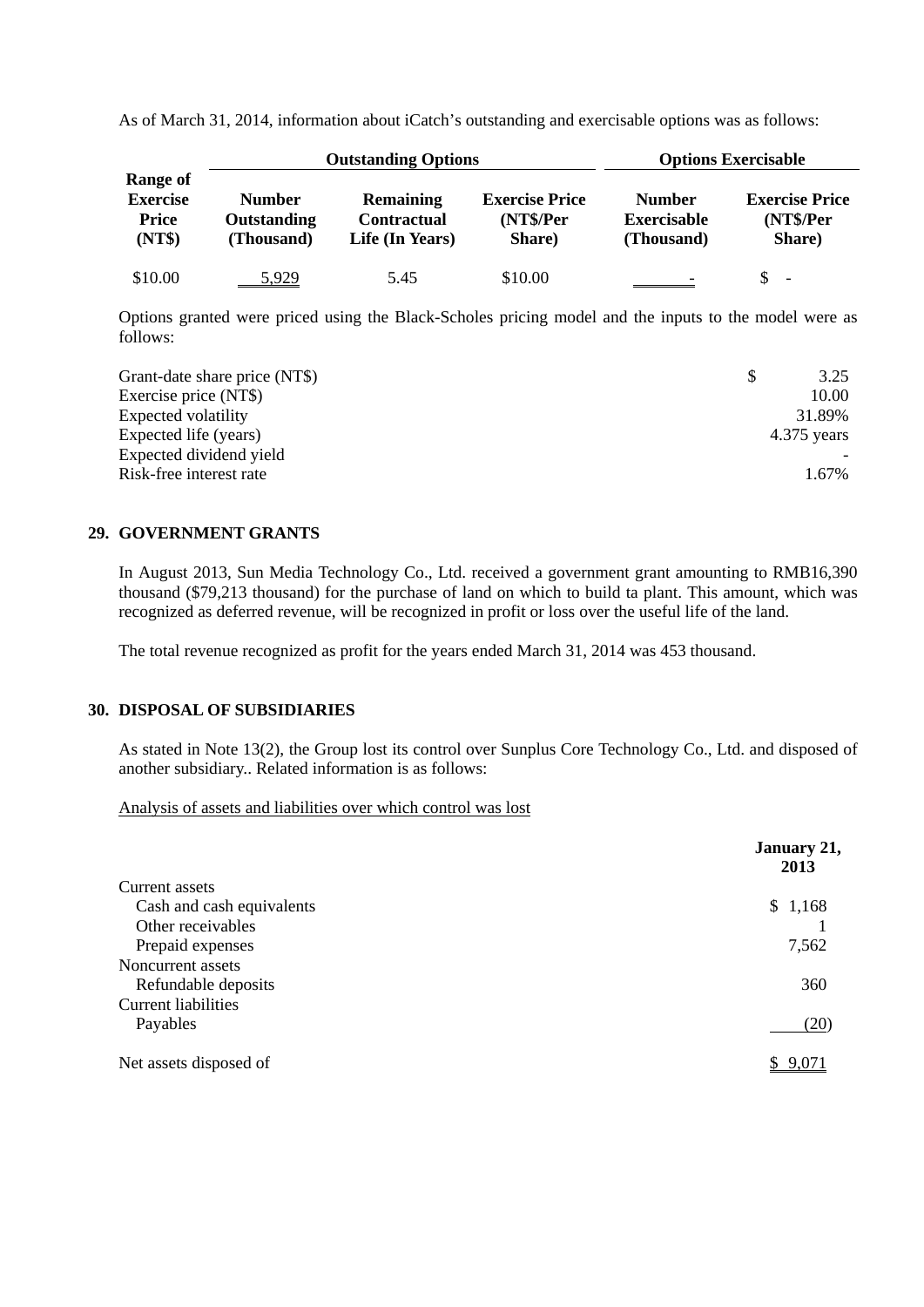Gain on disposal of subsidiary

|                                                                   | <b>Year Ended</b><br>December 31      |
|-------------------------------------------------------------------|---------------------------------------|
| Fair Value on January 21,2013<br>Noncontrolling interests<br>Cash | 204,998<br>S.<br>22,724<br>(195, 899) |
| Net assets disposed of                                            | (9,071)                               |
| Gain on disposal                                                  | 22,752                                |

## **31. OPERATING LEASE ARRANGEMENTS**

#### The Group as lessee

Operating leases relate to leases of land with lease terms between 2 and 8 years. All operating lease contracts over 5 years contain clauses for 5-yearly market rental reviews. The Group does not have a bargain purchase option to acquire the leased land at the expiry of the lease periods.

#### Sunplus

Sunplus leases lands from Science-Based Industrial Park Administration (SBIPA) under renewable agreements expiring in July 2015, December 2020 and December 2021. The SBIPA has the right to adjust the annual lease amount of \$8,034 thousand. Sunplus had pledged \$6,000 thousand time deposits (classified as restricted assets) as collateral for the land lease agreements.

Future annual minimum rentals under the leases are as follows:

|                                                        | March 31,<br>2014              | December 31,<br>2013             | March 31,<br>2013         |
|--------------------------------------------------------|--------------------------------|----------------------------------|---------------------------|
| Up to 1 year<br>Over 1 year to 5 years<br>Over 5 years | 8,034<br>S<br>20,089<br>11,063 | 8,034<br>\$.<br>20,910<br>12,250 | 8,034<br>28,096<br>11,054 |
|                                                        | \$39,186                       | \$41,194                         | 47,184                    |
| Refundable deposits                                    | 296                            | 296                              | 296                       |

#### Sunplus Innovation

Sunplus Innovation leases office from Science-Based Industrial Park Administration (SBIPA) under renewable agreements expiring in December 2016 and December 2018. The SBIPA has the right to adjust the annual lease amount of \$9,961 thousand.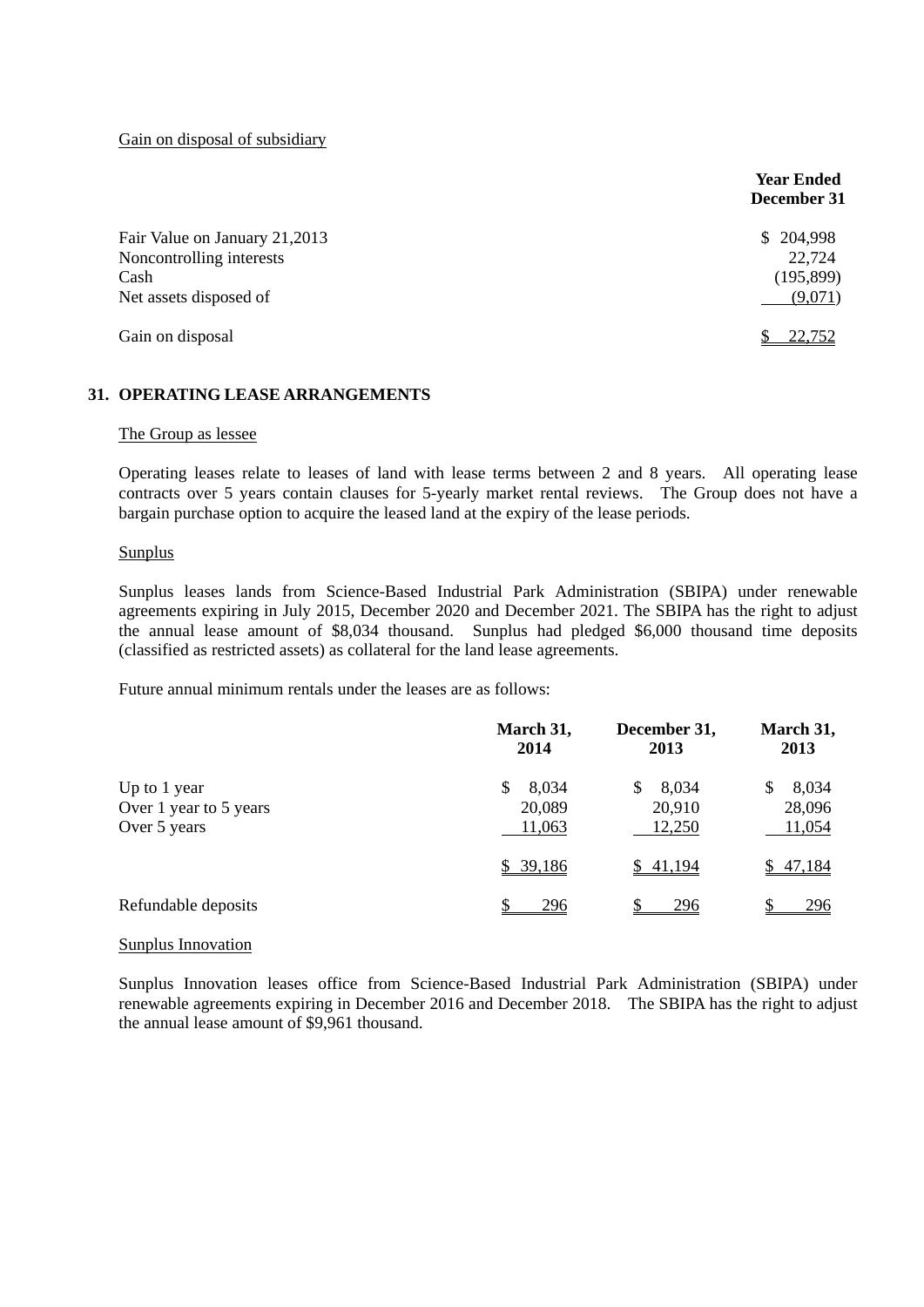The future lease payables are as follows:

|                                        | March 31,<br>2014    | December 31,<br>2013  | March 31,<br>2013    |
|----------------------------------------|----------------------|-----------------------|----------------------|
| Up to 1 year<br>Over 1 year to 5 years | 9,961<br>S<br>28,351 | 9,961<br>S.<br>38,840 | 8,597<br>S<br>12,381 |
|                                        | \$ 38,312            | \$48,801              | \$20,978             |
| Refundable deposits                    | <u>1,660</u>         | 1.660                 | 1,660                |

# Generalplus

Generalplus leases land from Science-Based Industrial Park Administration under renewable agreements expiring in December 2020. The SBIPA has the right to adjust the annual lease amount of \$1,474 thousand. Generalplus deposited \$1,356 thousand (classified as restricted assets) as collateral for the land lease agreements.

Future annual minimum rentals under the leases are as follows:

|                                                        | March 31,<br>2014            | December 31,<br>2013           | March 31,<br>2013            |
|--------------------------------------------------------|------------------------------|--------------------------------|------------------------------|
| Up to 1 year<br>Over 1 year to 5 years<br>Over 5 years | 1,474<br>S<br>5,896<br>2,580 | 1,474<br>\$.<br>5,896<br>2,948 | 1,474<br>S<br>5,896<br>4,053 |
|                                                        | 9,950                        | \$10,318                       | 11,423                       |
| Refundable deposits                                    | 405                          | 405                            | 405                          |

#### Sunext

Sunext leased an office from Global View Co., Ltd. under renewable agreements expiring in August 2015. Global View Co. had the right to adjust the annual lease payment of \$2,760 thousand. In November 2013, however, the contract between Sunext and Global View Co., Ltd was canceled.

The lease payments were as follows:

|                        | March 31,       | December 31,             | March 31, |
|------------------------|-----------------|--------------------------|-----------|
|                        | 2014            | 2013                     | 2013      |
| Up to 1 year           | \$              | \$                       | 2,760     |
| Over 1 year to 5 years | $\qquad \qquad$ | $\overline{\phantom{a}}$ | 3,910     |
|                        |                 |                          | 6,670     |
| Refundable deposits    |                 |                          | 460       |

### i Catch Technology, Inc. ("i Catch")

i Catch leases office from Siming Inc. and Siha Inc. under renewable agreements expiring in February 2016; the lease payments were \$1,688 thousand and \$1,274, respectively.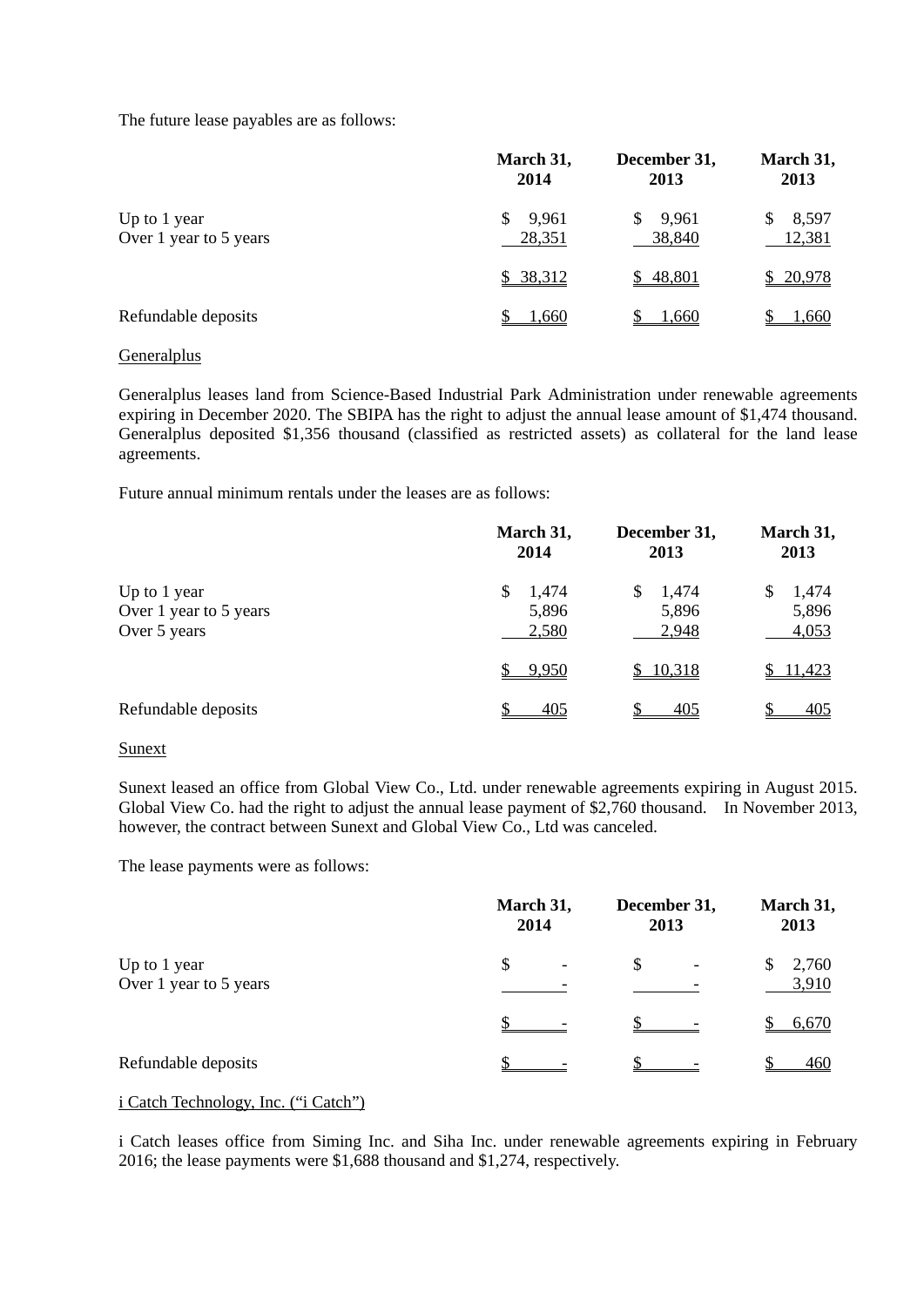The future lease payments are as follows:

|                                        | March 31,<br>2014     | December 31,<br>2013           | March 31,<br>2013 |
|----------------------------------------|-----------------------|--------------------------------|-------------------|
| Up to 1 year<br>Over 1 year to 5 years | 2,962<br>\$.<br>2,715 | 2,962<br><sup>S</sup><br>3,455 | 2,827<br>5,418    |
|                                        | 5,677                 | 6,417                          | 8,245             |
| Refundable deposits                    | 521                   | <u>521</u>                     | <u>521</u>        |

#### The Group as lessor

Operating leases relate to the investment property owned by the Group with lease terms between 1to 5years. All operating lease contracts contain market review clauses in the event that the lessee exercises its option to renew. The lessee does not have a bargain purchase option to acquire the property at the expiry of the lease period.

As of March 31, 2014, December 31, 2013, March 31, 2013 deposits received under operating leases amounted to \$22,597 thousand, \$21,143 thousand and \$15,378 thousand, respectively.

The future minimum lease payments of non-cancellable operating lease were as follows:

|                   | March 31, | December 31, | March 31, |
|-------------------|-----------|--------------|-----------|
|                   | 2014      | 2013         | 2013      |
| Up to 1 year      | \$118,002 | \$104,105    | 70,473    |
| Over 1 to 5 years | 116,950   | 95,915       | 46,665    |
|                   | \$234,952 | \$200,020    | 117,138   |

#### **32. CAPITAL MANAGEMENT**

The Group manages its capital to ensure that entities in the Group will be able to continue as going concerns while maximizing the return to stakeholders through the optimization of the debt and equity balance.

The capital structure of the Group consists of [net debt (borrowings offset by cash and cash equivalents) and equity of the Group (comprising issued capital, reserves, retained earnings and other equity) attributable to owners of the Group.

The Group is not subject to any externally imposed capital requirements.

### **33. FINANCIAL INSTRUMENTS**

- a. Fair value of financial instruments
	- 1) Fair value of financial instruments not carried at fair value

Except as detailed in the following table, the management considers that the carrying amounts of financial assets and financial liabilities recognized in the condensed consolidated financial statements approximate their fair values.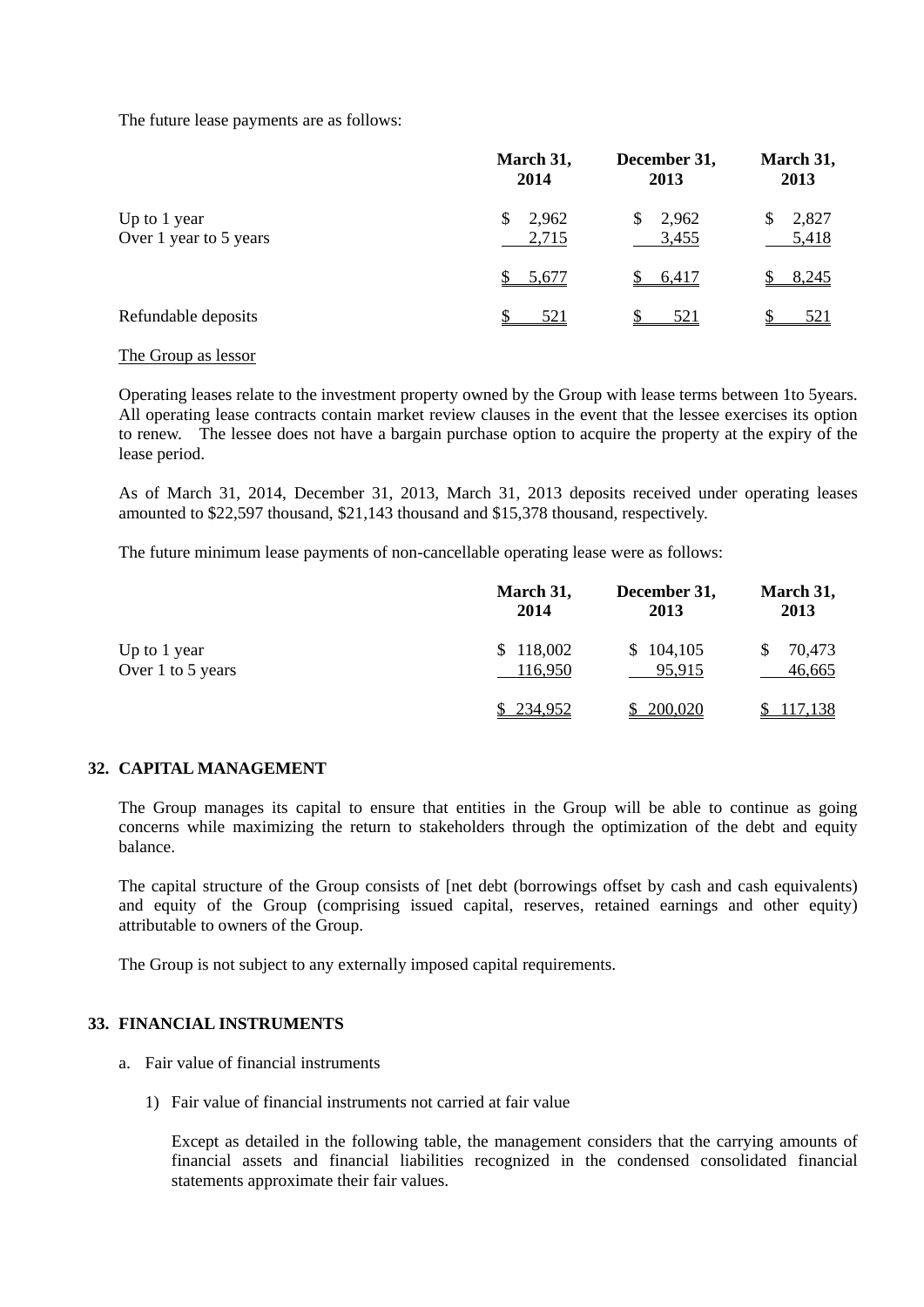|                                                                    |                                  | <b>March 31, 2014</b> |                              | <b>December 31, 2013</b>  |                   |  |
|--------------------------------------------------------------------|----------------------------------|-----------------------|------------------------------|---------------------------|-------------------|--|
|                                                                    | Carrying<br><b>Amount</b>        | <b>Fair Value</b>     |                              | Carrying<br><b>Amount</b> | <b>Fair Value</b> |  |
| Financial assets                                                   |                                  |                       |                              |                           |                   |  |
| Financial assets carried at<br>cost<br>Debt investment with no.    | \$<br>308,432                    | \$                    | $\qquad \qquad \blacksquare$ | \$<br>311,448             | \$                |  |
| active market                                                      | 14,903                           |                       |                              |                           |                   |  |
|                                                                    |                                  | <b>March 31, 2013</b> |                              |                           |                   |  |
|                                                                    | <b>Carrying</b><br><b>Amount</b> | <b>Fair Value</b>     |                              |                           |                   |  |
| Financial assets                                                   |                                  |                       |                              |                           |                   |  |
| Financial assets carried at<br>cost<br>Financial assets carried at | \$<br>223,893                    | \$                    |                              |                           |                   |  |
| cost                                                               | 14,520                           |                       |                              |                           |                   |  |

2) Fair value measurements recognized in the condensed balance sheets

The following table provides an analysis of financial instruments that are measured subsequent to initial recognition at fair value, grouped into Levels 1 to 3 based on the degree to which the fair value is observable:

- a) Level 1 fair value measurements are those derived from quoted prices (unadjusted) in active markets for identical assets or liabilities;
- b) Level 2 fair value measurements are those derived from inputs other than quoted prices included within Level 1 that are observable for the asset or liability, either directly (i.e. as prices) or indirectly (i.e. derived from prices); and
- c) Level 3 fair value measurements are those derived from valuation techniques that include inputs for the asset or liability that are not based on observable market data (unobservable inputs).

# March 31, 2014

|                                                       | Level 1     | <b>Level 2</b> | Level 3 | <b>Total</b> |
|-------------------------------------------------------|-------------|----------------|---------|--------------|
| Financial assets at FVTPL<br>Securities listed in ROC | 8,027       |                |         | 8,027        |
| Available-for-sale financial<br>assets                |             |                |         |              |
| Mutual funds                                          | \$1,130,787 | \$             | \$      | \$1,130,787  |
| Securities listed in ROC<br>Securities listed in      | 1,209,553   |                |         | 1,209,553    |
| foreign                                               | 7,984       |                |         | 7,984        |
|                                                       | 2,348,324   |                |         | 2,348,324    |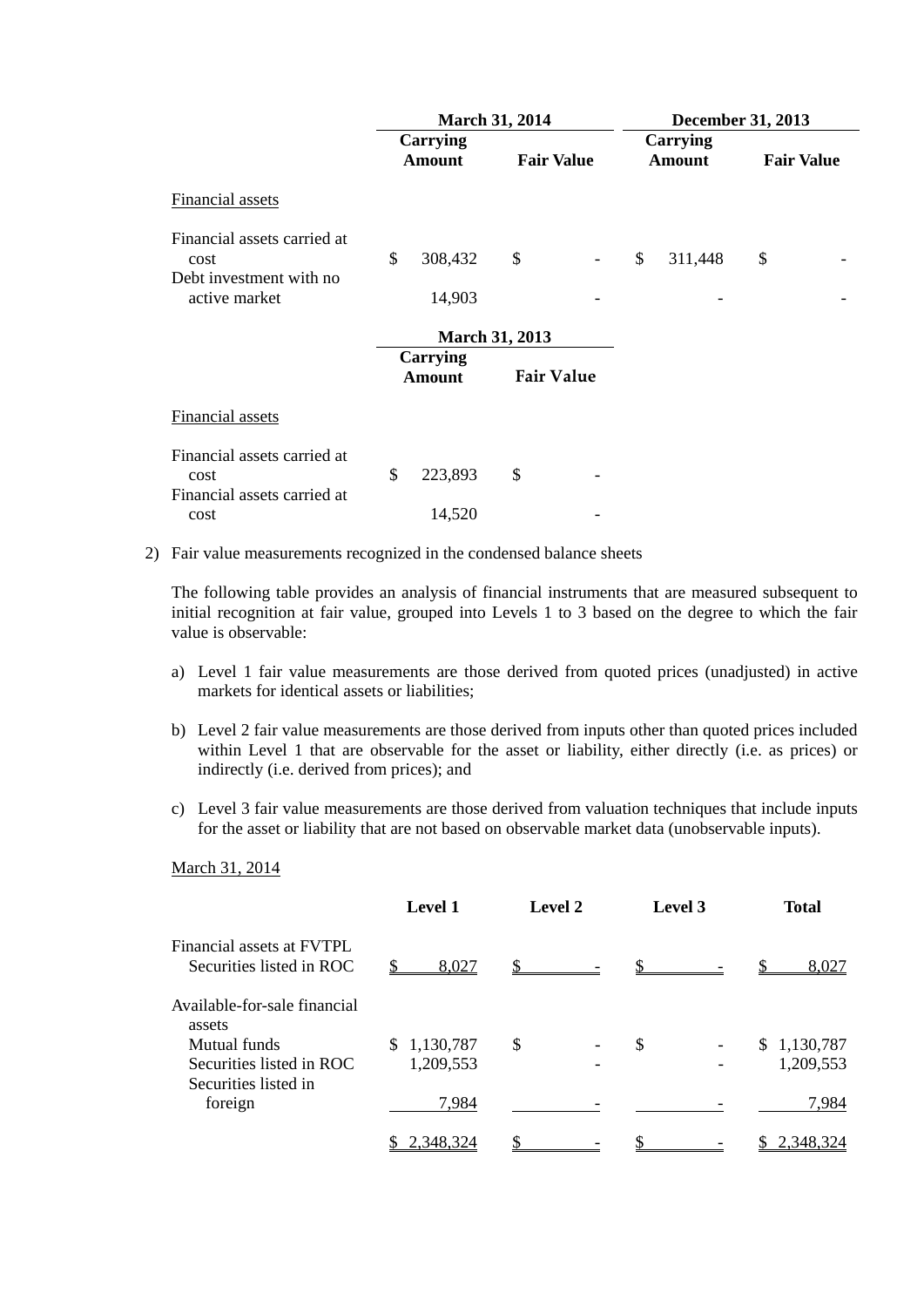## December 31, 2013

|                                                       | Level 1                     | Level 2 | Level 3 | <b>Total</b>               |
|-------------------------------------------------------|-----------------------------|---------|---------|----------------------------|
| Financial assets at FVTPL<br>Securities listed in ROC | \$<br>7,994                 | \$      | \$      | 7,994<br>\$                |
| Available-for-sale financial<br>assets                |                             |         |         |                            |
| Mutual funds<br>Securities listed in ROC              | \$1,125,889<br>1,035,887    | \$      | \$      | \$1,125,889<br>1,035,887   |
| Securities listed in<br>foreign                       | 7,456                       |         |         | 7,456                      |
|                                                       | 2,169,232<br>S.             |         |         | 2,169,232<br>S.            |
| March 31, 2013                                        |                             |         |         |                            |
|                                                       | Level 1                     | Level 2 | Level 3 | <b>Total</b>               |
| Financial assets at FVTPL<br>Securities listed in ROC | 14,403<br>S                 | \$      |         | 14,403                     |
| Available-for-sale financial<br>assets                |                             |         |         |                            |
| <b>Mutual</b> funds<br>Securities listed in ROC       | 1,047,624<br>\$.<br>648,729 | \$      | \$      | 1,047,624<br>\$<br>648,729 |
|                                                       | 1,696,353                   | \$      |         | 1,696,353<br>\$            |

There were no transfers between Level 1 and 2 in the current and prior periods.

#### b. Categories of financial instruments

|                                           | March 31,<br>2014 | December 31,<br>2013 | March 31,<br>2013 |
|-------------------------------------------|-------------------|----------------------|-------------------|
| Financial assets                          |                   |                      |                   |
| Fair value through profit or loss (FVTPL) |                   |                      |                   |
| Held for trading                          | \$<br>8,027       | \$<br>7.994          | \$<br>14,403      |
| Loans and receivables (i)                 | 4,941,969         | 5,968,877            | 5,614,380         |
| Available-for-sale financial assets       | 2,656,756         | 2,480,680            | 1,696,353         |
| Financial liabilities                     |                   |                      |                   |
| measured at amortized cost(ii)            | 3,084,650         | 2,854,821            | 3,055,812         |

- (i) The balances included loans and receivables measured at amortized cost, which comprise cash and cash equivalents, debt investments with no active market, trade and other receivables, and refundable deposits. Those reclassified to held-for-sale disposal groups are also included.
- (ii) The balances included available-for-sale financial assets carried at cost.
- (iii) The balances included financial liabilities measured at amortized cost, which comprise short-term and long-term loans, trade and other payables, and long-term liabilities -current portion.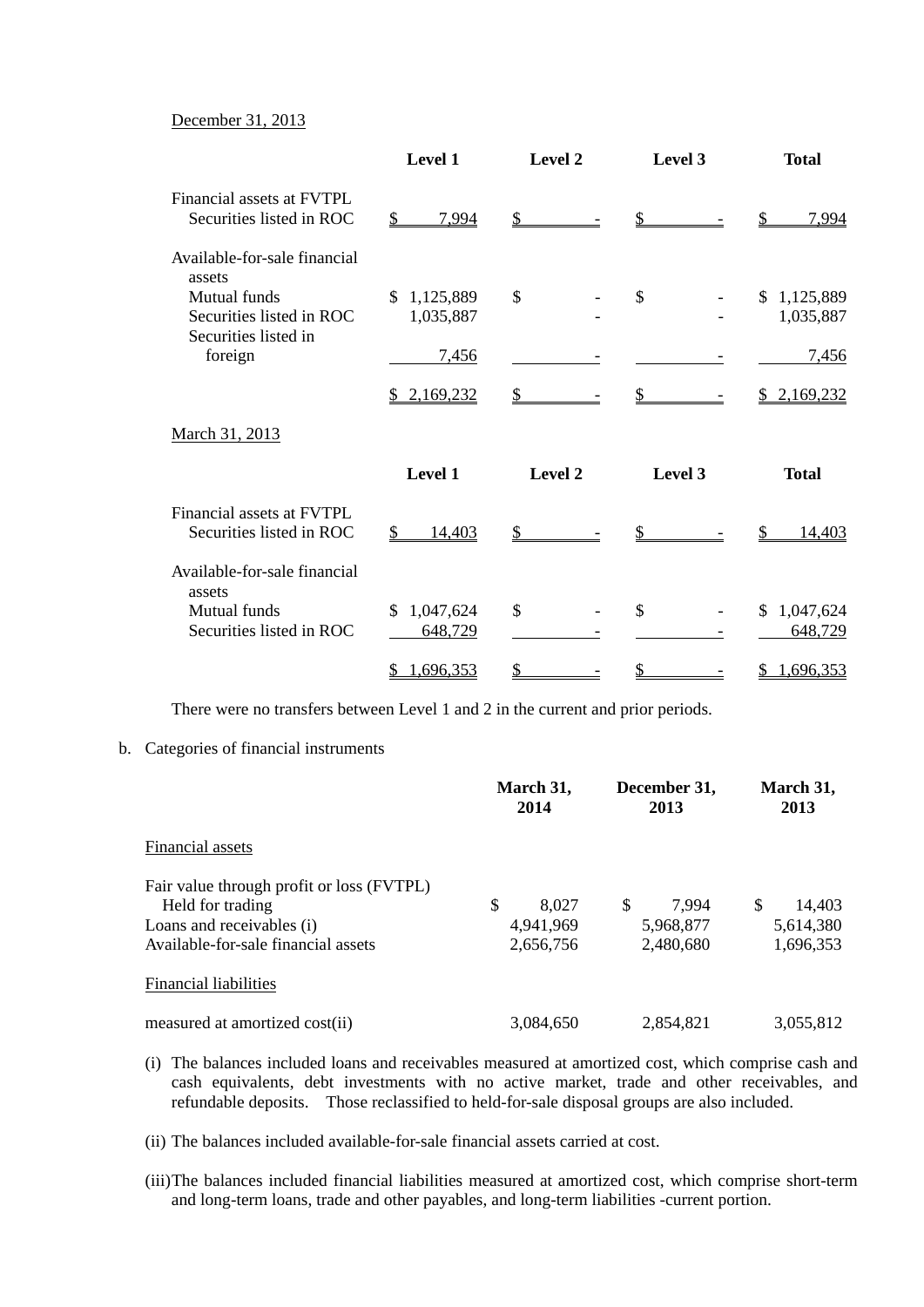c. Financial risk management objectives and policies

The Group's major financial instruments included equity and debt investments, trade receivable, trade payables, bonds payable, borrowings and convertible notes. The Group's Corporate Treasury function provides services to the business, coordinates access to domestic and international financial markets, monitors and manages the financial risks relating to the operations of the Group through internal risk reports which analyze exposures by degree and magnitude of risks. These risks include market risk (including currency risk, interest rate risk and other price risk), credit risk and liquidity risk.

The Corporate Treasury function reported quarterly to the Group's risk management committee.

1) Market risk

The Group's activities exposed it primarily to the financial risks of changes in foreign currency exchange rates (see (a) below) and interest rates (see (b) below). The Group entered into a variety of derivative financial instruments to manage its exposure to foreign currency risk and interest rate risk, including:

a) Foreign currency risk

A part of the Group's cash flows is in foreign currency, and the use by management of derivative financial instruments is for hedging adverse changes in exchange rates, not for profit.

For exchange risk management, each foreign-currency item of net assets and liabilities is reviewed regularly. In addition, before obtaining foreign loans, the Group considers the cost of the hedging instrument and the hedging period.

The carrying amounts of the Group's foreign currency denominated monetary assets and monetary liabilities (including those eliminated on consolidation) at the end of the reporting period were as follows.

| March 31,<br>2014 | December 31,<br>2013 | March 31,<br>2013 |  |
|-------------------|----------------------|-------------------|--|
|                   |                      |                   |  |
| 48,388            | \$<br>64,585         | \$<br>61,445      |  |
| 115,384           | 43,497               | 654               |  |
| 804               | 328                  | 705               |  |
| 180               | 102                  | 137               |  |
| $\bf{l}$          | $\overline{2}$       | 23                |  |
| 3                 | 3                    | 3                 |  |
|                   |                      |                   |  |
| 55,167            | 57,938               | 32,017            |  |
| 15                | 30                   | 40                |  |
| 1                 |                      |                   |  |
|                   | 25                   |                   |  |
|                   | 300                  |                   |  |
|                   | \$                   |                   |  |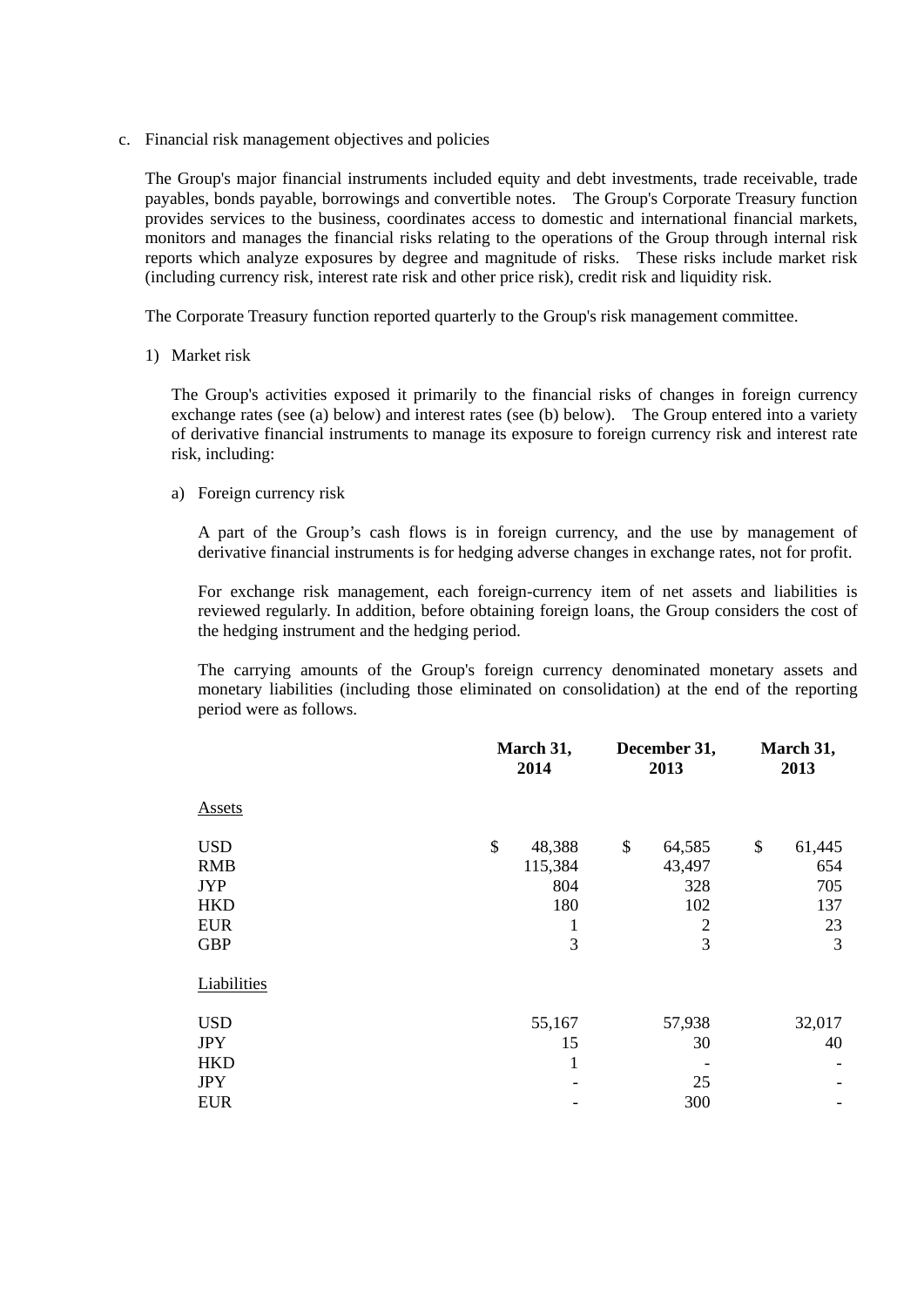#### Sensitivity analysis

The Group was mainly exposed to the USD and RMB.

The following table details the Group's sensitivity to a 1 dollar increase and decrease in New Taiwan dollars (the functional currency) against the relevant foreign currencies. 1 dollar is the sensitivity rate used when reporting foreign currency risk internally to key management personnel and represents management's assessment of the reasonably possible change in foreign exchange rates. The sensitivity analysis included only outstanding foreign currency denominated monetary items and foreign currency forward contracts designated as cash flow hedges, and adjusts their translation at the end of the reporting period. A positive number below indicates an increase in post-tax profit and other equity associated with New Taiwan dollars strengthen 1 dollar against the relevant currency.

|                |    | <b>USD</b> impact                       |                   |           |  |
|----------------|----|-----------------------------------------|-------------------|-----------|--|
|                |    | For the Three Months Ended March<br>31  |                   |           |  |
|                |    |                                         |                   |           |  |
|                |    | 2014                                    |                   | 2013      |  |
| Profit or loss | \$ | 6,779                                   | \$                | (29, 428) |  |
|                |    |                                         | <b>RMB</b> impact |           |  |
|                |    | <b>For the Three Months Ended March</b> |                   |           |  |
|                |    | 31                                      |                   |           |  |
|                |    | 2014                                    |                   | 2013      |  |
| Profit or loss | \$ | (115,369)                               | \$                | (614)     |  |

### b) Interest rate risk

The Group was exposed to interest rate risk because entities in the Group borrowed funds at both fixed and floating interest rates. The risk is managed by the Group by maintaining an appropriate mix of fixed and floating rate borrowings, and using interest rate swap contracts and forward interest rate contracts. Hedging activities are evaluated regularly to align with interest rate views and defined risk appetite, ensuring the most cost-effective hedging strategies are applied.

The carrying amount of the Group's financial assets and financial liabilities with exposure to interest rates at the end of the reporting period were as follows.

|                               | March 31,<br>2014 | December 31,<br>2013 | March 31,<br>2013 |
|-------------------------------|-------------------|----------------------|-------------------|
| Fair value interest rate risk |                   |                      |                   |
| Financial assets              | \$2,281,798       | \$2,471,805          | \$3,018,438       |
| <b>Financial liabilities</b>  | 315,673           |                      | 177,801           |
| Cash flow interest rate risk  |                   |                      |                   |
| Financial assets              | 1,206,488         | 1,946,114            | 1,427,368         |
| <b>Financial liabilities</b>  | 1,542,125         | 1,808,214            | 2,064,147         |

#### Sensitivity analysis

The sensitivity analyses below were determined based on the Group's exposure to interest rates for both derivatives and non-derivative instruments at the end of the reporting period. For floating rate liabilities, the analysis was prepared assuming the amount of the liability outstanding at the end of the reporting period was outstanding for the whole year. Basis points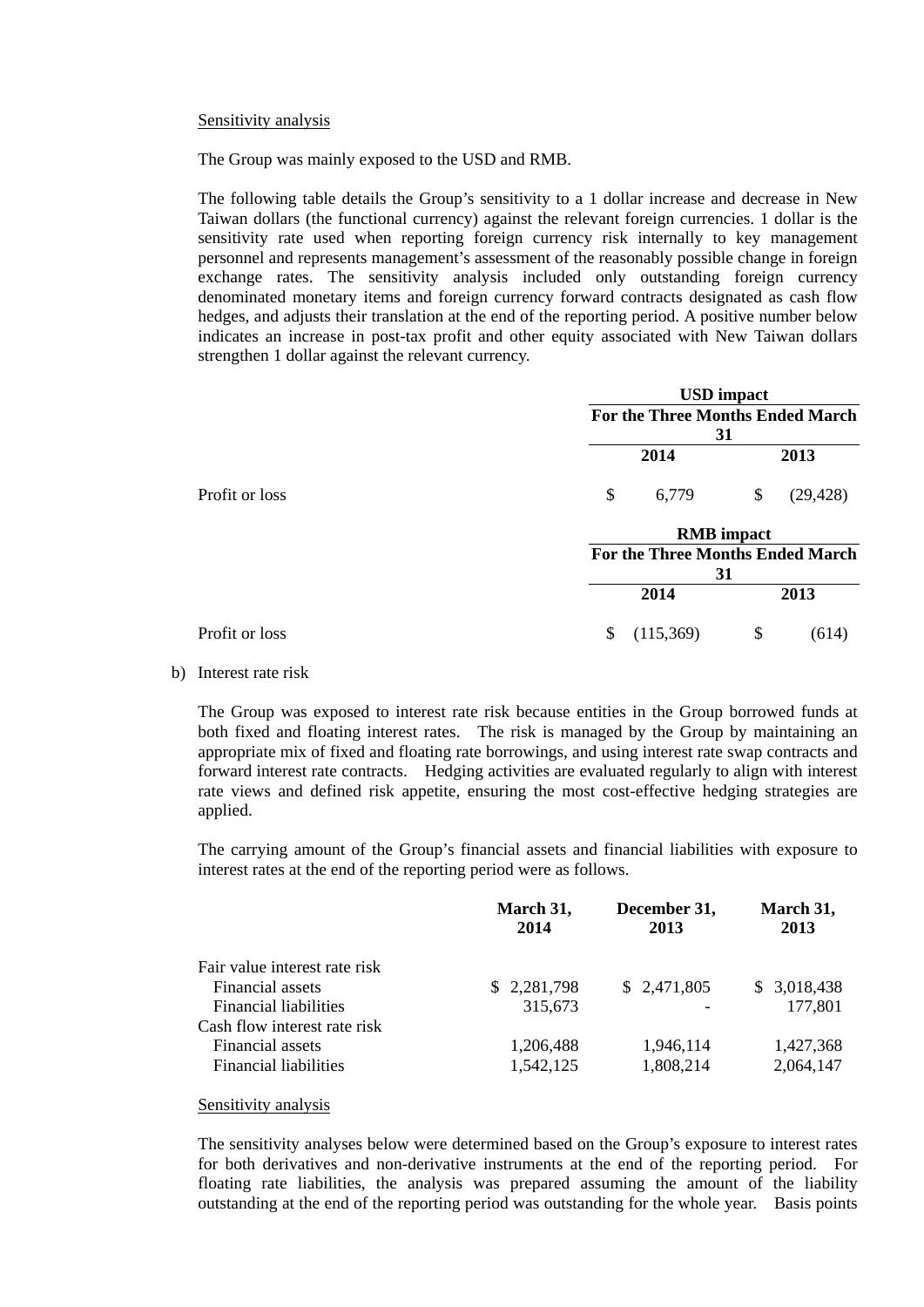of 0.125% increase or decrease was used when reporting interest rate risk internally to key management personnel and represents management's assessment of the reasonably possible change in interest rates.

If interest rates had been 0.125% basis points higher/lower and all other variables were held constant, the Group's post-tax profit for the three months ended March 31, 2014 and 2013 would decrease/increase by \$420 thousand and \$796 thousand.

c) Other price risk

The Group was exposed to equity price risk through its investments in listed equity securities. Equity investments are held for strategic rather than trading purposes. The Group does not actively trade these investments.

The sensitivity analyses below were determined based on the exposure to equity price risks at the end of the reporting period.

If equity prices had been 1% higher/lower, post-tax profit for the three months ended March 31, 2014 and 2013 would have increased/decreased by \$23,483 thousand and \$16,964 thousand.

2) Credit risk

Credit risk refers to the risk that counterparty will default on its contractual obligations resulting in financial loss to the Group. As at the end of the reporting period, the Group's maximum exposure to credit risk which will cause a financial loss to the Group due to failure to discharge an obligation by the counterparties and financial guarantees provided by the Group is arising from the carrying amount of the respective recognized financial assets as stated in the condensed balance sheets.

In order to minimize credit risk, the management of the Group has delegated a team responsible for determination of credit limits, credit approvals and other monitoring procedures to ensure that follow-up action is taken to recover overdue debts. In addition, the Group reviews the recoverable amount of each individual trade debt at the end of the reporting period to ensure that adequate impairment losses are made for irrecoverable amounts. In this regard, the directors of the Group consider that the Group's credit risk was significantly reduced.

The credit risk on liquid funds and derivatives was limited because the counterparties are banks with high credit ratings assigned by international credit-rating agencies.

Trade receivables consisted of a large number of customers, spread across diverse industries and geographical areas. Ongoing credit evaluation is performed on the financial condition of trade receivables and, where appropriate, credit guarantee insurance cover is purchased.

The Group's concentration of credit risk of 53%, 46% and 51% in total trade receivables as of March 31, 2014, December 31, 2013 and March 31, 2013, respectively, was related to the five largest customers within the property construction business segment.

3) Liquidity risk

The Group manages liquidity risk by monitoring and maintaining a level of cash and cash equivalents deemed adequate to finance the Group's operations and mitigate the effects of fluctuations in cash flows. In addition, management monitors the utilization of bank borrowings and ensures compliance with loan covenants.

The Group relies on bank borrowings as a significant source of liquidity. As of March 31, 2014, December 31, 2013 and March 31, 2013, the Group had available unutilized overdraft and financing facilities refer to the following instructation.

a) Liquidity and interest risk rate tables

The following table details the Group's remaining contractual maturity for its non-derivative financial liabilities with agreed repayment periods. The tables had been drawn up based on the undiscounted cash flows of financial liabilities from the earliest date on which the Group can be required to pay. The tables included both interest and principal cash flows.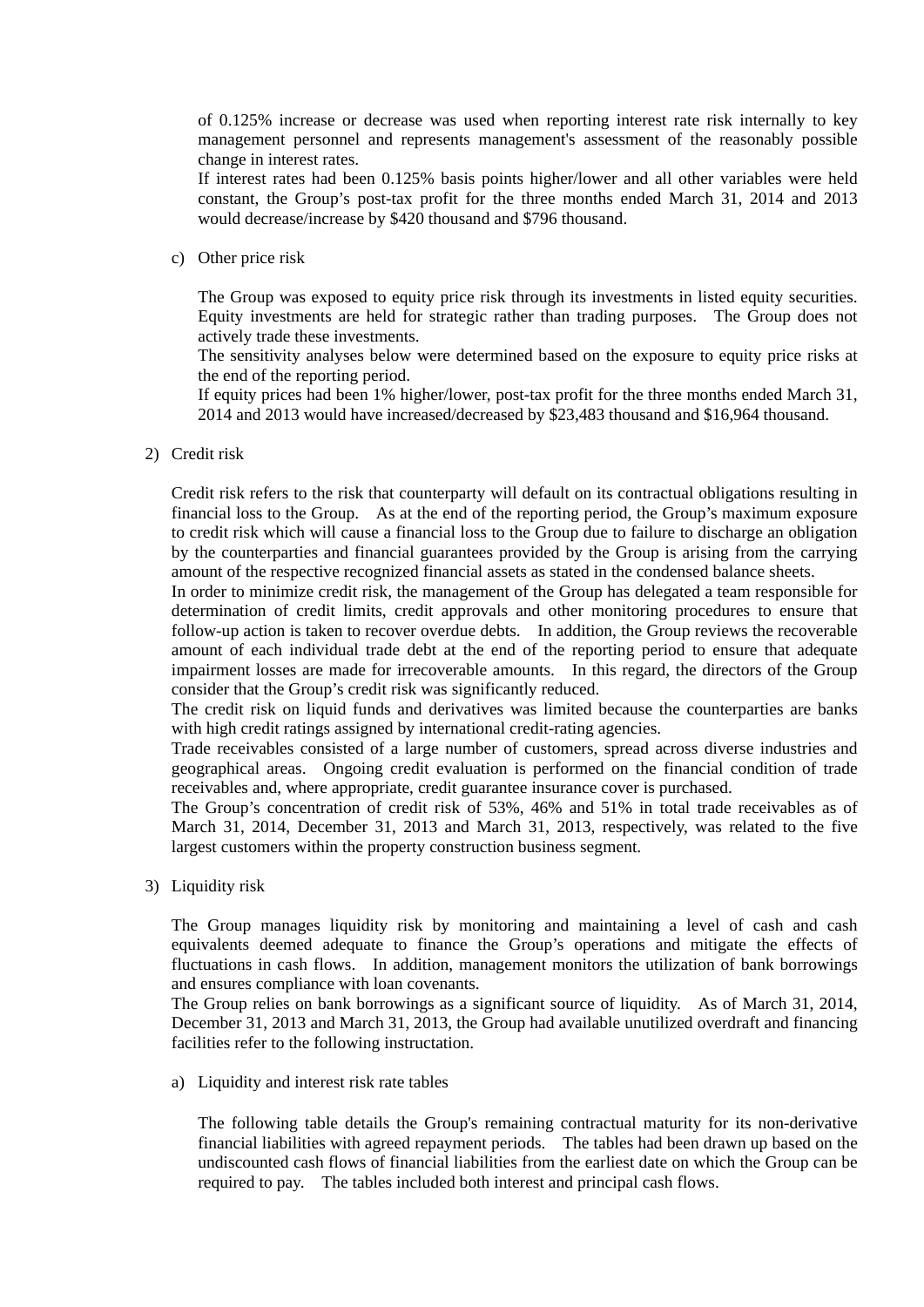# March 31, 2014

|                                                | Weighted<br>Average<br><b>Effective</b><br><b>On Demand</b><br><b>Interest Rate</b><br>or Less than<br>(%)<br>1 Month |   | 3 Months to<br>1 Year<br>1-3 Months |    | 1-5 Years   |              | 5+ Years |             |    |         |
|------------------------------------------------|-----------------------------------------------------------------------------------------------------------------------|---|-------------------------------------|----|-------------|--------------|----------|-------------|----|---------|
| Non-derivative Financial<br>liabilities        |                                                                                                                       |   |                                     |    |             |              |          |             |    |         |
| Non-interest bearing<br>Variable interest rate |                                                                                                                       | S | 257,069                             | \$ | 809,207     | \$<br>82,964 | \$       | 37,708      | \$ |         |
| liabilities                                    | $1.94 - 2.07$                                                                                                         |   | 930                                 |    | 201,528     | 389,028      |          | 632,638     |    |         |
| Fixed interest rate<br>liabilities             | $0.80 - 2.56$                                                                                                         |   |                                     |    | 151,160     | 15,139       |          | 469,833     |    | 137,044 |
|                                                |                                                                                                                       |   | 257,999                             |    | \$1,161,895 | 487,131      |          | \$1.140.179 |    | 137.044 |

# December 31, 2013

|                                                | Weighted<br>Average<br><b>Effective</b><br><b>Interest Rate</b><br>(%) | <b>On Demand</b><br>or Less than<br>1 Month |                 | 3 Months to<br>1 Year<br>1-3 Months |              | 5+ Years |  |
|------------------------------------------------|------------------------------------------------------------------------|---------------------------------------------|-----------------|-------------------------------------|--------------|----------|--|
| Non-derivative Financial<br>liabilities        |                                                                        |                                             |                 |                                     |              |          |  |
| Non-interest bearing<br>Variable interest rate |                                                                        | \$<br>231,691                               | \$1,083,645     | \$<br>68,120                        | \$<br>35,425 | \$       |  |
| liabilities                                    | $2.06 - 2.98$                                                          | 999                                         | 201.528         | 389,028                             | 996,767      |          |  |
| Fixed interest rate<br>liabilities             | $0.8 - 2.54$                                                           |                                             | 155,982         | 15,935                              |              | 147,003  |  |
|                                                |                                                                        | 232.690                                     | 1,441,155<br>S. | 473,083                             | \$1.032,192  | 147,003  |  |

# March 31, 2013

|                                                | Weighted<br>Average<br><b>Effective</b><br><b>On Demand</b><br><b>Interest Rate</b><br>or Less than<br>(%)<br>1 Month |               | 3 Months to<br>1 Year<br>1-3 Months |               | 1-5 Years    | 5+ Years |  |
|------------------------------------------------|-----------------------------------------------------------------------------------------------------------------------|---------------|-------------------------------------|---------------|--------------|----------|--|
| Non-derivative Financial<br>liabilities        |                                                                                                                       |               |                                     |               |              |          |  |
| Non-interest bearing<br>Variable interest rate |                                                                                                                       | \$<br>386.361 | \$<br>362.148                       | 185.430<br>\$ | \$<br>27,757 | \$<br>۰  |  |
| liabilities<br>Fixed interest rate             | $1.94 - 2.56$                                                                                                         | 2.743         | 103.978                             | 669.995       | 1,228,637    | ۰        |  |
| liabilities                                    | $2.52 - 2.98$                                                                                                         | 128,450       | 201,261                             |               |              | 69,072   |  |
|                                                |                                                                                                                       | 517.554       | 667.387                             | 855.425       | \$1.256.394  | 69,072   |  |

# b) Financing facilities

|                                   | March 31,<br>2014 | December 31,<br>2013 | March 31,<br>2013 |
|-----------------------------------|-------------------|----------------------|-------------------|
| Unsecured bank overdraft facility |                   |                      |                   |
| Amount used                       | \$2,202,800       | \$1,804,392          | \$2,237,097       |
| Amount unused                     | 1,336,272         | 2,518,663            | 2,409,120         |
|                                   | 3.539.072         | 4.323,055            |                   |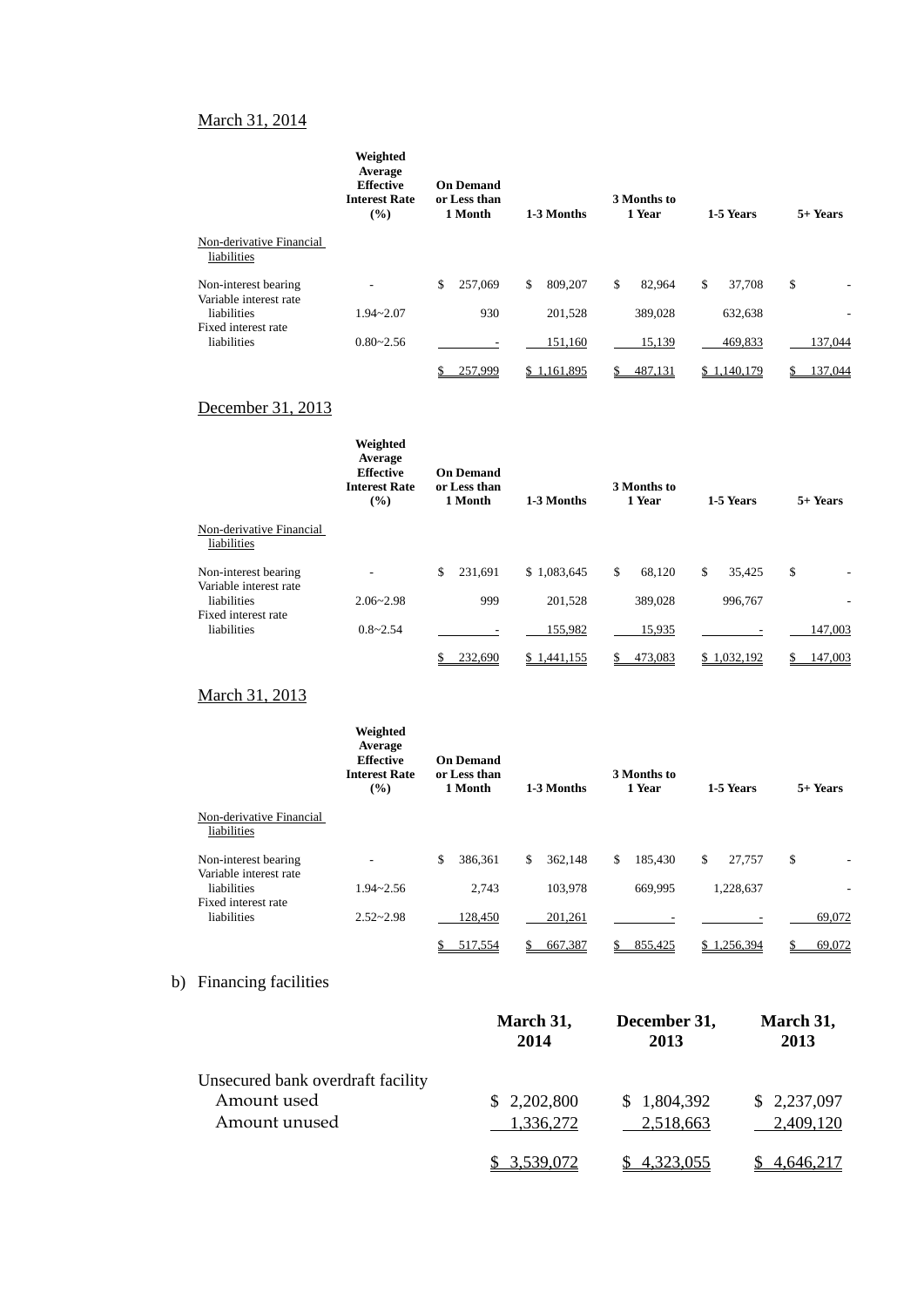# **34. TRANSACTIONS WITH RELATED PARTIES**

Balances and transactions between the Group and its subsidiaries, which were related parties of the Group, had been eliminated on consolidation and are not disclosed in this note. Details of transactions between the Group and other related parties were disclosed below.

a. Operating revenue

|                      |                              | <b>For the Three Months Ended</b><br><b>March 31</b> |                |  |  |  |
|----------------------|------------------------------|------------------------------------------------------|----------------|--|--|--|
| <b>Account Items</b> | <b>Related Parties Types</b> | 2014                                                 | 2013           |  |  |  |
| Sales of goods       | Associates<br>Joint ventures | \$16,212<br>9,751                                    | 8,078<br>1,226 |  |  |  |
|                      |                              | \$25,963                                             |                |  |  |  |

The following transactions between the Group and the related parties were based on normal terms.

b. Receivables from related parties (excluding loans to related parties)

| <b>Account Items</b> | <b>Related Parties Types</b> | March 31,<br>2014     | December 31,<br>2013  | March 31,<br>2013   |
|----------------------|------------------------------|-----------------------|-----------------------|---------------------|
| Trade receivable     | Associates<br>Joint ventures | 13,801<br>S.<br>8,443 | 5,608<br>\$.<br>5,474 | 7,761<br>S<br>1,287 |
|                      |                              | 22,244                | 11,082                | <u>9,048</u>        |
| Other receivable     | Associates<br>Joint ventures | \$<br>94<br>1,632     | \$<br>50<br>2,330     | S<br>4,652<br>3,043 |
|                      |                              | .726                  | 2,380                 | 7,695               |

There were no guarantees on outstanding receivables from related parties. As of March 31, 2014, the allowances for doubtful accounts were \$48,431 thousand.

c. Payable to related parties (excluding loans from related parties)

| <b>Account Items</b> | <b>Related Parties Types</b> | March 31.<br>2014 | December 31.<br>2013 | March 31,<br>2013 |
|----------------------|------------------------------|-------------------|----------------------|-------------------|
| Trade payments       | Joint ventures               | \$14,035          | \$ 18,394            |                   |

There were no guarantees on outstanding receivables from related parties.

d. Property, plant and equipment disposal

|                              |      | <b>Proceeds of the Disposal of</b> |                                                                         |      |  |  |
|------------------------------|------|------------------------------------|-------------------------------------------------------------------------|------|--|--|
|                              |      | <b>Assets</b>                      | <b>Gain on Disposal of Assets</b><br><b>Three Months Ended March 31</b> |      |  |  |
| <b>Related Parties Types</b> |      | <b>Three Months Ended March 31</b> |                                                                         |      |  |  |
|                              | 2014 | 2013                               | 2014                                                                    | 2013 |  |  |
| Joint ventures               |      | L.037                              |                                                                         |      |  |  |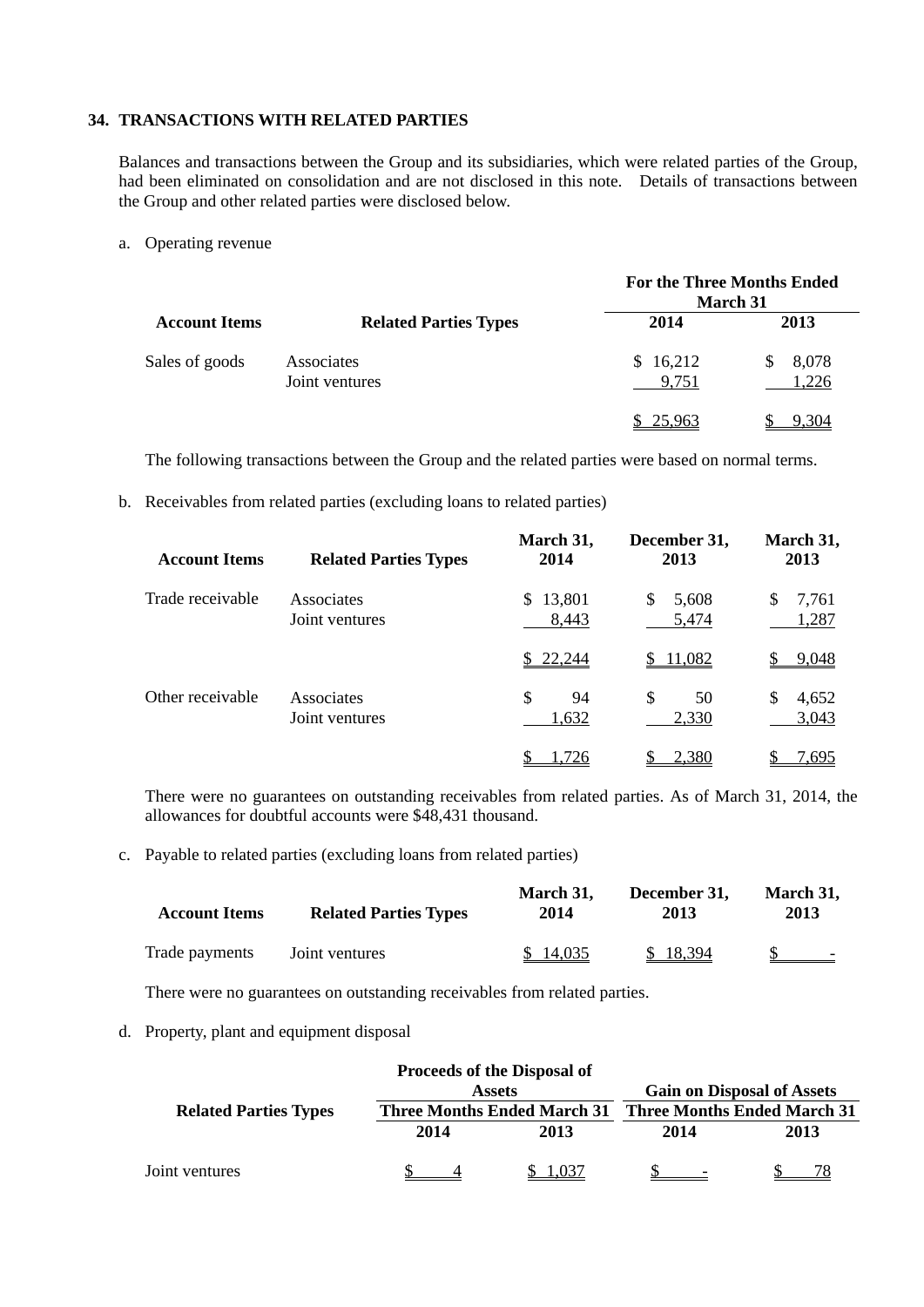# e. Intangible assets

|    |                                         |                | Proceeds of the Disposal of<br><b>Intangible Assets</b> |                   | Gain on<br><b>Disposal of Intangible Assets</b> |                      |
|----|-----------------------------------------|----------------|---------------------------------------------------------|-------------------|-------------------------------------------------|----------------------|
|    |                                         |                | <b>Three Months Ended March 31</b>                      |                   | <b>Three Months Ended March 31</b>              |                      |
|    |                                         |                | 2014                                                    | 2013              | 2014                                            | 2013                 |
|    | Joint ventures                          |                | $\frac{1}{2}$                                           | <u>291</u>        | $\mathbf{\underline{\$}}$                       | \$<br><u>21</u>      |
| f. | Other transactions with related parties |                |                                                         |                   |                                                 |                      |
|    | <b>Account Items</b>                    |                | <b>Related Parties Types</b>                            | March 31,<br>2014 | December 31,<br>2013                            | March 31,<br>2013    |
|    | Deferred income                         | Associates     |                                                         | \$1,548           | \$1,698                                         | \$2,147              |
|    |                                         |                |                                                         |                   | <b>Three Months Ended March 31</b>              |                      |
|    | <b>Account Items</b>                    |                | <b>Related Parties Types</b>                            |                   | 2014                                            | 2013                 |
|    | Opprating<br>expenses                   | Joint ventures |                                                         |                   | \$14,035                                        | \$                   |
|    | Nonoperating<br>Income and              | Joint ventures |                                                         |                   |                                                 |                      |
|    | Expense                                 | Associates     |                                                         |                   | $\mathcal{S}$<br>4,654<br>217                   | \$<br>1,748<br>1,719 |
|    |                                         |                |                                                         |                   | 4,871<br>$\frac{1}{2}$                          | 3,467<br>\$          |

The following transactions between the Group and the related parties were based on normal terms.

g. Financing to Related Party

The Group provided financing to HT mMobile, as follows:

|                                   | For three Months Ended March 31,2013                                |                   |                      |                           |  |  |  |
|-----------------------------------|---------------------------------------------------------------------|-------------------|----------------------|---------------------------|--|--|--|
| <b>Financing to Related Party</b> | <b>Maximum</b><br><b>Ending</b><br><b>Balance</b><br><b>Balance</b> |                   | <b>Interest Rate</b> | <b>Interest</b><br>Income |  |  |  |
| HT mMobile                        | 362,460                                                             | 357,257<br>Note 1 | 1.655%               | .465                      |  |  |  |

Note 1: The loan actually provided was \$357,257 thousand, which was recognized as impairment loss totally.

h. Compensation of directors, supervisors and management personnel:

|                                                 | <b>Three Months Ended March 31</b> |                 |  |  |  |
|-------------------------------------------------|------------------------------------|-----------------|--|--|--|
| Salaries and Incentives<br>Special compensation | 2014                               | 2013            |  |  |  |
|                                                 | \$16,321<br>824                    | \$13,318<br>881 |  |  |  |
|                                                 |                                    |                 |  |  |  |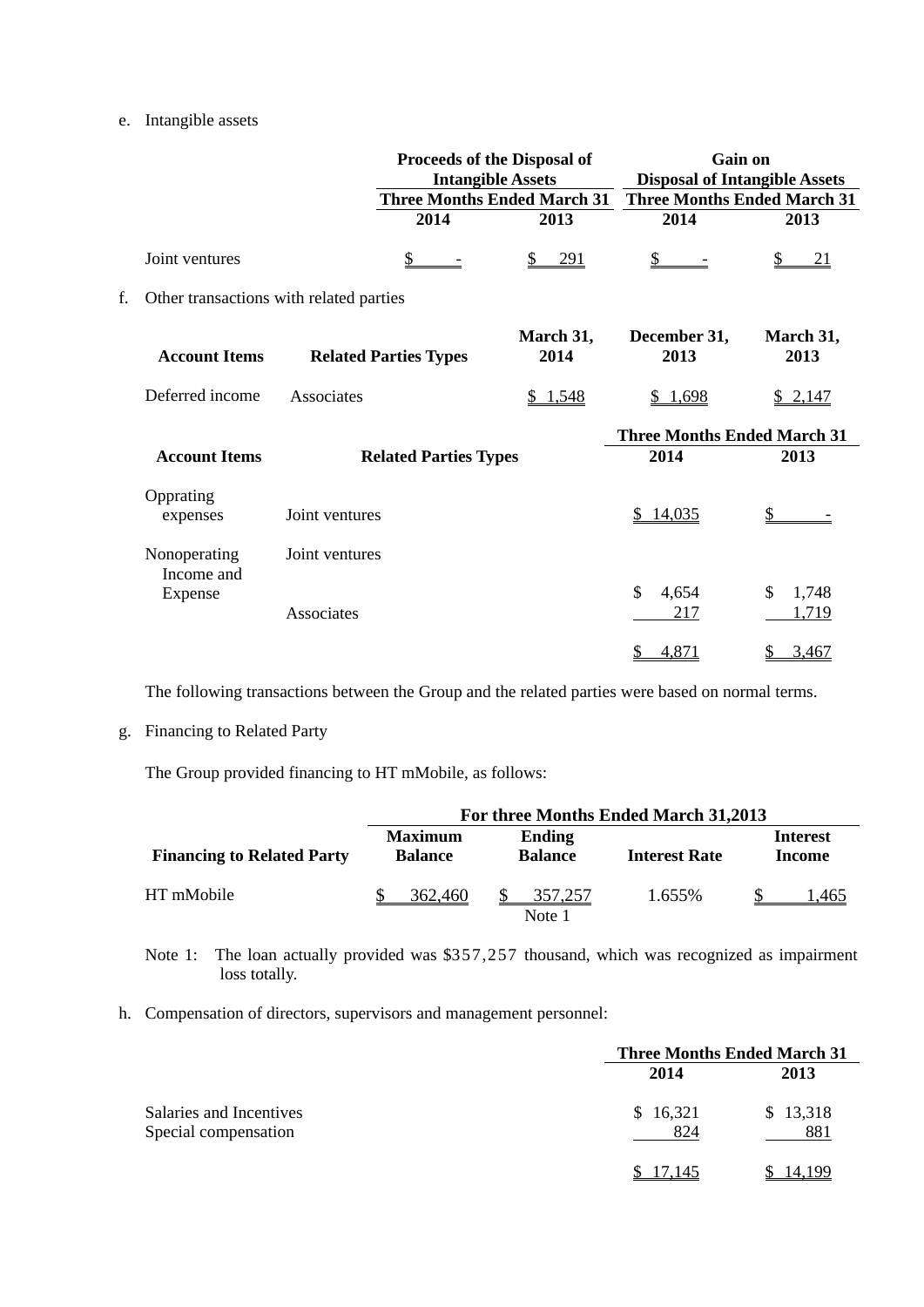Compensation of directors and other supervisors decided by individual performance and market trend from Remuneration Committee.

# **35. PLEDGED OR MORTGAGED ASSETS**

Certain assets pledged or mortgaged as collaterals for long-term bank loans, commercial paper payable, accounts payable and import duties were as follows:

| Orise stock                                     |  | March 31,<br>2014 |    | December 31,<br>2013 |    | March 31,<br>2013 |  |
|-------------------------------------------------|--|-------------------|----|----------------------|----|-------------------|--|
|                                                 |  | 493,390           | \$ | 468,526              | \$ | 429,199           |  |
| Buildings, net                                  |  | 707,921           |    | 712,876              |    | 727,741           |  |
| Pledged time deposits (classified other assets, |  |                   |    |                      |    |                   |  |
| including current and noncurrent)               |  | 91,217            |    | 91,162               |    | 89,368            |  |
| Subsidiary's holding of Sunplus' stock          |  | 43,659            |    | 38,752               |    | 31,069            |  |
|                                                 |  | 1,336,187         |    | 1,311,316            |    | 1,277,377         |  |

# **36. EXCHANGE RATE OF FINANCIAL ASSETS AND LIABILITIES DENOMINATED IN FOREIGN CURRENCIES**

The significant financial assets and liabilities denominated in foreign currencies were as follows:

|                              | <b>March 31, 2014</b> |                 | December 31, 2013 |                 | <b>March 31, 2013</b> |                 |  |  |
|------------------------------|-----------------------|-----------------|-------------------|-----------------|-----------------------|-----------------|--|--|
|                              | Foreign               | <b>Exchange</b> | Foreign           | <b>Exchange</b> | Foreign               | <b>Exchange</b> |  |  |
|                              | <b>Currencies</b>     | Rate            | <b>Currencies</b> | Rate            | <b>Currencies</b>     | Rate            |  |  |
| <b>Financial assets</b>      |                       |                 |                   |                 |                       |                 |  |  |
| Monetary items               |                       |                 |                   |                 |                       |                 |  |  |
| <b>USD</b>                   | 48,388                | 30.47           | 64,585            | 29.805          | 61,445                | 29.825          |  |  |
| <b>JPY</b>                   | 804                   | 0.296           | 328               | 0.284           | 705                   | 0.317           |  |  |
| <b>CNY</b>                   | 115,384               | 4.900           | 43,497            | 4.919           | 654                   | 4.803           |  |  |
| <b>HKD</b>                   | 180                   | 3.927           | 102               | 3.843           | 137                   | 3.843           |  |  |
| <b>EUR</b>                   | 1                     | 41.93           | $\overline{2}$    | 41.09           | 23                    | 38.23           |  |  |
| <b>GDR</b>                   | 3                     | 50.71           | 3                 | 49.28           | 3                     | 45.32           |  |  |
| Nonmonetary items            |                       |                 |                   |                 |                       |                 |  |  |
| <b>USD</b>                   | 258                   | 30.47           | 500               | 29.805          | 17,496                | 29.825          |  |  |
| <b>HKD</b>                   |                       |                 |                   |                 | 983                   | 3.843           |  |  |
| <b>EUR</b>                   | 510                   | 41.93           | 510               | 41.09           |                       | 38.23           |  |  |
| <b>Financial liabilities</b> |                       |                 |                   |                 |                       |                 |  |  |
| Monetary items               |                       |                 |                   |                 |                       |                 |  |  |
| <b>USD</b>                   | 55,167                | 30.47           | 57,938            | 29.805          | 32,017                | 29.825          |  |  |
| <b>CNY</b>                   | 15                    | 4.900           | 30                | 4.919           | 40                    | 4.803           |  |  |
| <b>HKD</b>                   | 1                     | 3.927           |                   |                 |                       | 3.843           |  |  |
| <b>JPY</b>                   |                       | 0.296           | 25                | 0.284           |                       | 0.317           |  |  |
| <b>EUR</b>                   |                       | 41.93           | 300               | 41.09           |                       | 38.23           |  |  |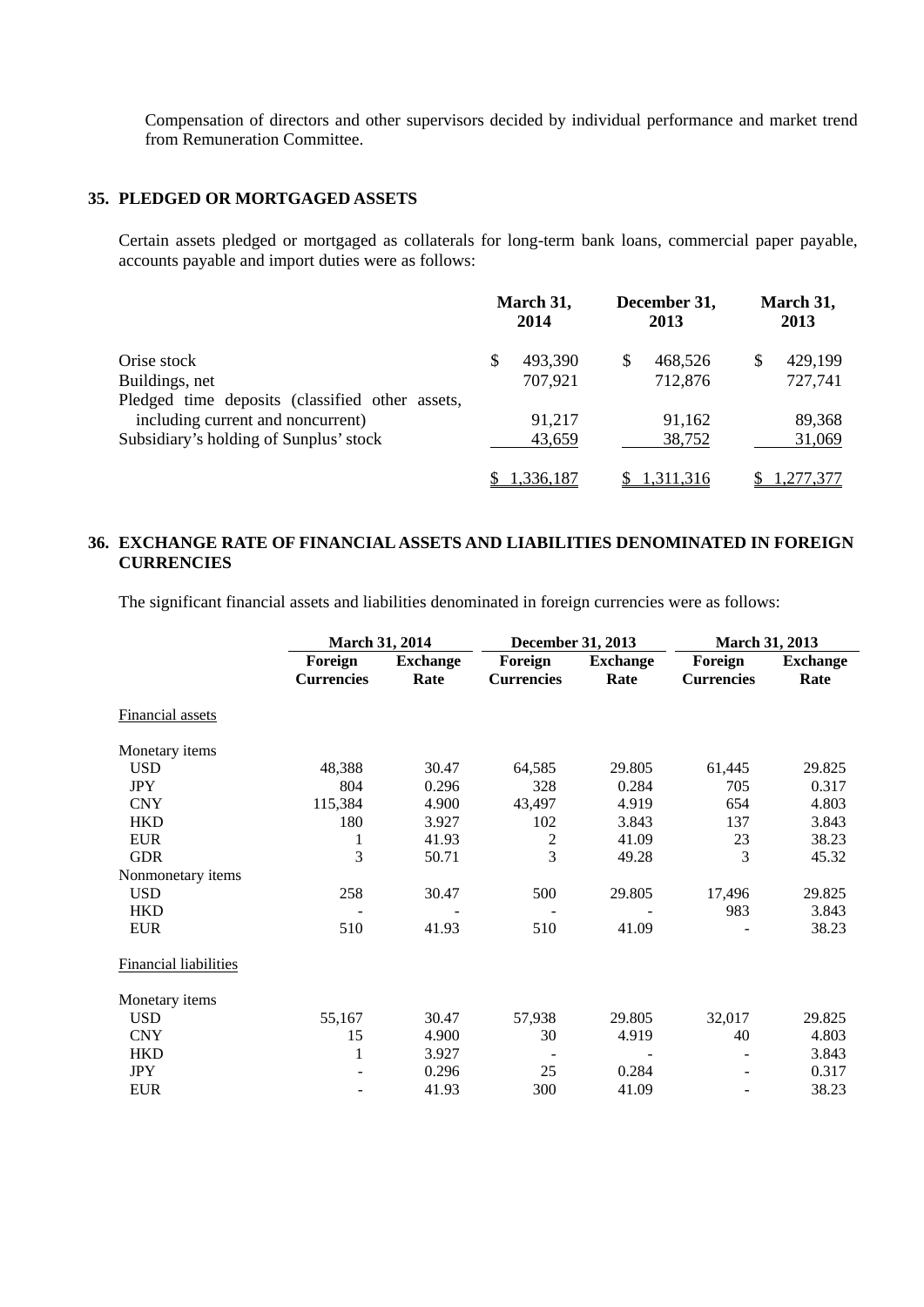#### **37. ADDITIONAL DISCLOSURES**

- a. Following are the additional disclosures required for the Group and its investees by the Securities and Futures Bureau:
	- 1) Financings provided: Table 1 (attached)
	- 2) Endorsement/guarantee provided: Table 2 (attached)
	- 3) Marketable securities held: Table 3 (attached)
	- 4) Acquisition of property, plant and equipment at cost of at least \$300 million or 20% of the paid-in-capital: Table 4 (attached)
	- 5) Intercompany relationships and significant intercompany transactions: Table 5 (attached)
	- 6) Information on investee: Table 6 (attached)
- b. Information on investments in mainland China
	- 1) Information on any investee company in mainland China, showing the name, principal business activities, paid-in capital, method of investment, inward and outward remittance of funds, ownership percentage, net income of investees, investment income or loss, carrying amount of the investment at the end of the period, repatriations of investment income, and limit on the amount of investment in the mainland China area. (Table 7)
	- 2) Any of the following significant transactions with investee companies in mainland China, either directly or indirectly through a third party, and their prices, payment terms, and unrealized gains or losses: (Table 8)
		- a) The amount and percentage of purchases and the balance and percentage of the related payables at the end of the period.
		- b) The amount and percentage of sales and the balance and percentage of the related receivables at the end of the period.
		- c) The amount of property transactions and the amount of the resultant gains or losses.
		- d) The balance of negotiable instrument endorsements or guarantees or pledges of collateral at the end of the period and the purposes.
		- e) The highest balance, the end of period balance, the interest rate range, and total current period interest with respect to financing of funds.
		- f) Other transactions that have a material effect on the profit or loss for the period or on the financial position, such as the rendering or receiving of services.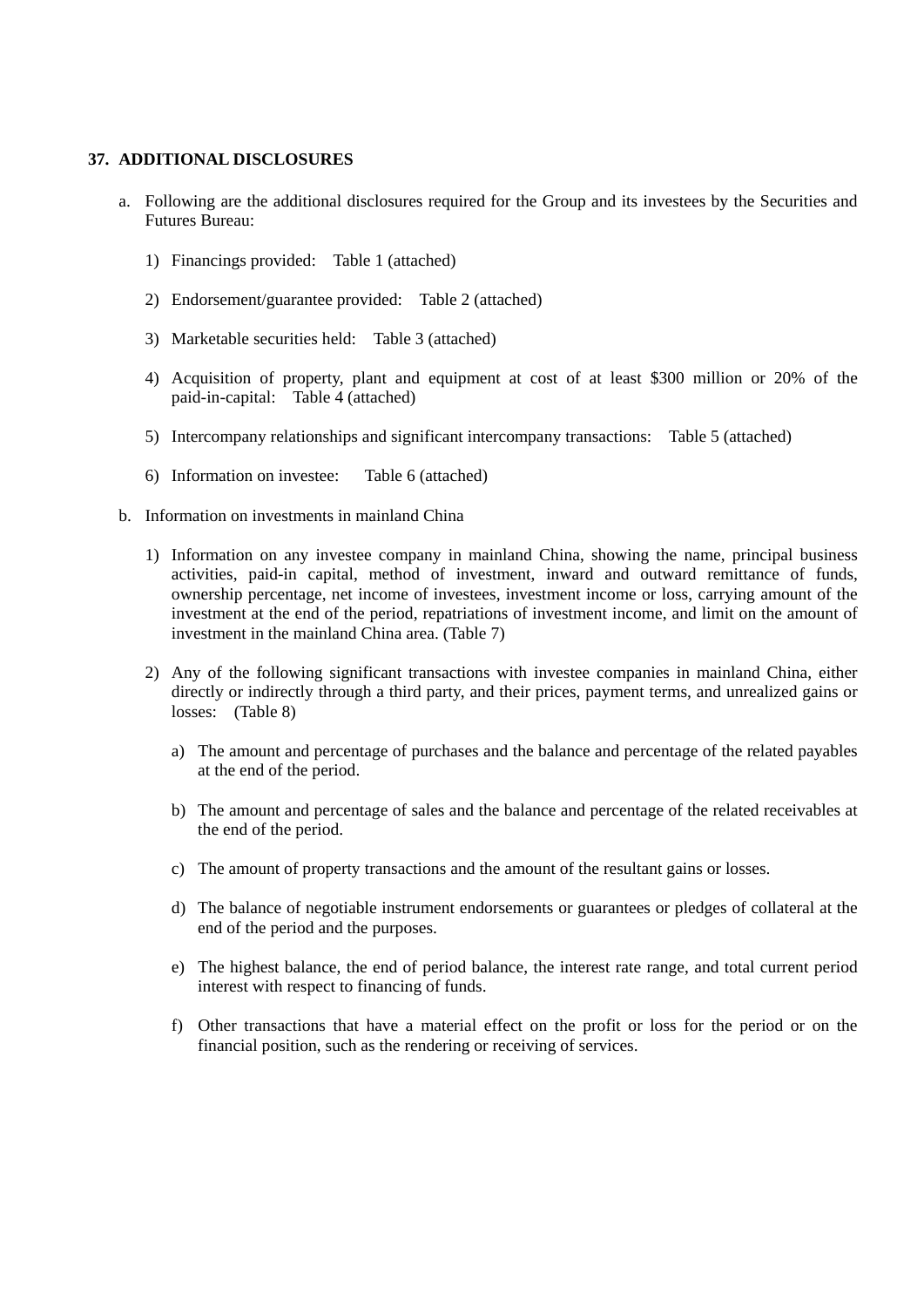# **38. SEGMENT INFORMATION**

Information reported to the chief operating decision maker for the purpose of resource allocation and assessment of segment performance focuses on types of goods provided. Since all products have similar economic characteristics and product selling is centralized, the Group reports information as referring to one segment. Thus, the information of the operating segment is the same as that presented in the accompanying financial statements. That is, the revenue by subsegment and operating results for the three months ended March 31, 2014 and 2013 are shown in the accompanying consolidated income statements, and the assets by segment as of March 31, 2014 and 2013 are shown in the accompanying consolidated balance sheets.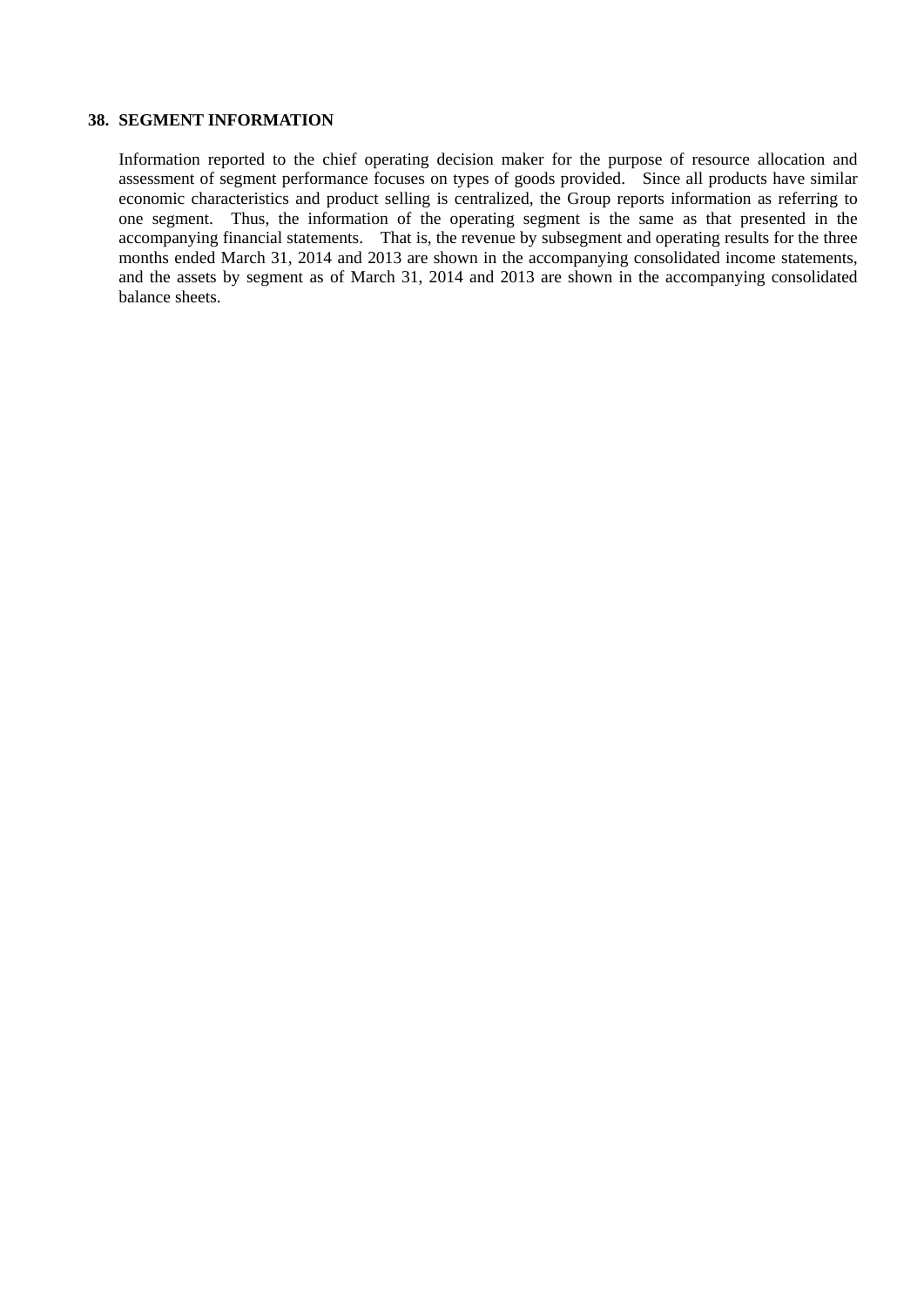#### **SUNPLUS TECHNOLOGY COMPANY LIMITED AND SUBSIDIARIES**

#### **FINANCINGS PROVIDED THREE MONTHS ENDED TO OTHERS MARCH 31, 2014 (In Thousands of New Taiwan Dollars, Unless Stated Otherwise)**

|     |                      |                       | Financial                   |                                  | <b>Highest</b>                   |                          | Actual                                               |        |           | <b>Business</b> | <b>Reasons</b>          |                                                               |      | <b>Collateral</b> | Financing                            |                                 |
|-----|----------------------|-----------------------|-----------------------------|----------------------------------|----------------------------------|--------------------------|------------------------------------------------------|--------|-----------|-----------------|-------------------------|---------------------------------------------------------------|------|-------------------|--------------------------------------|---------------------------------|
| No. | Lender               | Borrower              | <b>Statement</b><br>Account | <b>Related</b><br><b>Parties</b> | <b>Balance for</b><br>the Period | Ending<br><b>Balance</b> | Borrowing   Interest Rate   Financing   IT<br>Amount |        | Nature of | Amounts         | for<br><b>Financing</b> | <b>Allowance</b><br>  Transaction   Short-term   for Bad Debt | Item | Value             | Limit for<br>Each<br><b>Borrower</b> | Aggregate<br>Financing<br>Limit |
|     |                      |                       |                             |                                  |                                  |                          |                                                      |        |           |                 |                         |                                                               |      |                   |                                      |                                 |
|     | Sunplus Technology   | Sunplus mMobile Other |                             | Yes                              | 203,800                          | 203,800                  | 161,400                                              | 1.655% | Note 1    |                 | Note 2                  |                                                               |      |                   | 451,063                              | 902,127                         |
|     | Company Limited      | Inc.                  | receivables                 |                                  |                                  |                          |                                                      |        |           |                 |                         |                                                               |      |                   | (Note 5)                             | (Note 6)                        |
|     | Sunplus Technology   | Sunplus Prof-tek      | Other                       | Yes                              | 21.994                           |                          |                                                      | 3.3%   | Note 1    |                 | Note 3                  |                                                               |      |                   | 179,165                              | 204,760                         |
|     | (Shanghai) Co., Ltd. | Technology            | receivables                 |                                  |                                  |                          |                                                      |        |           |                 |                         |                                                               |      |                   | (Note 7)                             | (Note 7)                        |
|     |                      | (Shenzhen)            |                             |                                  |                                  |                          |                                                      |        |           |                 |                         |                                                               |      |                   |                                      |                                 |
|     |                      | Sunplus APP           | Other                       | Yes                              | 8,706                            | 8,706                    | 8,706                                                | 3.3%   | Note 1    |                 | Note 4                  |                                                               |      |                   | 25,595                               | 51,190                          |
|     |                      | Technology            | receivables                 |                                  |                                  |                          |                                                      |        |           |                 |                         |                                                               |      |                   | (Note 5)                             | (Note 6)                        |
|     |                      |                       |                             |                                  |                                  |                          |                                                      |        |           |                 |                         |                                                               |      |                   |                                      |                                 |

Note 1: Short-term financing.

- Note 2: Sunplus Technology Company Limited provided cash payments of Sunplus mMobile Inc.
- Note 3: Sunplus Technology (Shanghai) Co., Ltd. provided funds for Sunplus Prof-tek Technology (Shenzhen) to its need of operation.
- Note 4: Sunplus Technology (Shanghai) Co., Ltd. provided funds for Sunplus App Technology to for its need of operation.
- Note 5: For each transaction entity, the amount should not exceed 5% of the Group's and Sunplus Technology (Shanghai) Co., Ltd. net equity as of the latest financial statements.
- Note 6: The amount should not exceed 10% of the Group's and Sunplus Technology (Shanghai) Co., Ltd. net equity based on the latest financial statements.
- Note 7: For each transaction entity, the amount should not exceed 40% of Sunplus Technology (Shanghai)'s net equity as of the latest financial statement, and the each amount should not exceed 35% of the Company's net equit financial statement because the borrowing company is the Group's parent company holding 100% by directly or indirectly.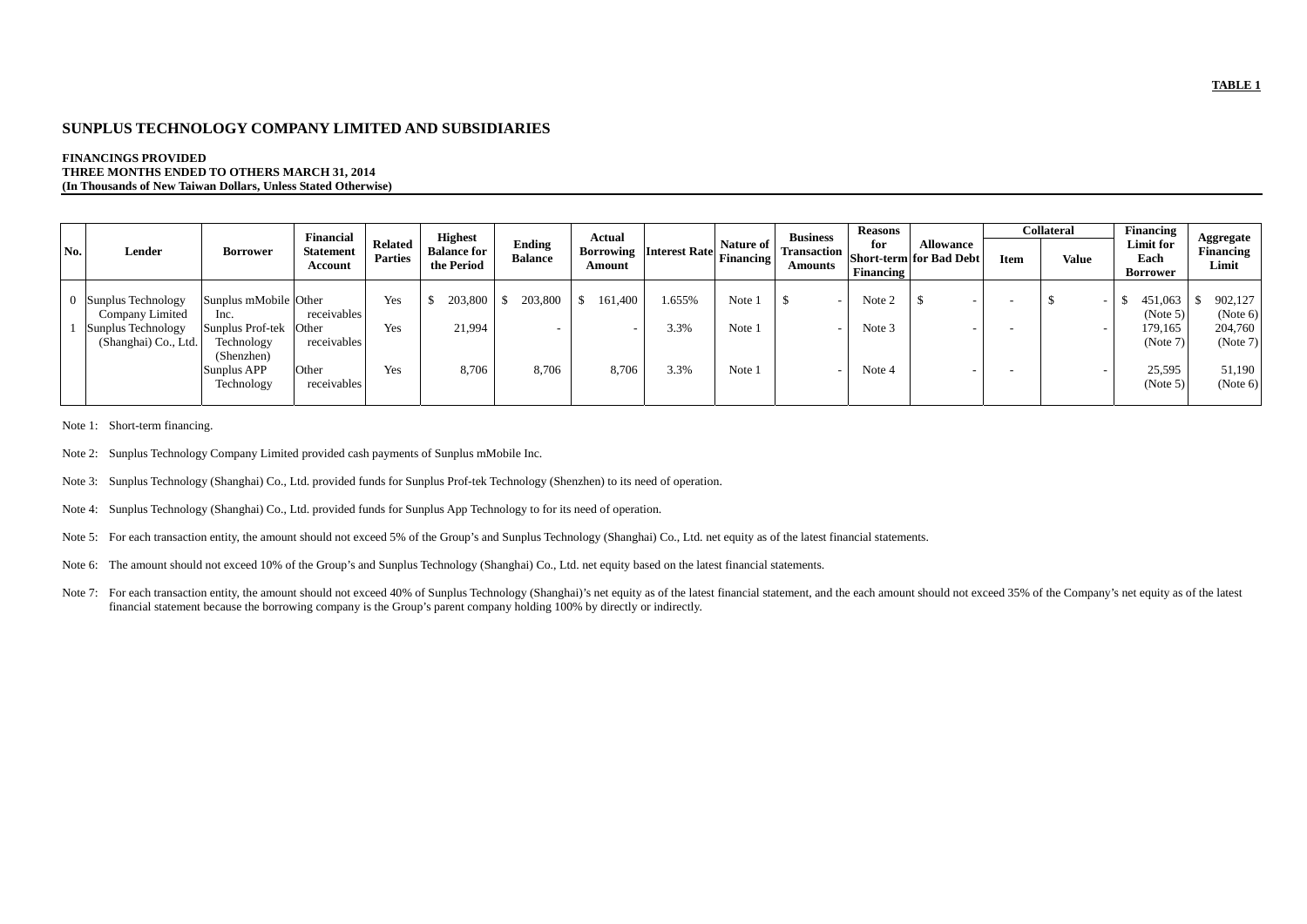#### **SUNPLUS TECHNOLOGY COMPANY LIMITED AND SUBSIDIARIES**

#### **ENDORSEMENT/GUARANTEE PROVIDED THREE MONTHS ENDED MARCH 31, 2014 (In Thousands of New Taiwan Dollars, Unless Stated Otherwise)**

|                |                                  | <b>Endorsee/Guarantee</b>                         |                                  |                                                                |                          |                                                       |                                      |                                                               | Percentage of                                                                                          |                                                                                                  |                    |                                                      |                                                                                                     |
|----------------|----------------------------------|---------------------------------------------------|----------------------------------|----------------------------------------------------------------|--------------------------|-------------------------------------------------------|--------------------------------------|---------------------------------------------------------------|--------------------------------------------------------------------------------------------------------|--------------------------------------------------------------------------------------------------|--------------------|------------------------------------------------------|-----------------------------------------------------------------------------------------------------|
| No.            | Endorser/<br><b>Guarantor</b>    | Name                                              | Nature of<br><b>Relationship</b> | Limits on<br>Endorsement/<br>on Behalf of<br><b>Each Party</b> | <b>Maximum</b><br>Period | <b>Guarantee Given Balance for the Ending Balance</b> | Actual<br><b>Borrowing</b><br>Amount | Value of<br>Collateral<br>Property,<br>Plant, or<br>Equipment | Accumulated<br><b>Amount of</b><br><b>Collateral to</b><br>the Latest<br>Financial<br><b>Statement</b> | <b>Maximum</b><br>Collateral/Gua<br>Net Equity of rantee Amounts the Company<br><b>Allowable</b> | <b>Provided by</b> | Guarantee<br><b>Provided by</b><br>the<br>Subsidiary | <b>Guarantee</b><br>Provided<br>to a<br><b>Subsidiary</b><br><b>Located in</b><br>Mainland<br>China |
| $\overline{0}$ | Company Limited<br>(the Company) | Sunplus Technology Sun Media Technology Co., Ltd. | 3(Note3)                         | 902,127<br>$\mathbb{S}$<br>(Note 5)                            | \$ 679,565               | \$677,715                                             | \$677,715                            |                                                               | 7.51%                                                                                                  | \$1,804,254<br>(Note 6)                                                                          | Yes                | N <sub>0</sub>                                       | Yes                                                                                                 |
| (Note1)        |                                  | Ytrip Technology Co., Ltd.                        | 3(Note3)                         | 902,127<br>(Note 5)                                            | 58,460                   | 58,460                                                | 58,460                               |                                                               | 0.65%                                                                                                  | 1,804,254<br>(Note 6)                                                                            | Yes                | N <sub>0</sub>                                       | Yes                                                                                                 |
|                |                                  | Sunext Technology Co., Ltd.                       | 2(Note2)                         | 902,127<br>(Note 5)                                            | 43,671                   | 43,671                                                | 43,671                               |                                                               | 0.48%                                                                                                  | 1,804,254<br>(Note 6)                                                                            | Yes                | N <sub>0</sub>                                       | N <sub>o</sub>                                                                                      |
|                |                                  | Generalplus Technology Inc.                       | 3(Note3)                         | 902,127<br>(Note 5)                                            | 13,563                   | 13,563                                                | 13,563                               |                                                               | 0.15%                                                                                                  | 1,804,254<br>(Note 6)                                                                            | <b>Yes</b>         | N <sub>0</sub>                                       | N <sub>0</sub>                                                                                      |
|                |                                  | Sunplus Innovation Technology Inc. 2(Note2)       |                                  | 902,127<br>(Note 5)                                            | 8,782                    | 8,782                                                 | 8,782                                |                                                               | 0.10%                                                                                                  | 1,804,254<br>(Note 6)                                                                            | Yes                | N <sub>0</sub>                                       | N <sub>o</sub>                                                                                      |
|                |                                  | iCatch Technology Inc.                            | 1(Note4)                         | 902,127<br>(Note 5)                                            | 6,350                    | 6,350                                                 | 6,350                                |                                                               | 0.07%                                                                                                  | 1,804,254<br>(Note 6)                                                                            | N <sub>0</sub>     | N <sub>0</sub>                                       | N <sub>o</sub>                                                                                      |

Note 1: Issuer.

Note 2: Directly holds more than 50% of the common shares of a subsidiary.

Note 3: Common shares held by the Sunplus and its subsidiaries jointly own more than 50% of the investee company.

Note 4: Directly held by parent company.

Note 5: For each transaction entity, the amount should not exceed 10% of the endorsement/guarantee provider's net equity as shown in the provider's latest financial statements.

Note 6: The amount should not exceed 20% of the endorsement/guarantee provider's net equity based on the latest financial statements.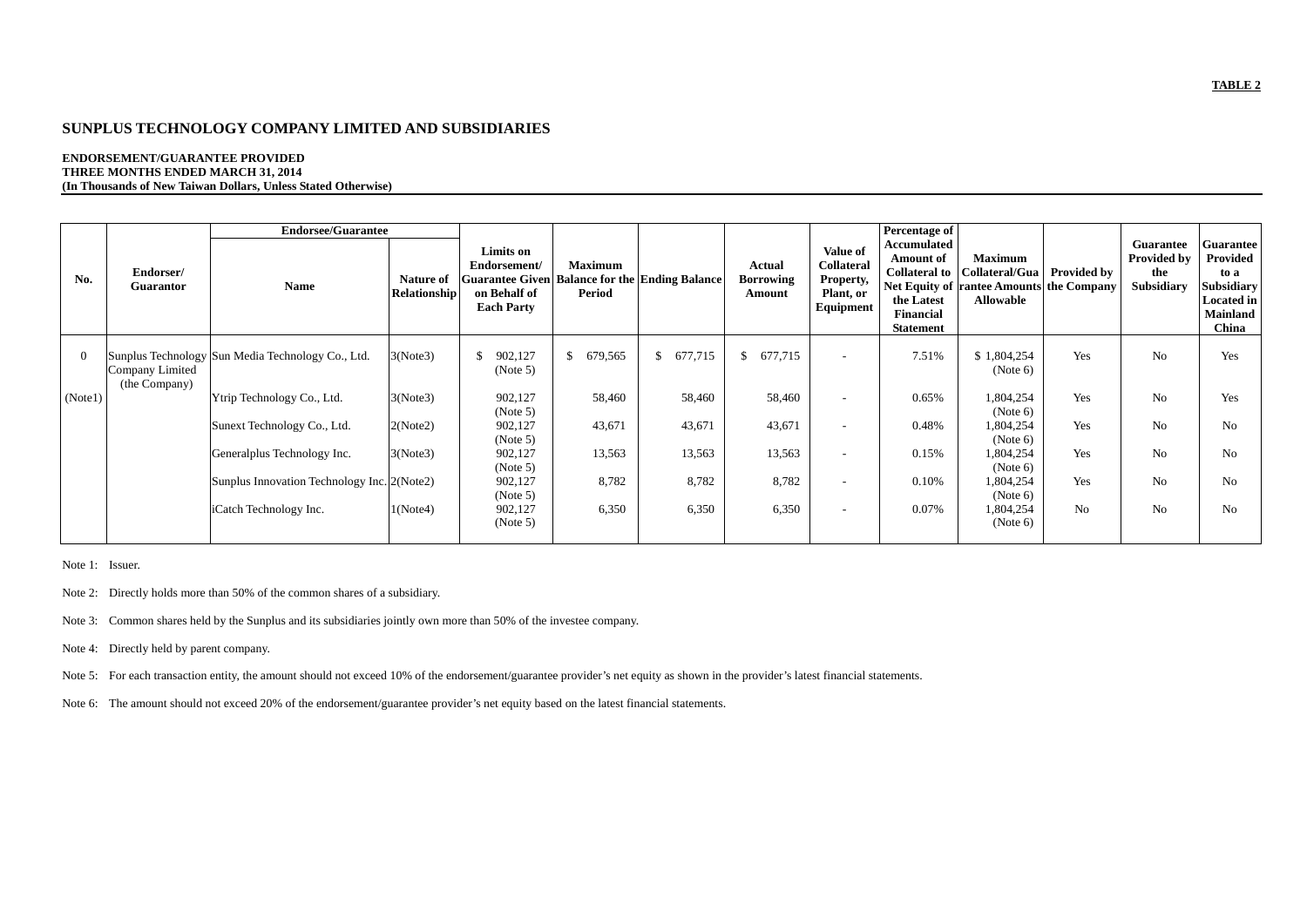#### **SUNPLUS TECHNOLOGY COMPANY LIMITED AND SUBSIDIARIES**

#### **MARKETABLE SECURITIES HELD MARCH 31, 2014**

**(In Thousands of New Taiwan Dollars, Unless Stated Otherwise)** 

| <b>Holding Company Name</b>                           | <b>Type and Name of Marketable Security</b>   | <b>Relationship with the Holding</b><br>Company | <b>Financial Statement Account</b>  | <b>Shares or Units</b><br>(Thousands) | <b>Carrying Value</b>   | <b>Percentage of</b><br>Ownership $(\% )$ | <b>Market Value or</b><br><b>Net Asset Value</b> | <b>Note</b>   |
|-------------------------------------------------------|-----------------------------------------------|-------------------------------------------------|-------------------------------------|---------------------------------------|-------------------------|-------------------------------------------|--------------------------------------------------|---------------|
|                                                       |                                               |                                                 |                                     |                                       |                         |                                           |                                                  |               |
| Sunplus Technology Company<br>Limited (the "Company") | <b>Stock</b><br><b>Tatung Company</b>         |                                                 | Available-for-sale financial assets | 46,094                                | $\mathbf{s}$<br>405,444 |                                           | \$<br>405,444                                    | Note 2        |
|                                                       | Global View Co., Ltd.                         | The Company's supervisor                        | Available-for-sale financial assets | 11,756                                | 350,928                 | $\overline{c}$<br>13                      | 350,928                                          | Note 2        |
|                                                       | Giantplus Technology Co., Ltd.                |                                                 | Available-for-sale financial assets | 5,314                                 | 109,310                 | $\mathbf{1}$                              | 109,310                                          | Note 2        |
|                                                       | RITEK Corp.                                   |                                                 | Available-for-sale financial assets | 5,000                                 | 24,298                  |                                           | 24,298                                           | Note 2        |
|                                                       | United Microelectronics Corp.                 |                                                 | Available-for-sale financial assets | 1,968                                 | 25,284                  |                                           | 25,284                                           | Note 2        |
|                                                       |                                               |                                                 |                                     |                                       |                         |                                           |                                                  |               |
|                                                       | Fund                                          |                                                 |                                     |                                       |                         |                                           |                                                  |               |
|                                                       | Mega Diamond Money Market                     |                                                 | Available-for-sale financial assets | 13,197                                | 161,709                 |                                           | 161,709                                          | Note 3        |
|                                                       | <b>BGF Global Allocation Fund</b>             |                                                 | Available-for-sale financial assets | 3                                     | 5,107                   |                                           | 5,107                                            | Note 3        |
|                                                       | <b>FSITC Money Market</b>                     |                                                 | Available-for-sale financial assets | 290                                   | 50,627                  |                                           | 50,627                                           | Note 3        |
|                                                       | Yuanta De-Bao Money Market Fund               |                                                 | Available-for-sale financial assets | 2,564                                 | 30,162                  |                                           | 30,162                                           | Note 3        |
|                                                       | <b>UPAMC James Bond Money Market</b>          |                                                 | Available-for-sale financial assets | 1,851                                 | 30,276                  |                                           | 30,276                                           | Note 3        |
|                                                       | Taishin Ta-Chong Money Market                 |                                                 | Available-for-sale financial assets | 2,178                                 | 30,269                  |                                           | 30,269                                           | Note 3        |
|                                                       | Franklin Global Fduntl Start Fund             |                                                 | Available-for-sale financial assets | 13                                    | 5,194                   |                                           | 5.194                                            | Note 3        |
|                                                       | Capital Money Market                          |                                                 | Available-for-sale financial assets | 1,911                                 | 30,164                  |                                           | 30,164                                           | Note 3        |
|                                                       | Eastspring Inv Fund Glbl EqFoF                |                                                 | Available-for-sale financial assets | 1,150                                 | 14,933                  |                                           | 14,933                                           | Note 3        |
|                                                       | JPNorgan Asia High Yieid Total Return<br>Bond |                                                 | Available-for-sale financial assets | 1,249                                 | 14,628                  |                                           | 14,628                                           | Note 3        |
|                                                       | China High Yield Dim sum Bond                 |                                                 | Available-for-sale financial assets | 920                                   | 9,833                   |                                           |                                                  | 9,833 Note 3  |
|                                                       | Network Capital Global Fund                   |                                                 | Financial assets carried at cost    | 600                                   | 6,000                   | $\overline{7}$                            | 6.000                                            | Note 1        |
|                                                       | Technology Partners Venture Capital Corp.     |                                                 | Financial assets carried at cost    | 356                                   | 3,556                   | 11                                        | 3,556                                            | Note 1        |
| Lin Shih Investment Co., Ltd.                         | Ability Enterprise Co., Ltd.                  |                                                 | Available-for-sale financial assets | 5,274                                 | 102,580                 |                                           | 102,580                                          | Note 2        |
|                                                       | Radiant Innovation Inc.                       |                                                 | Available-for-sale financial assets | 2,435                                 | 66,345                  | $\tau$                                    | 66,345                                           | Note 2        |
|                                                       | Sunplus Technology Co., Ltd.                  | Parent Company                                  | Available-for-sale financial assets | 3,560                                 | 45,924                  | 1                                         | 45,924                                           | Notes 2 and 4 |
|                                                       | RITEK Technology Co., Ltd.                    |                                                 | Available-for-sale financial assets | 833                                   | 4,050                   |                                           | 4,050                                            | Note 2        |
|                                                       | Aiptek International Inc.                     |                                                 | Available-for-sale financial assets | 60                                    | 680                     |                                           | 680                                              | Note 2        |
|                                                       | Frankin Templetion Sinoa                      |                                                 | Available-for-sale financial assets | 1,994                                 | 20,126                  |                                           | 20,126                                           | Note 3        |
|                                                       | Paradigm Pion Money Market                    |                                                 | Available-for-sale financial assets | 445                                   | 5,029                   |                                           | 5,029                                            | Note 3        |
|                                                       | <b>UPAMC JAMES BOND MONEY</b>                 |                                                 | Available-for-sale financial assets | 431                                   | 7,050                   |                                           | 7,050                                            | Note 3        |
|                                                       | Catcher Technology Co., Ltd.                  |                                                 | Available-for-sale financial assets | 15                                    | 3,308                   |                                           | 3,308                                            | Note 2        |
|                                                       | TAI TUNG COMMUNICATION CO.,                   |                                                 | Available-for-sale financial assets | 63                                    | 3,175                   |                                           | 3,175                                            | Note 2        |
|                                                       | LTD.                                          |                                                 |                                     |                                       |                         |                                           |                                                  |               |
|                                                       | Hon Hai Precision Ind. Co., Ltd.              |                                                 | Available-for-sale financial assets | 50                                    | 4,310                   |                                           | 4,310                                            | Note 2        |
|                                                       | <b>AGV PRODUCTS CORP.</b>                     |                                                 | Available-for-sale financial assets | 100                                   | 1,000                   |                                           | 1,000                                            | Note 2        |
|                                                       | Apex International Co., Ltd.                  |                                                 | Available-for-sale financial asset  | 20                                    | 872                     |                                           | 872                                              | Note 2        |
|                                                       | King Yuan Electronics Co., Ltd.               |                                                 | Available-for-sale financial asset  | 40                                    | 1,010                   |                                           | 1,010                                            | Note 2        |
|                                                       | Yuanta Global REITs Fund                      |                                                 | Available-for-sale financial asset  | 763                                   | 8,331                   |                                           |                                                  | 8,331 Note 3  |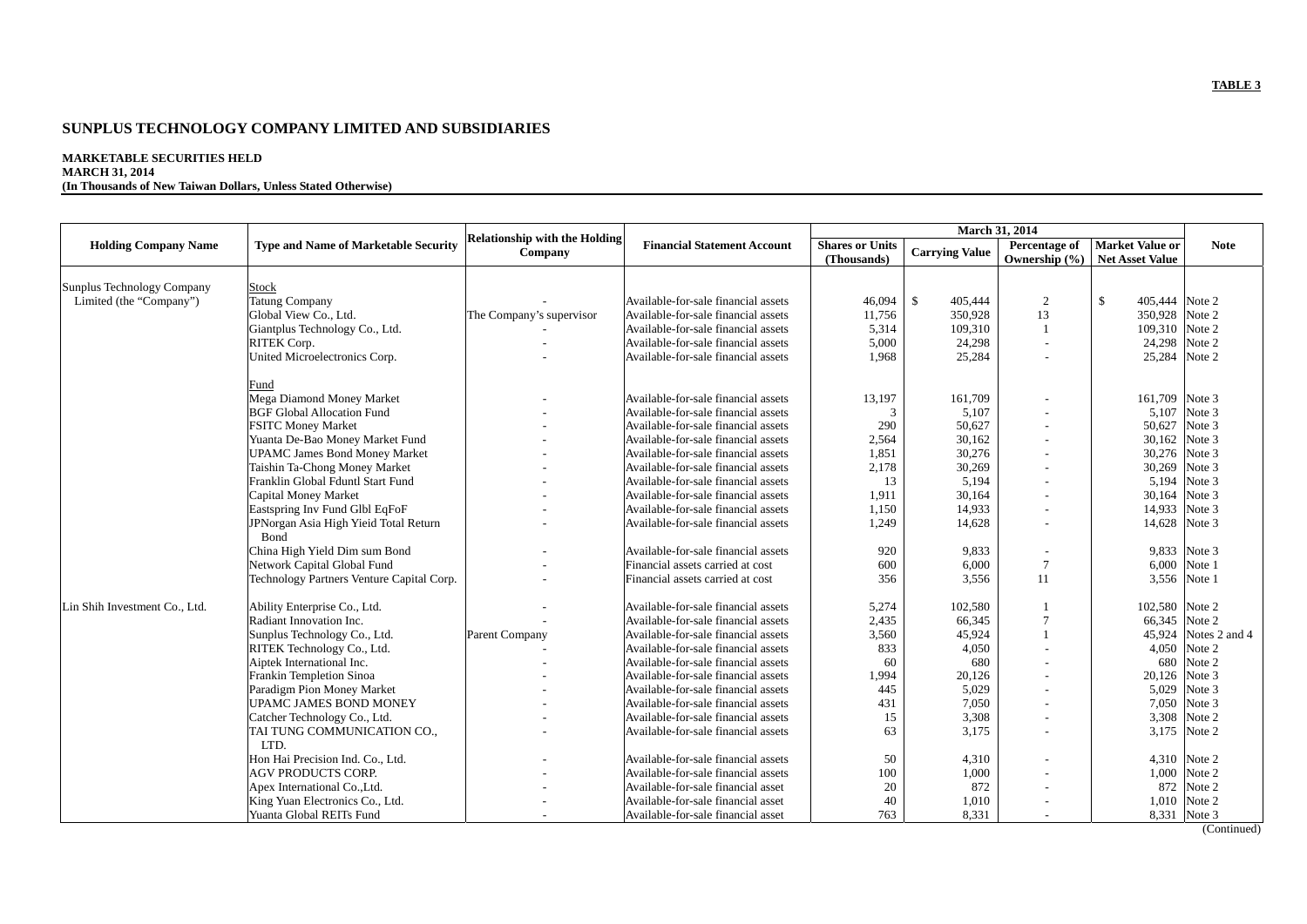| <b>Holding Company Name</b>     | <b>Type and Name of Marketable Security</b> | <b>Relationship with the Holding</b><br>Company | <b>Financial Statement Account</b>     | <b>Shares or Units</b><br>(Thousands) | <b>Carrying Value</b>   | March 31, 2014<br>Percentage of<br>Ownership $(\% )$ | <b>Market Value or</b><br><b>Net Asset Value</b> | <b>Note</b>  |
|---------------------------------|---------------------------------------------|-------------------------------------------------|----------------------------------------|---------------------------------------|-------------------------|------------------------------------------------------|--------------------------------------------------|--------------|
|                                 |                                             |                                                 |                                        |                                       |                         |                                                      |                                                  |              |
| Lin Shih Investment Co., Ltd.   | <b>Elitergroup Computer System</b>          |                                                 | Available-for-sale financial asset     | 60                                    | $\mathbb{S}$<br>1,362   | $\overline{a}$                                       | \$                                               | 1,362 Note 2 |
|                                 | NAN YA PRINTED CIRCUIT BOARD                |                                                 | Available-for-sale financial assets    | 10                                    | 364                     |                                                      |                                                  | 364 Note 2   |
|                                 | CORP.                                       |                                                 |                                        |                                       |                         |                                                      |                                                  |              |
|                                 | Yulon Corp.                                 |                                                 | Available-for-sale financial assets    | 42                                    | 2,113                   |                                                      |                                                  | 2,113 Note 2 |
|                                 | HUANGHSIANG CONSTRUCTION                    |                                                 | Available-for-sale financial assets    | 15                                    | 779                     |                                                      | 779                                              | Note 2       |
|                                 | <b>SINON CORPORATION</b>                    |                                                 | Available-for-sale financial assets    | 330                                   | 5,577                   | $\overline{a}$                                       |                                                  | 5,577 Note 2 |
|                                 | CHAMPION BUILDING MATERIALS                 |                                                 | Available-for-sale financial assets    | 50                                    | 610                     |                                                      |                                                  | 610 Note 2   |
|                                 | CO., LTD.                                   |                                                 |                                        |                                       |                         |                                                      |                                                  |              |
|                                 | <b>JTOVCH CORP.</b>                         |                                                 | Available-for-sale financial assets    | 25                                    | 579                     |                                                      |                                                  | 579 Note 2   |
|                                 | Advanced Optoelectronic Technology Inc.     |                                                 | Available-for-sale financial assets    | 20                                    | 1,870                   |                                                      |                                                  | 1,870 Note 2 |
|                                 | <b>Tatung Company</b>                       |                                                 | Available-for-sale financial assets    | 100                                   | 949                     |                                                      | 949                                              | Note 2       |
|                                 | Chipbond Technology Corporation             |                                                 | Available-for-sale financial assets    | 25                                    | 1,345                   |                                                      | 1,345                                            | Note 2       |
|                                 | PCL Technology, Inc.                        |                                                 | Available-for-sale financial assets    | 5                                     | 449                     |                                                      | 449                                              | Note 2       |
|                                 | Unimicron Technology Corp.                  |                                                 | Available-for-sale financial assets    | 30                                    | 735                     |                                                      | 735                                              | Note 2       |
|                                 | <b>Pegatron Corporation</b>                 |                                                 | Available-for-sale financial assets    | 20                                    | 907                     |                                                      | 907                                              | Note 2       |
|                                 | COMPEO MANUFATURING CO., LTD                |                                                 | Available-for-sale financial assets    | 70                                    | 1,267                   |                                                      | 1,267                                            | Note 2       |
|                                 | Kuenling Machinory Refrgerating Co., Ltd    |                                                 | Available-for-sale financial assets    | $\overline{4}$                        | 122                     |                                                      | 122                                              | Note 2       |
|                                 | Amazing Microelectronic Corp.               |                                                 | Available-for-sale financial assets    | 3                                     | 147                     |                                                      | 147                                              | Note 2       |
|                                 | Compal Electronics, Inc.                    |                                                 | Available-for-sale financial assets    | 50                                    | 1,080                   |                                                      |                                                  | 1.080 Note 2 |
|                                 | VOLTROVIC POWER TECHNOLOGY                  |                                                 | Available-for-sale financial assets    | 10                                    | 1,845                   |                                                      | 1.845                                            | Note 2       |
|                                 | Miracle Technology Co., Ltd.                |                                                 | Financial assets carried at cost       | 1,295                                 | 13.940                  | 10                                                   | 13,940 Note 1                                    |              |
|                                 | MaxEmil Photonics Corp.                     |                                                 | Financial assets carried at cost       | 426                                   | 4,136                   | $\overline{2}$                                       | 4,136                                            | Note 1       |
|                                 | Genius Vision Digital Co., Ltd.             |                                                 | Financial assets carried at cost       | 600                                   | 3,676                   | 5                                                    | 3,676 Note 1                                     |              |
|                                 | Lingri Technology Co., Ltd.                 |                                                 | Financial assets carried at cost       | 304                                   | 3,040                   | 19                                                   | 3,040 Note 1                                     |              |
|                                 | Socle Technology Corp.                      |                                                 | Financial assets carried at cost       | 250                                   | 786                     |                                                      |                                                  | 786 Note 1   |
|                                 | GemFor Tech. Co., Ltd.                      |                                                 | Financial assets carried at cost       | 373                                   | 671                     | 6                                                    | 671                                              | Note 1       |
|                                 | Minton Optic Industry Co., Ltd.             |                                                 | Financial assets carried at cost       | 4,272                                 |                         | $\overline{7}$                                       |                                                  | Note 1       |
|                                 | WayTech Development Inc.                    |                                                 | Financial assets carried at cost       | 1,500                                 |                         | $\overline{5}$                                       |                                                  | Note 1       |
|                                 | Sanjet Technology Corp.                     |                                                 | Financial assets carried at cost       | 8                                     |                         |                                                      |                                                  | Note 1       |
|                                 | <b>Ubright Optright Corporation-CB</b>      |                                                 | Financial assets at fair value through | 20                                    | 2,040                   |                                                      |                                                  | 2,040 Note 2 |
|                                 |                                             |                                                 | profit or loss -Current                |                                       |                         |                                                      |                                                  |              |
|                                 | CHINA ELECTRIC MFGCO.,LTD.-CB               |                                                 | Financial assets at fair value through | 30                                    | 2,985                   |                                                      | 2,985 Note 2                                     |              |
|                                 |                                             |                                                 | profit or loss -Current                |                                       |                         |                                                      |                                                  |              |
|                                 | China Airlines Ltd.                         |                                                 | Financial assets at fair value through | 30                                    | 3,002                   |                                                      | 3,002 Note 2                                     |              |
|                                 |                                             |                                                 | profit or loss -Current                |                                       |                         |                                                      |                                                  |              |
|                                 |                                             |                                                 |                                        |                                       |                         |                                                      |                                                  |              |
| <b>Russell Holdings Limited</b> | Stock                                       |                                                 |                                        |                                       |                         |                                                      |                                                  |              |
|                                 | Aruba Networks, Inc.                        |                                                 | Available-for-sale financial assets    | 10                                    | US\$<br>192             |                                                      | US\$                                             | 192 Note 2   |
|                                 |                                             |                                                 |                                        |                                       | thousand                |                                                      | thousand                                         |              |
|                                 | Innobrige Venture Fund ILP                  |                                                 | Financial assets carried at cost       |                                       | US\$<br>1,353           |                                                      | US\$<br>1,353 Note 1                             |              |
|                                 |                                             |                                                 |                                        |                                       |                         |                                                      |                                                  |              |
|                                 | Asia Tech Taiwan Venture L.P.               |                                                 |                                        |                                       | thousand<br>US\$<br>245 | 5                                                    | thousand<br>US\$                                 | 245 Note 1   |
|                                 |                                             |                                                 | Financial assets carried at cost       |                                       |                         |                                                      |                                                  |              |
|                                 |                                             |                                                 |                                        |                                       | thousand                |                                                      | thousand                                         |              |
|                                 |                                             |                                                 |                                        |                                       |                         |                                                      |                                                  |              |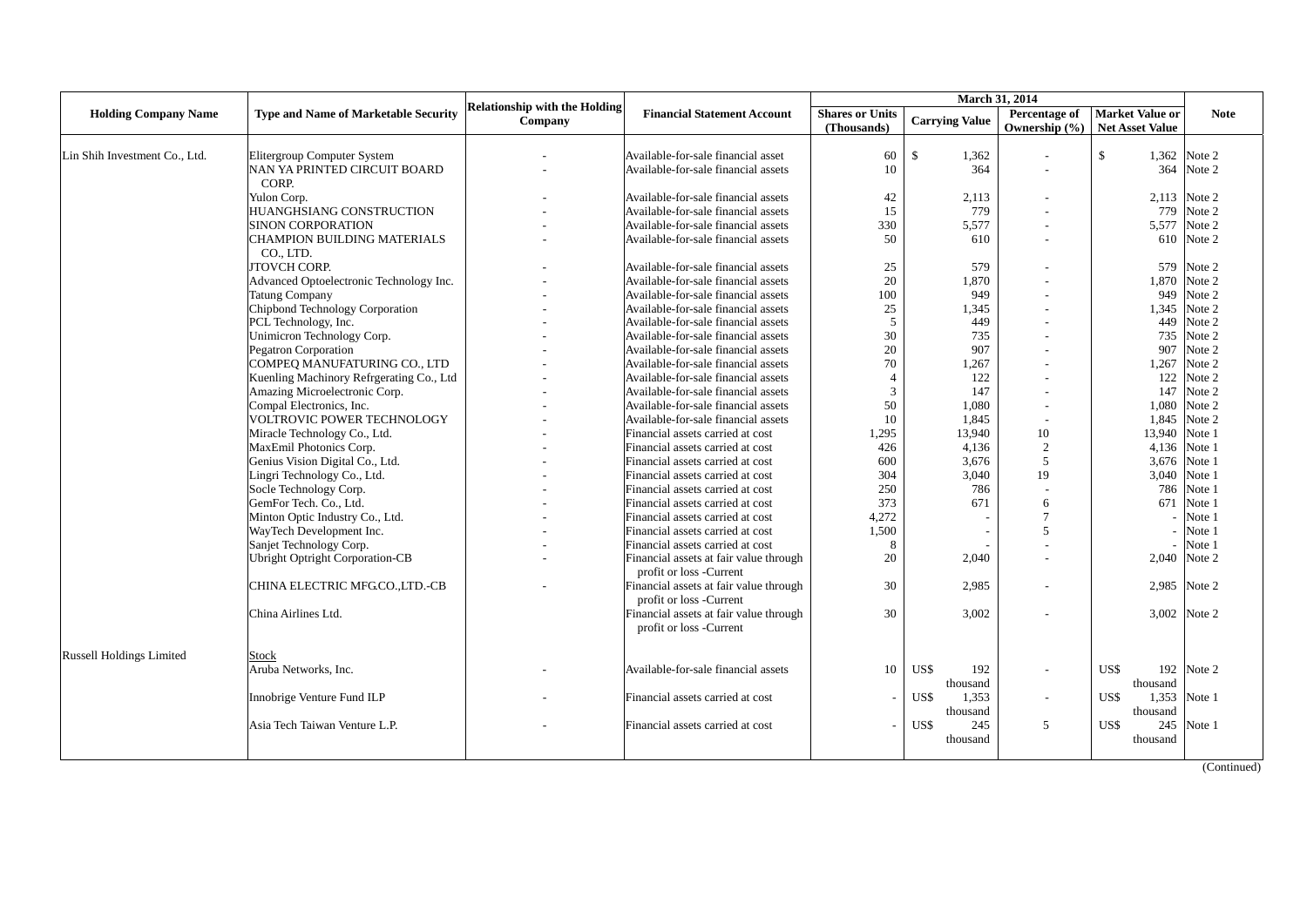| <b>Holding Company Name</b>                | <b>Type and Name of Marketable Security</b>                     | <b>Relationship with the Holding</b><br>Company | <b>Financial Statement Account</b>                                         | <b>Shares or Units</b><br>(Thousands) |               | <b>Carrying Value</b> | Percentage of<br>Ownership (%)   |              | <b>Market Value or</b><br><b>Net Asset Value</b> | <b>Note</b>      |
|--------------------------------------------|-----------------------------------------------------------------|-------------------------------------------------|----------------------------------------------------------------------------|---------------------------------------|---------------|-----------------------|----------------------------------|--------------|--------------------------------------------------|------------------|
|                                            |                                                                 |                                                 |                                                                            |                                       |               |                       |                                  |              |                                                  |                  |
| <b>Russell Holdings Limited</b>            | Aicent. Inc.                                                    |                                                 | Financial assets carried at cost                                           | 500                                   | US\$          | 250<br>thousand       | $\mathbf{1}$                     | US\$         | 250<br>thousand                                  | Note 1           |
|                                            | Innobrige International Inc.                                    |                                                 | Financial assets carried at cost                                           | 4,000                                 | US\$          | 53<br>thousand        | 15                               | US\$         | 53<br>thousand                                   | Note 1           |
|                                            | Ortega Info System, Inc.                                        |                                                 | Financial assets carried at cost                                           | 2,557                                 | US\$          |                       | $\sim$                           | US\$         | $\overline{\phantom{a}}$                         | Note 1           |
|                                            | Ether Precision Inc.                                            |                                                 | Financial assets carried at cost                                           | 1,250                                 | US\$          | thousand              | 1                                | US\$         | thousand<br>$\overline{\phantom{a}}$             | Note 1           |
|                                            | OZ Optics Limited.                                              |                                                 | Financial assets carried at cost                                           | 1,000                                 | US\$          | thousand              | 8                                | US\$         | thousand<br>$\overline{\phantom{a}}$             | Note 1           |
|                                            | Asia B2B on Line Inc.                                           |                                                 | Financial assets carried at cost                                           | 1,000                                 | US\$          | thousand              | 3                                | US\$         | thousand                                         | Note 1           |
|                                            |                                                                 |                                                 |                                                                            |                                       |               | thousand              |                                  |              | thousand                                         |                  |
| Sunplus Venture Capital Co., Ltd.          | <b>Stock</b>                                                    |                                                 |                                                                            |                                       |               |                       |                                  |              |                                                  |                  |
|                                            | Ability Enterprise Co., Ltd.                                    |                                                 | Available-for-sale financial assets                                        | 3,783                                 | $\mathcal{S}$ | 73,599                |                                  | $\mathbb{S}$ | 73,599                                           | Note 2<br>Note 2 |
|                                            | King Yuan Electronics Co., Ltd.<br>Aruba Networks, Inc.         |                                                 | Available-for-sale financial assets                                        | 2,441<br>$\overline{4}$               |               | 61,629<br>2,126       |                                  |              | 61,629<br>2,126                                  | Note 2           |
|                                            |                                                                 |                                                 | Available-for-sale financial assets                                        |                                       |               | 4,001                 | $\mathbf{1}$                     |              | 4,001                                            | Note 2           |
|                                            | Aiptek International Inc.<br><b>FSITC Money Market</b>          |                                                 | Available-for-sale financial assets<br>Available-for-sale financial assets | 351<br>290                            |               | 50,636                |                                  |              | 50,636                                           | Note 3           |
|                                            | Franklin Templeton Sinoam Money Market                          |                                                 |                                                                            |                                       |               | 25,425                |                                  |              | 25,425                                           | Note 3           |
|                                            |                                                                 |                                                 | Available-for-sale financial assets<br>Financial assets carried at cost    | 2,519<br>601                          |               | 30,000                |                                  |              | 30,000                                           | Note 1           |
|                                            | Earocharm Holding Co.                                           |                                                 |                                                                            |                                       |               | 20,734                | $\mathbf{1}$<br>4                |              |                                                  | Note 1           |
|                                            | Feature Integration Technology Inc.                             |                                                 | Financial assets carried at cost                                           | 1,811                                 |               |                       | 10                               |              | 20,734                                           | Note 1           |
|                                            | Miracle Technology Co., Ltd.<br><b>Cyberon Corporation</b>      |                                                 | Financial assets carried at cost<br>Financial assets carried at cost       | 1,303<br>1,521                        |               | 14,025<br>13,691      | 18                               |              | 14,025<br>13,691                                 | Note 1           |
|                                            |                                                                 |                                                 |                                                                            | 419                                   |               |                       |                                  |              |                                                  | Note 1           |
|                                            | MaxEmil Photonics Corp.                                         |                                                 | Financial assets carried at cost<br>Financial assets carried at cost       | 550                                   |               | 6,243<br>1,729        | $\overline{2}$<br>$\overline{1}$ |              | 6,243<br>1,729                                   | Note 1           |
|                                            | Socle Technology Corp.                                          |                                                 |                                                                            |                                       |               |                       |                                  |              |                                                  |                  |
|                                            | Genius Vision Digital                                           |                                                 | Financial assets carried at cost                                           | 750                                   |               | 15,000                | 6                                |              | 15,000                                           | Note 1           |
|                                            | Sanjet Technology Corp.                                         |                                                 | Financial assets carried at cost                                           | 49                                    |               | 20,052                |                                  |              |                                                  | Note 1           |
|                                            | Yuanta De-Bao Money Market Fund                                 |                                                 | Financial assets carried at cost                                           | 1,352                                 |               |                       |                                  |              | 20,052                                           | Note 1           |
|                                            | Minton Optic Industry Co., Ltd.                                 |                                                 | Financial assets carried at cost                                           | 5,000<br>1,900                        |               |                       | 8<br>10                          |              |                                                  | Note 1<br>Note 1 |
|                                            | Simple Act Inc.                                                 |                                                 | Financial assets carried at cost                                           |                                       |               |                       |                                  |              |                                                  |                  |
|                                            | eWave System, Inc.                                              |                                                 | Financial assets carried at cost                                           | 1,833                                 |               |                       | 22                               |              |                                                  | Note 1           |
|                                            | WayTech Development Inc.                                        |                                                 | Financial assets carried at cost                                           | 1,000                                 |               |                       | $\overline{4}$                   |              |                                                  | Note 1           |
|                                            | <b>Information Technology Total Services</b>                    |                                                 | Financial assets carried at cost                                           | 51                                    |               |                       |                                  |              |                                                  | Note 1           |
|                                            | Book4u Company Limited                                          |                                                 | Financial assets carried at cost                                           | $\mathbf Q$                           |               |                       |                                  |              |                                                  | Note 1           |
|                                            | VenGlobal International Fund                                    |                                                 | Financial assets carried at cost                                           | $\mathbf{1}$                          |               |                       | 3                                |              |                                                  | Note 1           |
|                                            | Bond                                                            |                                                 | Non-active market bond investment                                          |                                       |               | 14,903                |                                  |              | 14,903                                           | Note 1           |
| Sunplus Technology (Shanghai) Co.,<br>Ltd. | GF Money Market Fund class B shares                             |                                                 | Available-for-sale financial assets                                        | 14,190                                | <b>RMB</b>    | 14,271<br>thousand    |                                  | <b>RMB</b>   | 14,271<br>thousand                               | Note 3           |
|                                            | CHONGOING CHONG YOU<br><b>INFORMATION TECHNOLOGY CO</b><br>LTD. |                                                 | Financial assets carried at cost                                           |                                       | RMB           | 19,177<br>thousand    | 3                                | RMB          | 19,177<br>thousand                               | Note 1           |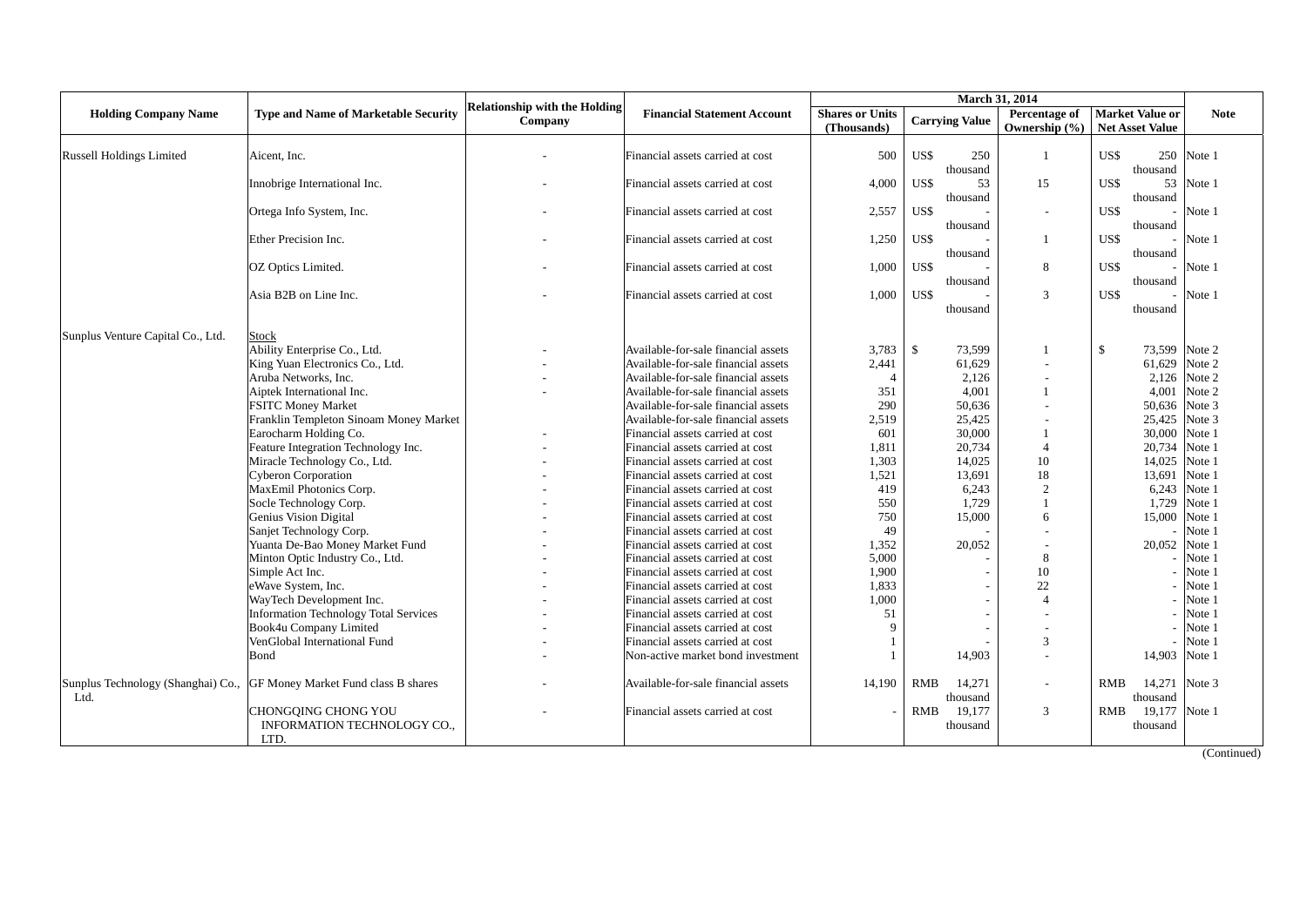|                                    |                                             | <b>Relationship with the Holding</b> |                                     |                                       |                       | March 31, 2014                     |                                                  |              |
|------------------------------------|---------------------------------------------|--------------------------------------|-------------------------------------|---------------------------------------|-----------------------|------------------------------------|--------------------------------------------------|--------------|
| <b>Holding Company Name</b>        | <b>Type and Name of Marketable Security</b> | Company                              | <b>Financial Statement Account</b>  | <b>Shares or Units</b><br>(Thousands) | <b>Carrying Value</b> | Percentage of<br>Ownership $(\% )$ | <b>Market Value or</b><br><b>Net Asset Value</b> | <b>Note</b>  |
| Wei-Young Investment Inc.          | Elitergroup Computer Systems                |                                      | Available-for-sale financial assets | 315                                   | 7,147<br>-8           |                                    |                                                  | 7,147 Note 2 |
| Generalplus Technology Inc.        | <b>Union Money Market</b>                   |                                      | Available-for-sale financial assets | 3,130                                 | 40,458                |                                    | 40,458 Note 3                                    |              |
|                                    | Yuanta Wan Tai Money Market                 |                                      | Available-for-sale financial assets | 2,577                                 | 38,212                |                                    | 38,212                                           | Note 3       |
|                                    | Franklin Templeton Sinoam Money Market      | $\overline{\phantom{0}}$             | Available-for-sale financial assets | 1,499                                 | 15,131                | $\sim$                             | 15,131                                           | Note 3       |
|                                    | CTBC Hwa-win Money Market Fund              |                                      | Available-for-sale financial assets | 2,790                                 | 30,077                | $\sim$                             | 30,077                                           | Note 3       |
| Sunext Technology                  | IBT 1699 Bond Fund                          |                                      | Available-for-sale financial assets | 1,898                                 | 25,111                | $\sim$                             | 25,111                                           | Note 3       |
|                                    | Yuanta Wan Tai Money Fund                   |                                      | Available-for-sale financial assets | 1,964                                 | 29,129                |                                    | 29,129                                           | Note 3       |
|                                    | <b>FSITC Taiwan Bond Fund</b>               |                                      | Available-for-sale financial assets | 1,343                                 | 20,085                |                                    | 20,085                                           | Note 3       |
|                                    | Yuanta De-Bao Money Market Fund             |                                      | Available-for-sale financial assets | 1,281                                 | 15,067                |                                    | 15,067                                           | Note 3       |
|                                    | <b>ING Taiwan Money Market</b>              | $\overline{\phantom{0}}$             | Available-for-sale financial assets | 377                                   | 6,026                 |                                    | 6,026                                            | Note 3       |
|                                    | Prudential Financial Money Market Fund      |                                      | Available-for-sale financial assets | 519                                   | 8,030                 |                                    | 8,030                                            | Note 3       |
| iCatch Technology Inc.             | Franklin Templeton Sinoam Money Market      |                                      | Available-for-sale financial assets | 11,956                                | 120,688               |                                    | 120,688 Note 3                                   |              |
| Sunplus Innovation Technology Inc. | Fund                                        |                                      |                                     |                                       |                       |                                    |                                                  |              |
|                                    | Mega Diamond Money Market                   |                                      | Available-for-sale financial assets | 7,426                                 | 90,995                |                                    | 90,995 Note 3                                    |              |
|                                    | Yuanta Wan Tai Money Market                 |                                      | Available-for-sale financial assets | 5,451                                 | 80,836                |                                    | 80,836                                           | Note 3       |
|                                    | Stock<br><b>Advanced Silicon SA</b>         |                                      | Financial assets carried at cost    | 1,000                                 | 15,391                | 10                                 | 15,391 Note 1                                    |              |
|                                    | Advanced NuMicro System, Inc.               |                                      | Financial assets carried at cost    | 2,000                                 | 8,243                 | 9                                  | 8,243                                            | Note 1       |

Note 1: The market value was based on carrying value as of March 31, 2014.

Note 2: The Market value was based on the closing price as of March 31, 2014.

Note 3: The market value was based on the net asset value of fund as of March 31, 2014.

Note 4: As of March 31, 2014, the above marketable securities, except the holdings of Lin Shih Investment Co., Ltd. of the shares of Sunplus Technology Company Limited with a market value \$43,659 thousand and the holding o Technology Company Limited of the shares of Orise Technology Co., Ltd. with a market value \$493,390 thousand had not been pledged or mortgaged.

Note 5: The market value was based on Amortised cost as of March 31, 2014.

(Concluded)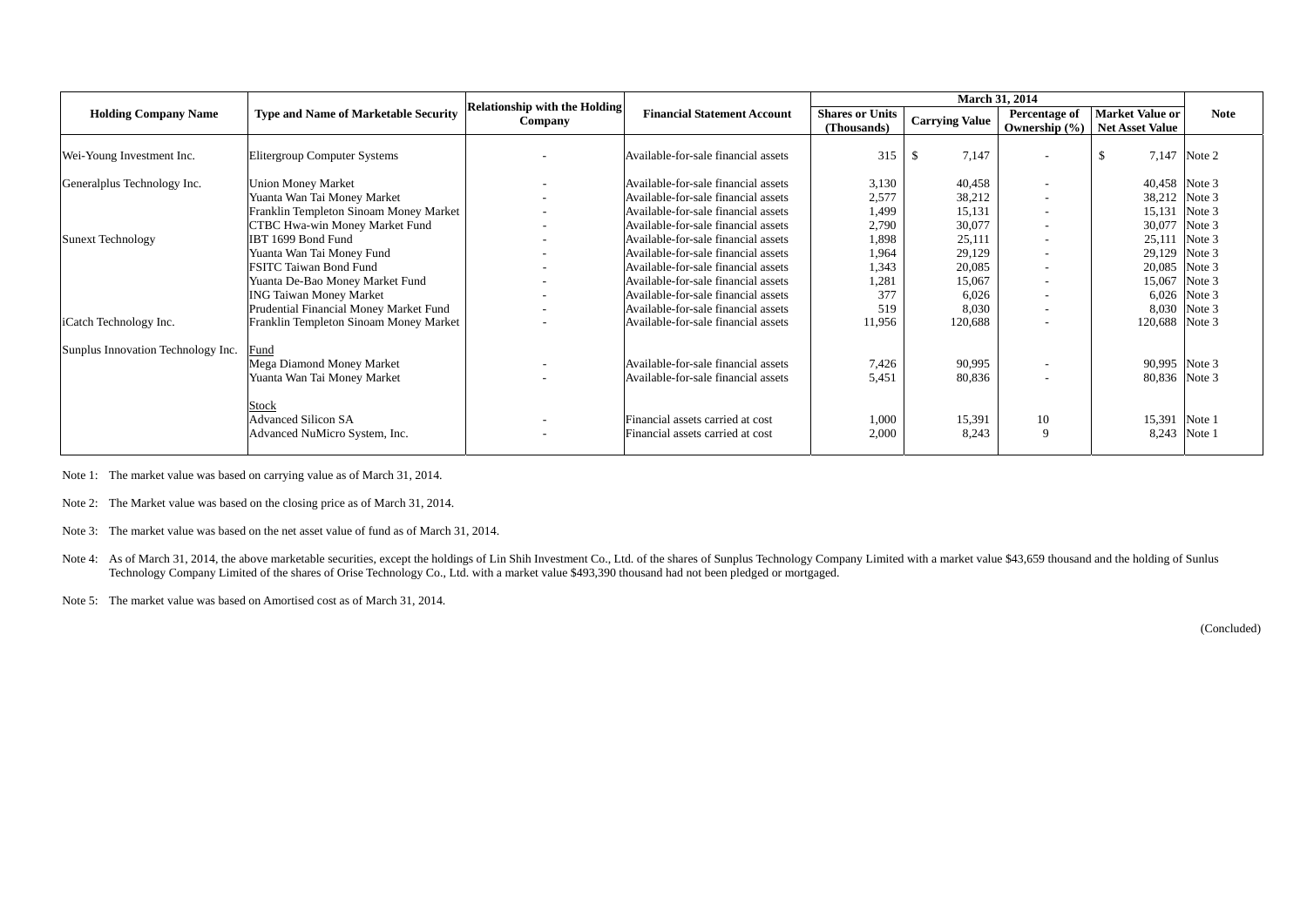# **ACQUISTION OF INDIVIDUAL REAL ESTATE PROPERTIES AT COSTS OR PRICES OF AT LEAST \$100 MILLION OR 20% OF THE PAID-IN CAPITAL THREE MONTHS ENDED MARCH 31, 2014**

**(In Thousands of New Taiwan Dollars, Unless Stated Otherwise)** 

| <b>Company Name</b>                          |          | <b>Type of Property Transaction Date</b> | Transaction             | <b>Payment Term</b> | Counterparty                                         | Nature of           |       | <b>Prior Transaction of Related Counterparty</b> |        | Price     | Purpose of         | <b>Other Terms</b> |
|----------------------------------------------|----------|------------------------------------------|-------------------------|---------------------|------------------------------------------------------|---------------------|-------|--------------------------------------------------|--------|-----------|--------------------|--------------------|
|                                              |          |                                          | Amount                  |                     |                                                      | <b>Relationship</b> | Owner | <b>Relationship Transfer Date</b>                | Amount | Reference | <b>Acquisition</b> |                    |
| Sunplus Prof-tek<br>Technology<br>(Shenzhen) | Building | 2014.01.09                               | RMB 159.165<br>thousand | thousand            | RMB 159,165 ShenZhen Investment<br>Holding Co., Ltd. |                     |       |                                                  |        |           | Operation          | None               |

Note: The contract price of the building bought by Sunplus Prof-tek Technology (Shenzhen) ("Prof-tek") was RMB160,773 thousand; if the final payment will be made within 20 days after the down payment is made, Prof-tek will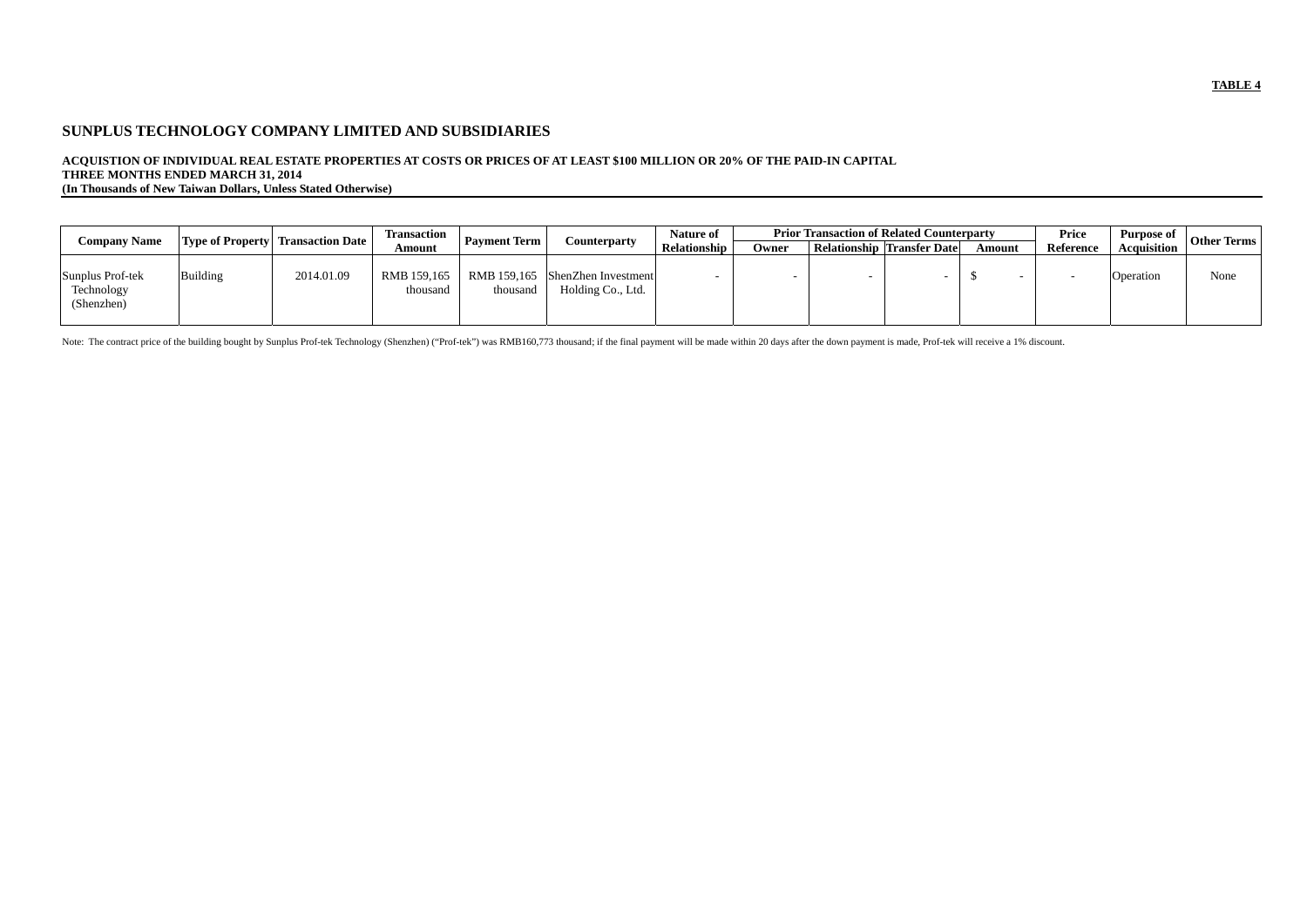#### **INTERCOMPANY RELATIONSHIPS AND SIGNIFICANT INTERCOMPANY TRANSACTIONS THREE MONTH ENDED MARCH, 2014 (In Thousands of New Taiwan Dollars, Unless Stated Otherwise)**

### 1. Three Months ended March 31, 2014

|                                    |                                         | Flow of                         | <b>Intercompany Transactions</b>         |                        |               |                                                                                         |  |  |  |  |  |
|------------------------------------|-----------------------------------------|---------------------------------|------------------------------------------|------------------------|---------------|-----------------------------------------------------------------------------------------|--|--|--|--|--|
| <b>Company Name</b>                | Counterparty                            | <b>Transactions</b><br>(Note 5) | <b>Financial Statements Account Item</b> | Amount                 | <b>Terms</b>  | <b>Percentage of Consolidated</b><br><b>Total Gross Sales or Total</b><br><b>Assets</b> |  |  |  |  |  |
| Sunplus Technology Co., Ltd.       | Generalplus Technology Corp.            |                                 | Sales                                    | $\mathcal{S}$<br>1,204 | Note 1        | 0.07%                                                                                   |  |  |  |  |  |
|                                    |                                         |                                 | Nonoperating income and gains            | 128                    | Note 2        | 0.01%                                                                                   |  |  |  |  |  |
|                                    |                                         |                                 | Notes and accounts receivable            | 776                    | Note 1        | 0.01%                                                                                   |  |  |  |  |  |
|                                    |                                         |                                 | Accrued expense                          |                        | Note 3        |                                                                                         |  |  |  |  |  |
|                                    |                                         |                                 | Research and development                 |                        | Note 2        |                                                                                         |  |  |  |  |  |
|                                    | Sunext Technology Co., Ltd.             |                                 | <b>Sales</b>                             | 148                    | Note 1        | 0.01%                                                                                   |  |  |  |  |  |
|                                    |                                         |                                 | Nonoperating income and gains            | 2,399                  | Note 2 and 4  | 0.14%                                                                                   |  |  |  |  |  |
|                                    |                                         |                                 | Notes and accounts receivable            | 72                     | Note 1        |                                                                                         |  |  |  |  |  |
|                                    |                                         |                                 | Other receivables                        | 802                    | Note 3        | 0.01%                                                                                   |  |  |  |  |  |
|                                    | Sunplus mMobile                         |                                 | Nonoperating income and gains            | 659                    | Note 2        | 0.04%                                                                                   |  |  |  |  |  |
|                                    |                                         |                                 | Other receivables                        | 161,627                | Note 3        | 1.12%                                                                                   |  |  |  |  |  |
|                                    | Sunplus Innovation Technology Inc.      |                                 | <b>Sales</b>                             | 156                    | Note 1        | 0.01%                                                                                   |  |  |  |  |  |
|                                    |                                         |                                 | Nonoperating income and gains            | 1,185                  | Note 2        | 0.07%                                                                                   |  |  |  |  |  |
|                                    |                                         |                                 | Notes and accounts receivable            | 123                    | Note 1        |                                                                                         |  |  |  |  |  |
|                                    |                                         |                                 | Other receivables                        | 807                    | Note 3        | 0.01%                                                                                   |  |  |  |  |  |
|                                    | iCatch Technology, Inc.                 |                                 | Sales                                    | 877                    | Note 1        | 0.05%                                                                                   |  |  |  |  |  |
|                                    |                                         |                                 | Nonoperating income and gains            | 3,093                  | Notes 2 and 4 | 0.18%                                                                                   |  |  |  |  |  |
|                                    |                                         |                                 | Notes and accounts receivable            | 664                    | Note 1        |                                                                                         |  |  |  |  |  |
|                                    |                                         |                                 | Other receivables                        | 1,029                  | Note 3        |                                                                                         |  |  |  |  |  |
|                                    | Sunplus Technology Co., Ltd. (Shanghai) |                                 | Other receivables                        | 28,794                 | Note 3        | 0.20%                                                                                   |  |  |  |  |  |
|                                    | Sunplus Technology (H.K.) Co., Ltd.     |                                 | Marketing expense                        | 359                    | Note 2        | 0.02%                                                                                   |  |  |  |  |  |
|                                    |                                         |                                 | Accrued expense                          | 345                    | Note 3        |                                                                                         |  |  |  |  |  |
| Sunext Technology Co., Ltd.        | Sunplus Technology (Beijing)            | $\overline{2}$                  | Research and development                 | 121                    | Note 2        | 0.01%                                                                                   |  |  |  |  |  |
|                                    |                                         |                                 | Accrued expense                          | 121                    | Note 3        |                                                                                         |  |  |  |  |  |
|                                    | Sunplus Technology Co., Ltd. (Shanghai) |                                 | Research and development                 | 1,811                  | Note 2        | 0.11%                                                                                   |  |  |  |  |  |
| Sunplus Innovation Technology Inc. | Sun Media Technology Co., Ltd.          | $\overline{2}$                  | Accrued                                  | 1,811                  | Note 3        | 0.01%                                                                                   |  |  |  |  |  |
|                                    |                                         |                                 | Marketing expenses                       | 242                    | Note 2        | 0.01%                                                                                   |  |  |  |  |  |
|                                    |                                         |                                 | Accrued expense                          | 242                    | Note 3        |                                                                                         |  |  |  |  |  |
|                                    | ShenZhen Suntop Technology Co., Ltd.    | 2                               | Marketing expenses                       | 6,785                  | Note 2        | 0.40%                                                                                   |  |  |  |  |  |
|                                    |                                         |                                 | Accrued expense                          | 6,785                  | Note 3        | 0.05%                                                                                   |  |  |  |  |  |

(Continued)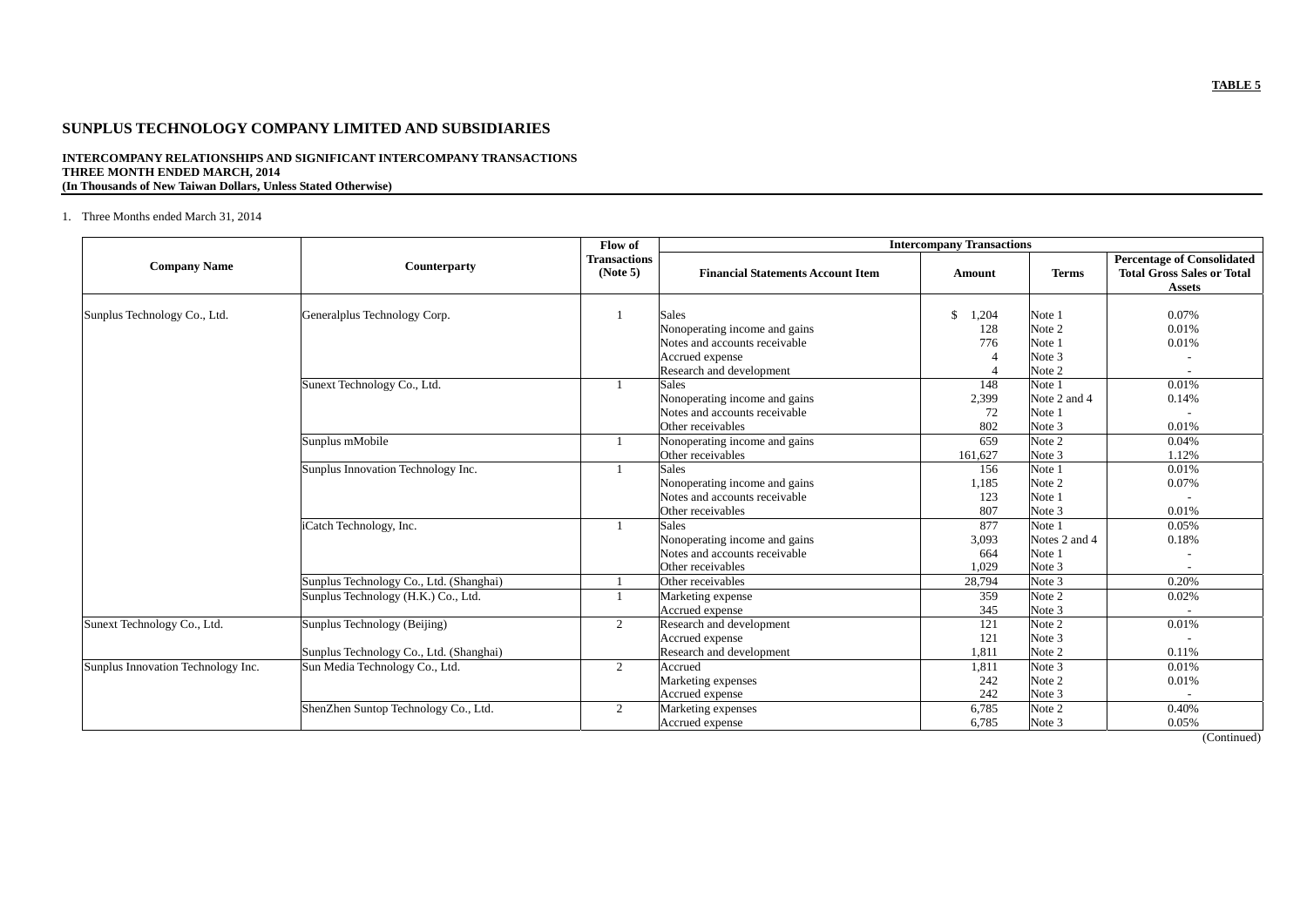|                                         |                                                                             | Flow of                         |                                                                       | <b>Intercompany Transactions</b> |                            |                                                                                         |
|-----------------------------------------|-----------------------------------------------------------------------------|---------------------------------|-----------------------------------------------------------------------|----------------------------------|----------------------------|-----------------------------------------------------------------------------------------|
| <b>Company Name</b>                     | <b>Counter-Party</b>                                                        | <b>Transactions</b><br>(Note 5) | <b>Financial Statements Account Item</b>                              | Amount                           | <b>Terms</b>               | <b>Percentage of Consolidated</b><br><b>Total Gross Sales or Total</b><br><b>Assets</b> |
| Generalplus Technology Corp.            | Sunplus Innovation Technology Inc.                                          | $\overline{2}$                  | Marketing expenses<br>Intangible assets<br><b>Accounts Receivable</b> | 878<br>4,680<br>578              | Note 2<br>Note 2<br>Note 1 | 0.05%<br>0.03%                                                                          |
|                                         | Sunplus mMedia Inc.                                                         | $\overline{2}$                  | Sales<br>Accured expenses<br>Marketing expense                        | 550<br>4,512<br>4,512            | Note 1<br>Note 2<br>Note 2 | 0.03%<br>0.03%<br>0.26%                                                                 |
|                                         | Generapllus Technology (H.K.) Corp.                                         | 2                               | Marketing expense<br>Accured expense                                  | 1,285<br>1,285                   | Note 2<br>Note 3           | 0.08%<br>0.01%                                                                          |
|                                         | Generalplus Technology (shenzhen) corp.                                     | 2                               | Research and development<br>Accured expense                           | 25,852<br>25,954                 | Note 2<br>Note 3           | 1.51%<br>0.18%                                                                          |
| iCatch Technology, Inc.                 | Sunplus Prof-tek (Shenzhen) Co., Ltd.                                       | 2                               | Marketing expenses<br>Accrued expenses                                | 4,889<br>6,662                   | Note 2<br>Note 3           | 0.29%<br>0.05%                                                                          |
|                                         | SunMedia Technology Co., Ltd.                                               | 2                               | Marketing expenses<br>Accrued expenses                                | 5,161<br>6,786                   | Note 2<br>Note 3           | 0.30%<br>0.05%                                                                          |
| Sunplus Technology Co., Ltd. (Shanghai) | Generalplus Technology (Shenzhen) Corp.<br>Sunplus App Technology Co., Ltd. | 2<br>2                          | Notes and accounts receivable<br>Other receivables                    | 3,862<br>9,310                   | Note 1<br>Note 3           | 0.03%<br>0.06%                                                                          |

Note 1: The transactions were based on normal commercial prices and terms.

Note 2: The prices were based on negotiations and but the payment period and related terms were not comparable to market terms.

Note 3: The transaction payment terms were at normal commercial terms.

Note 4: Lease transaction terms were based on negotiations and were thus not comparable to market terms. The transactions between the Company and counter-party were at normal terms.

Note 5: 1 - From parent company to subsidiary.

2 - Between subsidiaries.

(Concluded)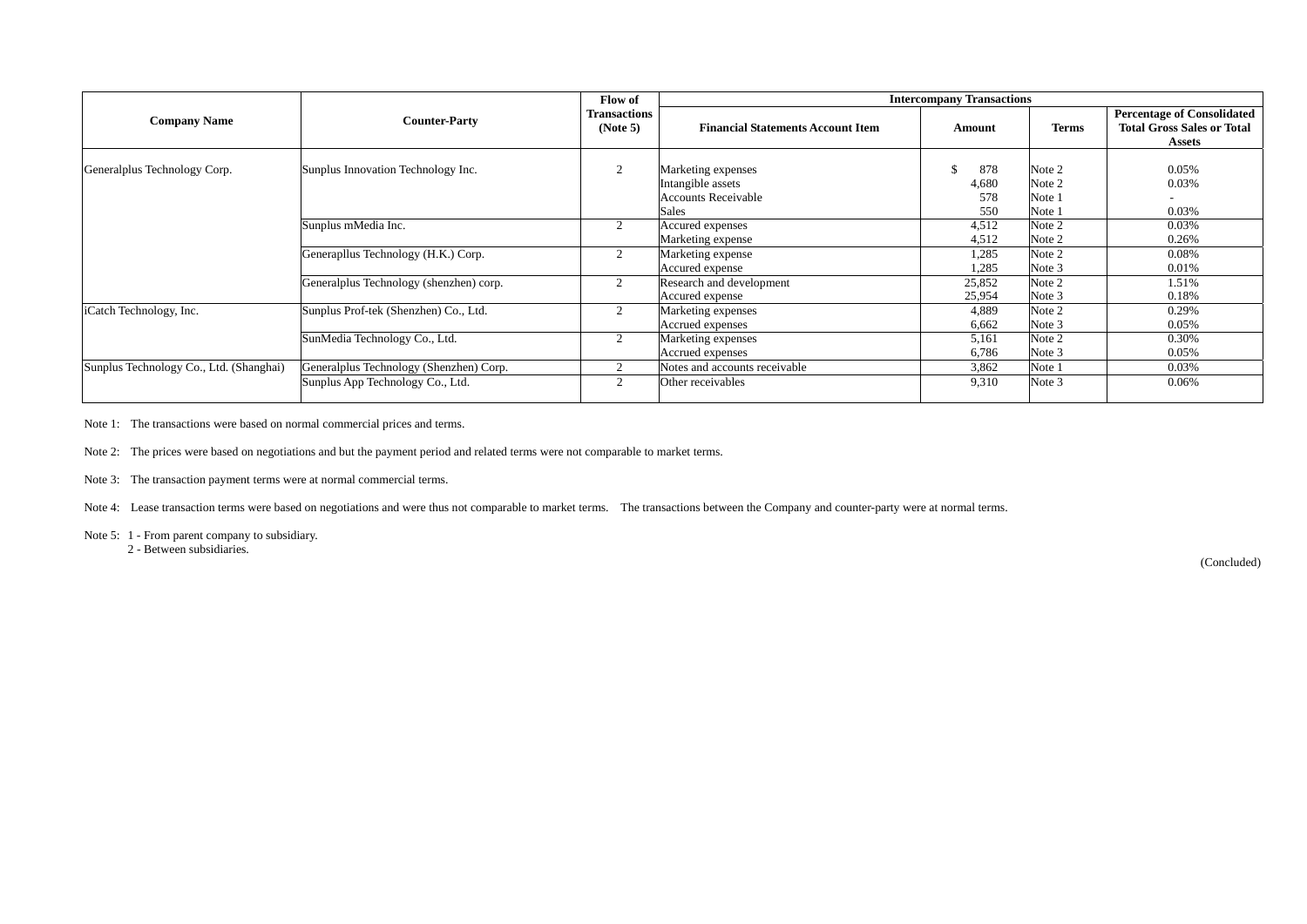# **NAMES, LOCATIONS, AND RELATED INFORMATION OF INVESTEES ON WHICH THE COMPANY EXERCISES SIGNIFICANT INFLUENCES MARCH 31, 2014 (In Thousands of New Taiwan Dollars, Unless Stated Otherwise)**

|                                    |                                     |                                      |                                     |                                       | <b>Investment Amount</b>           |                              | Balance as of March 31, 2014 |                          | <b>Net Income</b>         | Investment     |                                |
|------------------------------------|-------------------------------------|--------------------------------------|-------------------------------------|---------------------------------------|------------------------------------|------------------------------|------------------------------|--------------------------|---------------------------|----------------|--------------------------------|
| Investor                           | <b>Investee</b>                     | Location                             | <b>Main Businesses and Products</b> | March 31,<br>2014                     | December 31,<br>2014               | <b>Shares</b><br>(Thousands) | Percentage of<br>Ownership   | Carrying<br><b>Value</b> | (Loss) of the<br>Investee | Gain (Loss)    | <b>Note</b>                    |
| Sunplus Technology Company Limited | Orise Technology Co., Ltd.          | Hsinchu, Taiwan                      | Design of ICs                       | 536,298<br>-S                         | 536,298<br>-S                      | 47.290                       | 33                           | \$1.060,564              | 147,032<br>-8             | 49,602<br>- \$ | Investee                       |
|                                    | Ventureplus Group Inc.              | Belize                               | Investment                          | US\$74,305&<br>RMB 27,900<br>thousand | US\$ 3.650&<br>RMB 900<br>thousand |                              | 100                          | 1,895,672                | (37,949)                  |                | $(37,949)$ Subsidiary          |
|                                    | Lin Shih Investment Co., Ltd.       | Hsinchu, Taiwan                      | Investment                          | 699,988<br>-8                         | 699,988                            | 70,000                       | 100                          | 692,188                  | (2,123)                   |                | $(2,123)$ Subsidiary           |
|                                    | Sunplus Venture Capital Co., Ltd.   | Hsinchu. Taiwan                      | Investment                          | 999,982                               | 999.982                            | 100,000                      | 100                          | 664.162                  | (6,936)                   |                | $(6.936)$ Subsidiary           |
|                                    | Generalplus Technology Inc.         | Hsinchu, Taiwan                      | Design of ICs                       | 281,001                               | 281.001                            | 37.324                       | 34                           | 684,928                  | 23,514                    | 8,065          | Subsidiary                     |
|                                    | Sunplus Innovation Technology Inc.  | Hsinchu. Taiwan                      | Design of ICs                       | 414,663                               | 414,663                            | 31.450                       | 61                           | 492.055                  | (13, 844)                 |                | $(8,495)$ Subsidiary           |
|                                    | <b>Russell Holdings Limited</b>     | Cayman Islands, British West Indies. | Investment                          | US\$ 14,760<br>thousand               | US\$ 14,760<br>thousand            | 14,760                       | 100                          | 272,974                  | 514                       |                | 514 Subsidiary                 |
|                                    | Sunext Technology Co., Ltd.         | Hsinchu, Taiwan                      | Design and sale of ICs              | 924,730<br>-S                         | 924,730                            | 38,836                       | 61                           | 107,228                  | (12, 817)                 |                | $(7,837)$ Subsidiary           |
|                                    | iCatch Technology, Inc.             | Hsinchu, Taiwan                      | Design of ICs                       | 207,345                               | 207.345                            | 20.735                       | 38                           | 194,316                  | (12, 923)                 |                | $(4,872)$ Subsidiary           |
|                                    | Sunplus mMedia Inc.                 | Hsinchu. Taiwan                      | Design of ICs                       | 307,565                               | 307,565                            | 12,441                       | 83                           | 66,023                   | (2,981)                   |                | $(2,472)$ Subsidiary           |
|                                    | Wei-Young Investment Inc.           | Hsinchu. Taiwan                      | Investment                          | 30,157                                | 30,157                             | 1,400                        | 100                          | 13,554                   | 18                        | 18             | Subsidiary                     |
|                                    | Sunplus Management Consulting Inc.  | Hsinchu. Taiwan                      | Management                          | 5.000                                 | 5.000                              | 500                          | 100                          | 4.112                    | (11)                      |                | $(11)$ Subsidiary              |
|                                    | Sunplus Technology (H.K.) Co., Ltd. | Kowloon Bay, Hong Kong               | International trade                 | HK\$ 11,075<br>thousand               | HK\$ 11,075<br>thousand            | 11,075                       | 100                          | 4,156                    | (22)                      |                | (22) Subsidiary                |
|                                    | Magic Sky Limited                   | Samoa                                | Investment                          | 6.260<br>US\$                         | US\$ 6.160                         |                              | 100                          | 1.804                    | (1,514)                   |                | $(1,514)$ Subsidiary           |
|                                    | Sunplus mMobile Inc.                | Hsinchu, Taiwan                      | Design of ICs                       | thousand<br>2,435,392                 | thousand<br>2,435,392              | 24,000                       | 100                          | (139,049)                | (747)                     |                | (Note 1)<br>$(747)$ Subsidiary |
|                                    | <b>S2-TEK INC.</b>                  | Hsinchu, Taiwan                      | Design of ICs                       | 362,285                               | 362,285                            | 908                          | $\overline{2}$               | 5.517                    | (24, 413)                 |                | $(554)$ Investee               |
| Lin Shih Investment Co., Ltd.      | Generalplus Technology Inc.         | Hsinchu, Taiwan                      | Design of ICs                       | 86.256                                | 86.256                             | 14,892                       | 14                           | 274,956                  | 23.514                    |                | 3,218 Subsidiary               |
|                                    | Sunext Technology Co., Ltd.         | Hsinchu, Taiwan                      | Design and sale of ICs              | 369,316                               | 369,316                            | 3,360                        | 5                            | 9,316                    | (12, 817)                 |                | $(678)$ Subsidiary             |
|                                    | Sunplus Innovation Technology Inc.  | Hsinchu. Taiwan                      | Design of ICs                       | 15,701                                | 15,701                             | 1.075                        | $\overline{2}$               | 14.668                   | (13.844)                  |                | $(290)$ Subsidiary             |
|                                    | iCatch Technology, Inc.             | Hsinchu, Taiwan                      | Design of ICs                       | 9.645                                 | 9.645                              | 965                          | $\overline{c}$               | 9.187                    | (12,923)                  |                | $(227)$ Subsidiary             |
|                                    | Sunplus mMedia Inc.                 | Hsinchu, Taiwan                      | Design of ICs                       | 19,171                                | 19,171                             | 579                          | $\overline{A}$               | 7,428                    | (2,981)                   |                | $(115)$ Subsidiary             |
|                                    | <b>S2-TEK INC.</b>                  | Hsinchu. Taiwan                      | Design of ICs                       | 132,788                               | 132,788                            | 9,591                        | 24                           | 58,349                   | (24, 413)                 |                | $(5,853)$ Investee             |
|                                    | Sunplus mMobile Inc.                | Hsinchu, Taiwan                      | Design of ICs                       | 38,450                                | 38.450                             |                              |                              |                          | (747)                     |                | Subsidiary                     |
| Sunplus Venture Capital Co., Ltd.  | Generalplus Technology Inc.         | Hsinchu. Taiwan                      | Design of ICs                       | 56,050                                | 56,050                             | 4,301                        | $\overline{A}$               | 92,453                   | 23,514                    |                | 929 Subsidiary                 |
|                                    | Sunplus Innovation Technology Inc.  | Hsinchu, Taiwan                      | Design of ICs                       | 54,126                                | 57,108                             | 2,893                        | 6                            | 46,441                   | (13, 844)                 |                | (780) Subsidiary               |
|                                    | iCatch Technology, Inc.             | Hsinchu, Taiwan                      | Design of ICs                       | 32.319                                | 32.319                             | 3.232                        | 6                            | 30.795                   | (12.923)                  |                | (759) Subsidiary               |
|                                    | Sunext Technology Co., Ltd.         | Hsinchu. Taiwan                      | Design and sale of ICs              | 385,709                               | 385,709                            | 4,431                        | $\overline{7}$               | 12.227                   | (12, 817)                 |                | (894) Subsidiary               |
|                                    | Orise Technology Co, Ltd.           | Hsinchu. Taiwan                      | Design of ICs                       | 10,800                                | 10.800                             | 865                          |                              | 18,522                   | 147,032                   | 907            | Investee                       |
|                                    | Sunplus mMedia Inc.                 | Hsinchu, Taiwan                      | Design of ICs                       | 44,878                                | 44,878                             | 1,909                        | 13                           | 7,389                    | (2,981)                   |                | $(379)$ Subsidiary             |
|                                    | Han Young Technology Co., Ltd.      | Taipei, Taiwan                       | Design of ICs                       | 4,200                                 | 4.200                              | 420                          | 70                           | 1,780                    |                           |                | Subsidiary                     |
|                                    | S2-TEK INC.                         | Hsinchu, Taiwan                      | Design of ICs                       | 133,846                               | 133,846                            | 10,001                       | 25                           | 60,627                   | (24, 413)                 |                | $(6,104)$ Investee             |
|                                    | Sunplus mMobile Inc.                | Hsinchu, Taiwan                      | Design of ICs                       | 1,784                                 | 1,784                              |                              | $\overline{\phantom{a}}$     | $\overline{\phantom{a}}$ | (747)                     |                | Subsidiary                     |
| <b>Russell Holdings Limited</b>    | Sunext Technology Co., Ltd.         | Hsinchu, Taiwan                      | Design and sale of ICs              | US\$<br>2,119                         | US\$ 2.119                         | 442                          |                              | US\$<br>40               | (12, 817)                 | US\$           | (3) Subsidiary                 |
|                                    |                                     |                                      |                                     | thousand                              | thousand                           |                              |                              | thousand                 |                           | thousand       |                                |
|                                    |                                     |                                      |                                     |                                       |                                    |                              |                              |                          |                           |                | (Continued)                    |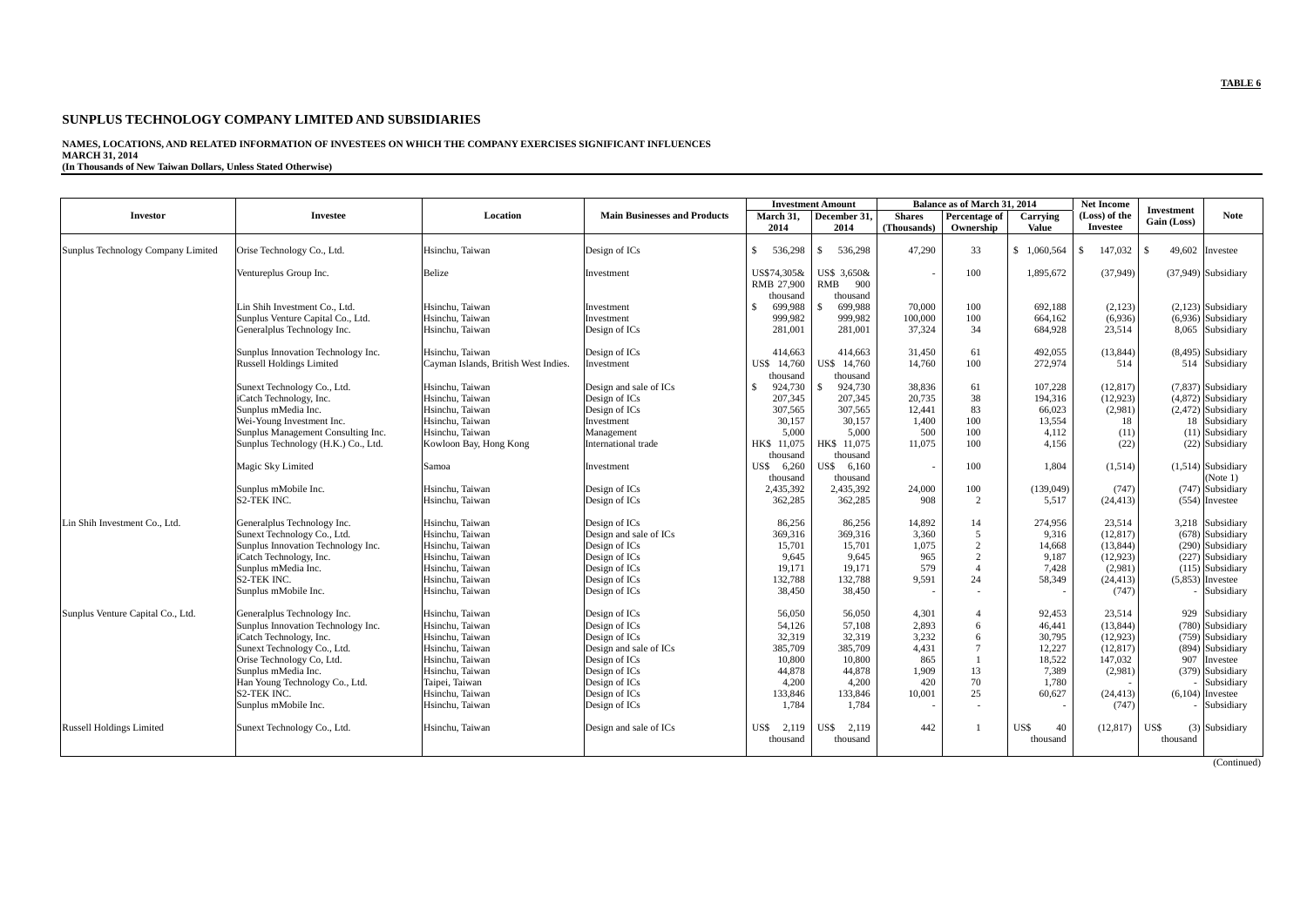|                                        |                                                            |                                     |                                         |                                       | <b>Investment Amount</b>              |                          | Balance as of March 31, 2014 |                    | <b>Net Income</b> | Investment  |                                 |
|----------------------------------------|------------------------------------------------------------|-------------------------------------|-----------------------------------------|---------------------------------------|---------------------------------------|--------------------------|------------------------------|--------------------|-------------------|-------------|---------------------------------|
| <b>Investor</b>                        | <b>Investee</b>                                            | Location                            | <b>Main Businesses and Products</b>     | March 31,                             | December 31,                          | <b>Shares</b>            | Percentage of                | Carrying           | (Loss) of the     | Gain (Loss) | <b>Note</b>                     |
|                                        |                                                            |                                     |                                         | 2014                                  | 2014                                  | (Thousands)              | Ownership                    | <b>Value</b>       | Investee          |             |                                 |
| Wei-Young Investment Inc.              | Generalplus Technology Inc.<br>Sunext Technolgoy Co., Ltd. | Hsinchu. Taiwan<br>Hsinchu, Taiwan  | Design of ICs<br>Design and sale of ICs | 1,800<br>350                          | 1,800<br>-S<br>350                    | 108<br>18                | $\sim$                       | 1,909<br>-\$<br>49 | - \$<br>(12, 817) |             | 23 Subsidiary<br>(4) Subsidiary |
| Ventureplus Group Inc.                 | Ventureplus Mauritius Inc.                                 | Mauritius                           | Investment                              | US\$74,305&<br>RMB 27,900<br>thousand | US\$73,650&<br>RMB<br>900<br>thousand | $\overline{\phantom{a}}$ | 100                          | 1,895,653          | (37,949)          |             | (37,949) Subsidiary             |
| Ventureplus Mauritius Inc.             | Ventureplus Cayman Inc.                                    | Cayman Islands, British West Indies | Investment                              | US\$74,305&<br>RMB 27,900<br>thousand | US\$73.650&<br>RMB<br>900<br>thousand | $\overline{\phantom{a}}$ | 100                          | 1,895,631          | (37,949)          |             | $(37,949)$ Subsidiary           |
| Generalplus Technology Inc.            | Generalplus International (Samoa) Inc.                     | Samoa                               | Investment                              | US\$ 19,090<br>thousand               | US\$ 19,090<br>thousand               | 19,090                   | 100                          | 476,763            | 1,151             |             | 1,151 Subsidiary                |
| Generalplus International (Samoa) Inc. | Generalplus (Mauritius) Inc.                               | Mauritius                           | Investment                              | US\$ 19,090<br>thousand               | US\$ 19,090<br>thousand               | 19,090                   | 100                          | 476,763            | 1,151             |             | 1,151 Subsidiary                |
| Generalplus (Mauritius) Inc.           | Genralplus Technology (Hong Kong) Co.,<br>Ltd.             | Hong Kong                           | <b>Sales</b>                            | US\$<br>390<br>thousand               | 390<br>US\$<br>thousand               | $\overline{\phantom{a}}$ | 100                          | 6,686              | (2,594)           |             | $(2,594)$ Subsidiary            |
| Sunplus mMobile Inc.                   | Sunplus mMobile SAS                                        | France                              | Design of ICs                           | 237<br><b>EUR</b><br>thousand         | 237<br>EUR<br>thousand                | 237                      | 100                          |                    |                   |             | - Subsidiary                    |
|                                        |                                                            |                                     |                                         |                                       |                                       |                          |                              |                    |                   |             |                                 |

Note: Current capital registration has not been completed.

(Concluded)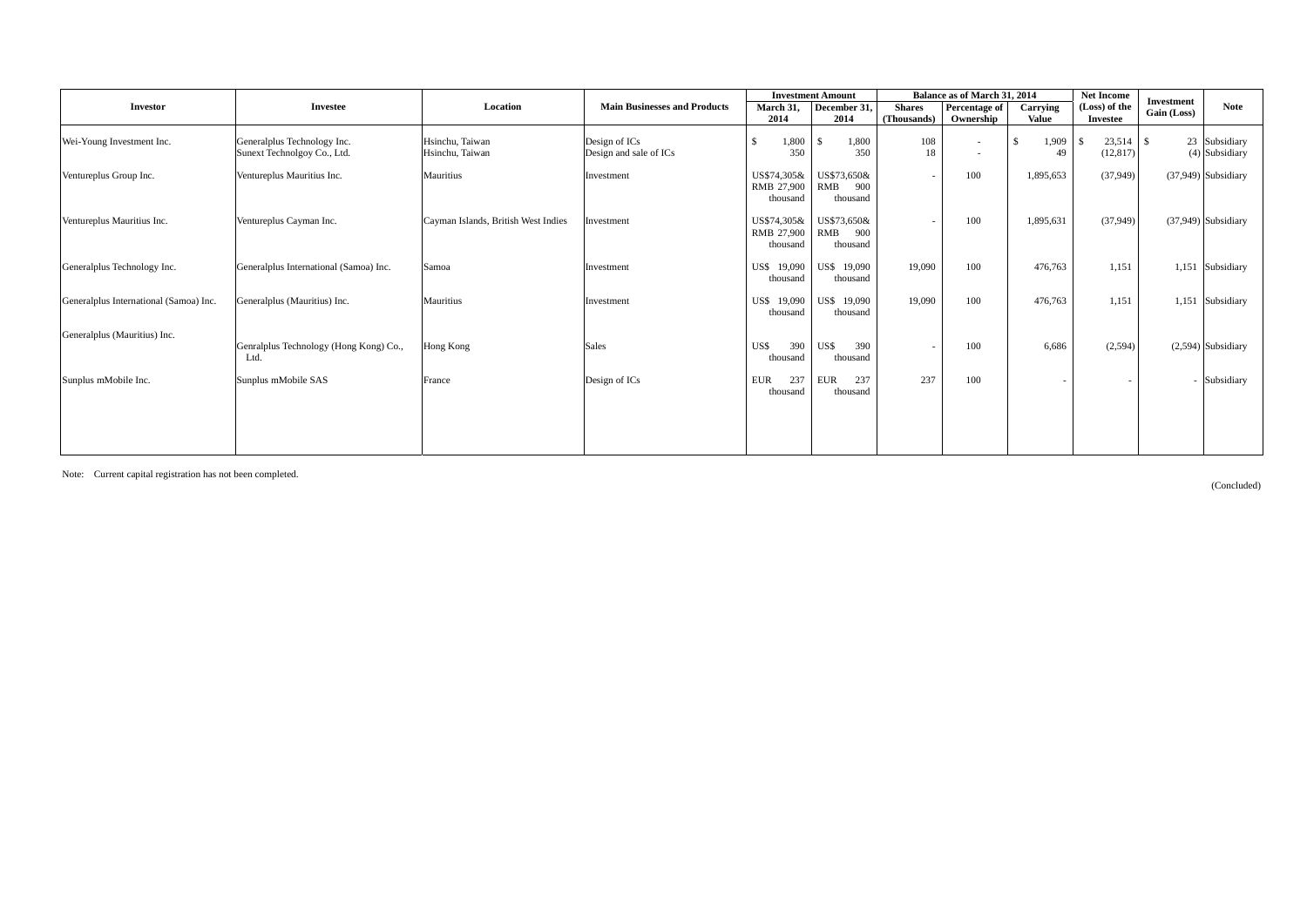#### **INFORMATION ON INVESTMENTS IN MAINLAND CHINA THREE MONTHS ENDED MARCH 31, 2014 (In Thousands of New Taiwan Dollars, Unless Stated Otherwise)**

|                                              |                                                                                                                                                |                                              |                    | <b>Accumulated</b>                                                            |                         | <b>Investment Flows</b> |                                                                                     | <b>Accumulated</b> |                                                                     |                                                |                       |                                              | Accumulated                                                                  |  |
|----------------------------------------------|------------------------------------------------------------------------------------------------------------------------------------------------|----------------------------------------------|--------------------|-------------------------------------------------------------------------------|-------------------------|-------------------------|-------------------------------------------------------------------------------------|--------------------|---------------------------------------------------------------------|------------------------------------------------|-----------------------|----------------------------------------------|------------------------------------------------------------------------------|--|
| <b>Investee Company</b><br><b>Name</b>       | <b>Main Businesses and Products</b>                                                                                                            | <b>Total Amount</b><br>of Paid-in<br>Capital | Investment<br>Type | Outflow of<br><b>Investment</b><br>from Taiwan<br>as of<br>January 1,<br>2014 | Outflow                 | Inflow                  | <b>Outflow</b> of<br><b>Investment</b><br>from Taiwan<br>as of<br>March 31,<br>2014 |                    | % Ownership<br>of Direct or<br><b>Indirect</b><br><b>Investment</b> | <b>Net Income</b><br>(Loss) of the<br>investee | Investment<br>Loss    | Carrying<br>Value as of<br>March 31,<br>2014 | <b>Inward</b><br><b>Remittance of</b><br>Earnings as of<br>March 31,<br>2014 |  |
| Sunplus Technology<br>(Shanghai) Co., Ltd.   | Manufacturing and sale of consumer ICs                                                                                                         | \$<br>544,042                                | Note 1             | 517,990<br>\$                                                                 | 19,958<br><sup>\$</sup> | $\mathbb{S}$            |                                                                                     | 537,948            | 100%                                                                | 9,933<br>\$                                    | $\mathbb{S}$<br>9,927 | 519,708<br>\$                                | S.                                                                           |  |
| Sunplus Prof-tek<br>(Shenzhen) Co., Ltd.     | Development and sale of computer software<br>and system integration services                                                                   | 982,658                                      | Note 1             | 982,658                                                                       |                         |                         |                                                                                     | 982,658            | 100%                                                                | 2,337                                          | 2,337                 | 895,664                                      |                                                                              |  |
| Sun Media Technology<br>Co., Ltd.            | Manufacturing and sale of computer<br>software and system integration services                                                                 | 609,400                                      | Note 1             | 609,400                                                                       |                         |                         |                                                                                     | 609,400            | 100%                                                                | (32, 135)                                      | (32, 135)             | 339,576                                      |                                                                              |  |
| Co., Ltd.                                    | Sunplus App Technology Manufacturing and sale of computer<br>software; system integration services and<br>information management and education | 24,500                                       | Note 1             | 17,855                                                                        |                         |                         |                                                                                     | 17,855             | 80%                                                                 | (3,720)                                        | (2,976)               | 2,032                                        |                                                                              |  |
| Ytrip Technology Co.,<br>Ltd.                | Computer system integration services and<br>supplying general advertising and other<br>information services.                                   | 159,250                                      | Note 1             | 114,263                                                                       |                         |                         |                                                                                     | 114,263            | 73%                                                                 | (14, 321)                                      | (10, 383)             | 9,577                                        |                                                                              |  |
| Iculture Communication   Development & sales |                                                                                                                                                | 15,925                                       | Note 4             | 15,925                                                                        |                         |                         |                                                                                     |                    | 100%                                                                | (442)                                          | (442)                 | 9,663                                        |                                                                              |  |
| Sunplus Technology<br>(Beijing)              | Design of software                                                                                                                             | 132,300                                      | Note 1             | $\overline{\phantom{a}}$                                                      | 132,300                 |                         |                                                                                     | 132,300            | 100%                                                                | (4,718)                                        | (4,718)               | 127,653                                      |                                                                              |  |

| Accumulated Investment in Mainland China as of<br>March 31, 2014 | <b>Investment Amounts Authorized by Investment</b><br><b>Commission. MOEA</b> | Limit on Investment |
|------------------------------------------------------------------|-------------------------------------------------------------------------------|---------------------|
| \$2.394.424                                                      | \$2,410,248                                                                   | \$5,412,761         |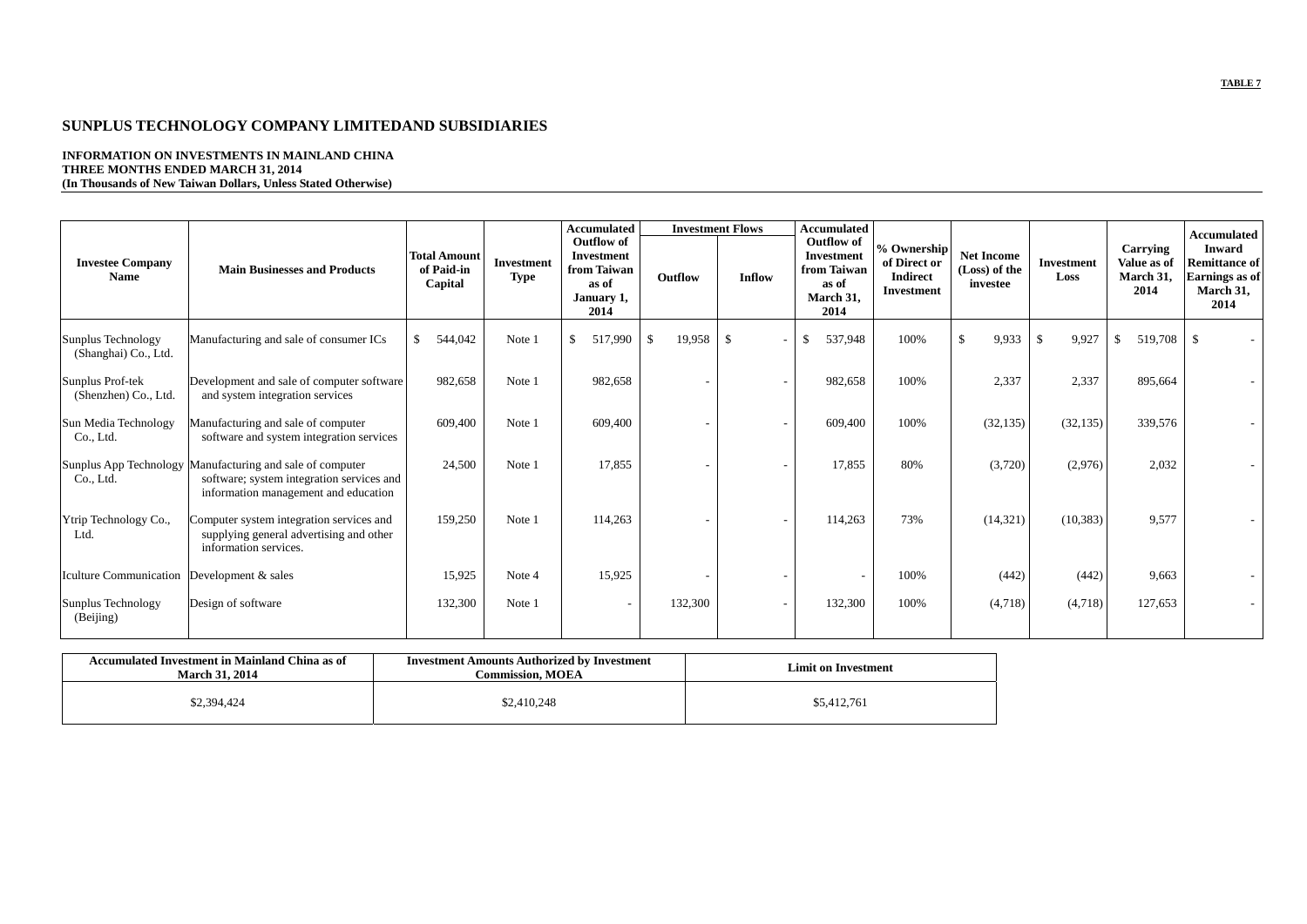#### **INFORMATION ON INVESTMENT IN MAINLAND CHINA THREE MONTHS ENDED MARCH 31, 2014 (In Thousands of New Taiwan Dollars, Unless Stated Otherwise)**

Generalplus Technology (Nature of Relationship: 1)

| Investee<br><b>Company Name</b> | <b>Main Businesses and Products</b> | <b>Total Amount</b><br>of Paid-in<br>Capital | Investment<br>Type (e.g.,<br>Direct or<br>Indirect) | Accumulated<br>Outflow of<br>Investment<br>from Taiwan<br>as of<br>January 1,<br>2014 | Outflow | <b>Investment Flows</b><br>Inflow | Accumulated<br>Outflow of<br>Investment<br>from Taiwan<br>as of<br>March 31,<br>2014 | % Ownership<br>of Direct or<br><b>Indirect</b><br>Investment | <b>Net Loss of</b><br>the investee | Investment<br>Loss (Note 3) | Carrying<br>Value as of<br>March 31,<br>2014 | Accumulated<br><b>Inward</b><br><b>Remittance of</b><br><b>Earnings</b> as of<br>March 31,<br>2014 |
|---------------------------------|-------------------------------------|----------------------------------------------|-----------------------------------------------------|---------------------------------------------------------------------------------------|---------|-----------------------------------|--------------------------------------------------------------------------------------|--------------------------------------------------------------|------------------------------------|-----------------------------|----------------------------------------------|----------------------------------------------------------------------------------------------------|
| Generalplus Shenzhen            | Data processing service             | US\$569,789                                  | Note 1                                              | 569,789                                                                               |         |                                   | 569,789                                                                              | 100%                                                         | 3,745                              | 3,745                       | 470,077                                      |                                                                                                    |

| Accumulated Investment in Mainland China as of<br><b>March 31, 2014</b> | <b>Investment Amount Authorized by Investment Commission,</b><br><b>MOEA</b> | <b>Limit on Investment</b> |
|-------------------------------------------------------------------------|------------------------------------------------------------------------------|----------------------------|
| \$569,789                                                               | \$569,789                                                                    | \$1,217,247                |

Note 1: Sunplus Technology Company Limited indirectly invested in a company located in Mainland China through investing in a company located in a third country.

Note 2: The net assets was based on not reviewed financial date as of March 31, 2014.

Note 3: Based on the investee company in the same period reviewed financial statements.

Note 4: Sunplus Technology Company Limited indirectly invested in a company located in Mainland China through Ytrip Technology Co., Ltd.